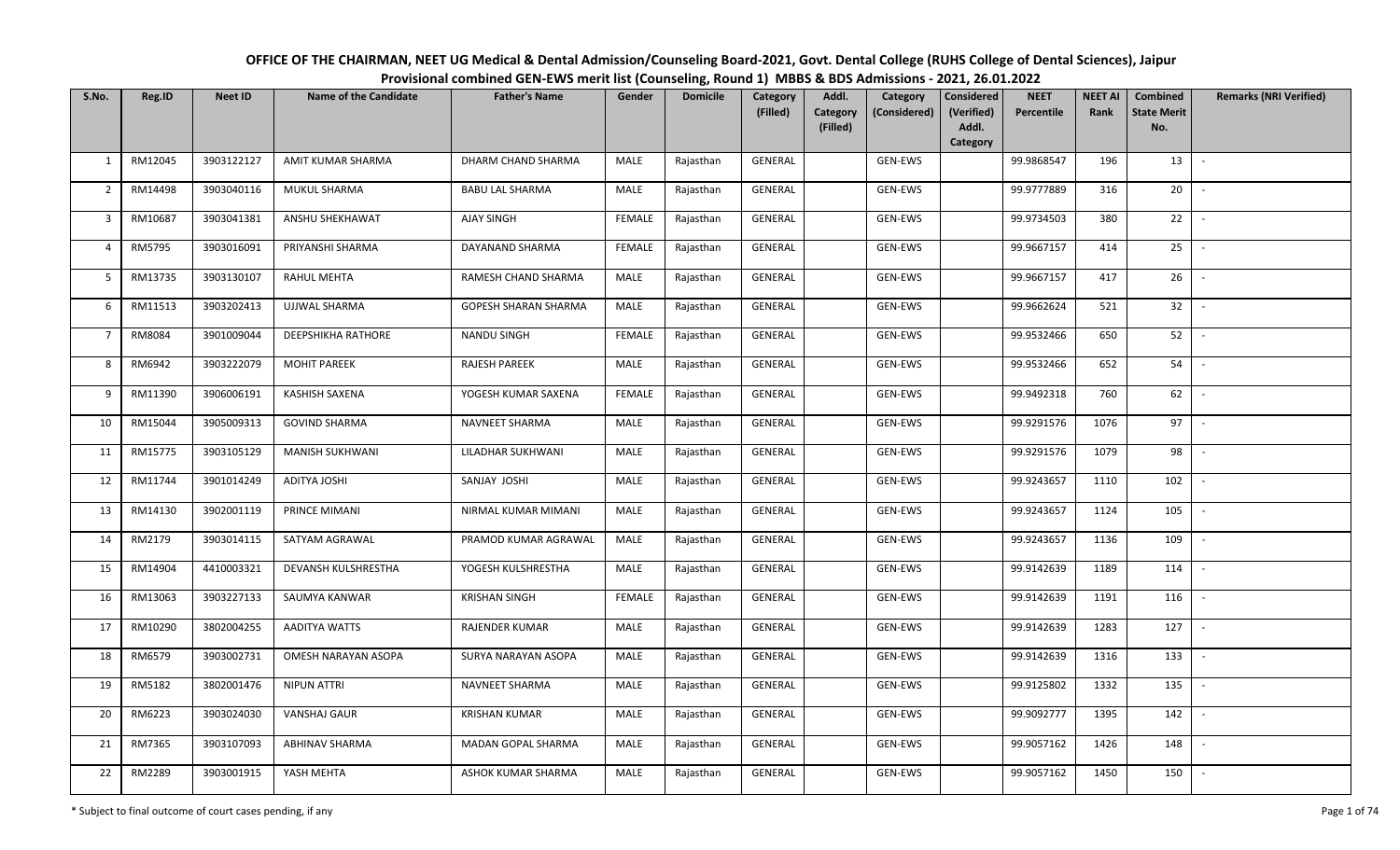| OFFICE OF THE CHAIRMAN, NEET UG Medical & Dental Admission/Counseling Board-2021, Govt. Dental College (RUHS College of Dental Sciences), Jaipur |
|--------------------------------------------------------------------------------------------------------------------------------------------------|
| Provisional combined GEN-EWS merit list (Counseling, Round 1) MBBS & BDS Admissions - 2021, 26.01.2022                                           |

| S.No. | Reg.ID  | <b>Neet ID</b> | <b>Name of the Candidate</b> | <b>Father's Name</b>               | Gender        | <b>Domicile</b> | Category<br>(Filled) | Addl.<br><b>Category</b> | Category<br>(Considered) | <b>Considered</b><br>(Verified) | <b>NEET</b><br>Percentile | <b>NEET AI</b><br>Rank | Combined<br><b>State Merit</b> | <b>Remarks (NRI Verified)</b> |
|-------|---------|----------------|------------------------------|------------------------------------|---------------|-----------------|----------------------|--------------------------|--------------------------|---------------------------------|---------------------------|------------------------|--------------------------------|-------------------------------|
|       |         |                |                              |                                    |               |                 |                      | (Filled)                 |                          | Addl.<br>Category               |                           |                        | No.                            |                               |
| 23    | RM4786  | 3905108191     | <b>AYUSH PANCHOLI</b>        | PANKAJ PANCHOLI                    | MALE          | Rajasthan       | GENERAL              |                          | GEN-EWS                  |                                 | 99.8898511                | 1580                   | 174                            | $\overline{\phantom{a}}$      |
| 24    | RM10158 | 3905016025     | DIVYANSHU GAUTAM             | NAROTAM GAUTAM                     | MALE          | Rajasthan       | GENERAL              |                          | GEN-EWS                  |                                 | 99.8898511                | 1631                   | 180                            |                               |
| 25    | RM6964  | 3903207547     | ANIRUDH NATANI               | MAHESH KUMAR NATANI                | MALE          | Rajasthan       | GENERAL              |                          | GEN-EWS                  |                                 | 99.8898511                | 1656                   | 185                            | $\sim$                        |
| 26    | RM7876  | 3903002707     | <b>ADNAN KHAN</b>            | <b>IKBAL KHAN</b>                  | MALE          | Rajasthan       | GENERAL              |                          | GEN-EWS                  |                                 | 99.8898511                | 1681                   | 187                            | $\sim$                        |
| 27    | RM8262  | 3905101444     | SALONI AGRAWAL               | CHHAIL BIHARI MANGAL               | <b>FEMALE</b> | Rajasthan       | GENERAL              |                          | GEN-EWS                  |                                 | 99.883246                 | 1756                   | 196                            | $\overline{\phantom{a}}$      |
| 28    | RM9098  | 3903004483     | PRERNA SHARMA                | YOGESH SHARMA                      | <b>FEMALE</b> | Rajasthan       | GENERAL              |                          | GEN-EWS                  |                                 | 99.883246                 | 1763                   | 200                            | $\overline{\phantom{a}}$      |
| 29    | RM3150  | 3903025142     | <b>ANKIT SHARMA</b>          | MAHESH KUMAR SHARMA                | MALE          | Rajasthan       | GENERAL              |                          | GEN-EWS                  |                                 | 99.883246                 | 1787                   | 203                            |                               |
| 30    | RM3649  | 3903001457     | MOHAMMED RUHAAN              | MOHAMMED SHAKEEL                   | MALE          | Rajasthan       | <b>GENERAL</b>       |                          | GEN-EWS                  |                                 | 99.8774828                | 1810                   | 205                            |                               |
| 31    | RM11420 | 3905018209     | SHUBHAM SINGH BAIS           | NARENDRA SINGH BAIS                | <b>MALE</b>   | Rajasthan       | GENERAL              |                          | GEN-EWS                  |                                 | 99.8774828                | 1835                   | 210                            |                               |
| 32    | RM3914  | 3903101824     | PALAK SHARMA                 | <b>SUNIL SHARMA</b>                | <b>FEMALE</b> | Rajasthan       | GENERAL              |                          | GEN-EWS                  |                                 | 99.8774828                | 1869                   | 216                            |                               |
| 33    | RM7276  | 3905113186     | PARAG MATHURIA               | HARISHANKAR MATHURIA               | MALE          | Rajasthan       | GENERAL              |                          | GEN-EWS                  |                                 | 99.8774828                | 1880                   | 217                            |                               |
| 34    | RM1159  | 3903208142     | <b>ADITYA JAIN</b>           | <b>BENI PRASAD JAIN</b>            | MALE          | Rajasthan       | GENERAL              |                          | GEN-EWS                  |                                 | 99.8704245                | 1932                   | 225                            | $\overline{\phantom{a}}$      |
| 35    | RM9226  | 3906011015     | DIVYAM POKHARNA              | PRAKASH CHANDRA<br><b>POKHARNA</b> | MALE          | Rajasthan       | GENERAL              |                          | GEN-EWS                  |                                 | 99.8704245                | 1939                   | 228                            |                               |
| 36    | RM1079  | 3903204346     | <b>KESHAV LATA</b>           | <b>MAHESH KUMAR LATA</b>           | MALE          | Rajasthan       | GENERAL              |                          | GEN-EWS                  |                                 | 99.8585095                | 2019                   | 246                            | $\overline{\phantom{a}}$      |
| 37    | RM10216 | 3903040043     | DEVANSHU MANGAL              | <b>OMPRAKASH GUPTA</b>             | MALE          | Rajasthan       | GENERAL              |                          | GEN-EWS                  |                                 | 99.8585095                | 2088                   | 258                            | $\sim$                        |
| 38    | RM4634  | 3903223325     | RAGHAV JINDAL                | KHEM CHAND GUPTA                   | MALE          | Rajasthan       | GENERAL              |                          | GEN-EWS                  |                                 | 99.8585095                | 2099                   | 260                            | $\overline{a}$                |
| 39    | RM4759  | 3903115011     | <b>VIJAY SHARMA</b>          | LEKH RAJ SHARMA                    | MALE          | Rajasthan       | GENERAL              |                          | GEN-EWS                  |                                 | 99.8585095                | 2113                   | 263                            | $\sim$                        |
| 40    | RM10707 | 3902024089     | <b>MANOJ KUMAR</b>           | KAILASH KUMAR                      | MALE          | Rajasthan       | GENERAL              |                          | GEN-EWS                  |                                 | 99.8585095                | 2134                   | 267                            |                               |
| 41    | RM7473  | 3903223278     | <b>HARIOM SHARMA</b>         | RAMAVATAR SHARMA                   | MALE          | Rajasthan       | <b>GENERAL</b>       |                          | GEN-EWS                  |                                 | 99.8426444                | 2378                   | 294                            |                               |
| 42    | RM8710  | 3903016082     | DINESH SHARMA                | TEJKARAN SHARMA                    | MALE          | Rajasthan       | <b>GENERAL</b>       |                          | GEN-EWS                  |                                 | 99.8426444                | 2387                   | 296                            |                               |
| 43    | RM10562 | 4413003446     | RITIK KUMAR PANDAY           | RAMKUMAR PANDAY                    | MALE          | Rajasthan       | GENERAL              |                          | GEN-EWS                  |                                 | 99.8426444                | 2421                   | 300                            |                               |
| 44    | RM6004  | 3903119324     | <b>SUMAN SHARMA</b>          | BIHARI LAL SHARMA                  | <b>FEMALE</b> | Rajasthan       | GENERAL              |                          | GEN-EWS                  |                                 | 99.8426444                | 2427                   | 301                            |                               |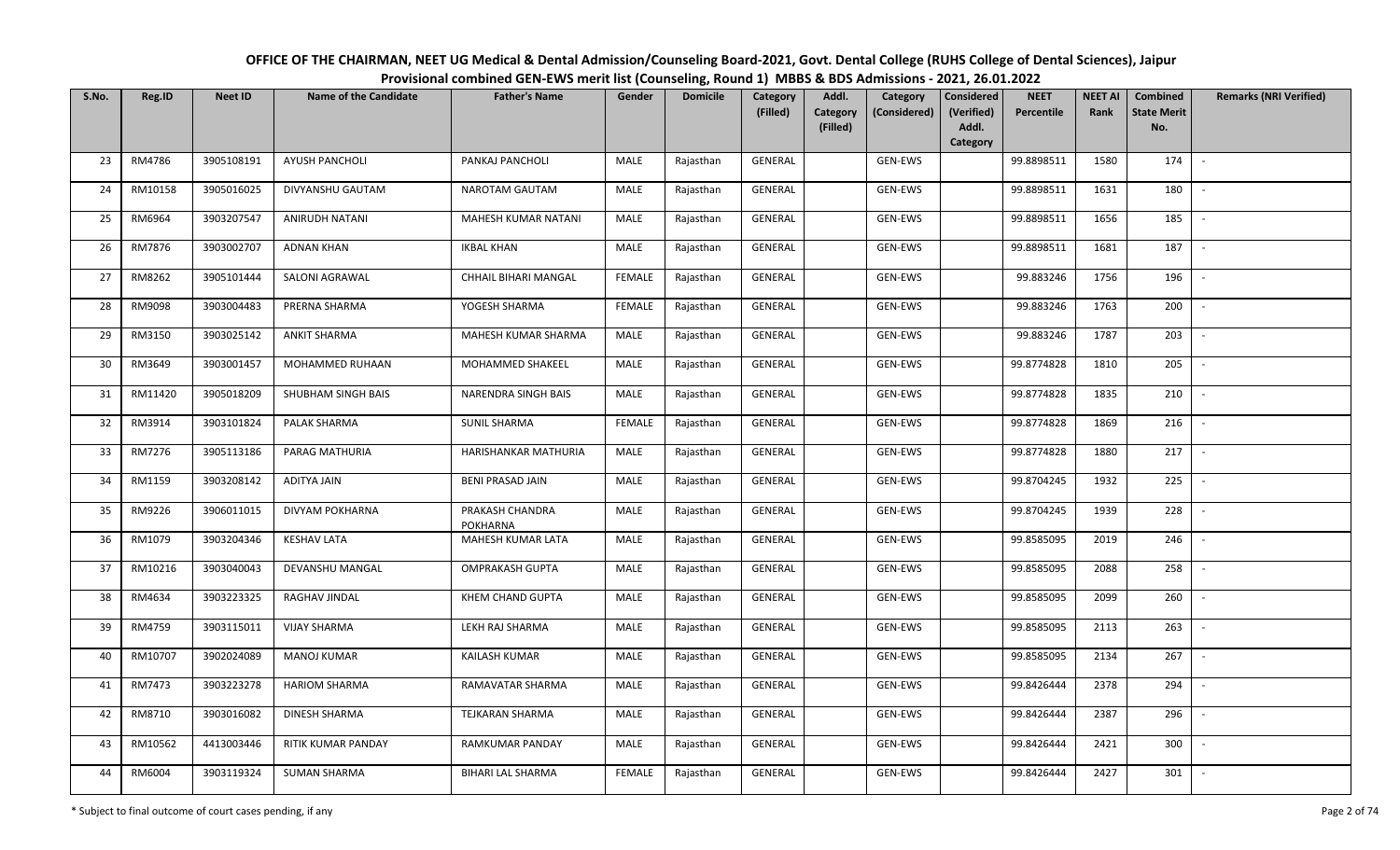| OFFICE OF THE CHAIRMAN, NEET UG Medical & Dental Admission/Counseling Board-2021, Govt. Dental College (RUHS College of Dental Sciences), Jaipur |  |  |  |  |  |  |  |  |  |  |  |  |
|--------------------------------------------------------------------------------------------------------------------------------------------------|--|--|--|--|--|--|--|--|--|--|--|--|
| Provisional combined GEN-EWS merit list (Counseling, Round 1) MBBS & BDS Admissions - 2021, 26.01.2022                                           |  |  |  |  |  |  |  |  |  |  |  |  |
|                                                                                                                                                  |  |  |  |  |  |  |  |  |  |  |  |  |

| S.No. | Reg.ID  | <b>Neet ID</b> | <b>Name of the Candidate</b> | <b>Father's Name</b>       | Gender        | <b>Domicile</b> | <b>Category</b><br>(Filled) | Addl.                | Category<br>(Considered) | <b>Considered</b><br>(Verified) | <b>NEET</b><br>Percentile | <b>NEET AI</b><br>Rank | Combined<br><b>State Merit</b> | <b>Remarks (NRI Verified)</b> |
|-------|---------|----------------|------------------------------|----------------------------|---------------|-----------------|-----------------------------|----------------------|--------------------------|---------------------------------|---------------------------|------------------------|--------------------------------|-------------------------------|
|       |         |                |                              |                            |               |                 |                             | Category<br>(Filled) |                          | Addl.                           |                           |                        | No.                            |                               |
|       |         |                |                              |                            |               |                 |                             |                      |                          | Category                        |                           |                        |                                |                               |
| 45    | RM7606  | 3902019204     | ANUSHREE DEVRA               | <b>BHANWAR SINGH DEVRA</b> | <b>FEMALE</b> | Rajasthan       | <b>GENERAL</b>              |                      | <b>GEN-EWS</b>           |                                 | 99.834291                 | 2444                   | 302                            | $\overline{\phantom{a}}$      |
| 46    | RM7689  | 3903233034     | <b>VAIBHAV GOYAL</b>         | RAM CHANDRA GOYAL          | MALE          | Rajasthan       | GENERAL                     |                      | GEN-EWS                  |                                 | 99.834291                 | 2471                   | 309                            |                               |
| 47    | RM10030 | 3903212008     | SHIPRA GOYAL                 | RAJ KUMAR GOYAL            | <b>FEMALE</b> | Rajasthan       | GENERAL                     |                      | GEN-EWS                  |                                 | 99.834291                 | 2478                   | 311                            | $\sim$                        |
| 48    | RM7234  | 3903003013     | ANUJ KUMAR SHARMA            | SANT KUMAR SHARMA          | MALE          | Rajasthan       | GENERAL                     |                      | GEN-EWS                  |                                 | 99.834291                 | 2490                   | 313                            | $\sim$                        |
| 49    | RM10402 | 3903221092     | <b>TANU SHARMA</b>           | <b>GAJANAND SHARMA</b>     | <b>FEMALE</b> | Rajasthan       | GENERAL                     |                      | GEN-EWS                  |                                 | 99.834291                 | 2529                   | 320                            | $\sim$                        |
| 50    | RM4984  | 3903003202     | <b>ABHISHEK SHARMA</b>       | <b>HEMANT SHARMA</b>       | <b>MALE</b>   | Rajasthan       | GENERAL                     |                      | GEN-EWS                  |                                 | 99.8214694                | 2660                   | 343                            | $\overline{\phantom{a}}$      |
| 51    | RM4494  | 3903205724     | <b>EKTA BANSAL</b>           | MAHESH AGARWAL             | <b>FEMALE</b> | Rajasthan       | GENERAL                     |                      | GEN-EWS                  |                                 | 99.8214694                | 2665                   | 347                            |                               |
| 52    | RM6445  | 3905115138     | ABHISHEK SHARMA              | <b>BABULAL SHARMA</b>      | MALE          | Rajasthan       | GENERAL                     |                      | GEN-EWS                  |                                 | 99.8214694                | 2685                   | 349                            |                               |
| 53    | RM11276 | 4401009240     | <b>DEEPAK SHARMA</b>         | <b>VINOD SHARMA</b>        | MALE          | Rajasthan       | GENERAL                     |                      | GEN-EWS                  |                                 | 99.8214694                | 2687                   | 350                            | $\overline{\phantom{a}}$      |
| 54    | RM4828  | 3903235159     | LAVESH GUPTA                 | MUKESH KUMAR               | MALE          | Rajasthan       | GENERAL                     |                      | GEN-EWS                  |                                 | 99.8214694                | 2744                   | 365                            |                               |
| 55    | RM7780  | 3901003040     | YASHIKA CHAINANI             | VIJAY KUMAR CHAINANI       | <b>FEMALE</b> | Rajasthan       | GENERAL                     |                      | GEN-EWS                  |                                 | 99.8214694                | 2752                   | 366                            |                               |
| 56    | RM5546  | 3905106324     | MAYANK SINGH RAJAWAT         | RAJENDRA SINGH RAJAWAT     | MALE          | Rajasthan       | GENERAL                     |                      | GEN-EWS                  |                                 | 99.8171955                | 2760                   | 369                            | $\sim$                        |
| 57    | RM10084 | 3903215189     | RITIKA SHARMA                | RAMPRASAD SHARMA           | <b>FEMALE</b> | Rajasthan       | GENERAL                     |                      | GEN-EWS                  |                                 | 99.8171955                | 2762                   | 370                            |                               |
| 58    | RM12964 | 3905104302     | MIHIKA AGRAWAL               | <b>KAMAL GOYAL</b>         | <b>FEMALE</b> | Rajasthan       | GENERAL                     |                      | GEN-EWS                  |                                 | 99.8171955                | 2785                   | 375                            | $\sim$                        |
| 59    | RM4884  | 3903004449     | <b>MANSI GOYAL</b>           | SATISH KUMAR GOYAL         | <b>FEMALE</b> | Rajasthan       | GENERAL                     |                      | GEN-EWS                  |                                 | 99.8171955                | 2791                   | 377                            | $\sim$                        |
| 60    | RM5836  | 3905009325     | <b>RUDRAKSH GUPTA</b>        | RAJESH GUPTA               | MALE          | Rajasthan       | GENERAL                     |                      | GEN-EWS                  |                                 | 99.8100077                | 2826                   | 385                            | $\sim$                        |
| 61    | RM1792  | 4413002254     | <b>GUNGUN KHANDELWAL</b>     | TRILOK CHAND KHANDELWAL    | <b>FEMALE</b> | Rajasthan       | GENERAL                     |                      | GEN-EWS                  |                                 | 99.8100077                | 2932                   | 406                            | $\sim$                        |
| 62    | RM8345  | 3903017172     | PRIYANSHU SHARMA             | PRAMOD KUMAR SHARMA        | MALE          | Rajasthan       | GENERAL                     |                      | GEN-EWS                  |                                 | 99.8024961                | 2954                   | 410                            |                               |
| 63    | RM10448 | 3903216227     | MAHIMA KANWAR RATHORE        | MAHENDRA SINGH RATHORE     | <b>FEMALE</b> | Rajasthan       | <b>GENERAL</b>              |                      | GEN-EWS                  |                                 | 99.8024961                | 3013                   | 417                            |                               |
| 64    | RM6232  | 3905023038     | ASKAR GOYAL                  | <b>BANKE BIHARI GOYAL</b>  | MALE          | Rajasthan       | GENERAL                     |                      | GEN-EWS                  |                                 | 99.8024961                | 3032                   | 420                            |                               |
| 65    | RM6009  | 3903019348     | RAHUL SHAH                   | MUKESH SHAH                | <b>MALE</b>   | Rajasthan       | GENERAL                     |                      | GEN-EWS                  |                                 | 99.8024961                | 3038                   | 421                            |                               |
| 66    | RM5847  | 3905026069     | ROHITASH KUMAR SHARMA        | KAILASH CHAND SHARMA       | MALE          | Rajasthan       | GENERAL                     |                      | GEN-EWS                  |                                 | 99.7934951                | 3123                   | 438                            |                               |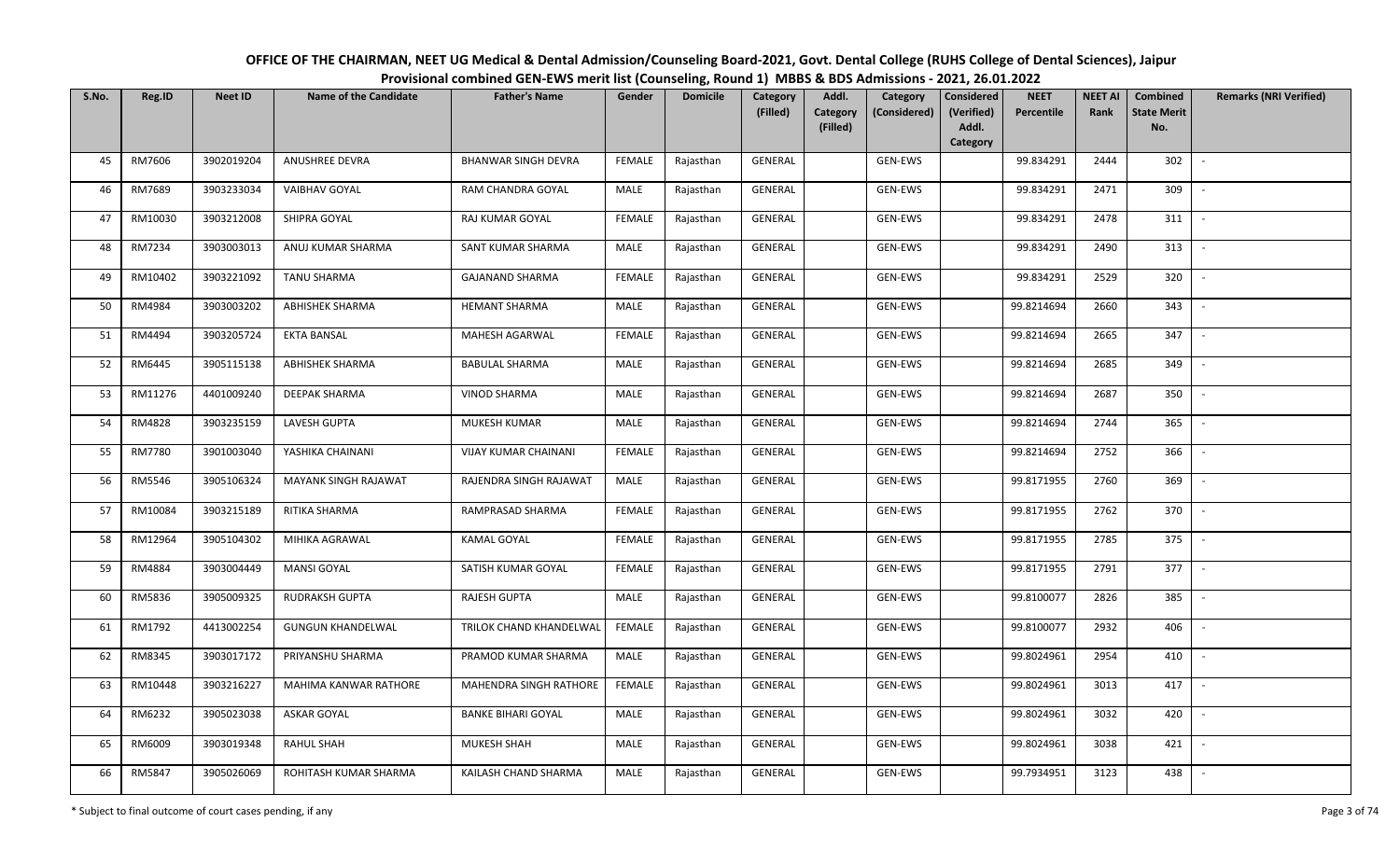| OFFICE OF THE CHAIRMAN, NEET UG Medical & Dental Admission/Counseling Board-2021, Govt. Dental College (RUHS College of Dental Sciences), Jaipur |  |
|--------------------------------------------------------------------------------------------------------------------------------------------------|--|
| Provisional combined GEN-EWS merit list (Counseling, Round 1) MBBS & BDS Admissions - 2021, 26.01.2022                                           |  |

| S.No. | Reg.ID  | <b>Neet ID</b> | <b>Name of the Candidate</b> | <b>Father's Name</b>             | Gender        | <b>Domicile</b> | Category<br>(Filled) | Addl.<br><b>Category</b> | Category<br>(Considered) | <b>Considered</b><br>(Verified) | <b>NEET</b><br>Percentile | <b>NEET AI</b><br>Rank | Combined<br><b>State Merit</b> | <b>Remarks (NRI Verified)</b> |
|-------|---------|----------------|------------------------------|----------------------------------|---------------|-----------------|----------------------|--------------------------|--------------------------|---------------------------------|---------------------------|------------------------|--------------------------------|-------------------------------|
|       |         |                |                              |                                  |               |                 |                      | (Filled)                 |                          | Addl.<br>Category               |                           |                        | No.                            |                               |
| 67    | RM6840  | 3903125268     | <b>BALKISHAN BATHEJA</b>     | <b>ASHOK KUMAR</b>               | MALE          | Rajasthan       | GENERAL              |                          | GEN-EWS                  |                                 | 99.7934951                | 3126                   | 439                            | $\overline{\phantom{a}}$      |
| 68    | RM8453  | 3905118237     | <b>ANKIT AGRAWAL</b>         | MANOJ KUMAR GUPTA                | MALE          | Rajasthan       | GENERAL              |                          | GEN-EWS                  |                                 | 99.7934951                | 3129                   | 440                            |                               |
| 69    | RM10909 | 3903019054     | <b>ADITI SHARMA</b>          | ASHOK KUMAR SHARMA               | <b>FEMALE</b> | Rajasthan       | GENERAL              |                          | GEN-EWS                  |                                 | 99.7934951                | 3167                   | 450                            | $\sim$                        |
| 70    | RM6868  | 4401019154     | DEEPAK GOYAL                 | ASHOK KUMAR GOYAL                | MALE          | Rajasthan       | GENERAL              |                          | GEN-EWS                  |                                 | 99.7800907                | 3192                   | 457                            | $\sim$                        |
| 71    | RM7612  | 4413003358     | <b>TANUJ GOYAL</b>           | NEERAJ KUMAR GOYAL               | MALE          | Rajasthan       | GENERAL              |                          | GEN-EWS                  |                                 | 99.7800907                | 3217                   | 466                            | $\sim$                        |
| 72    | RM5040  | 3903133116     | RAHUL SHARMA                 | ARJUN LAL SHARMA                 | <b>MALE</b>   | Rajasthan       | GENERAL              |                          | GEN-EWS                  |                                 | 99.7800907                | 3249                   | 472                            | $\overline{\phantom{a}}$      |
| 73    | RM1400  | 3903001730     | DIVYANSH VARSHNEY            | MUKESH KUMAR GUPTA               | MALE          | Rajasthan       | GENERAL              |                          | GEN-EWS                  |                                 | 99.7800907                | 3299                   | 482                            |                               |
| 74    | RM11695 | 3901007070     | <b>HARDIK BHARGAVA</b>       | PRANAY BHARGAVA                  | MALE          | Rajasthan       | <b>GENERAL</b>       |                          | GEN-EWS                  |                                 | 99.7732914                | 3458                   | 504                            |                               |
| 75    | RM14804 | 3802002527     | <b>ASHMIT SHARMA</b>         | RAKESH SHARMA                    | <b>MALE</b>   | Rajasthan       | GENERAL              |                          | GEN-EWS                  |                                 | 99.7732914                | 3492                   | 511                            | $\overline{\phantom{a}}$      |
| 76    | RM5942  | 3903021480     | <b>VANDANA MITTAL</b>        | MANOJ KUMAR MITTAL               | <b>FEMALE</b> | Rajasthan       | GENERAL              |                          | GEN-EWS                  |                                 | 99.7662978                | 3509                   | 515                            | $\overline{\phantom{a}}$      |
| 77    | RM4926  | 3903035201     | MOHIT KUMAR SHARMA           | SURESH CHAND SHARMA              | MALE          | Rajasthan       | GENERAL              |                          | GEN-EWS                  |                                 | 99.7662978                | 3516                   | 517                            |                               |
| 78    | RM4894  | 3903207361     | <b>RAJEEV GUPTA</b>          | RAJ KUMAR GUPTA                  | MALE          | Rajasthan       | GENERAL              |                          | GEN-EWS                  |                                 | 99.7662978                | 3524                   | 519                            | $\overline{\phantom{a}}$      |
| 79    | RM8861  | 3903104520     | DEVANSH KUMAR SHARMA         | RAM RATAN SHARMA                 | MALE          | Rajasthan       | GENERAL              |                          | GEN-EWS                  |                                 | 99.7662978                | 3542                   | 521                            |                               |
| 80    | RM9038  | 3903008163     | SHIVAM JINDAL                | <b>BANWARI LAL GUPTA</b>         | MALE          | Rajasthan       | GENERAL              |                          | GEN-EWS                  |                                 | 99.7575558                | 3611                   | 530                            | $\sim$                        |
| 81    | RM11470 | 4401009566     | DEV DUTT KATARA              | RAVI DUTT KATARA                 | MALE          | Rajasthan       | GENERAL              |                          | GEN-EWS                  |                                 | 99.7575558                | 3688                   | 542                            | $\sim$                        |
| 82    | RM5596  | 3902002360     | <b>KUSUM JAIN</b>            | NIRMAL KUMAR JAIN                | <b>FEMALE</b> | Rajasthan       | GENERAL              |                          | GEN-EWS                  |                                 | 99.7575558                | 3709                   | 548                            | $\overline{\phantom{a}}$      |
| 83    | RM8489  | 3905001301     | <b>DEVASHISH GAUTAM</b>      | YOGESHWAR KUMAR<br><b>GAUTAM</b> | MALE          | Rajasthan       | GENERAL              |                          | GEN-EWS                  |                                 | 99.7575558                | 3717                   | 552                            | $\sim$                        |
| 84    | RM10244 | 3903003006     | <b>GAGAN SINGHAL</b>         | MURARI LAL SINGHAL               | MALE          | Rajasthan       | GENERAL              |                          | GEN-EWS                  |                                 | 99.7575558                | 3720                   | 553                            |                               |
| 85    | RM4637  | 3905014204     | AASTHA JINDAL                | NARESH KUMAR JINDAL              | <b>FEMALE</b> | Rajasthan       | <b>GENERAL</b>       |                          | GEN-EWS                  |                                 | 99.7575558                | 3729                   | 555                            |                               |
| 86    | RM5586  | 3903222006     | <b>MAYA PAREEK</b>           | <b>GAJANAND PAREEK</b>           | <b>FEMALE</b> | Rajasthan       | GENERAL              |                          | GEN-EWS                  |                                 | 99.7575558                | 3734                   | 556                            |                               |
| 87    | RM8818  | 3903102282     | ARVIND SINGH                 | <b>HIMMAT SINGH</b>              | MALE          | Rajasthan       | GENERAL              |                          | GEN-EWS                  |                                 | 99.7575558                | 3735                   | 557                            |                               |
| 88    | RM2553  | 3903015107     | <b>BHOODEV</b>               | <b>BHAWANI SINGH</b>             | MALE          | Rajasthan       | GENERAL              |                          | GEN-EWS                  |                                 | 99.7462236                | 3779                   | 564                            |                               |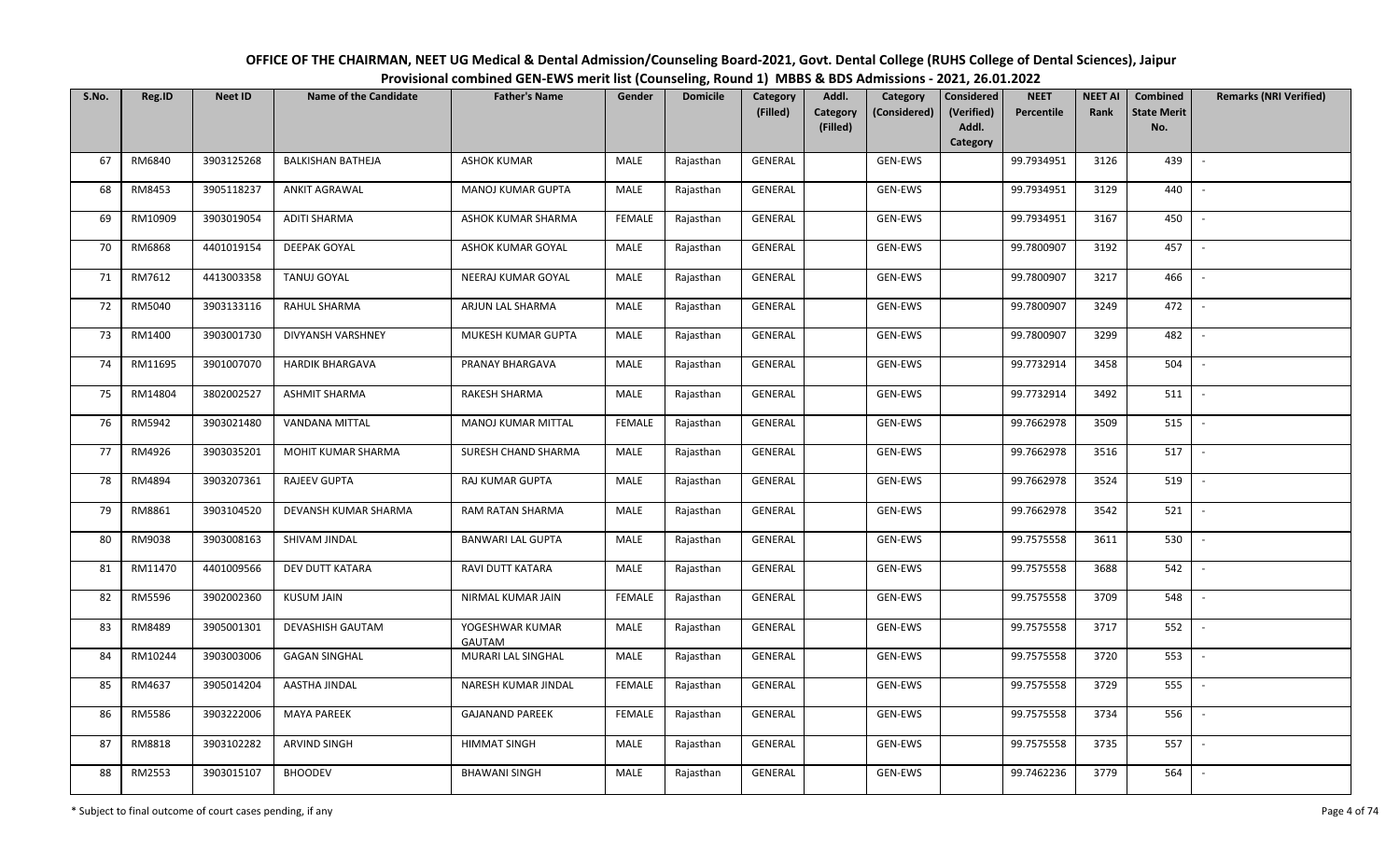| OFFICE OF THE CHAIRMAN, NEET UG Medical & Dental Admission/Counseling Board-2021, Govt. Dental College (RUHS College of Dental Sciences), Jaipur |  |  |  |  |  |  |  |  |  |  |  |  |
|--------------------------------------------------------------------------------------------------------------------------------------------------|--|--|--|--|--|--|--|--|--|--|--|--|
| Provisional combined GEN-EWS merit list (Counseling, Round 1) MBBS & BDS Admissions - 2021, 26.01.2022                                           |  |  |  |  |  |  |  |  |  |  |  |  |
|                                                                                                                                                  |  |  |  |  |  |  |  |  |  |  |  |  |

| S.No. | Reg.ID  | <b>Neet ID</b> | <b>Name of the Candidate</b> | <b>Father's Name</b>         | Gender        | <b>Domicile</b> | <b>Category</b> | Addl.                | Category       | <b>Considered</b>   | <b>NEET</b> | <b>NEET AI</b> | Combined                  | <b>Remarks (NRI Verified)</b> |
|-------|---------|----------------|------------------------------|------------------------------|---------------|-----------------|-----------------|----------------------|----------------|---------------------|-------------|----------------|---------------------------|-------------------------------|
|       |         |                |                              |                              |               |                 | (Filled)        | Category<br>(Filled) | (Considered)   | (Verified)<br>Addl. | Percentile  | Rank           | <b>State Merit</b><br>No. |                               |
|       |         |                |                              |                              |               |                 |                 |                      |                | Category            |             |                |                           |                               |
| 89    | RM14802 | 3902006258     | <b>SHAKTI SINGH RATHORE</b>  | <b>RANJEET SINGH RATHORE</b> | MALE          | Rajasthan       | <b>GENERAL</b>  |                      | <b>GEN-EWS</b> |                     | 99.7462236  | 3808           | 569                       | $\overline{\phantom{a}}$      |
| 90    | RM3836  | 2302007042     | <b>VISHIKA JAIN</b>          | <b>VIVEK JAIN</b>            | FEMALE        | Rajasthan       | GENERAL         |                      | GEN-EWS        |                     | 99.7462236  | 3856           | 579                       |                               |
| 91    | RM2461  | 3903001687     | RITESH GARG                  | <b>VIJAY KUMAR GARG</b>      | MALE          | Rajasthan       | GENERAL         |                      | GEN-EWS        |                     | 99.7302938  | 3982           | 600                       | $\sim$                        |
| 92    | RM4948  | 3903002014     | AYUSHI AGARWAL               | SATYANARAYAN GUPTA           | <b>FEMALE</b> | Rajasthan       | GENERAL         |                      | GEN-EWS        |                     | 99.7302938  | 3995           | 602                       | $\overline{\phantom{a}}$      |
| 93    | RM5676  | 3903006521     | NAVYA GUPTA                  | PRAKASH CHAND GUPTA          | <b>FEMALE</b> | Rajasthan       | GENERAL         |                      | GEN-EWS        |                     | 99.7302938  | 4003           | 603                       | $\sim$                        |
| 94    | RM7136  | 3903203946     | <b>AKASH MITTAL</b>          | <b>MAHESH MITTAL</b>         | MALE          | Rajasthan       | GENERAL         |                      | GEN-EWS        |                     | 99.7302938  | 4017           | 606                       | $\overline{\phantom{a}}$      |
| 95    | RM5592  | 3905102060     | <b>HARIOM</b>                | DINESH SINGHAL               | MALE          | Rajasthan       | GENERAL         |                      | GEN-EWS        |                     | 99.7302938  | 4055           | 613                       |                               |
| 96    | RM6212  | 3903219364     | <b>KRISHNA SHARMA</b>        | JITENDRA KUMAR SHARMA        | <b>FEMALE</b> | Rajasthan       | GENERAL         |                      | GEN-EWS        |                     | 99.7302938  | 4057           | 615                       |                               |
| 97    | RM10395 | 3905120043     | <b>ANKIT GUPTA</b>           | KAMLESH KUMAR MATHURIA       | MALE          | Rajasthan       | GENERAL         |                      | GEN-EWS        |                     | 99.7302938  | 4129           | 631                       |                               |
| 98    | RM9149  | 3903110476     | <b>ABHISHEK SHARMA</b>       | RAJENDRA KUMAR SHARMA        | MALE          | Rajasthan       | GENERAL         |                      | GEN-EWS        |                     | 99.7302938  | 4157           | 634                       |                               |
| 99    | RM7793  | 3903231266     | VISHNU GOUTAM                | KAILASH CHAND GOUTAM         | MALE          | Rajasthan       | GENERAL         |                      | GEN-EWS        |                     | 99.7234945  | 4250           | 651                       |                               |
| 100   | RM3545  | 3906012164     | <b>GUNJAN SHARMA</b>         | NARESH SHARMA                | <b>FEMALE</b> | Rajasthan       | GENERAL         |                      | GEN-EWS        |                     | 99.7144935  | 4283           | 658                       | $\sim$                        |
| 101   | RM8401  | 3903109539     | RITU SHEKHAWAT               | <b>RAM SINGH</b>             | <b>FEMALE</b> | Rajasthan       | GENERAL         |                      | GEN-EWS        |                     | 99.7144935  | 4285           | 659                       |                               |
| 102   | RM3959  | 3903018047     | <b>LIPIKA GARG</b>           | KAILASH GARG                 | <b>FEMALE</b> | Rajasthan       | GENERAL         |                      | GEN-EWS        |                     | 99.7144935  | 4303           | 664                       | $\sim$                        |
| 103   | RM7408  | 3904004010     | PRIYANSHU AYANI              | <b>RAMESH AYANI</b>          | MALE          | Rajasthan       | GENERAL         |                      | GEN-EWS        |                     | 99.7144935  | 4341           | 673                       | $\overline{\phantom{a}}$      |
| 104   | RM4794  | 3903208323     | <b>GAURAV AGRAWAL</b>        | MAHENDRA TEGARWAL            | MALE          | Rajasthan       | GENERAL         |                      | GEN-EWS        |                     | 99.7036793  | 4450           | 692                       | $\overline{\phantom{a}}$      |
| 105   | RM4966  | 3002004305     | ANURAG                       | <b>UMADUTT</b>               | MALE          | Rajasthan       | GENERAL         |                      | GEN-EWS        |                     | 99.7036793  | 4463           | 695                       | $\sim$                        |
| 106   | RM8046  | 3903233353     | <b>ANKIT SINGH</b>           | OM PRAKASH SINGH             | MALE          | Rajasthan       | GENERAL         |                      | GEN-EWS        |                     | 99.7036793  | 4498           | 702                       |                               |
| 107   | RM6097  | 3903219448     | DIKSHANT BHARDWAJ            | <b>MADAN MOHAN SHARMA</b>    | MALE          | Rajasthan       | GENERAL         |                      | GEN-EWS        |                     | 99.7036793  | 4506           | 703                       |                               |
| 108   | RM8506  | 3903012154     | DEEPAK SHARMA                | <b>GOPAL LAL SHARMA</b>      | MALE          | Rajasthan       | GENERAL         |                      | GEN-EWS        |                     | 99.7036793  | 4525           | 705                       |                               |
| 109   | RM1727  | 3903232002     | MEHUL SHARMA                 | YOGESH SHARMA                | MALE          | Rajasthan       | GENERAL         |                      | GEN-EWS        |                     | 99.7036793  | 4558           | 712                       |                               |
| 110   | RM5117  | 3903034033     | AMIT KUMAR SANWATHA          | PRADEEP KUMAR SHARMA         | MALE          | Rajasthan       | GENERAL         |                      | GEN-EWS        |                     | 99.6926062  | 4629           | 727                       |                               |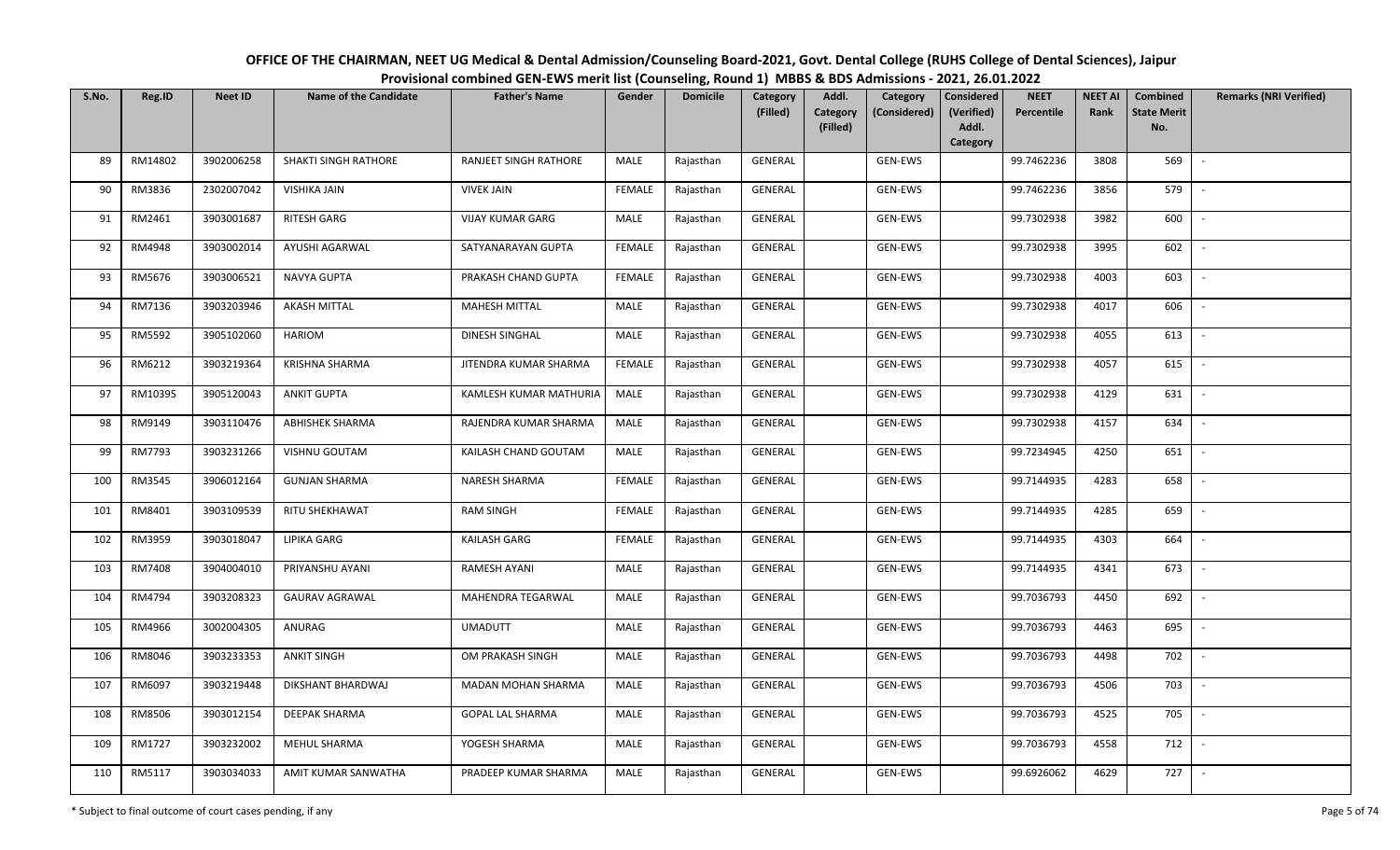| OFFICE OF THE CHAIRMAN, NEET UG Medical & Dental Admission/Counseling Board-2021, Govt. Dental College (RUHS College of Dental Sciences), Jaipur |
|--------------------------------------------------------------------------------------------------------------------------------------------------|
| Provisional combined GEN-EWS merit list (Counseling, Round 1) MBBS & BDS Admissions - 2021, 26.01.2022                                           |

| S.No. | Reg.ID  | <b>Neet ID</b> | <b>Name of the Candidate</b> | <b>Father's Name</b>                   | Gender        | <b>Domicile</b> | Category<br>(Filled) | Addl.<br>Category | Category<br>(Considered) | <b>Considered</b><br>(Verified) | <b>NEET</b><br>Percentile | <b>NEET AI</b><br>Rank | Combined<br><b>State Merit</b> | <b>Remarks (NRI Verified)</b> |
|-------|---------|----------------|------------------------------|----------------------------------------|---------------|-----------------|----------------------|-------------------|--------------------------|---------------------------------|---------------------------|------------------------|--------------------------------|-------------------------------|
|       |         |                |                              |                                        |               |                 |                      | (Filled)          |                          | Addl.                           |                           |                        | No.                            |                               |
|       |         |                |                              |                                        |               |                 |                      |                   |                          | Category                        |                           |                        |                                |                               |
| 111   | RM2551  | 3905103414     | <b>NAMAN MITTAL</b>          | RAMVILASH MITTAL                       | MALE          | Rajasthan       | <b>GENERAL</b>       |                   | <b>GEN-EWS</b>           |                                 | 99.6926062                | 4688                   | 739                            | $\sim$                        |
| 112   | RM8286  | 4401001778     | RIYA GARG                    | <b>RAMDAYAL GARG</b>                   | <b>FEMALE</b> | Rajasthan       | GENERAL              |                   | GEN-EWS                  |                                 | 99.6926062                | 4712                   | 742                            |                               |
| 113   | RM5781  | 3903236111     | AKANKSHA VIJAYVARGIYA        | <b>BRIJENDRA KUMAR</b><br>VIJAYVARGIYA | <b>FEMALE</b> | Rajasthan       | GENERAL              |                   | GEN-EWS                  |                                 | 99.6926062                | 4729                   | 749                            | $\sim$                        |
| 114   | RM1573  | 3903102185     | SHIKSHA JAJU                 | PRAHALAD JAJU                          | <b>FEMALE</b> | Rajasthan       | GENERAL              |                   | GEN-EWS                  |                                 | 99.6742156                | 4769                   | 756                            | $\overline{\phantom{a}}$      |
| 115   | RM2265  | 3903011448     | <b>ABHISHEK MITTAL</b>       | VIMAL CHAND MITTAL                     | MALE          | Rajasthan       | GENERAL              |                   | GEN-EWS                  |                                 | 99.6742156                | 4770                   | 757                            | $\sim$                        |
| 116   | RM5086  | 3904013047     | NEERAJ PALIWAL               | <b>KISHAN LAL</b>                      | <b>MALE</b>   | Rajasthan       | GENERAL              |                   | GEN-EWS                  |                                 | 99.6742156                | 4796                   | 760                            | $\overline{\phantom{a}}$      |
| 117   | RM4655  | 3802012197     | AADITYA MEHROTRA             | ANUJ MEHROTRA                          | MALE          | Rajasthan       | <b>GENERAL</b>       |                   | GEN-EWS                  |                                 | 99.6742156                | 4801                   | 762                            |                               |
| 118   | RM7498  | 3903209077     | POOJA RATHORE                | KAYAM SINGH RATHORE                    | <b>FEMALE</b> | Rajasthan       | <b>GENERAL</b>       |                   | GEN-EWS                  |                                 | 99.6742156                | 4853                   | 773                            |                               |
| 119   | RM1867  | 3903106287     | HARSHIT KIRTI SHARMA         | SANDEEP KIRTI SHARMA                   | MALE          | Rajasthan       | <b>GENERAL</b>       |                   | GEN-EWS                  |                                 | 99.6742156                | 4866                   | 776                            | $\overline{\phantom{a}}$      |
| 120   | RM4227  | 3905111117     | VISHWAPRIYA SHARMA           | VIJENDRA KUMAR SHARMA                  | MALE          | Rajasthan       | GENERAL              |                   | GEN-EWS                  |                                 | 99.6742156                | 4869                   | 777                            |                               |
| 121   | RM8966  | 3903209224     | CHIRVANSH BANSAL             | <b>VIPIN KUMAR BANSAL</b>              | MALE          | Rajasthan       | GENERAL              |                   | GEN-EWS                  |                                 | 99.6742156                | 4887                   | 779                            |                               |
| 122   | RM2726  | 3905028201     | <b>ALOK GUPTA</b>            | LOKENDRA KUMAR                         | MALE          | Rajasthan       | GENERAL              |                   | GEN-EWS                  |                                 | 99.6742156                | 4929                   | 786                            | $\sim$                        |
| 123   | RM5664  | 3906002041     | KAVYANSHU MAROO              | RAJENDRA MAROO                         | MALE          | Rajasthan       | GENERAL              |                   | GEN-EWS                  |                                 | 99.6742156                | 4948                   | 792                            |                               |
| 124   | RM6655  | 3901017353     | OM PRAKASH SHARMA            | GANESH NARAYAN SHARMA                  | MALE          | Rajasthan       | GENERAL              |                   | GEN-EWS                  |                                 | 99.6742156                | 4957                   | 797                            | $\overline{\phantom{a}}$      |
| 125   | RM10821 | 3902002062     | <b>NUPUR SHARMA</b>          | <b>RAKESH SHARMA</b>                   | <b>FEMALE</b> | Rajasthan       | GENERAL              |                   | GEN-EWS                  |                                 | 99.6742156                | 4995                   | 804                            | $\overline{\phantom{a}}$      |
| 126   | RM8156  | 3902010199     | ROHIT SARASWAT               | SOHAN LAL SARASWAT                     | MALE          | Rajasthan       | GENERAL              |                   | GEN-EWS                  |                                 | 99.6742156                | 5002                   | 808                            | $\sim$                        |
| 127   | RM4293  | 3901016208     | <b>BHAVESH JAIN</b>          | PADAM CHAND JAIN                       | MALE          | Rajasthan       | GENERAL              |                   | GEN-EWS                  |                                 | 99.6742156                | 5022                   | 813                            | $\sim$                        |
| 128   | RM9400  | 3903011368     | PAWAN SHARMA                 | RAM RATAN SHARMA                       | MALE          | Rajasthan       | <b>GENERAL</b>       |                   | GEN-EWS                  |                                 | 99.6651499                | 5103                   | 824                            |                               |
| 129   | RM9232  | 3903035293     | <b>CHANDAN SHARMA</b>        | RAJ KAMAL SHARMA                       | MALE          | Rajasthan       | <b>GENERAL</b>       |                   | GEN-EWS                  |                                 | 99.6651499                | 5111                   | 825                            |                               |
| 130   | RM2298  | 3905005366     | ANURAG CHANDAK               | RADHESHYAM CHANDAK                     | MALE          | Rajasthan       | GENERAL              |                   | GEN-EWS                  |                                 | 99.6651499                | 5115                   | 826                            |                               |
| 131   | RM3785  | 3903020466     | <b>AMAN SHARMA</b>           | VIJAYNARAYAN SHARMA                    | <b>MALE</b>   | Rajasthan       | GENERAL              |                   | GEN-EWS                  |                                 | 99.654012                 | 5199                   | 834                            |                               |
| 132   | RM2782  | 3901003146     | <b>ADITI SHARMA</b>          | PRAHLAD SHARMA                         | <b>FEMALE</b> | Rajasthan       | GENERAL              |                   | GEN-EWS                  |                                 | 99.654012                 | 5201                   | 835                            |                               |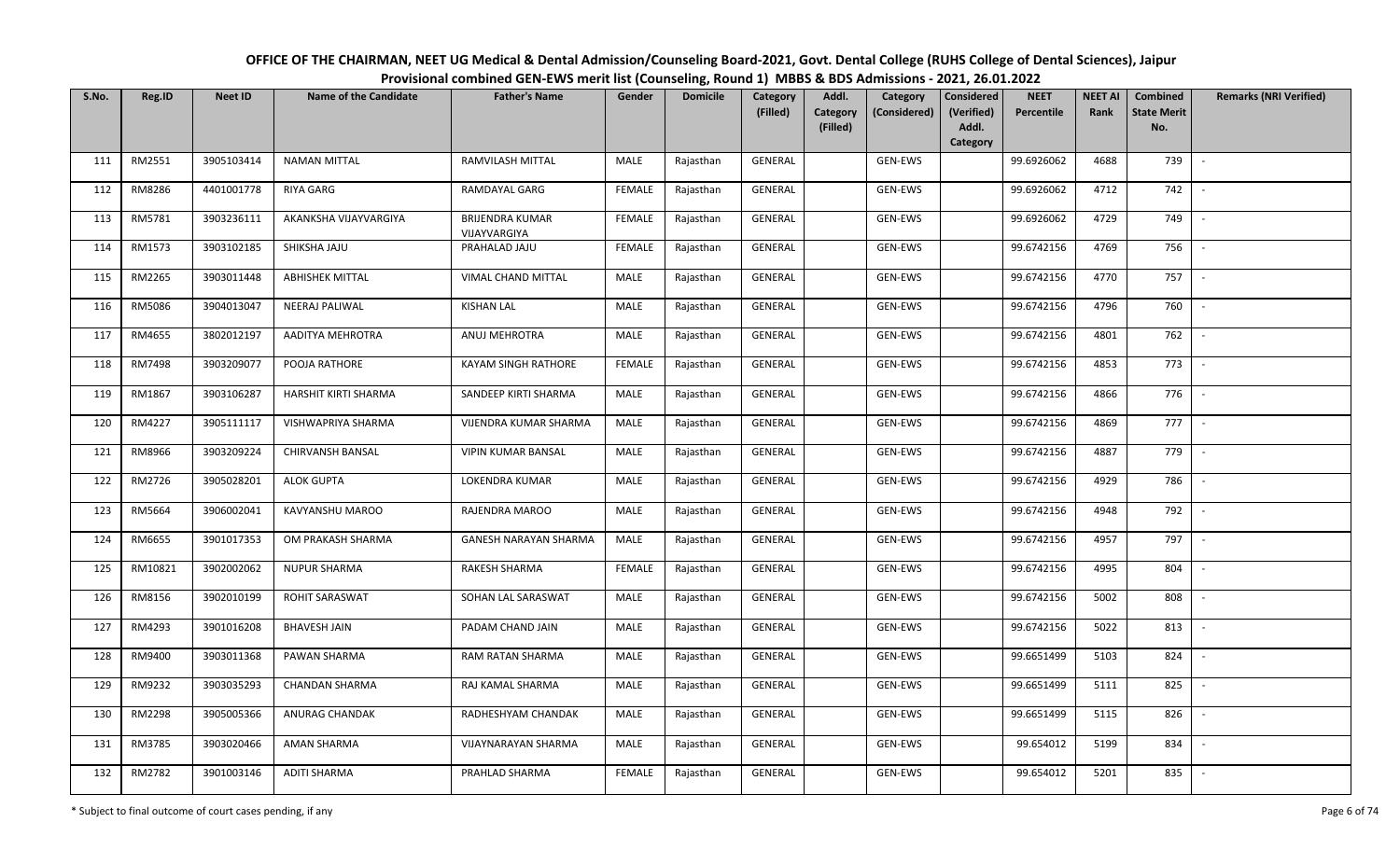| OFFICE OF THE CHAIRMAN, NEET UG Medical & Dental Admission/Counseling Board-2021, Govt. Dental College (RUHS College of Dental Sciences), Jaipur |
|--------------------------------------------------------------------------------------------------------------------------------------------------|
| Provisional combined GEN-EWS merit list (Counseling, Round 1) MBBS & BDS Admissions - 2021, 26.01.2022                                           |

| S.No. | Reg.ID  | <b>Neet ID</b> | <b>Name of the Candidate</b> | <b>Father's Name</b>   | Gender        | <b>Domicile</b> | Category<br>(Filled) | Addl.<br>Category | Category<br>(Considered) | <b>Considered</b><br>(Verified) | <b>NEET</b><br>Percentile | <b>NEET AI</b><br>Rank | Combined<br><b>State Merit</b> | <b>Remarks (NRI Verified)</b> |
|-------|---------|----------------|------------------------------|------------------------|---------------|-----------------|----------------------|-------------------|--------------------------|---------------------------------|---------------------------|------------------------|--------------------------------|-------------------------------|
|       |         |                |                              |                        |               |                 |                      | (Filled)          |                          | Addl.<br>Category               |                           |                        | No.                            |                               |
| 133   | RM7161  | 3903012078     | <b>MANISHA GAUTAM</b>        | DAYANAND GAUTAM        | <b>FEMALE</b> | Rajasthan       | GENERAL              |                   | GEN-EWS                  |                                 | 99.654012                 | 5221                   | 839                            | $\sim$                        |
| 134   | RM11801 | 3903027054     | VIKASH KUMAR SHARMA          | RAJENDRA KUMAR SHARMA  | MALE          | Rajasthan       | GENERAL              |                   | GEN-EWS                  |                                 | 99.654012                 | 5242                   | 842                            |                               |
| 135   | RM7052  | 3903030185     | PIYUSH SHARMA                | SITA RAM SHARMA        | MALE          | Rajasthan       | GENERAL              |                   | GEN-EWS                  |                                 | 99.654012                 | 5262                   | 845                            | $\sim$                        |
| 136   | RM10779 | 3904006397     | PREETAM SINGH                | LEEL SINGH             | MALE          | Rajasthan       | GENERAL              |                   | GEN-EWS                  |                                 | 99.654012                 | 5270                   | 847                            | $\overline{\phantom{a}}$      |
| 137   | RM5006  | 3902020035     | NITIN CHAWLA                 | RAJENDRA CHAWLA        | MALE          | Rajasthan       | GENERAL              |                   | GEN-EWS                  |                                 | 99.654012                 | 5297                   | 852                            | $\overline{\phantom{a}}$      |
| 138   | RM1227  | 3903210509     | SHRUTI SHARMA                | RAMCHARAN SHARMA       | <b>FEMALE</b> | Rajasthan       | GENERAL              |                   | GEN-EWS                  |                                 | 99.654012                 | 5314                   | 856                            | $\overline{\phantom{a}}$      |
| 139   | RM1701  | 3903021263     | RAUNAK SHARMA                | MADAN MOHAN SHARMA     | <b>FEMALE</b> | Rajasthan       | GENERAL              |                   | GEN-EWS                  |                                 | 99.654012                 | 5335                   | 859                            |                               |
| 140   | RM9799  | 3903021343     | <b>ANKIT SHARMA</b>          | MAHAVEER PRASAD SHARMA | MALE          | Rajasthan       | <b>GENERAL</b>       |                   | GEN-EWS                  |                                 | 99.654012                 | 5338                   | 861                            |                               |
| 141   | RM6135  | 3903126202     | <b>GAGAN SHARMA</b>          | <b>HARISH SHARMA</b>   | <b>MALE</b>   | Rajasthan       | GENERAL              |                   | GEN-EWS                  |                                 | 99.6409961                | 5349                   | 863                            | $\overline{\phantom{a}}$      |
| 142   | RM3741  | 3901011218     | SHUBHAM BANSAL               | SHYAM SUNDER BANSAL    | MALE          | Rajasthan       | GENERAL              |                   | GEN-EWS                  |                                 | 99.6409961                | 5433                   | 872                            | $\overline{\phantom{a}}$      |
| 143   | RM1951  | 3903230218     | AKHIL KANSLIWAL              | NAVAL KISHOR KANSLIWAL | MALE          | Rajasthan       | GENERAL              |                   | GEN-EWS                  |                                 | 99.6409961                | 5488                   | 881                            |                               |
| 144   | RM8034  | 3903010623     | SHUBHAM JAIN                 | VINOD KUMAR JAIN       | MALE          | Rajasthan       | GENERAL              |                   | GEN-EWS                  |                                 | 99.6409961                | 5522                   | 891                            | $\sim$                        |
| 145   | RM9915  | 2001204069     | <b>BHUMIKA GUPTA</b>         | <b>ASHOK GUPTA</b>     | <b>FEMALE</b> | Rajasthan       | GENERAL              |                   | GEN-EWS                  |                                 | 99.6256491                | 5608                   | 906                            |                               |
| 146   | RM7567  | 3903009221     | <b>MUSKAN SINGHAL</b>        | VINOD KUMAR SNGHAL     | <b>FEMALE</b> | Rajasthan       | GENERAL              |                   | GEN-EWS                  |                                 | 99.6256491                | 5711                   | 917                            | $\sim$                        |
| 147   | RM8165  | 3903211140     | <b>DINESH SHARMA</b>         | MANGI LAL SHARMA       | MALE          | Rajasthan       | GENERAL              |                   | GEN-EWS                  |                                 | 99.6256491                | 5717                   | 920                            | $\sim$                        |
| 148   | RM4930  | 3903001732     | LOKENDER SINGH TANWAR        | DINESH SINGH TANWAR    | MALE          | Rajasthan       | GENERAL              |                   | GEN-EWS                  |                                 | 99.6256491                | 5737                   | 924                            | $\overline{\phantom{a}}$      |
| 149   | RM4176  | 3903008381     | <b>SWATI SHARMA</b>          | SHAMBHU DAYAL SHARMA   | <b>FEMALE</b> | Rajasthan       | GENERAL              |                   | GEN-EWS                  |                                 | 99.6256491                | 5758                   | 930                            | $\sim$                        |
| 150   | RM2442  | 3903003762     | RAHUL PRAKASH GUPTA          | RAJESH KUMAR GUPTA     | MALE          | Rajasthan       | GENERAL              |                   | GEN-EWS                  |                                 | 99.6256491                | 5767                   | 934                            |                               |
| 151   | RM6118  | 3901014076     | JAI KUMAR VARDANI            | <b>DOULAT VARDANI</b>  | MALE          | Rajasthan       | <b>GENERAL</b>       |                   | GEN-EWS                  |                                 | 99.6073881                | 5799                   | 939                            |                               |
| 152   | RM11169 | 3903014329     | PAKSHALIKA RATHORE           | YOGENDRA SINGH         | <b>FEMALE</b> | Rajasthan       | GENERAL              |                   | GEN-EWS                  |                                 | 99.6073881                | 5819                   | 945                            |                               |
| 153   | RM7055  | 3904113157     | KAMAL KISHOR                 | <b>NARSING LAL</b>     | MALE          | Rajasthan       | GENERAL              |                   | GEN-EWS                  |                                 | 99.6073881                | 5868                   | 950                            |                               |
| 154   | RM1878  | 3902008111     | AKSHAT JHAMB                 | AMIT KUMAR JHAMB       | MALE          | Rajasthan       | GENERAL              |                   | GEN-EWS                  |                                 | 99.6073881                | 5875                   | 954                            |                               |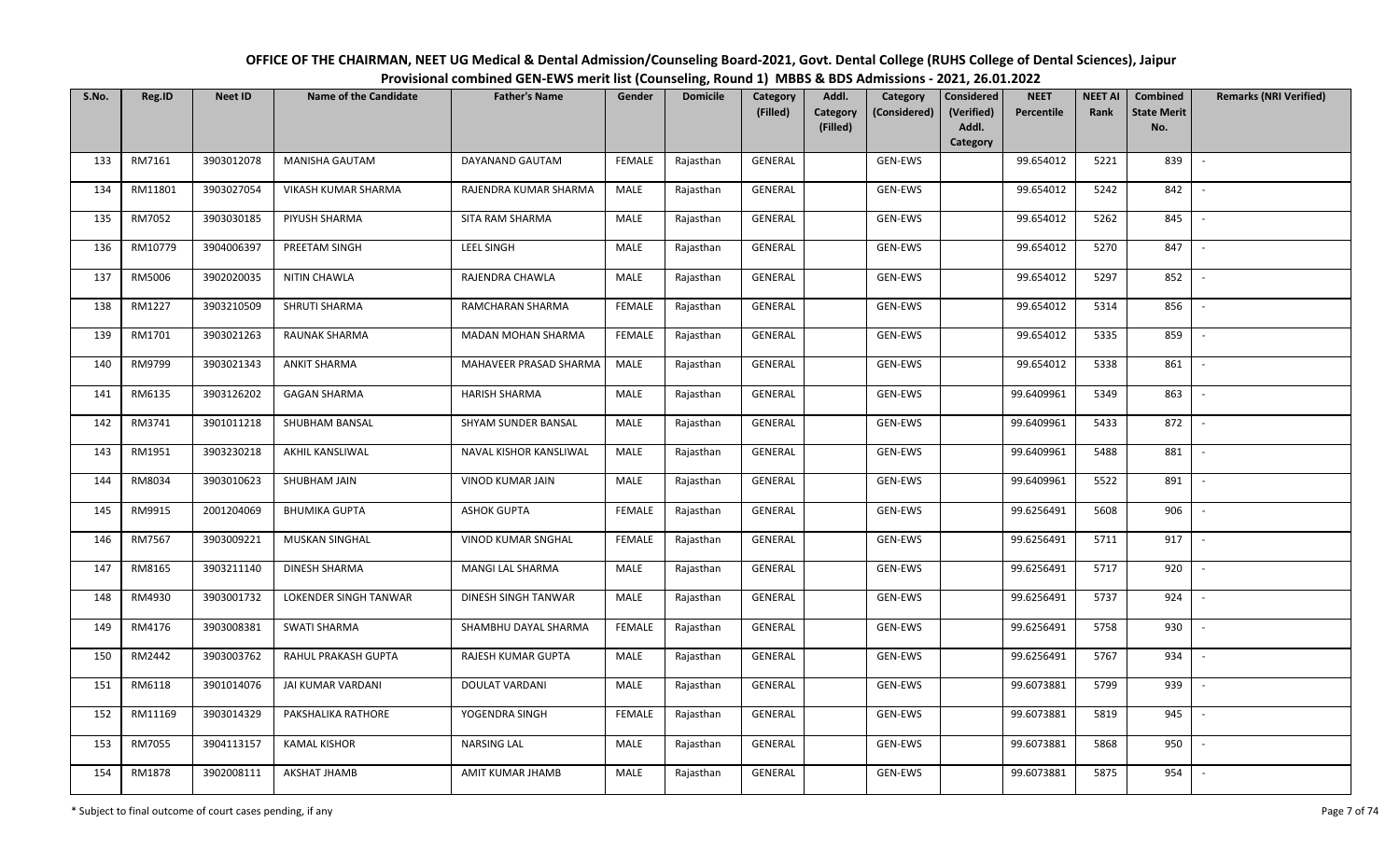| OFFICE OF THE CHAIRMAN, NEET UG Medical & Dental Admission/Counseling Board-2021, Govt. Dental College (RUHS College of Dental Sciences), Jaipur |
|--------------------------------------------------------------------------------------------------------------------------------------------------|
| Provisional combined GEN-EWS merit list (Counseling, Round 1) MBBS & BDS Admissions - 2021, 26.01.2022                                           |

| S.No. | Reg.ID  | <b>Neet ID</b> | <b>Name of the Candidate</b> | <b>Father's Name</b>         | Gender        | <b>Domicile</b> | Category<br>(Filled) | Addl.<br><b>Category</b><br>(Filled) | Category<br>(Considered) | Considered<br>(Verified)<br>Addl.<br>Category | <b>NEET</b><br>Percentile | <b>NEET AI</b><br>Rank | Combined<br><b>State Merit</b><br>No. | <b>Remarks (NRI Verified)</b> |
|-------|---------|----------------|------------------------------|------------------------------|---------------|-----------------|----------------------|--------------------------------------|--------------------------|-----------------------------------------------|---------------------------|------------------------|---------------------------------------|-------------------------------|
| 155   | RM6220  | 3903001406     | <b>EKTA SHEKHAWAT</b>        | <b>RANVEER SINGH</b>         | <b>FEMALE</b> | Rajasthan       | GENERAL              |                                      | GEN-EWS                  |                                               | 99.6073881                | 5877                   | 956                                   |                               |
| 156   | RM14017 | 3904024045     | RAHUL                        | <b>SHIV NARAYAN</b>          | MALE          | Rajasthan       | GENERAL              |                                      | GEN-EWS                  |                                               | 99.6073881                | 5893                   | 959                                   |                               |
| 157   | RM9509  | 3904102133     | NIPUN DWIVEDI                | MAHENDRA DWIVEDI             | MALE          | Rajasthan       | GENERAL              |                                      | GEN-EWS                  |                                               | 99.6073881                | 5931                   | 972                                   | $\sim$                        |
| 158   | RM3178  | 3904023236     | NEELIMA AGARWAL              | PAWAN KUMAR                  | <b>FEMALE</b> | Rajasthan       | GENERAL              |                                      | GEN-EWS                  |                                               | 99.6073881                | 5938                   | 974                                   | $\overline{\phantom{a}}$      |
| 159   | RM10549 | 3902022239     | PAYAL KANWAR                 | <b>JAIPAL SINGH</b>          | <b>FEMALE</b> | Rajasthan       | GENERAL              |                                      | GEN-EWS                  |                                               | 99.6073881                | 5940                   | 975                                   | $\overline{\phantom{a}}$      |
| 160   | RM6916  | 3903013295     | PRITI GUPTA                  | PADAM KUMAR GUPTA            | <b>FEMALE</b> | Rajasthan       | GENERAL              |                                      | GEN-EWS                  |                                               | 99.6073881                | 6058                   | 998                                   | $\sim$                        |
| 161   | RM1056  | 3903205028     | KRATAGYA BANSAL              | SANJAY KUMAR BANSAL          | MALE          | Rajasthan       | GENERAL              |                                      | GEN-EWS                  |                                               | 99.5963149                | 6096                   | 1003                                  |                               |
| 162   | RM11093 | 3901016240     | HRIDAYA RAYZADA              | ALOK RAYZADA                 | MALE          | Rajasthan       | <b>GENERAL</b>       |                                      | GEN-EWS                  |                                               | 99.5963149                | 6150                   | 1011                                  | $\overline{\phantom{a}}$      |
| 163   | RM11363 | 3903010546     | VISHNU SHARMA                | DEEN DAYAL SHARMA            | MALE          | Rajasthan       | GENERAL              |                                      | GEN-EWS                  |                                               | 99.5963149                | 6182                   | 1015                                  | $\overline{\phantom{a}}$      |
| 164   | RM4445  | 3904019071     | <b>JWALANT PRATAP LADHA</b>  | HANUMAN PRASAD LADHA         | MALE          | Rajasthan       | GENERAL              |                                      | GEN-EWS                  |                                               | 99.5963149                | 6196                   | 1016                                  |                               |
| 165   | RM3767  | 3903118415     | PIYUSH KUMAR GOYAL           | <b>INDRESH KUMAR GOYAL</b>   | MALE          | Rajasthan       | GENERAL              |                                      | GEN-EWS                  |                                               | 99.58304                  | 6259                   | 1027                                  |                               |
| 166   | RM9125  | 3903203466     | KHUSHBU SHARMA               | RAGHUNATH SHARMA             | <b>FEMALE</b> | Rajasthan       | GENERAL              |                                      | GEN-EWS                  |                                               | 99.58304                  | 6328                   | 1038                                  | $\sim$                        |
| 167   | RM4507  | 3903204633     | <b>SAGAR KALRA</b>           | RAJEEV KALRA                 | MALE          | Rajasthan       | GENERAL              |                                      | GEN-EWS                  |                                               | 99.58304                  | 6337                   | 1039                                  |                               |
| 168   | RM8938  | 3902019043     | AASTHA KANWAR RATHORE        | <b>VIJAY SINGH</b>           | <b>FEMALE</b> | Rajasthan       | GENERAL              |                                      | GEN-EWS                  |                                               | 99.58304                  | 6345                   | 1043                                  | $\sim$                        |
| 169   | RM3333  | 3802004427     | AARCHI                       | <b>VIRENDER CHAWLA</b>       | <b>FEMALE</b> | Rajasthan       | GENERAL              |                                      | GEN-EWS                  |                                               | 99.58304                  | 6350                   | 1045                                  | $\sim$                        |
| 170   | RM4632  | 3903001246     | DIVYA SHARMA                 | PRAMOD SHARMA                | MALE          | Rajasthan       | GENERAL              |                                      | GEN-EWS                  |                                               | 99.58304                  | 6400                   | 1052                                  | $\sim$                        |
| 171   | RM7930  | 3904008309     | MUKESH KUMAR VISHNOI         | JAGRUPA RAM                  | MALE          | Rajasthan       | GENERAL              |                                      | GEN-EWS                  |                                               | 99.5697004                | 6440                   | 1064                                  | $\sim$                        |
| 172   | RM9382  | 3901003339     | SUMIT SINGH SHEKHAWAT        | <b>GULAB SINGH SHEKHAWAT</b> | MALE          | Rajasthan       | GENERAL              | WDP,<br>EXS6                         | GEN-EWS                  |                                               | 99.5697004                | 6452                   | 1067                                  |                               |
| 173   | RM7535  | 3905103012     | <b>DHRITI</b>                | MANOJ KUMAR SUKHEJA          | <b>FEMALE</b> | Rajasthan       | <b>GENERAL</b>       |                                      | GEN-EWS                  |                                               | 99.5697004                | 6515                   | 1082                                  |                               |
| 174   | RM11657 | 3903013482     | RINKI SHARMA                 | SITA RAM SHARMA              | <b>FEMALE</b> | Rajasthan       | <b>GENERAL</b>       |                                      | GEN-EWS                  |                                               | 99.5697004                | 6526                   | 1083                                  |                               |
| 175   | RM2500  | 3904107070     | LOKENDRA SINGH MAHECHA       | NARENDRA SINGH MAHECHA       | MALE          | Rajasthan       | GENERAL              |                                      | GEN-EWS                  |                                               | 99.5697004                | 6551                   | 1088                                  |                               |
| 176   | RM2696  | 3903235050     | <b>RITU SHARMA</b>           | DINESH KUMAR SHARMA          | <b>FEMALE</b> | Rajasthan       | GENERAL              |                                      | GEN-EWS                  |                                               | 99.5697004                | 6566                   | 1093                                  |                               |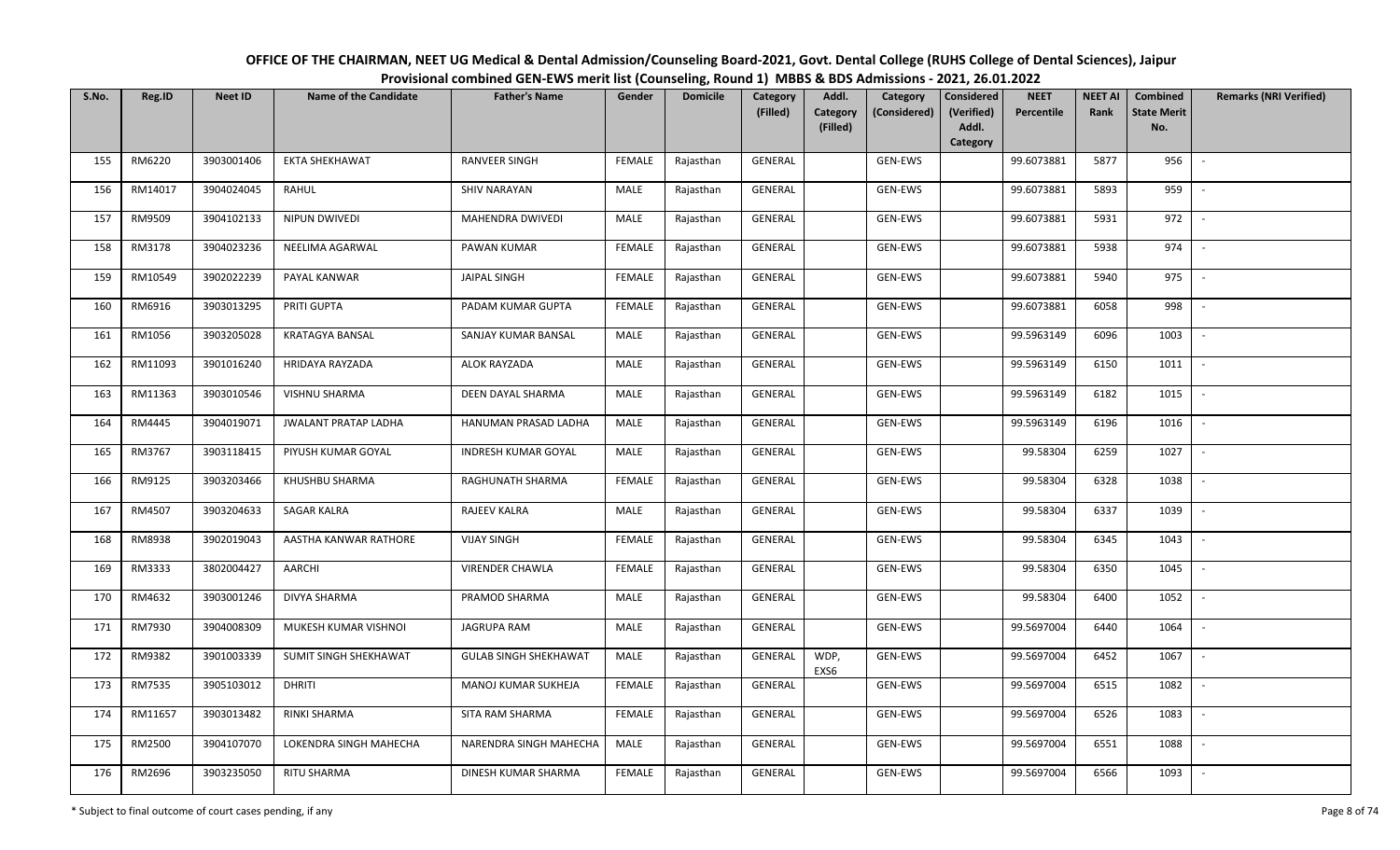| OFFICE OF THE CHAIRMAN, NEET UG Medical & Dental Admission/Counseling Board-2021, Govt. Dental College (RUHS College of Dental Sciences), Jaipur |  |  |  |  |  |  |  |  |  |  |  |  |
|--------------------------------------------------------------------------------------------------------------------------------------------------|--|--|--|--|--|--|--|--|--|--|--|--|
| Provisional combined GEN-EWS merit list (Counseling, Round 1) MBBS & BDS Admissions - 2021, 26.01.2022                                           |  |  |  |  |  |  |  |  |  |  |  |  |
|                                                                                                                                                  |  |  |  |  |  |  |  |  |  |  |  |  |

| S.No. | Reg.ID  | <b>Neet ID</b> | <b>Name of the Candidate</b> | <b>Father's Name</b>     | Gender        | <b>Domicile</b> | <b>Category</b><br>(Filled) | Addl.<br>Category | Category<br>(Considered) | <b>Considered</b><br>(Verified) | <b>NEET</b><br>Percentile | <b>NEET AI</b><br>Rank | Combined<br><b>State Merit</b> | <b>Remarks (NRI Verified)</b> |
|-------|---------|----------------|------------------------------|--------------------------|---------------|-----------------|-----------------------------|-------------------|--------------------------|---------------------------------|---------------------------|------------------------|--------------------------------|-------------------------------|
|       |         |                |                              |                          |               |                 |                             | (Filled)          |                          | Addl.                           |                           |                        | No.                            |                               |
|       |         |                |                              |                          |               |                 |                             |                   |                          | Category                        |                           |                        |                                |                               |
| 177   | RM10122 | 3903002481     | NIKITA SHARMA                | RAM DAYAL SHARMA         | <b>FEMALE</b> | Rajasthan       | <b>GENERAL</b>              |                   | GEN-EWS                  |                                 | 99.5539649                | 6713                   | 1128                           | $\sim$                        |
| 178   | RM9089  | 3903102668     | SANDEEP SINGH NARUKA         | <b>NAND SINGH NARUKA</b> | MALE          | Rajasthan       | GENERAL                     |                   | GEN-EWS                  |                                 | 99.5539649                | 6742                   | 1131                           |                               |
| 179   | RM9272  | 3903101845     | YASA                         | MANOJ KUMAR SHARMA       | <b>FEMALE</b> | Rajasthan       | GENERAL                     |                   | GEN-EWS                  |                                 | 99.5539649                | 6743                   | 1132                           | $\sim$                        |
| 180   | RM11077 | 4401005433     | ASHUTOSH SINGH SIKARWAR      | JAY SINGH SIKARWAR       | MALE          | Rajasthan       | GENERAL                     |                   | GEN-EWS                  |                                 | 99.5539649                | 6767                   | 1137                           | $\sim$                        |
| 181   | RM4517  | 3905121117     | <b>KUNAL SHRIMALI</b>        | JITENDRA KUMAR SHRIMALI  | MALE          | Rajasthan       | GENERAL                     |                   | GEN-EWS                  |                                 | 99.5539649                | 6770                   | 1140                           | $\sim$                        |
| 182   | RM5609  | 3903015357     | YOGESH SINGH KARNAWAT        | SHYAM SINGH KARNAWAT     | <b>MALE</b>   | Rajasthan       | GENERAL                     |                   | GEN-EWS                  |                                 | 99.5539649                | 6779                   | 1142                           | $\overline{\phantom{a}}$      |
| 183   | RM1632  | 3901004258     | <b>ISHAN VIJAY</b>           | RAJENDRA VIJAY           | MALE          | Rajasthan       | GENERAL                     |                   | GEN-EWS                  |                                 | 99.5539649                | 6785                   | 1145                           |                               |
| 184   | RM10376 | 3903131238     | VINOD KUMAR SHARMA           | PRAKASH CHAND SHARMA     | MALE          | Rajasthan       | <b>GENERAL</b>              |                   | GEN-EWS                  |                                 | 99.5539649                | 6816                   | 1154                           |                               |
| 185   | RM7092  | 3905009387     | <b>BHUMIKA SHARMA</b>        | YOGESH SHARMA            | <b>FEMALE</b> | Rajasthan       | GENERAL                     |                   | GEN-EWS                  |                                 | 99.5539649                | 6839                   | 1156                           | $\overline{\phantom{a}}$      |
| 186   | RM4839  | 3903233065     | AYUSHI JAIN                  | <b>GOPAL LAL GARG</b>    | <b>FEMALE</b> | Rajasthan       | GENERAL                     |                   | GEN-EWS                  |                                 | 99.5539649                | 6842                   | 1157                           | $\sim$                        |
| 187   | RM4744  | 3903118133     | <b>JATIN GOYAL</b>           | SATENDRA GOYAL           | MALE          | Rajasthan       | GENERAL                     |                   | GEN-EWS                  |                                 | 99.5539649                | 6852                   | 1160                           |                               |
| 188   | RM4304  | 3905102456     | MUKUL CHUGH                  | <b>RAVI KUMAR CHUGH</b>  | MALE          | Rajasthan       | GENERAL                     |                   | GEN-EWS                  |                                 | 99.5539649                | 6860                   | 1163                           | $\sim$                        |
| 189   | RM12926 | 3901017017     | CHARU JAIN                   | <b>ARUN JAIN</b>         | <b>FEMALE</b> | Rajasthan       | GENERAL                     |                   | GEN-EWS                  |                                 | 99.5341497                | 6895                   | 1169                           |                               |
| 190   | RM3095  | 3903122025     | ANU KANWAR                   | <b>BISHAN SINGH</b>      | <b>FEMALE</b> | Rajasthan       | GENERAL                     |                   | GEN-EWS                  |                                 | 99.5341497                | 6907                   | 1172                           | $\sim$                        |
| 191   | RM2952  | 3905015162     | <b>SALONI AGARWAL</b>        | RAJESH BANSAL            | <b>FEMALE</b> | Rajasthan       | GENERAL                     |                   | GEN-EWS                  |                                 | 99.5341497                | 7033                   | 1193                           | $\overline{\phantom{a}}$      |
| 192   | RM10831 | 3903033015     | <b>KUBER SINGH RAJPUT</b>    | <b>RAM SINGH RAJPUT</b>  | MALE          | Rajasthan       | GENERAL                     |                   | GEN-EWS                  |                                 | 99.5341497                | 7034                   | 1194                           | $\sim$                        |
| 193   | RM7847  | 3901013214     | <b>UJJWAL POHANI</b>         | <b>ANIL POHANI</b>       | MALE          | Rajasthan       | GENERAL                     |                   | GEN-EWS                  |                                 | 99.5341497                | 7036                   | 1195                           | $\sim$                        |
| 194   | RM5993  | 3903222115     | BANWARI LAL SHARMA           | KALU RAM SHARMA          | MALE          | Rajasthan       | <b>GENERAL</b>              |                   | GEN-EWS                  |                                 | 99.5341497                | 7049                   | 1199                           |                               |
| 195   | RM8841  | 3903202317     | SAJIYA BANU                  | MOHD SHAFI KHAN          | <b>FEMALE</b> | Rajasthan       | <b>GENERAL</b>              |                   | GEN-EWS                  |                                 | 99.5341497                | 7054                   | 1201                           |                               |
| 196   | RM8908  | 3901002035     | AMAN BHATNAGAR               | <b>ASHISH BHATNAGAR</b>  | MALE          | Rajasthan       | GENERAL                     |                   | GEN-EWS                  |                                 | 99.5341497                | 7093                   | 1209                           |                               |
| 197   | RM6605  | 3903134076     | RAHUL KUMAR SHARMA           | MUNNA LAL SHARMA         | MALE          | Rajasthan       | GENERAL                     |                   | GEN-EWS                  |                                 | 99.5341497                | 7180                   | 1232                           |                               |
| 198   | RM3068  | 3903035007     | RISHABH DUNGERWAL            | ASHOK DUNGERWAL          | MALE          | Rajasthan       | GENERAL                     |                   | GEN-EWS                  |                                 | 99.5341497                | 7193                   | 1234                           |                               |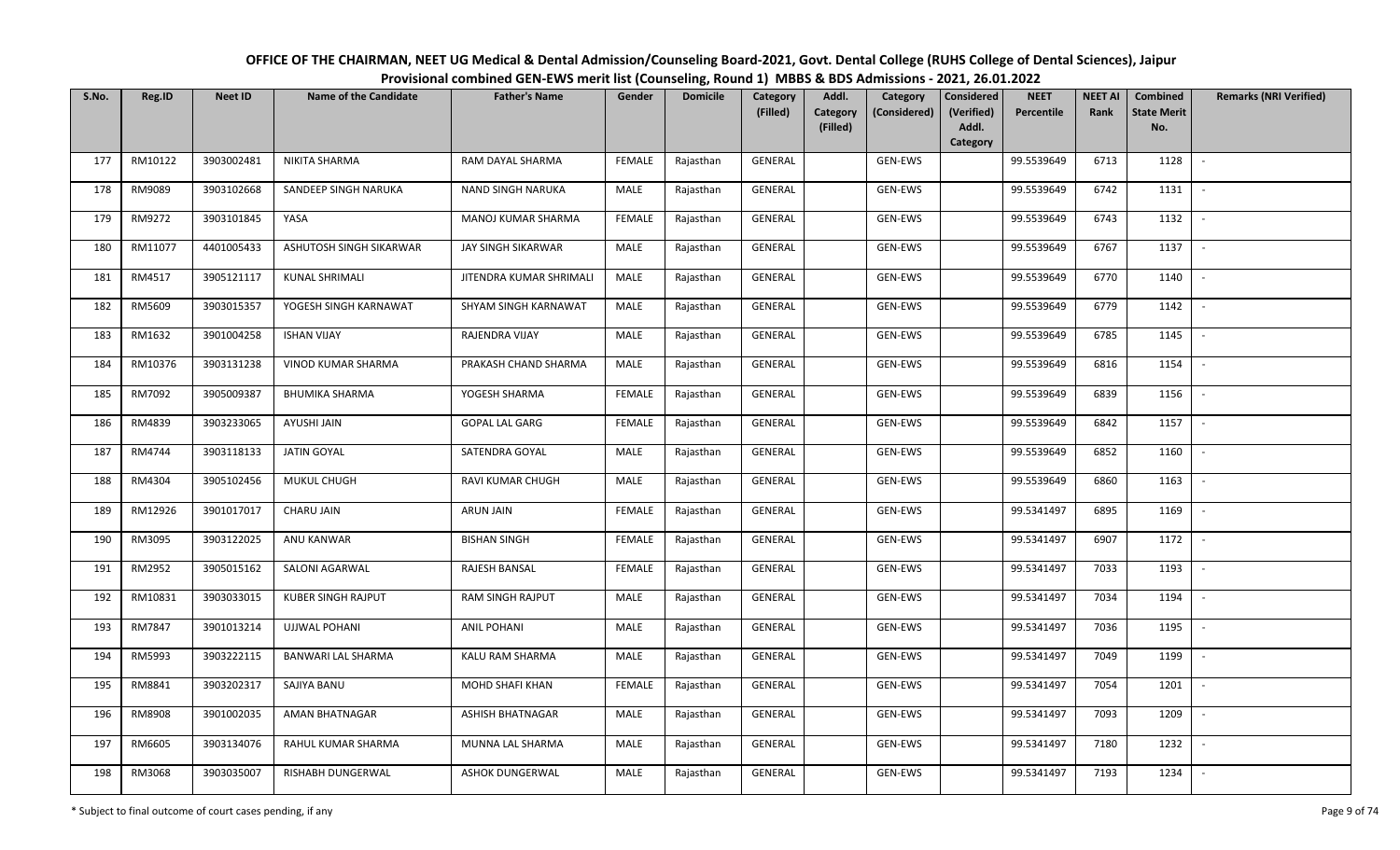| OFFICE OF THE CHAIRMAN, NEET UG Medical & Dental Admission/Counseling Board-2021, Govt. Dental College (RUHS College of Dental Sciences), Jaipur |  |  |  |  |  |  |  |  |  |  |  |  |
|--------------------------------------------------------------------------------------------------------------------------------------------------|--|--|--|--|--|--|--|--|--|--|--|--|
| Provisional combined GEN-EWS merit list (Counseling, Round 1) MBBS & BDS Admissions - 2021, 26.01.2022                                           |  |  |  |  |  |  |  |  |  |  |  |  |
|                                                                                                                                                  |  |  |  |  |  |  |  |  |  |  |  |  |

| S.No. | Reg.ID  | <b>Neet ID</b> | <b>Name of the Candidate</b> | <b>Father's Name</b>           | Gender        | <b>Domicile</b> | Category<br>(Filled) | Addl.                | Category<br>(Considered) | Considered<br>(Verified) | <b>NEET</b><br><b>Percentile</b> | <b>NEET AI</b><br>Rank | Combined<br><b>State Merit</b> | <b>Remarks (NRI Verified)</b> |
|-------|---------|----------------|------------------------------|--------------------------------|---------------|-----------------|----------------------|----------------------|--------------------------|--------------------------|----------------------------------|------------------------|--------------------------------|-------------------------------|
|       |         |                |                              |                                |               |                 |                      | Category<br>(Filled) |                          | Addl.                    |                                  |                        | No.                            |                               |
|       |         |                |                              |                                |               |                 |                      |                      |                          | Category                 |                                  |                        |                                |                               |
| 199   | RM4896  | 3902008281     | PREETI JOSHI                 | SURENDRA KUMAR JOSHI           | <b>FEMALE</b> | Rajasthan       | GENERAL              |                      | GEN-EWS                  |                          | 99.5213282                       | 7253                   | 1244                           | $\sim$                        |
| 200   | RM9244  | 3903225009     | NAVEEN SHARMA                | BHAJAN PRAKASH SHARMA          | MALE          | Rajasthan       | GENERAL              |                      | GEN-EWS                  |                          | 99.5213282                       | 7269                   | 1248                           |                               |
| 201   | RM12021 | 3901001083     | HIMANSHU BIJLANI             | SHYAM KUMAR BIJLANI            | MALE          | Rajasthan       | GENERAL              |                      | GEN-EWS                  |                          | 99.5213282                       | 7314                   | 1259                           | $\overline{\phantom{a}}$      |
| 202   | RM10940 | 3905001280     | <b>KOMAL SHARMA</b>          | SATYA NARAYAN SHARMA           | <b>FEMALE</b> | Rajasthan       | GENERAL              |                      | GEN-EWS                  |                          | 99.5213282                       | 7337                   | 1265                           | $\overline{\phantom{a}}$      |
| 203   | RM1527  | 3903009186     | AYUSHI JAIN                  | PAWAN KUMAR JAIN               | <b>FEMALE</b> | Rajasthan       | GENERAL              |                      | GEN-EWS                  |                          | 99.5213282                       | 7348                   | 1270                           | $\overline{\phantom{a}}$      |
| 204   | RM7206  | 3903227303     | SAKSHI GOYAL                 | <b>GANESH GOYAL</b>            | <b>FEMALE</b> | Rajasthan       | GENERAL              |                      | GEN-EWS                  |                          | 99.5052041                       | 7396                   | 1277                           | $\overline{\phantom{a}}$      |
| 205   | RM11900 | 3904022234     | <b>DILIP KUMAR</b>           | <b>JAGDISH KUMAR</b>           | MALE          | Rajasthan       | GENERAL              |                      | GEN-EWS                  |                          | 99.5052041                       | 7412                   | 1280                           | $\sim$                        |
| 206   | RM8981  | 3903232123     | <b>ABHISHEK PANDEY</b>       | <b>GIRRAJ PRASAD PANDEY</b>    | MALE          | Rajasthan       | GENERAL              |                      | GEN-EWS                  |                          | 99.5052041                       | 7447                   | 1283                           |                               |
| 207   | RM6850  | 3903203034     | KAJAL SHEKHAWAT              | <b>GIRIRAJ SINGH SHEKHAWAT</b> | <b>FEMALE</b> | Rajasthan       | <b>GENERAL</b>       |                      | GEN-EWS                  |                          | 99.5052041                       | 7459                   | 1284                           |                               |
| 208   | RM1585  | 3901005027     | HARSHITA MISHRA              | <b>TARUN MISHRA</b>            | FEMALE        | Rajasthan       | GENERAL              |                      | GEN-EWS                  |                          | 99.5052041                       | 7570                   | 1302                           |                               |
| 209   | RM4341  | 3905004466     | DIVYANSH VIJAY               | GIRIRAJ PRASAD VIJAY           | MALE          | Rajasthan       | GENERAL              |                      | GEN-EWS                  |                          | 99.488821                        | 7656                   | 1313                           |                               |
| 210   | RM9786  | 3903028082     | AKSHITA GARG                 | RAJESH GARG                    | <b>FEMALE</b> | Rajasthan       | GENERAL              |                      | GEN-EWS                  |                          | 99.488821                        | 7720                   | 1322                           |                               |
| 211   | RM3433  | 3901003163     | AJAY RAJ SINGH RATHORE       | CHANDRA MOHAN SINGH<br>RATHORE | MALE          | Rajasthan       | GENERAL              |                      | GEN-EWS                  |                          | 99.488821                        | 7736                   | 1325                           |                               |
| 212   | RM13320 | 3903115065     | RAVINDRA KUMAR SHARMA        | PURUSHOTTAM SHARMA             | MALE          | Rajasthan       | GENERAL              |                      | GEN-EWS                  |                          | 99.488821                        | 7745                   | 1328                           | $\sim$                        |
| 213   | RM2628  | 3906011070     | SAURAV PALIWAL               | RAMESH PALIWAL                 | MALE          | Rajasthan       | GENERAL              |                      | GEN-EWS                  |                          | 99.488821                        | 7778                   | 1334                           | $\overline{\phantom{a}}$      |
| 214   | RM6409  | 3906001539     | PARAG KHEMOT                 | DAYA LAL KHEMOT                | MALE          | Rajasthan       | GENERAL              |                      | GEN-EWS                  |                          | 99.488821                        | 7779                   | 1335                           | $\sim$                        |
| 215   | RM3539  | 3903204625     | <b>KUMKUM JAIN</b>           | SUSHIL KUMAR JAIN              | <b>FEMALE</b> | Rajasthan       | GENERAL              |                      | GEN-EWS                  |                          | 99.488821                        | 7854                   | 1351                           | $\overline{\phantom{a}}$      |
| 216   | RM10877 | 3905102561     | <b>KARTIK GAUTAM</b>         | RAGHUVEER GAUTAM               | MALE          | Rajasthan       | GENERAL              |                      | GEN-EWS                  |                          | 99.488821                        | 7864                   | 1353                           | $\overline{\phantom{a}}$      |
| 217   | RM1081  | 3905103218     | RAKSHIT JAIN                 | NEERAJ KUMAR JAIN              | MALE          | Rajasthan       | GENERAL              |                      | GEN-EWS                  |                          | 99.488821                        | 7868                   | 1354                           |                               |
| 218   | RM2526  | 3903216209     | KRISHN KUMAR SHARMA          | MAHESH KUMAR SHARMA            | MALE          | Rajasthan       | <b>GENERAL</b>       |                      | GEN-EWS                  |                          | 99.488821                        | 7884                   | 1357                           |                               |
| 219   | RM7556  | 3903126326     | PRAVESH GUPTA                | <b>NEERAJ GUPTA</b>            | <b>MALE</b>   | Rajasthan       | GENERAL              |                      | GEN-EWS                  |                          | 99.4721141                       | 8024                   | 1380                           | $\overline{\phantom{a}}$      |
| 220   | RM5755  | 3905005098     | <b>ACHAL SAXENA</b>          | RAJEEV SAXENA                  | MALE          | Rajasthan       | GENERAL              |                      | GEN-EWS                  |                          | 99.4721141                       | 8029                   | 1382                           |                               |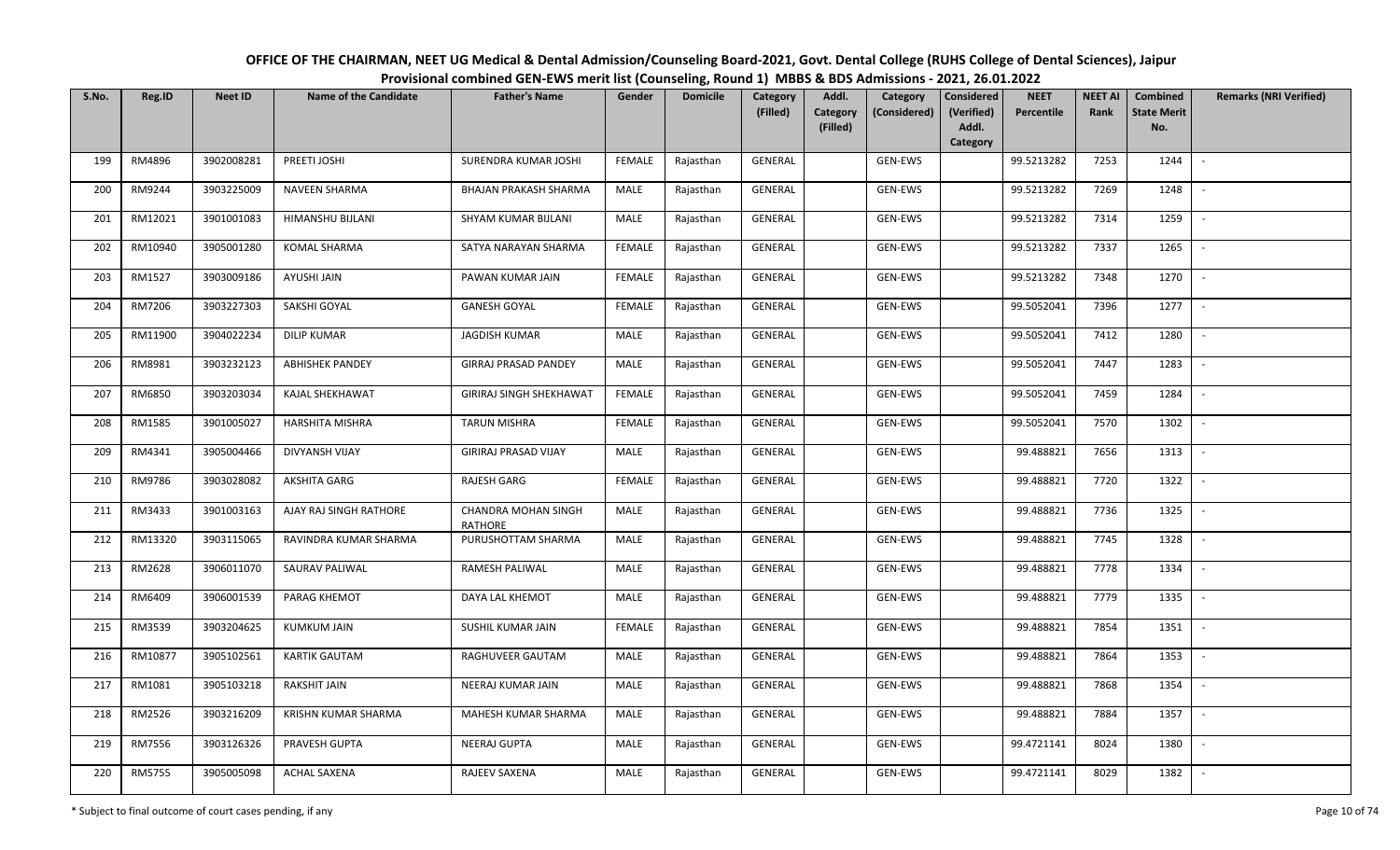| OFFICE OF THE CHAIRMAN, NEET UG Medical & Dental Admission/Counseling Board-2021, Govt. Dental College (RUHS College of Dental Sciences), Jaipur |
|--------------------------------------------------------------------------------------------------------------------------------------------------|
| Provisional combined GEN-EWS merit list (Counseling, Round 1) MBBS & BDS Admissions - 2021, 26.01.2022                                           |

| S.No. | Reg.ID  | <b>Neet ID</b> | <b>Name of the Candidate</b> | <b>Father's Name</b>        | Gender        | <b>Domicile</b> | Category<br>(Filled) | Addl.<br>Category<br>Category<br>(Considered) | <b>Considered</b><br>(Verified) | <b>NEET</b><br>Percentile | <b>NEET AI</b><br>Rank | Combined<br><b>State Merit</b> | <b>Remarks (NRI Verified)</b> |
|-------|---------|----------------|------------------------------|-----------------------------|---------------|-----------------|----------------------|-----------------------------------------------|---------------------------------|---------------------------|------------------------|--------------------------------|-------------------------------|
|       |         |                |                              |                             |               |                 |                      | (Filled)                                      | Addl.<br>Category               |                           |                        | No.                            |                               |
| 221   | RM4865  | 3903216184     | <b>GHAN SHYAM SHARMA</b>     | <b>MANI RAM</b>             | MALE          | Rajasthan       | GENERAL              | GEN-EWS                                       |                                 | 99.4721141                | 8040                   | 1385                           | $\sim$                        |
| 222   | RM3422  | 3903225394     | <b>KARTIK SHARMA</b>         | <b>VIJAY SHANKAR SHARMA</b> | MALE          | Rajasthan       | GENERAL              | GEN-EWS                                       |                                 | 99.4721141                | 8045                   | 1386                           |                               |
| 223   | RM12854 | 3902019007     | <b>HARSH MITTAL</b>          | PAWAN MITTAL                | MALE          | Rajasthan       | GENERAL              | GEN-EWS                                       |                                 | 99.4721141                | 8104                   | 1394                           | $\sim$                        |
| 224   | RM2481  | 3902005358     | SHEKHAR AHLUWALIA            | <b>AJIT SINGH</b>           | MALE          | Rajasthan       | GENERAL              | GEN-EWS                                       |                                 | 99.4721141                | 8150                   | 1406                           | $\overline{\phantom{a}}$      |
| 225   | RM10196 | 3902024034     | KAMLESH KUMAR SHARMA         | PRAHLAD RAI SHARMA          | MALE          | Rajasthan       | GENERAL              | GEN-EWS                                       |                                 | 99.4480898                | 8160                   | 1408                           | $\sim$                        |
| 226   | RM6537  | 3903122204     | SHANKAR LAL SHARMA           | <b>BABU LAL SHARMA</b>      | <b>MALE</b>   | Rajasthan       | GENERAL              | GEN-EWS                                       |                                 | 99.4480898                | 8173                   | 1411                           | $\overline{\phantom{a}}$      |
| 227   | RM5399  | 3903010235     | NEETU SHARMA                 | <b>HEMRAJ SHARMA</b>        | <b>FEMALE</b> | Rajasthan       | GENERAL              | GEN-EWS                                       |                                 | 99.4480898                | 8187                   | 1413                           |                               |
| 228   | RM9215  | 3903105332     | KHUSHI METHI                 | RAM AWATAR METHI            | <b>FEMALE</b> | Rajasthan       | GENERAL              | GEN-EWS                                       |                                 | 99.4480898                | 8240                   | 1429                           |                               |
| 229   | RM6276  | 3905104098     | ATISHAY JAIN                 | <b>VINOD KUMAR JAIN</b>     | <b>MALE</b>   | Rajasthan       | <b>GENERAL</b>       | GEN-EWS                                       |                                 | 99.4480898                | 8247                   | 1431                           | $\overline{\phantom{a}}$      |
| 230   | RM4774  | 3903211492     | YASH SHARMA                  | MURLI DHAR SHARMA           | MALE          | Rajasthan       | GENERAL              | GEN-EWS                                       |                                 | 99.4480898                | 8261                   | 1435                           | $\overline{\phantom{a}}$      |
| 231   | RM5295  | 3903101020     | SOURABH JOSHI                | RAKESH KUMAR SHARMA         | MALE          | Rajasthan       | GENERAL              | GEN-EWS                                       |                                 | 99.4480898                | 8323                   | 1447                           |                               |
| 232   | RM11652 | 3905123230     | SANKET KUMAR GUPTA           | <b>GIRRAJ PRASAD GUPTA</b>  | MALE          | Rajasthan       | GENERAL              | GEN-EWS                                       |                                 | 99.4480898                | 8331                   | 1448                           | $\sim$                        |
| 233   | RM4816  | 3905114108     | <b>ADITYA VIJAY</b>          | RAJ KUMAR VIJAY             | MALE          | Rajasthan       | GENERAL              | GEN-EWS                                       |                                 | 99.4480898                | 8338                   | 1451                           |                               |
| 234   | RM5663  | 3903117277     | PULAKITA SHARMA              | SUBHASH CHANDER SHARMA      | <b>FEMALE</b> | Rajasthan       | GENERAL              | GEN-EWS                                       |                                 | 99.4480898                | 8347                   | 1454                           | $\sim$                        |
| 235   | RM6788  | 3903115433     | PIYUSH SHARMA                | GIRRAJ PRASAD SHARMA        | MALE          | Rajasthan       | GENERAL              | GEN-EWS                                       |                                 | 99.4480898                | 8348                   | 1455                           | $\sim$                        |
| 236   | RM5460  | 2001123168     | <b>RAJAT SARSWAT</b>         | <b>RAKESH KUMAR</b>         | MALE          | Rajasthan       | GENERAL              | GEN-EWS                                       |                                 | 99.4480898                | 8356                   | 1457                           | $\sim$                        |
| 237   | RM5532  | 3903040244     | SHYAM PUROHIT                | <b>ISHWAR LAL PUROHIT</b>   | <b>MALE</b>   | Rajasthan       | GENERAL              | GEN-EWS                                       |                                 | 99.4480898                | 8363                   | 1460                           | $\sim$                        |
| 238   | RM14563 | 2001005312     | PRAJANAY SHEKHAWAT           | MAHENDER SHEKHAWAT          | MALE          | Rajasthan       | GENERAL              | GEN-EWS                                       |                                 | 99.4480898                | 8401                   | 1469                           |                               |
| 239   | RM11885 | 3903226102     | <b>MOHIT SHARMA</b>          | SITARAM SHARMA              | MALE          | Rajasthan       | GENERAL              | GEN-EWS                                       |                                 | 99.4480898                | 8432                   | 1473                           |                               |
| 240   | RM6921  | 3903222151     | NISHANT CHATURVEDI           | ARVIND KUMAR CHATURVEDI     | MALE          | Rajasthan       | <b>GENERAL</b>       | GEN-EWS                                       |                                 | 99.4480898                | 8465                   | 1485                           |                               |
| 241   | RM8417  | 3905114023     | <b>VANSHIKA JAIN</b>         | <b>GYANCHAND JAIN</b>       | <b>FEMALE</b> | Rajasthan       | GENERAL              | GEN-EWS                                       |                                 | 99.4480898                | 8466                   | 1486                           |                               |
| 242   | RM2389  | 3903124297     | <b>BASANT SHARMA</b>         | RAM GOPAL SHARMA            | MALE          | Rajasthan       | <b>GENERAL</b>       | GEN-EWS                                       |                                 | 99.4480898                | 8474                   | 1488                           |                               |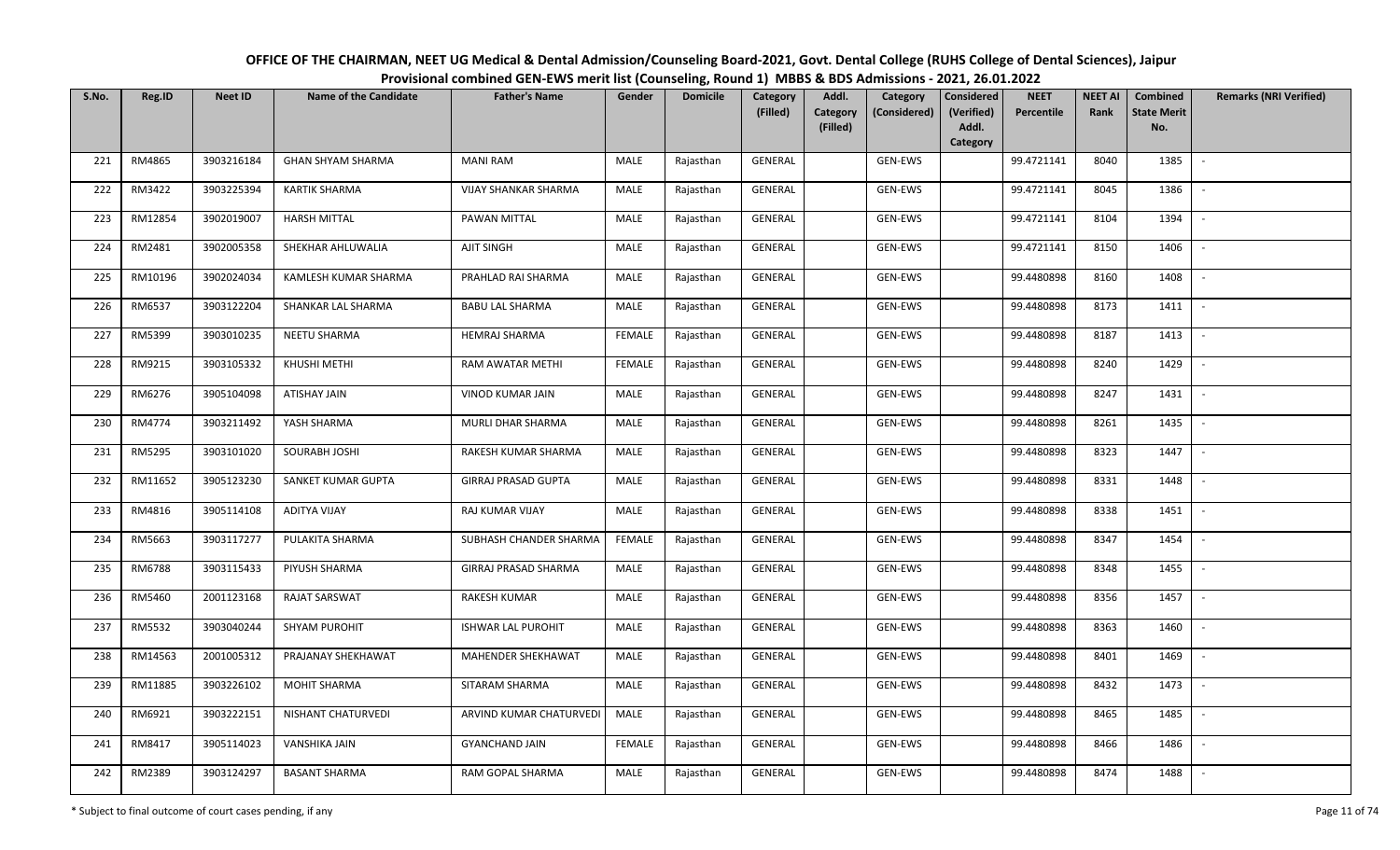| OFFICE OF THE CHAIRMAN, NEET UG Medical & Dental Admission/Counseling Board-2021, Govt. Dental College (RUHS College of Dental Sciences), Jaipur |  |  |  |  |  |  |  |  |  |  |  |  |
|--------------------------------------------------------------------------------------------------------------------------------------------------|--|--|--|--|--|--|--|--|--|--|--|--|
| Provisional combined GEN-EWS merit list (Counseling, Round 1) MBBS & BDS Admissions - 2021, 26.01.2022                                           |  |  |  |  |  |  |  |  |  |  |  |  |
|                                                                                                                                                  |  |  |  |  |  |  |  |  |  |  |  |  |

| S.No. | Reg.ID  | <b>Neet ID</b> | <b>Name of the Candidate</b> | <b>Father's Name</b>    | Gender        | <b>Domicile</b> | Category<br>(Filled) | Addl.<br><b>Category</b> | Category<br>(Considered) | <b>Considered</b><br>(Verified) | <b>NEET</b><br>Percentile | <b>NEET AI</b><br>Rank | Combined<br><b>State Merit</b> | <b>Remarks (NRI Verified)</b> |
|-------|---------|----------------|------------------------------|-------------------------|---------------|-----------------|----------------------|--------------------------|--------------------------|---------------------------------|---------------------------|------------------------|--------------------------------|-------------------------------|
|       |         |                |                              |                         |               |                 |                      | (Filled)                 |                          | Addl.<br>Category               |                           |                        | No.                            |                               |
| 243   | RM2608  | 3905025039     | <b>GIRRAJ PRASAD SHARMA</b>  | SIYARAM SHARMA          | MALE          | Rajasthan       | GENERAL              |                          | <b>GEN-EWS</b>           |                                 | 99.4480898                | 8490                   | 1492                           | $\overline{\phantom{a}}$      |
| 244   | RM7770  | 3903207129     | <b>ANKIT PRATAP SINGH</b>    | <b>SHAKTI SINGH</b>     | MALE          | Rajasthan       | GENERAL              |                          | GEN-EWS                  |                                 | 99.4480898                | 8493                   | 1493                           |                               |
| 245   | RM5710  | 3903028080     | <b>VANSH KHAITAN</b>         | ANIL KHAITAN            | MALE          | Rajasthan       | GENERAL              |                          | GEN-EWS                  |                                 | 99.4480898                | 8494                   | 1494                           | $\sim$                        |
| 246   | RM10485 | 4401013027     | DEVESH SHARMA                | TARA CHARAN SHARMA      | <b>MALE</b>   | Rajasthan       | GENERAL              |                          | GEN-EWS                  |                                 | 99.4336494                | 8530                   | 1503                           | $\sim$                        |
| 247   | RM4316  | 3904004033     | ARUN PALIWAL                 | POONAM CHAND PALIWAL    | MALE          | Rajasthan       | GENERAL              |                          | GEN-EWS                  |                                 | 99.4336494                | 8531                   | 1504                           | $\sim$                        |
| 248   | RM10306 | 3903104567     | HIMANSHI AGARWAL             | ARVIND AGARWAL          | <b>FEMALE</b> | Rajasthan       | GENERAL              |                          | GEN-EWS                  |                                 | 99.4336494                | 8624                   | 1511                           | $\sim$                        |
| 249   | RM6598  | 3903218117     | HARSHITA                     | NIRAJ KUMAR             | <b>FEMALE</b> | Rajasthan       | GENERAL              |                          | GEN-EWS                  |                                 | 99.4336494                | 8655                   | 1517                           |                               |
| 250   | RM6614  | 4501004270     | <b>MUDIT SHARMA</b>          | MADAN MOHAN SHARMA      | MALE          | Rajasthan       | GENERAL              |                          | GEN-EWS                  |                                 | 99.4336494                | 8664                   | 1519                           |                               |
| 251   | RM8116  | 3905014061     | MOHIT LALWANI                | PRAKASH LALWANI         | MALE          | Rajasthan       | GENERAL              |                          | GEN-EWS                  |                                 | 99.4336494                | 8690                   | 1524                           |                               |
| 252   | RM5002  | 3903016379     | <b>VAIBHAV BANSAL</b>        | NARENDRA KUMAR BANSAL   | MALE          | Rajasthan       | GENERAL              |                          | GEN-EWS                  |                                 | 99.4336494                | 8704                   | 1525                           | $\overline{\phantom{a}}$      |
| 253   | RM2193  | 3902001041     | AARUSH KAMRA                 | <b>BALVINDER KAMRA</b>  | MALE          | Rajasthan       | GENERAL              |                          | GEN-EWS                  |                                 | 99.4336494                | 8733                   | 1529                           |                               |
| 254   | RM8216  | 3904004468     | RAJENDER SINGH               | SANGRAM SINGH           | MALE          | Rajasthan       | GENERAL              | WDP,<br>EXS8             | GEN-EWS                  |                                 | 99.4190146                | 8748                   | 1530                           | $\overline{\phantom{a}}$      |
| 255   | RM10054 | 3903025080     | MUMAL SHEKHAWAT              | SURENDRA PAL SINGH      | <b>FEMALE</b> | Rajasthan       | GENERAL              |                          | GEN-EWS                  |                                 | 99.4190146                | 8777                   | 1536                           |                               |
| 256   | RM8272  | 3903128181     | ABHISHEK SHARMA              | MAHAVEER PRASAD SHARMA  | MALE          | Rajasthan       | GENERAL              |                          | GEN-EWS                  |                                 | 99.4190146                | 8837                   | 1546                           | $\sim$                        |
| 257   | RM11000 | 3903128053     | AAKANSHA SHARMA              | <b>GOPAL LAL SHARMA</b> | <b>FEMALE</b> | Rajasthan       | GENERAL              |                          | <b>GEN-EWS</b>           |                                 | 99.4190146                | 8875                   | 1554                           | $\overline{\phantom{a}}$      |
| 258   | RM5616  | 3903216069     | CHANDRA PRAKASH SHARMA       | SHIMBHU DAYAL SHARMA    | MALE          | Rajasthan       | GENERAL              |                          | GEN-EWS                  |                                 | 99.4190146                | 8910                   | 1561                           | $\overline{\phantom{a}}$      |
| 259   | RM5767  | 3903118324     | SUMIT KUMAR PANDA            | RAJKUMAR PANDA          | MALE          | Rajasthan       | GENERAL              |                          | GEN-EWS                  |                                 | 99.4190146                | 8917                   | 1563                           | $\overline{\phantom{a}}$      |
| 260   | RM3348  | 3903011171     | DEEPAK SHARMA                | CHHAGAN LAL SHARMA      | MALE          | Rajasthan       | GENERAL              |                          | GEN-EWS                  |                                 | 99.4190146                | 8967                   | 1576                           | $\sim$                        |
| 261   | RM2879  | 3903235142     | <b>ASHWANI BAHETI</b>        | <b>GOVIND BAHETI</b>    | MALE          | Rajasthan       | GENERAL              |                          | GEN-EWS                  |                                 | 99.4001708                | 8974                   | 1578                           |                               |
| 262   | RM4325  | 3905106004     | KANCHAN                      | MUKESH KUMAR            | <b>FEMALE</b> | Rajasthan       | <b>GENERAL</b>       | WDP,<br>EXS6             | GEN-EWS                  |                                 | 99.4001708                | 9022                   | 1594                           |                               |
| 263   | RM1106  | 3903005390     | PRINCE JAIN                  | <b>GYAN CHAND JAIN</b>  | MALE          | Rajasthan       | <b>GENERAL</b>       |                          | GEN-EWS                  |                                 | 99.4001708                | 9030                   | 1595                           | $\sim$                        |
| 264   | RM4700  | 3903008216     | <b>BULBUL JAIN</b>           | PARAS KUMAR JAIN        | FEMALE        | Rajasthan       | GENERAL              |                          | GEN-EWS                  |                                 | 99.4001708                | 9049                   | 1600                           |                               |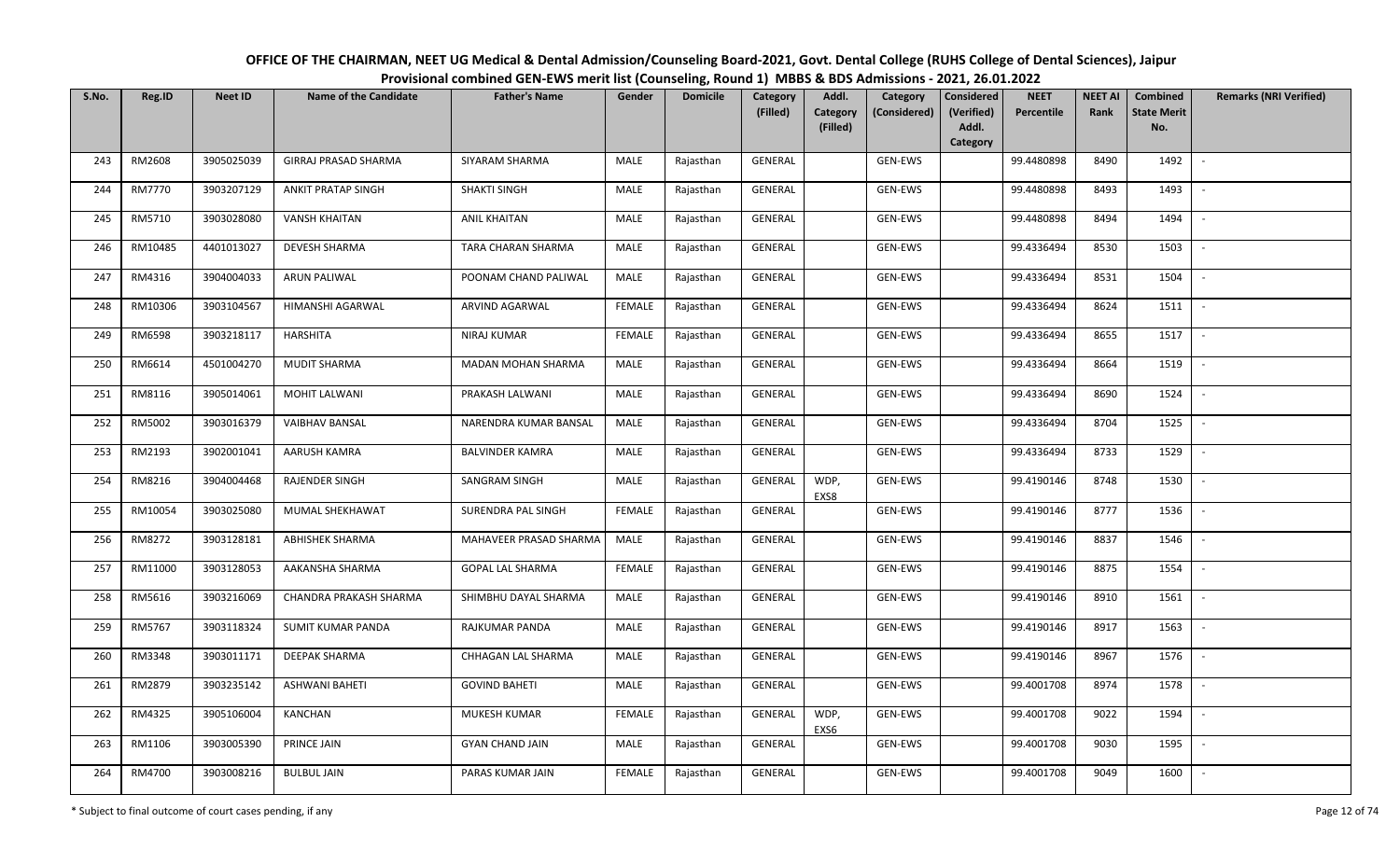| OFFICE OF THE CHAIRMAN, NEET UG Medical & Dental Admission/Counseling Board-2021, Govt. Dental College (RUHS College of Dental Sciences), Jaipur |
|--------------------------------------------------------------------------------------------------------------------------------------------------|
| Provisional combined GEN-EWS merit list (Counseling, Round 1) MBBS & BDS Admissions - 2021, 26.01.2022                                           |

| S.No. | Reg.ID  | <b>Neet ID</b> | <b>Name of the Candidate</b>  | <b>Father's Name</b>               | Gender        | <b>Domicile</b> | Category<br>(Filled) | Addl.<br>Category<br>Category<br>(Considered) | <b>Considered</b><br>(Verified) | <b>NEET</b><br>Percentile | <b>NEET AI</b><br>Rank | Combined<br><b>State Merit</b> | <b>Remarks (NRI Verified)</b> |
|-------|---------|----------------|-------------------------------|------------------------------------|---------------|-----------------|----------------------|-----------------------------------------------|---------------------------------|---------------------------|------------------------|--------------------------------|-------------------------------|
|       |         |                |                               |                                    |               |                 |                      | (Filled)                                      | Addl.<br>Category               |                           |                        | No.                            |                               |
| 265   | RM5682  | 3903236140     | <b>DEEPAK KUMAR</b>           | <b>RAKESH KUMAR</b>                | MALE          | Rajasthan       | <b>GENERAL</b>       | GEN-EWS                                       |                                 | 99.4001708                | 9055                   | 1603                           | $\sim$                        |
| 266   | RM9052  | 3903206425     | <b>NUPUR GARG</b>             | ARUN GARG                          | <b>FEMALE</b> | Rajasthan       | GENERAL              | GEN-EWS                                       |                                 | 99.4001708                | 9056                   | 1604                           |                               |
| 267   | RM11261 | 3903205783     | MEGHESH SHARMA                | <b>GANGA LAHARI SHARMA</b>         | <b>MALE</b>   | Rajasthan       | GENERAL              | GEN-EWS                                       |                                 | 99.4001708                | 9063                   | 1606                           | $\overline{\phantom{a}}$      |
| 268   | RM1415  | 3903214253     | PRAVEEN SINGH                 | JAI SINGH                          | MALE          | Rajasthan       | GENERAL              | GEN-EWS                                       |                                 | 99.4001708                | 9096                   | 1612                           | $\overline{\phantom{a}}$      |
| 269   | RM4110  | 3903009650     | SARTHAK AGRAWAL               | RAMNIWAS AGRAWAL                   | <b>MALE</b>   | Rajasthan       | GENERAL              | GEN-EWS                                       |                                 | 99.4001708                | 9108                   | 1616                           | $\overline{\phantom{a}}$      |
| 270   | RM11649 | 3905115113     | PRABHU DAYAL                  | MOOL CHAND                         | <b>MALE</b>   | Rajasthan       | GENERAL              | GEN-EWS                                       |                                 | 99.4001708                | 9142                   | 1623                           | $\overline{\phantom{a}}$      |
| 271   | RM11198 | 3902008186     | VISHAL SHARMA                 | GHANSHYAM SHARMA                   | <b>MALE</b>   | Rajasthan       | GENERAL              | GEN-EWS                                       |                                 | 99.4001708                | 9147                   | 1624                           |                               |
| 272   | RM13827 | 3905103271     | KIRTI SHARMA                  | RAJVEER SHARMA                     | <b>FEMALE</b> | Rajasthan       | GENERAL              | GEN-EWS                                       |                                 | 99.4001708                | 9150                   | 1626                           |                               |
| 273   | RM3041  | 3903222126     | <b>AKSHAT DUNDA</b>           | ASHOK KUMAR SHARMA                 | <b>MALE</b>   | Rajasthan       | <b>GENERAL</b>       | GEN-EWS                                       |                                 | 99.4001708                | 9157                   | 1628                           |                               |
| 274   | RM8534  | 3903014401     | LOCHAN SINGHAL                | SANJAY SINGHAL                     | MALE          | Rajasthan       | GENERAL              | GEN-EWS                                       |                                 | 99.4001708                | 9170                   | 1632                           | $\overline{\phantom{a}}$      |
| 275   | RM10539 | 3902003270     | DHEERAJ PUROHIT               | OM PRAKASH PUROHIT                 | MALE          | Rajasthan       | GENERAL              | GEN-EWS                                       |                                 | 99.4001708                | 9184                   | 1634                           |                               |
| 276   | RM6483  | 3905001720     | <b>LOKESH GUPTA</b>           | PRAKASH GUPTA                      | MALE          | Rajasthan       | GENERAL              | GEN-EWS                                       |                                 | 99.4001708                | 9259                   | 1648                           | $\blacksquare$                |
| 277   | RM6563  | 3903017117     | PUSHPENDRA SHARMA             | POORAN CHAND SHARMA                | MALE          | Rajasthan       | GENERAL              | GEN-EWS                                       |                                 | 99.3814565                | 9268                   | 1650                           |                               |
| 278   | RM6500  | 3905126166     | DIKSHA SHARMA                 | <b>MANOJ SHARMA</b>                | <b>FEMALE</b> | Rajasthan       | GENERAL              | GEN-EWS                                       |                                 | 99.3814565                | 9276                   | 1652                           | $\sim$                        |
| 279   | RM6475  | 3903217357     | <b>VINAY BAGRA</b>            | MANOJ KUMAR SHARMA                 | <b>MALE</b>   | Rajasthan       | GENERAL              | GEN-EWS                                       |                                 | 99.3814565                | 9310                   | 1659                           | $\overline{\phantom{a}}$      |
| 280   | RM8916  | 3903226100     | <b>ABHISHEK SHARMA</b>        | SHANKAR LAL SHARMA                 | MALE          | Rajasthan       | GENERAL              | GEN-EWS                                       |                                 | 99.3814565                | 9311                   | 1660                           | $\sim$                        |
| 281   | RM9683  | 3903226059     | <b>CHANDRA PRAKASH KHATRI</b> | <b>OMPRAKASH KHATRI</b>            | MALE          | Rajasthan       | GENERAL              | GEN-EWS                                       |                                 | 99.3814565                | 9330                   | 1662                           | $\sim$                        |
| 282   | RM3162  | 3904006407     | PRAMILA SHARMA                | NANDLAL                            | <b>FEMALE</b> | Rajasthan       | GENERAL              | GEN-EWS                                       |                                 | 99.3814565                | 9332                   | 1663                           |                               |
| 283   | RM13794 | 3902009248     | KUNAL RAJPUROHIT              | SHARWAN SINGH<br><b>RAJPUROHIT</b> | MALE          | Rajasthan       | <b>GENERAL</b>       | GEN-EWS                                       |                                 | 99.3814565                | 9404                   | 1673                           |                               |
| 284   | RM8188  | 3903106495     | SAGAR SHEKHAWAT               | JAIPAL SINGH SHEKHWAT              | <b>MALE</b>   | Rajasthan       | <b>GENERAL</b>       | GEN-EWS                                       |                                 | 99.3814565                | 9417                   | 1675                           |                               |
| 285   | RM10074 | 3903232062     | <b>HEMANT SHARMA</b>          | SUBHASH CHANDRA SHARMA             | <b>MALE</b>   | Rajasthan       | GENERAL              | GEN-EWS                                       |                                 | 99.3814565                | 9511                   | 1700                           |                               |
| 286   | RM5444  | 3903228126     | JITENDRA SHARMA               | OM PRAKASH SHARMA                  | <b>MALE</b>   | Rajasthan       | <b>GENERAL</b>       | GEN-EWS                                       |                                 | 99.3814565                | 9514                   | 1701                           |                               |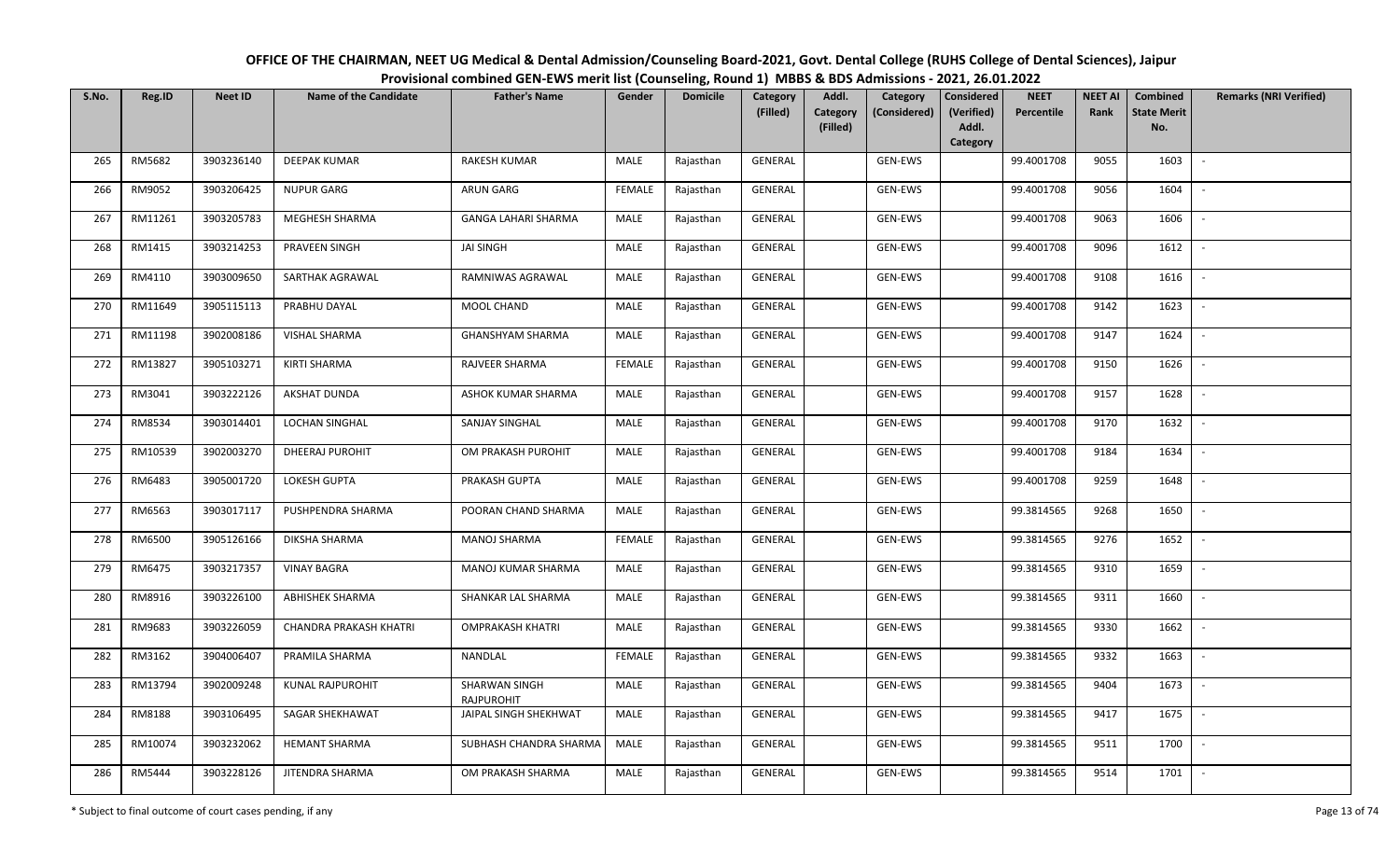| OFFICE OF THE CHAIRMAN, NEET UG Medical & Dental Admission/Counseling Board-2021, Govt. Dental College (RUHS College of Dental Sciences), Jaipur |
|--------------------------------------------------------------------------------------------------------------------------------------------------|
| Provisional combined GEN-EWS merit list (Counseling, Round 1) MBBS & BDS Admissions - 2021, 26.01.2022                                           |

| S.No. | Reg.ID  | <b>Neet ID</b> | <b>Name of the Candidate</b> | <b>Father's Name</b>     | Gender        | <b>Domicile</b> | Category<br>(Filled) | Addl.<br>Category | Category<br>(Considered) | <b>Considered</b><br>(Verified) | <b>NEET</b><br>Percentile | <b>NEET AI</b><br>Rank | Combined<br><b>State Merit</b> | <b>Remarks (NRI Verified)</b> |
|-------|---------|----------------|------------------------------|--------------------------|---------------|-----------------|----------------------|-------------------|--------------------------|---------------------------------|---------------------------|------------------------|--------------------------------|-------------------------------|
|       |         |                |                              |                          |               |                 |                      | (Filled)          |                          | Addl.<br>Category               |                           |                        | No.                            |                               |
| 287   | RM4567  | 3902013082     | SAMAR PRATAP SHARMA          | <b>TEJ PRATAP</b>        | MALE          | Rajasthan       | GENERAL              |                   | GEN-EWS                  |                                 | 99.3814565                | 9517                   | 1703                           | $\overline{\phantom{a}}$      |
| 288   | RM6436  | 3903032272     | SWATI BHARDWAJ               | <b>GOPAL SHARMA</b>      | <b>FEMALE</b> | Rajasthan       | GENERAL              |                   | GEN-EWS                  |                                 | 99.3591807                | 9571                   | 1720                           |                               |
| 289   | RM7303  | 3903001500     | <b>HARIOM MITTAL</b>         | SANTOSH MITTAL           | <b>MALE</b>   | Rajasthan       | GENERAL              |                   | GEN-EWS                  |                                 | 99.3591807                | 9651                   | 1734                           | $\sim$                        |
| 290   | RM9917  | 3906007253     | ANIRUDH PALIWAL              | RAMESH PALIWAL           | MALE          | Rajasthan       | GENERAL              |                   | GEN-EWS                  |                                 | 99.3591807                | 9670                   | 1738                           | $\sim$                        |
| 291   | RM7914  | 3903013104     | <b>GIRRAJ SHARMA</b>         | RAMAVATAR SHARMA         | MALE          | Rajasthan       | GENERAL              |                   | GEN-EWS                  |                                 | 99.3591807                | 9683                   | 1741                           | $\sim$                        |
| 292   | RM11018 | 3905119124     | SANDEEP                      | <b>HARI PRASAD</b>       | <b>MALE</b>   | Rajasthan       | GENERAL              |                   | GEN-EWS                  |                                 | 99.3591807                | 9721                   | 1747                           | $\overline{\phantom{a}}$      |
| 293   | RM9609  | 3904107190     | HITESH PALIWAL               | <b>OMPRAKASH PALIWAL</b> | <b>MALE</b>   | Rajasthan       | GENERAL              |                   | GEN-EWS                  |                                 | 99.3591807                | 9771                   | 1757                           |                               |
| 294   | RM4604  | 3903013531     | <b>VISHAL JAIN</b>           | ASHOK KUMAR JAIN         | MALE          | Rajasthan       | <b>GENERAL</b>       |                   | GEN-EWS                  |                                 | 99.3591807                | 9789                   | 1765                           |                               |
| 295   | RM11034 | 3903035019     | <b>ASHISH SINGH</b>          | <b>RAMPAL SINGH</b>      | <b>MALE</b>   | Rajasthan       | <b>GENERAL</b>       | WDP,<br>EXS6      | GEN-EWS                  |                                 | 99.3591807                | 9811                   | 1770                           | $\overline{\phantom{a}}$      |
| 296   | RM12806 | 3903110018     | <b>VIVEK SHARMA</b>          | RAMPRASAD SHARMA         | MALE          | Rajasthan       | GENERAL              |                   | GEN-EWS                  |                                 | 99.3591807                | 9883                   | 1787                           | $\sim$                        |
| 297   | RM2366  | 3904004015     | ROOPANSHI VYAS               | <b>NIRANJAN VYAS</b>     | <b>FEMALE</b> | Rajasthan       | GENERAL              |                   | GEN-EWS                  |                                 | 99.3429271                | 9944                   | 1795                           |                               |
| 298   | RM9080  | 3903027174     | RIYA AGRAWAL                 | DAULAT RAM AGARWAL       | <b>FEMALE</b> | Rajasthan       | GENERAL              |                   | GEN-EWS                  |                                 | 99.3429271                | 9949                   | 1798                           | $\sim$                        |
| 299   | RM6793  | 3903107056     | PRIYANSH TRIPATHI            | VIJAY PRAKASH TRIPATHI   | MALE          | Rajasthan       | GENERAL              |                   | GEN-EWS                  |                                 | 99.3429271                | 9953                   | 1799                           |                               |
| 300   | RM8994  | 3902007112     | <b>VISHVAJEET SINGH</b>      | <b>JAYA SINGH</b>        | MALE          | Rajasthan       | GENERAL              |                   | GEN-EWS                  |                                 | 99.3429271                | 10002                  | 1805                           | $\sim$                        |
| 301   | RM8759  | 3902017026     | <b>NEHA LUHANI</b>           | PRADEEP LUHANI           | <b>FEMALE</b> | Rajasthan       | GENERAL              |                   | GEN-EWS                  |                                 | 99.3429271                | 10034                  | 1809                           | $\sim$                        |
| 302   | RM6844  | 3903014395     | <b>ABHISHEK BINWAL</b>       | BHURAMAL SHARMA          | MALE          | Rajasthan       | GENERAL              |                   | GEN-EWS                  |                                 | 99.3429271                | 10071                  | 1813                           | $\sim$                        |
| 303   | RM5976  | 3903116372     | HIMADRI RASTOGI              | <b>ANIL SINGAL</b>       | <b>FEMALE</b> | Rajasthan       | GENERAL              |                   | GEN-EWS                  |                                 | 99.3220111                | 10198                  | 1831                           | $\overline{\phantom{a}}$      |
| 304   | RM4955  | 3905001640     | PRIYANSHI GUPTA              | CHANDRA SHEKHAR GUPTA    | <b>FEMALE</b> | Rajasthan       | GENERAL              |                   | GEN-EWS                  |                                 | 99.3220111                | 10232                  | 1837                           |                               |
| 305   | RM4339  | 3903216368     | TANISHA KANDA                | <b>GAJANAND KANDA</b>    | <b>FEMALE</b> | Rajasthan       | <b>GENERAL</b>       |                   | GEN-EWS                  |                                 | 99.3220111                | 10283                  | 1838                           |                               |
| 306   | RM1976  | 3904018196     | YAJUSHA PALIWAL              | <b>TRILOK PALIWAL</b>    | <b>FEMALE</b> | Rajasthan       | <b>GENERAL</b>       |                   | GEN-EWS                  |                                 | 99.3220111                | 10354                  | 1848                           |                               |
| 307   | RM11856 | 3903205577     | SABHYA GOYAL                 | VISHVESHWER GOYAL        | <b>FEMALE</b> | Rajasthan       | GENERAL              |                   | GEN-EWS                  |                                 | 99.3220111                | 10371                  | 1853                           |                               |
| 308   | RM1689  | 3903027282     | <b>KISHAN SHARMA</b>         | LALCHAND SHARMA          | MALE          | Rajasthan       | <b>GENERAL</b>       |                   | GEN-EWS                  |                                 | 99.3220111                | 10372                  | 1854                           |                               |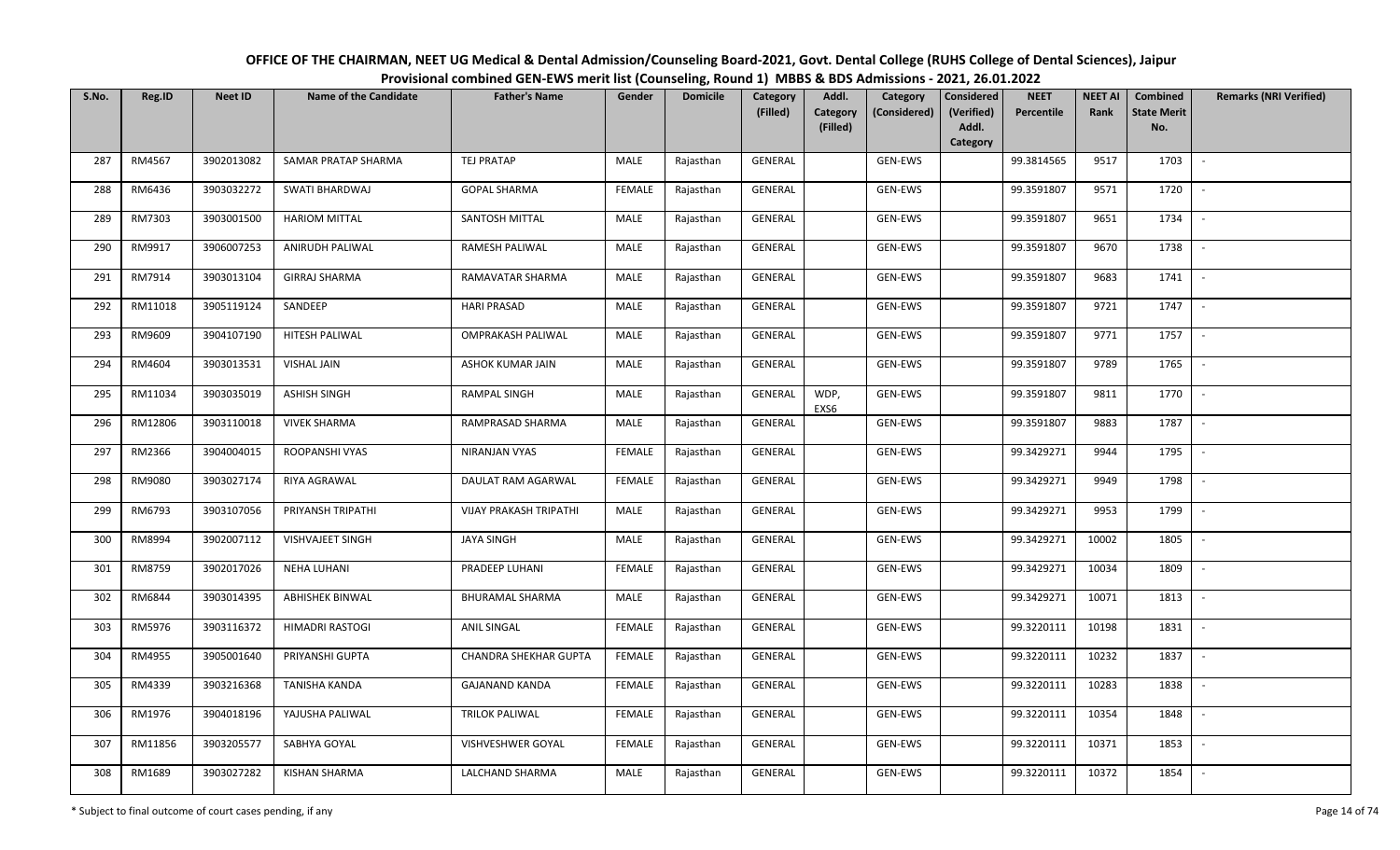## OFFICE OF THE CHAIRMAN, NEET UG Medical & Dental Admission/Counseling Board-2021, Govt. Dental College (RUHS College of Dental Sciences), JaipurProvisional combined GEN-EWS merit list (Counseling, Round 1) MBBS & BDS Admissions - 2021, 26.01.2022

| S.No. | Reg.ID  | <b>Neet ID</b> | Name of the Candidate     | <b>Father's Name</b>                      | Gender        | <b>Domicile</b> | Category<br>(Filled) | Addl.<br><b>Category</b> | Category<br>(Considered) | Considered<br>(Verified) | <b>NEET</b><br>Percentile | <b>NEET AI</b><br>Rank | Combined<br><b>State Merit</b> | <b>Remarks (NRI Verified)</b> |
|-------|---------|----------------|---------------------------|-------------------------------------------|---------------|-----------------|----------------------|--------------------------|--------------------------|--------------------------|---------------------------|------------------------|--------------------------------|-------------------------------|
|       |         |                |                           |                                           |               |                 |                      | (Filled)                 |                          | Addl.<br>Category        |                           |                        | No.                            |                               |
| 309   | RM4842  | 3903021279     | UMESH SHARMA              | <b>ASHOK SHARMA</b>                       | MALE          | Rajasthan       | GENERAL              |                          | GEN-EWS                  |                          | 99.3220111                | 10407                  | 1860                           | $\sim$                        |
| 310   | RM4605  | 3904023123     | <b>DEELIP SINGH BHATI</b> | PREM SINGH BHATI                          | MALE          | Rajasthan       | GENERAL              |                          | GEN-EWS                  |                          | 99.3220111                | 10409                  | 1861                           | $\overline{\phantom{a}}$      |
| 311   | RM1365  | 3903204023     | YANA SINGHAL              | DHARMENDRA KUMAR<br>SINGHAL               | <b>FEMALE</b> | Rajasthan       | GENERAL              |                          | GEN-EWS                  |                          | 99.3220111                | 10426                  | 1864                           | $\sim$                        |
| 312   | RM12118 | 3903127295     | <b>HEMANT SHARMA</b>      | PRABHU DAYAL SHARMA                       | MALE          | Rajasthan       | GENERAL              |                          | GEN-EWS                  |                          | 99.3220111                | 10468                  | 1870                           | $\sim$                        |
| 313   | RM10544 | 3903109230     | HARSHITA INDORIYA         | PRABHU DAYAL INDORIYA                     | <b>FEMALE</b> | Rajasthan       | GENERAL              |                          | GEN-EWS                  |                          | 99.3023254                | 10547                  | 1875                           | $\sim$                        |
| 314   | RM3217  | 3903104255     | <b>KESHAV SHARMA</b>      | MOHAN LAL SHARMA                          | MALE          | Rajasthan       | GENERAL              |                          | GEN-EWS                  |                          | 99.3023254                | 10586                  | 1880                           | $\overline{\phantom{a}}$      |
| 315   | RM1602  | 3903222036     | <b>ANKIT JOSHI</b>        | OM PRAKASH                                | MALE          | Rajasthan       | GENERAL              |                          | GEN-EWS                  |                          | 99.3023254                | 10645                  | 1890                           |                               |
| 316   | RM8926  | 3901017055     | <b>BHANUPRIYA RATHORE</b> | <b>BHANWAR SINGH</b>                      | <b>FEMALE</b> | Rajasthan       | GENERAL              |                          | GEN-EWS                  |                          | 99.3023254                | 10664                  | 1894                           |                               |
| 317   | RM5554  | 3903033193     | KANA RAM SHARMA           | <b>BHAGWAN SAHAY SHARMA</b>               | MALE          | Rajasthan       | GENERAL              |                          | GEN-EWS                  |                          | 99.3023254                | 10726                  | 1904                           | $\overline{\phantom{a}}$      |
| 318   | RM7943  | 3904113348     | ARUN RAJPUROHIT           | SHARWAN SINGH                             | MALE          | Rajasthan       | GENERAL              |                          | GEN-EWS                  |                          | 99.3023254                | 10733                  | 1906                           | $\sim$                        |
| 319   | RM10403 | 3904108093     | SUNITA RAJPUROHIT         | <b>HANUMAN SINGH</b><br><b>RAJPUROHIT</b> | <b>FEMALE</b> | Rajasthan       | GENERAL              |                          | GEN-EWS                  |                          | 99.3023254                | 10746                  | 1911                           |                               |
| 320   | RM4579  | 3902008075     | YASH                      | CHIRANJI LAL                              | MALE          | Rajasthan       | GENERAL              |                          | GEN-EWS                  |                          | 99.3023254                | 10751                  | 1913                           | $\sim$                        |
| 321   | RM7630  | 3903204529     | KHUSHI AGARWAL            | ARUN AGRAWAL                              | <b>FEMALE</b> | Rajasthan       | GENERAL              |                          | GEN-EWS                  |                          | 99.3023254                | 10756                  | 1914                           |                               |
| 322   | RM10525 | 3903223251     | <b>JITESH SHARMA</b>      | SHATYNARAYAN SHARMA                       | MALE          | Rajasthan       | GENERAL              |                          | GEN-EWS                  |                          | 99.3023254                | 10770                  | 1915                           | $\sim$                        |
| 323   | RM5756  | 3802009318     | SIMRAN GOYAL              | <b>BHARAT BHUSHAN</b>                     | <b>FEMALE</b> | Rajasthan       | GENERAL              |                          | GEN-EWS                  |                          | 99.3023254                | 10771                  | 1916                           | $\overline{\phantom{a}}$      |
| 324   | RM11131 | 3903115202     | AJAY SINGH SHEKHAWAT      | CHHOTOO SINGH                             | MALE          | Rajasthan       | GENERAL              | WPP,<br>WPP8             | GEN-EWS                  |                          | 99.2807619                | 10895                  | 1930                           | $\overline{\phantom{a}}$      |
| 325   | RM1834  | 3901006260     | MRINAL BHARGAVA           | ANURAG BHARGAVA                           | MALE          | Rajasthan       | GENERAL              |                          | GEN-EWS                  |                          | 99.2807619                | 10916                  | 1932                           | $\sim$                        |
| 326   | RM8708  | 3903202258     | APARNA MEHTA              | PRAKASH CHAND MEHTA                       | <b>FEMALE</b> | Rajasthan       | GENERAL              |                          | GEN-EWS                  |                          | 99.2807619                | 10917                  | 1933                           | $\sim$                        |
| 327   | RM8315  | 3903220127     | <b>KAPIL GARG</b>         | YOGESH GARG                               | <b>MALE</b>   | Rajasthan       | GENERAL              |                          | GEN-EWS                  |                          | 99.2807619                | 10942                  | 1937                           | $\overline{\phantom{a}}$      |
| 328   | RM6863  | 3903109530     | <b>GAURAV KEJRIWAL</b>    | <b>GOPAL KEJRIWAL</b>                     | MALE          | Rajasthan       | GENERAL              |                          | GEN-EWS                  |                          | 99.2807619                | 10947                  | 1938                           |                               |
| 329   | RM8341  | 4401010202     | <b>RAHUL TYAGI</b>        | DEEN DAYAL TYAGI                          | MALE          | Rajasthan       | GENERAL              |                          | GEN-EWS                  |                          | 99.2807619                | 10949                  | 1939                           | $\overline{\phantom{a}}$      |
| 330   | RM7008  | 3903212409     | MUKUL SHARMA              | SOHAN LAL SHARMA                          | MALE          | Rajasthan       | GENERAL              |                          | GEN-EWS                  |                          | 99.2807619                | 10966                  | 1941                           | $\overline{\phantom{a}}$      |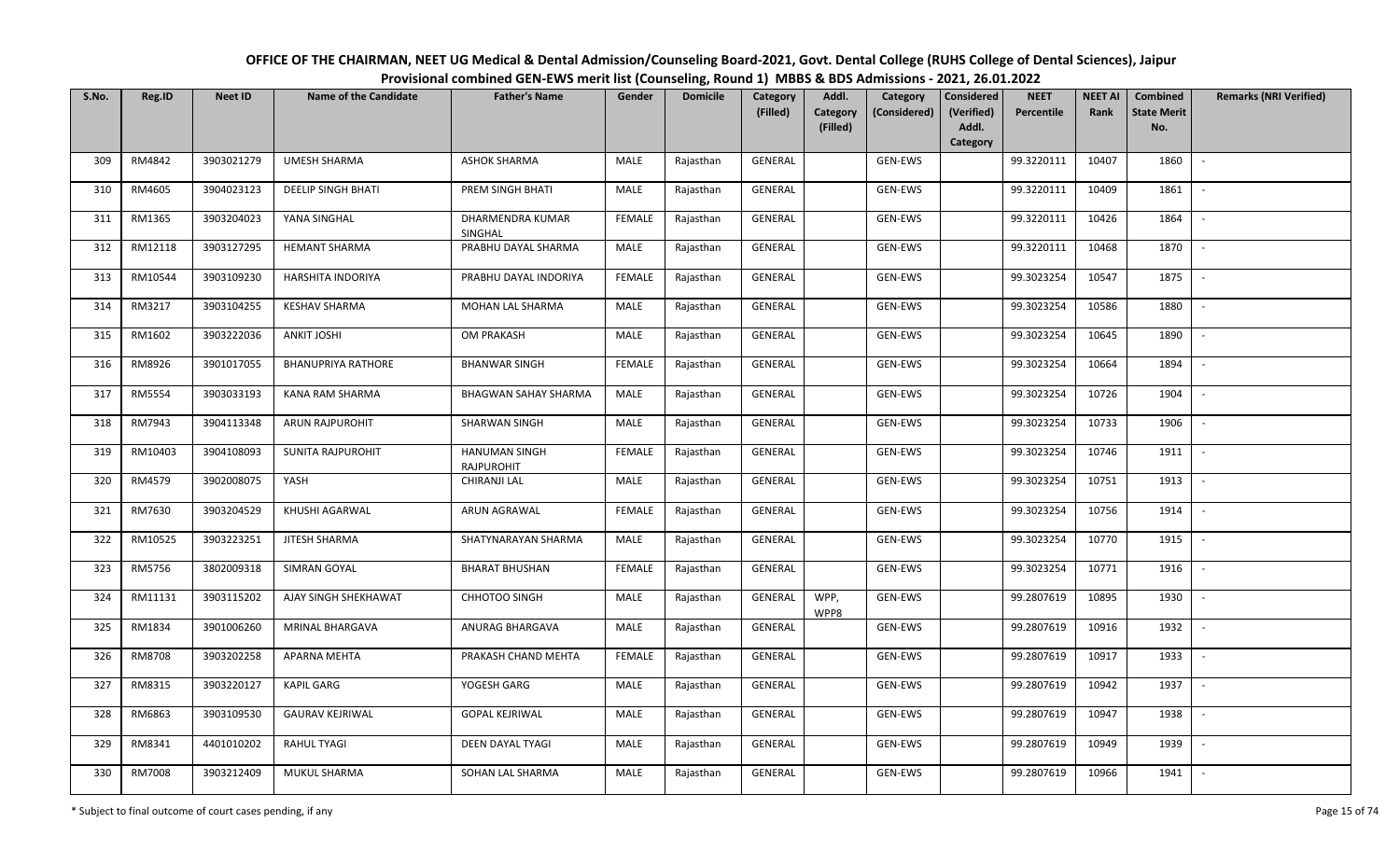| OFFICE OF THE CHAIRMAN, NEET UG Medical & Dental Admission/Counseling Board-2021, Govt. Dental College (RUHS College of Dental Sciences), Jaipur |  |
|--------------------------------------------------------------------------------------------------------------------------------------------------|--|
| Provisional combined GEN-EWS merit list (Counseling, Round 1) MBBS & BDS Admissions - 2021, 26.01.2022                                           |  |

| S.No. | Reg.ID  | <b>Neet ID</b> | <b>Name of the Candidate</b> | <b>Father's Name</b>     | Gender        | <b>Domicile</b> | <b>Category</b><br>(Filled) | Addl.<br>Category | Category<br>(Considered) | <b>Considered</b><br>(Verified) | <b>NEET</b><br>Percentile | <b>NEET AI</b><br>Rank | Combined<br><b>State Merit</b> | <b>Remarks (NRI Verified)</b> |
|-------|---------|----------------|------------------------------|--------------------------|---------------|-----------------|-----------------------------|-------------------|--------------------------|---------------------------------|---------------------------|------------------------|--------------------------------|-------------------------------|
|       |         |                |                              |                          |               |                 |                             | (Filled)          |                          | Addl.                           |                           |                        | No.                            |                               |
|       |         |                |                              |                          |               |                 |                             |                   |                          | Category                        |                           |                        |                                |                               |
| 331   | RM5096  | 3904109185     | DINESH PALIWAL               | RADHEY SHYAM PALIWAL     | MALE          | Rajasthan       | <b>GENERAL</b>              |                   | <b>GEN-EWS</b>           |                                 | 99.2807619                | 10970                  | 1942                           | $\overline{\phantom{a}}$      |
| 332   | RM8896  | 3902003312     | HARSHITA BINANI              | <b>BALDEV DAS BINANI</b> | <b>FEMALE</b> | Rajasthan       | GENERAL                     |                   | GEN-EWS                  |                                 | 99.2807619                | 10973                  | 1944                           |                               |
| 333   | RM5984  | 3905111242     | KARAN SINGH JADON            | LAKHPAT SINGH JADON      | MALE          | Rajasthan       | GENERAL                     |                   | GEN-EWS                  |                                 | 99.2807619                | 11029                  | 1956                           | $\sim$                        |
| 334   | RM10498 | 3903211250     | BHAWANA KANWAR               | MAHENDRA SINGH           | <b>FEMALE</b> | Rajasthan       | GENERAL                     |                   | GEN-EWS                  |                                 | 99.2807619                | 11034                  | 1957                           | $\sim$                        |
| 335   | RM11732 | 3903139027     | KANISHKA SHARMA              | RAMSWAROOP SHARMA        | <b>FEMALE</b> | Rajasthan       | GENERAL                     |                   | GEN-EWS                  |                                 | 99.257709                 | 11154                  | 1975                           | $\sim$                        |
| 336   | RM3557  | 3903125050     | SAKSHI SARASWAT              | <b>TANSUKH SHARMA</b>    | <b>FEMALE</b> | Rajasthan       | GENERAL                     |                   | GEN-EWS                  |                                 | 99.257709                 | 11201                  | 1983                           | $\overline{\phantom{a}}$      |
| 337   | RM2153  | 3903209576     | PRIYA GARG                   | RAJESH GARG              | FEMALE        | Rajasthan       | GENERAL                     |                   | GEN-EWS                  |                                 | 99.257709                 | 11280                  | 1995                           |                               |
| 338   | RM11802 | 3903203660     | AKASH KHANDELWAL             | BRIJ BHUSHAN KHANDELWAL  | MALE          | Rajasthan       | <b>GENERAL</b>              |                   | GEN-EWS                  |                                 | 99.257709                 | 11284                  | 1996                           |                               |
| 339   | RM12608 | 3903037052     | <b>JAIKEE KUMAR GARG</b>     | MUKESH KUMAR GARG        | MALE          | Rajasthan       | GENERAL                     |                   | GEN-EWS                  |                                 | 99.257709                 | 11301                  | 1998                           | $\overline{\phantom{a}}$      |
| 340   | RM2852  | 3902005076     | CHANDNI SONAWAT              | <b>JAI SONAWAT</b>       | <b>FEMALE</b> | Rajasthan       | GENERAL                     |                   | GEN-EWS                  |                                 | 99.257709                 | 11304                  | 1999                           | $\sim$                        |
| 341   | RM3156  | 3905015210     | <b>MOHIT KUMAR</b>           | KALUARAM                 | MALE          | Rajasthan       | GENERAL                     |                   | GEN-EWS                  |                                 | 99.257709                 | 11365                  | 2008                           |                               |
| 342   | RM4280  | 3902008295     | <b>GOPAL KRISHAN GAKKHAR</b> | JOGENDER PAL GAKKHAR     | MALE          | Rajasthan       | GENERAL                     |                   | GEN-EWS                  |                                 | 99.257709                 | 11380                  | 2012                           | $\mathbb{Z}$                  |
| 343   | RM10850 | 3904105339     | KULDEEP SINGH RAJPUROHIT     | NATHU SINGH RAJPUROHIT   | MALE          | Rajasthan       | GENERAL                     |                   | GEN-EWS                  |                                 | 99.240225                 | 11470                  | 2024                           |                               |
| 344   | RM3071  | 3903008664     | <b>VIDHI SHARMA</b>          | <b>NAVEEN SHARMA</b>     | <b>FEMALE</b> | Rajasthan       | GENERAL                     |                   | GEN-EWS                  |                                 | 99.240225                 | 11490                  | 2028                           | $\overline{\phantom{a}}$      |
| 345   | RM12887 | 3904008121     | POOJA JAIN                   | PARAS MAL JAIN           | <b>FEMALE</b> | Rajasthan       | GENERAL                     |                   | GEN-EWS                  |                                 | 99.240225                 | 11509                  | 2031                           | $\sim$                        |
| 346   | RM3908  | 3903218131     | PRAVEEN KUMAR SHARMA         | <b>UMASHANKAR SHARMA</b> | MALE          | Rajasthan       | GENERAL                     |                   | GEN-EWS                  |                                 | 99.240225                 | 11527                  | 2033                           | $\sim$                        |
| 347   | RM11304 | 3903007512     | DISHA BHOJWANI               | LALCHAND BHOJWANI        | <b>FEMALE</b> | Rajasthan       | GENERAL                     |                   | GEN-EWS                  |                                 | 99.240225                 | 11550                  | 2034                           | $\sim$                        |
| 348   | RM5802  | 3903107139     | MRIDUL GOYAL                 | MUKESH GOYAL             | MALE          | Rajasthan       | GENERAL                     |                   | GEN-EWS                  |                                 | 99.240225                 | 11628                  | 2046                           |                               |
| 349   | RM2078  | 3903105111     | <b>ABHISHEK SHARMA</b>       | RAJENDRA KUMAR SHARMA    | MALE          | Rajasthan       | <b>GENERAL</b>              |                   | GEN-EWS                  |                                 | 99.240225                 | 11671                  | 2055                           |                               |
| 350   | RM1333  | 3903215249     | NARENDRA VYAS                | BANWARI LAL SHARMA       | MALE          | Rajasthan       | GENERAL                     |                   | GEN-EWS                  |                                 | 99.240225                 | 11680                  | 2058                           |                               |
| 351   | RM8365  | 3903024373     | VAIBHAV BHARDWAJ             | PANKAJ BHARDWAJ          | MALE          | Rajasthan       | GENERAL                     |                   | GEN-EWS                  |                                 | 99.240225                 | 11701                  | 2062                           |                               |
| 352   | RM10768 | 3903117164     | RITIKA PAREEK                | <b>VIRENDRA PAREEK</b>   | <b>FEMALE</b> | Rajasthan       | GENERAL                     |                   | GEN-EWS                  |                                 | 99.2188557                | 11767                  | 2072                           |                               |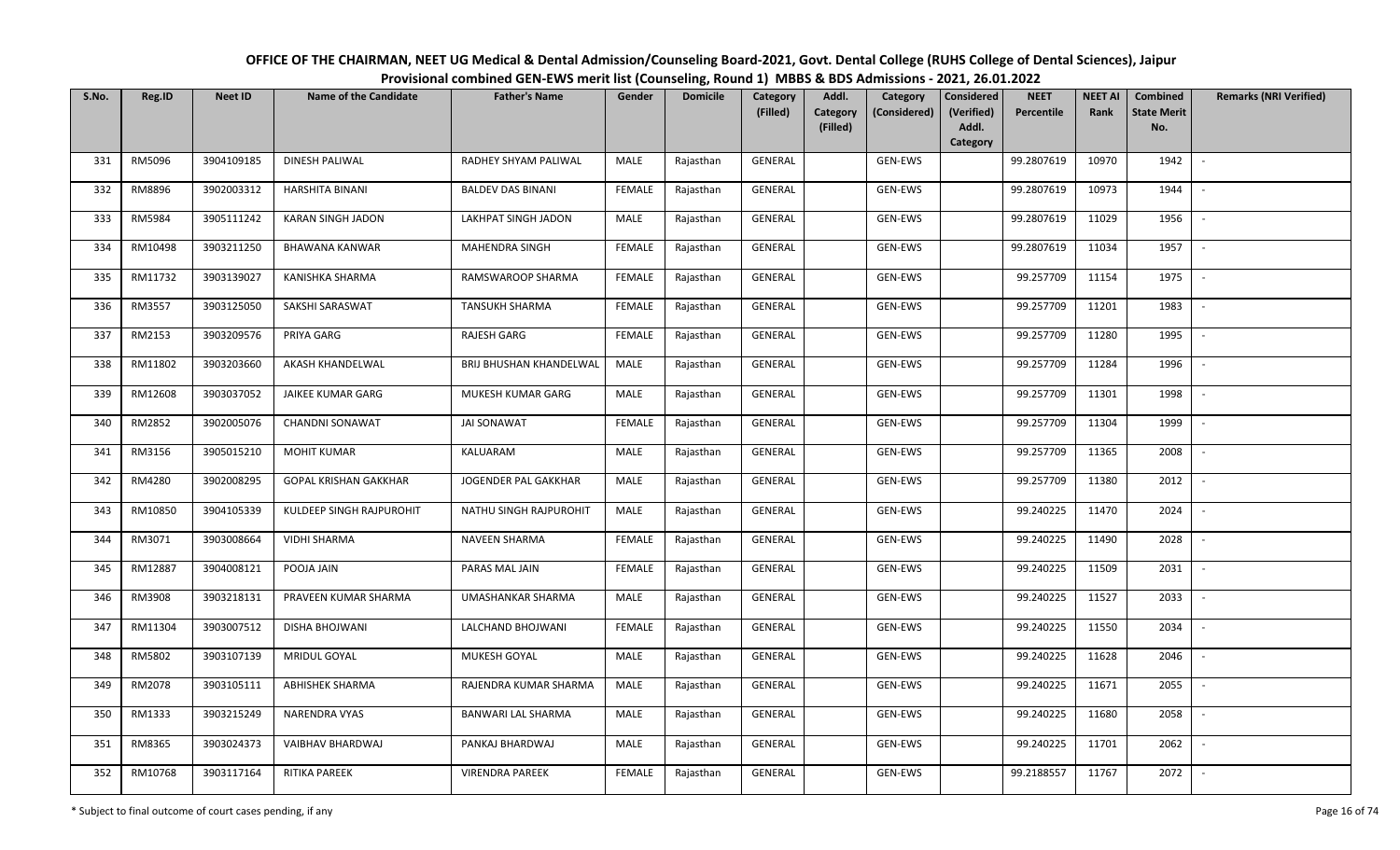| OFFICE OF THE CHAIRMAN, NEET UG Medical & Dental Admission/Counseling Board-2021, Govt. Dental College (RUHS College of Dental Sciences), Jaipur |
|--------------------------------------------------------------------------------------------------------------------------------------------------|
| Provisional combined GEN-EWS merit list (Counseling, Round 1) MBBS & BDS Admissions - 2021, 26.01.2022                                           |

| S.No. | Reg.ID  | <b>Neet ID</b> | <b>Name of the Candidate</b>            | <b>Father's Name</b>            | Gender        | <b>Domicile</b> | Category<br>(Filled) | Addl.<br>Category | Category<br>(Considered) | <b>Considered</b><br>(Verified) | <b>NEET</b><br>Percentile | <b>NEET AI</b><br>Rank | <b>Combined</b><br><b>State Merit</b> | <b>Remarks (NRI Verified)</b> |
|-------|---------|----------------|-----------------------------------------|---------------------------------|---------------|-----------------|----------------------|-------------------|--------------------------|---------------------------------|---------------------------|------------------------|---------------------------------------|-------------------------------|
|       |         |                |                                         |                                 |               |                 |                      | (Filled)          |                          | Addl.<br>Category               |                           |                        | No.                                   |                               |
| 353   | RM10221 | 3903104488     | <b>HARSH SHARMA</b>                     | MAHENDRA SHARMA                 | MALE          | Rajasthan       | GENERAL              |                   | GEN-EWS                  |                                 | 99.2188557                | 11805                  | 2079                                  | $\overline{\phantom{a}}$      |
| 354   | RM4818  | 3903103230     | NAVEEN SHARMA                           | ANIL KUMAR SHARMA               | MALE          | Rajasthan       | GENERAL              |                   | GEN-EWS                  |                                 | 99.2188557                | 11822                  | 2082                                  |                               |
| 355   | RM6973  | 3906025196     | <b>HRITIK JAIN</b>                      | <b>BHUPENDRA JAIN</b>           | MALE          | Rajasthan       | GENERAL              |                   | GEN-EWS                  |                                 | 99.2188557                | 11862                  | 2084                                  | $\overline{\phantom{a}}$      |
| 356   | RM12868 | 3906001664     | SAKSHI JAIN                             | SANDEEP JAIN                    | <b>FEMALE</b> | Rajasthan       | GENERAL              |                   | GEN-EWS                  |                                 | 99.2188557                | 11904                  | 2096                                  | $\overline{\phantom{a}}$      |
| 357   | RM6206  | 3903023366     | RUCHI BHARDWAJ                          | RAMESH CHANDRA SHARMA           | <b>FEMALE</b> | Rajasthan       | GENERAL              |                   | GEN-EWS                  |                                 | 99.2188557                | 11918                  | 2098                                  |                               |
| 358   | RM8355  | 3903135237     | NIVEDITA                                | <b>KISHOR SINGH</b>             | <b>FEMALE</b> | Rajasthan       | GENERAL              |                   | GEN-EWS                  |                                 | 99.2188557                | 11925                  | 2103                                  | $\overline{\phantom{a}}$      |
| 359   | RM10738 | 3903007269     | SOURAV SHARMA                           | NARESH SHARMA                   | MALE          | Rajasthan       | GENERAL              |                   | GEN-EWS                  |                                 | 99.2188557                | 11938                  | 2105                                  |                               |
| 360   | RM6586  | 3903104362     | DEEPAK SHARMA                           | HUKAM CHAND SHARMA              | MALE          | Rajasthan       | <b>GENERAL</b>       |                   | GEN-EWS                  |                                 | 99.2188557                | 11983                  | 2115                                  |                               |
| 361   | RM10062 | 3903202504     | <b>UDIT AGARWAL</b>                     | PARAS KUMAR AGARWAL             | <b>MALE</b>   | Rajasthan       | <b>GENERAL</b>       |                   | GEN-EWS                  |                                 | 99.2188557                | 12024                  | 2125                                  |                               |
| 362   | RM2631  | 3903001908     | <b>CHANDRABHAN SINGH</b><br>SHEKHAWAT   | AJIT SINGH SHEKHAWAT            | MALE          | Rajasthan       | GENERAL              |                   | GEN-EWS                  |                                 | 99.1970332                | 12087                  | 2135                                  | $\overline{\phantom{a}}$      |
| 363   | RM9417  | 3903035053     | <b>GOKHLESH SHARMA</b>                  | SHYAM SUNDAR SHARMA             | MALE          | Rajasthan       | GENERAL              |                   | GEN-EWS                  |                                 | 99.1970332                | 12172                  | 2148                                  |                               |
| 364   | RM12666 | 3902016126     | SANTOSH                                 | <b>BHANWAR LAL</b>              | <b>FEMALE</b> | Rajasthan       | GENERAL              |                   | GEN-EWS                  |                                 | 99.1970332                | 12177                  | 2151                                  | $\overline{\phantom{a}}$      |
| 365   | RM8142  | 3904017128     | <b>DEEPAK KHATRI</b>                    | RAMESH KUMAR                    | MALE          | Rajasthan       | GENERAL              |                   | GEN-EWS                  |                                 | 99.1970332                | 12195                  | 2156                                  |                               |
| 366   | RM9587  | 3905118042     | PRIYA MANGAL                            | LEKH RAJ MANGAL                 | <b>FEMALE</b> | Rajasthan       | GENERAL              |                   | GEN-EWS                  |                                 | 99.1970332                | 12202                  | 2158                                  | $\overline{\phantom{a}}$      |
| 367   | RM6527  | 3903222364     | RAHUL SHARMA                            | RAMAVTAR SHARMA                 | MALE          | Rajasthan       | GENERAL              |                   | GEN-EWS                  |                                 | 99.1970332                | 12205                  | 2160                                  | $\sim$                        |
| 368   | RM7036  | 3905018140     | PRIYANSHU SHANDILYA                     | SUNIL SHANDILYA                 | MALE          | Rajasthan       | GENERAL              |                   | GEN-EWS                  |                                 | 99.1970332                | 12243                  | 2163                                  | $\overline{\phantom{a}}$      |
| 369   | RM4531  | 3901009282     | LAVEENA PINJNANI                        | MUKESH PINJNANI                 | <b>FEMALE</b> | Rajasthan       | GENERAL              |                   | GEN-EWS                  |                                 | 99.1970332                | 12252                  | 2164                                  | $\overline{a}$                |
| 370   | RM3040  | 3903109285     | HITESH AGARWAL                          | PRAMOD AGARWAL                  | MALE          | Rajasthan       | GENERAL              |                   | GEN-EWS                  |                                 | 99.1970332                | 12270                  | 2169                                  |                               |
| 371   | RM7190  | 3905002426     | <b>UNNATI CHAWLA</b>                    | DHARMENDRA CHAWLA               | <b>FEMALE</b> | Rajasthan       | <b>GENERAL</b>       |                   | GEN-EWS                  |                                 | 99.1970332                | 12271                  | 2170                                  |                               |
| 372   | RM12802 | 3905024405     | UMMED SINGH                             | <b>MANIK CHAND</b>              | MALE          | Rajasthan       | <b>GENERAL</b>       |                   | GEN-EWS                  |                                 | 99.1970332                | 12274                  | 2172                                  |                               |
| 373   | RM1236  | 3904011324     | HARSHVARDHAN SINGH<br><b>RAJPUROHIT</b> | <b>BHAWANI SINGH RAJPUROHIT</b> | MALE          | Rajasthan       | GENERAL              |                   | GEN-EWS                  |                                 | 99.1970332                | 12276                  | 2173                                  |                               |
| 374   | RM6257  | 3904101059     | <b>TANISHA PUROHIT</b>                  | DHARMENDRA PUROHIT              | <b>FEMALE</b> | Rajasthan       | GENERAL              |                   | GEN-EWS                  |                                 | 99.1970332                | 12340                  | 2195                                  |                               |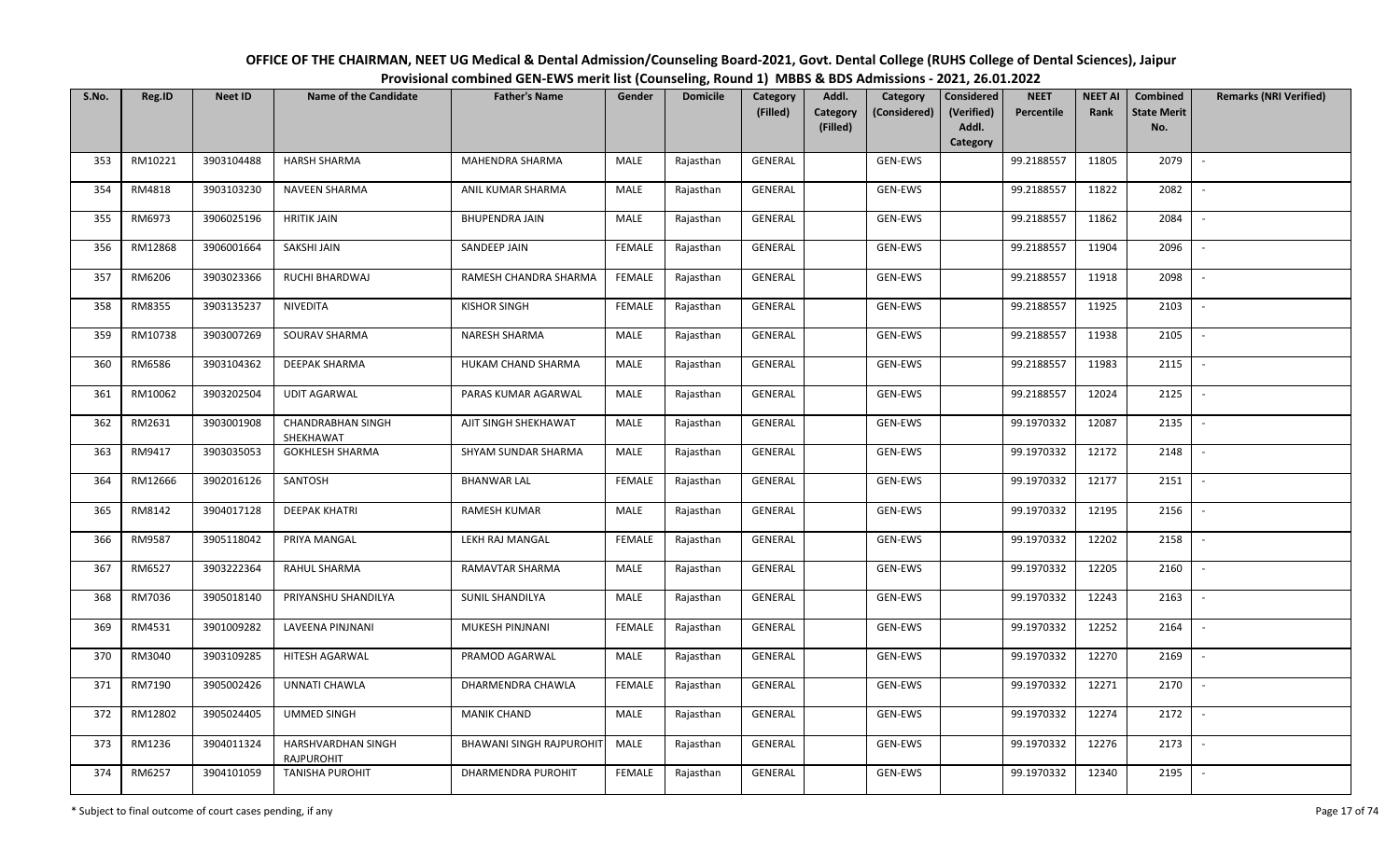| OFFICE OF THE CHAIRMAN, NEET UG Medical & Dental Admission/Counseling Board-2021, Govt. Dental College (RUHS College of Dental Sciences), Jaipur |  |
|--------------------------------------------------------------------------------------------------------------------------------------------------|--|
| Provisional combined GEN-EWS merit list (Counseling, Round 1) MBBS & BDS Admissions - 2021, 26.01.2022                                           |  |

| S.No. | Reg.ID  | <b>Neet ID</b> | <b>Name of the Candidate</b> | <b>Father's Name</b>                  | Gender        | <b>Domicile</b> | Category<br>(Filled) | Addl.<br>Category | Category<br>(Considered) | <b>Considered</b><br>(Verified) | <b>NEET</b><br>Percentile | <b>NEET AI</b><br>Rank | <b>Combined</b><br><b>State Merit</b> | <b>Remarks (NRI Verified)</b> |
|-------|---------|----------------|------------------------------|---------------------------------------|---------------|-----------------|----------------------|-------------------|--------------------------|---------------------------------|---------------------------|------------------------|---------------------------------------|-------------------------------|
|       |         |                |                              |                                       |               |                 |                      | (Filled)          |                          | Addl.<br>Category               |                           |                        | No.                                   |                               |
| 375   | RM9078  | 3903022027     | PIYUSH GAUTAM                | <b>BHARAT SHARMA</b>                  | MALE          | Rajasthan       | <b>GENERAL</b>       |                   | GEN-EWS                  |                                 | 99.1970332                | 12345                  | 2196                                  |                               |
| 376   | RM11387 | 3903206804     | <b>AMAN ROOP RAI</b>         | <b>MANISH ROOP RAI</b>                | MALE          | Rajasthan       | GENERAL              |                   | GEN-EWS                  |                                 | 99.1970332                | 12356                  | 2200                                  |                               |
| 377   | RM8199  | 3903210125     | SWALEHA SIDDIQUI ZENAB       | IRFAN ULHAQ SIDDIQUI                  | <b>FEMALE</b> | Rajasthan       | GENERAL              |                   | GEN-EWS                  |                                 | 99.1724261                | 12416                  | 2209                                  | $\overline{\phantom{a}}$      |
| 378   | RM12115 | 3905121077     | PREM PRAKASH RAJPUROHIT      | <b>HARGOVIND SINGH</b>                | MALE          | Rajasthan       | GENERAL              |                   | GEN-EWS                  |                                 | 99.1724261                | 12425                  | 2214                                  | $\overline{\phantom{a}}$      |
| 379   | RM3661  | 3903121355     | <b>SUMAN SHARMA</b>          | KAILASH CHAND SHARMA                  | <b>FEMALE</b> | Rajasthan       | GENERAL              |                   | GEN-EWS                  |                                 | 99.1724261                | 12426                  | 2215                                  |                               |
| 380   | RM10587 | 3903223322     | ROHIT SHARMA                 | RAJENDRA KUMAR SHARMA                 | <b>MALE</b>   | Rajasthan       | <b>GENERAL</b>       |                   | GEN-EWS                  |                                 | 99.1724261                | 12431                  | 2216                                  | $\overline{\phantom{a}}$      |
| 381   | RM6507  | 3903017446     | <b>SUNIL SHARMA</b>          | SOHAN LAL SHARMA                      | MALE          | Rajasthan       | GENERAL              |                   | GEN-EWS                  |                                 | 99.1724261                | 12472                  | 2223                                  |                               |
| 382   | RM3096  | 3903218290     | <b>KRISHNA RATHORE</b>       | SAJJAN SINGH                          | <b>FEMALE</b> | Rajasthan       | <b>GENERAL</b>       |                   | GEN-EWS                  |                                 | 99.1724261                | 12478                  | 2224                                  |                               |
| 383   | RM6774  | 3905114096     | <b>BHOOMIKA GUPTA</b>        | PHOOL CHAND GUPTA                     | <b>FEMALE</b> | Rajasthan       | <b>GENERAL</b>       |                   | GEN-EWS                  |                                 | 99.1724261                | 12526                  | 2235                                  |                               |
| 384   | RM11965 | 3903209042     | PRIYANSHI SHARMA             | SURENDRA SHARMA                       | <b>FEMALE</b> | Rajasthan       | GENERAL              |                   | GEN-EWS                  |                                 | 99.1724261                | 12691                  | 2264                                  | $\overline{\phantom{a}}$      |
| 385   | RM6633  | 3903209109     | <b>ADITI SINGHAL</b>         | <b>DILIP SINGHAL</b>                  | <b>FEMALE</b> | Rajasthan       | GENERAL              |                   | GEN-EWS                  |                                 | 99.1724261                | 12732                  | 2273                                  |                               |
| 386   | RM15266 | 3901012010     | SUDARSHAN JOSHI              | MURLI MANOHAR JOSHI                   | MALE          | Rajasthan       | GENERAL              |                   | GEN-EWS                  |                                 | 99.1724261                | 12769                  | 2281                                  | $\blacksquare$                |
| 387   | RM4753  | 3903023045     | KHUSHBU SHARMA               | KAMLESH SHARMA                        | <b>FEMALE</b> | Rajasthan       | GENERAL              |                   | GEN-EWS                  |                                 | 99.1478191                | 12840                  | 2292                                  |                               |
| 388   | RM6033  | 3903036217     | <b>BHARTI SHARMA</b>         | GIRADHARI LAL SHARMA                  | <b>FEMALE</b> | Rajasthan       | GENERAL              |                   | GEN-EWS                  |                                 | 99.1478191                | 12865                  | 2296                                  | $\overline{\phantom{a}}$      |
| 389   | RM4479  | 3903207419     | ROCHISHNU SHARMA             | SIYA RAM SHARAN SHARMA                | MALE          | Rajasthan       | GENERAL              |                   | GEN-EWS                  |                                 | 99.1478191                | 12877                  | 2298                                  | $\overline{\phantom{a}}$      |
| 390   | RM11351 | 4413003404     | <b>MS.ARCHI BANSAL</b>       | SATYENDRA BANSAL                      | <b>FEMALE</b> | Rajasthan       | GENERAL              |                   | GEN-EWS                  |                                 | 99.1478191                | 12886                  | 2301                                  | $\overline{\phantom{a}}$      |
| 391   | RM2506  | 3903027297     | SATYAM BHARDWAJ              | <b>ASHOK SHARMA</b>                   | MALE          | Rajasthan       | GENERAL              |                   | GEN-EWS                  |                                 | 99.1478191                | 12894                  | 2303                                  | $\sim$                        |
| 392   | RM4684  | 3903129070     | AJAY SHARMA                  | LEKHRAJ SHARMA                        | MALE          | Rajasthan       | GENERAL              |                   | GEN-EWS                  |                                 | 99.1478191                | 12920                  | 2309                                  |                               |
| 393   | RM12357 | 3905113251     | SUDHIR SETHI                 | <b>RAKESH SETHI</b>                   | MALE          | Rajasthan       | <b>GENERAL</b>       |                   | GEN-EWS                  |                                 | 99.1478191                | 12922                  | 2310                                  |                               |
| 394   | RM9910  | 3903015376     | <b>VINOD SHARMA</b>          | RAJESH SHARMA                         | MALE          | Rajasthan       | <b>GENERAL</b>       |                   | GEN-EWS                  |                                 | 99.1478191                | 12925                  | 2311                                  |                               |
| 395   | RM2338  | 3906007004     | <b>GURMEET SINGH</b>         | MADHUSUDAN SINGH<br><b>RAJPUROHIT</b> | <b>MALE</b>   | Rajasthan       | GENERAL              |                   | GEN-EWS                  |                                 | 99.1478191                | 12987                  | 2316                                  |                               |
| 396   | RM2120  | 4401018087     | DEEPAK KUMAR                 | <b>BHAGWAT PRASAD</b>                 | MALE          | Rajasthan       | <b>GENERAL</b>       |                   | GEN-EWS                  |                                 | 99.1478191                | 13018                  | 2320                                  |                               |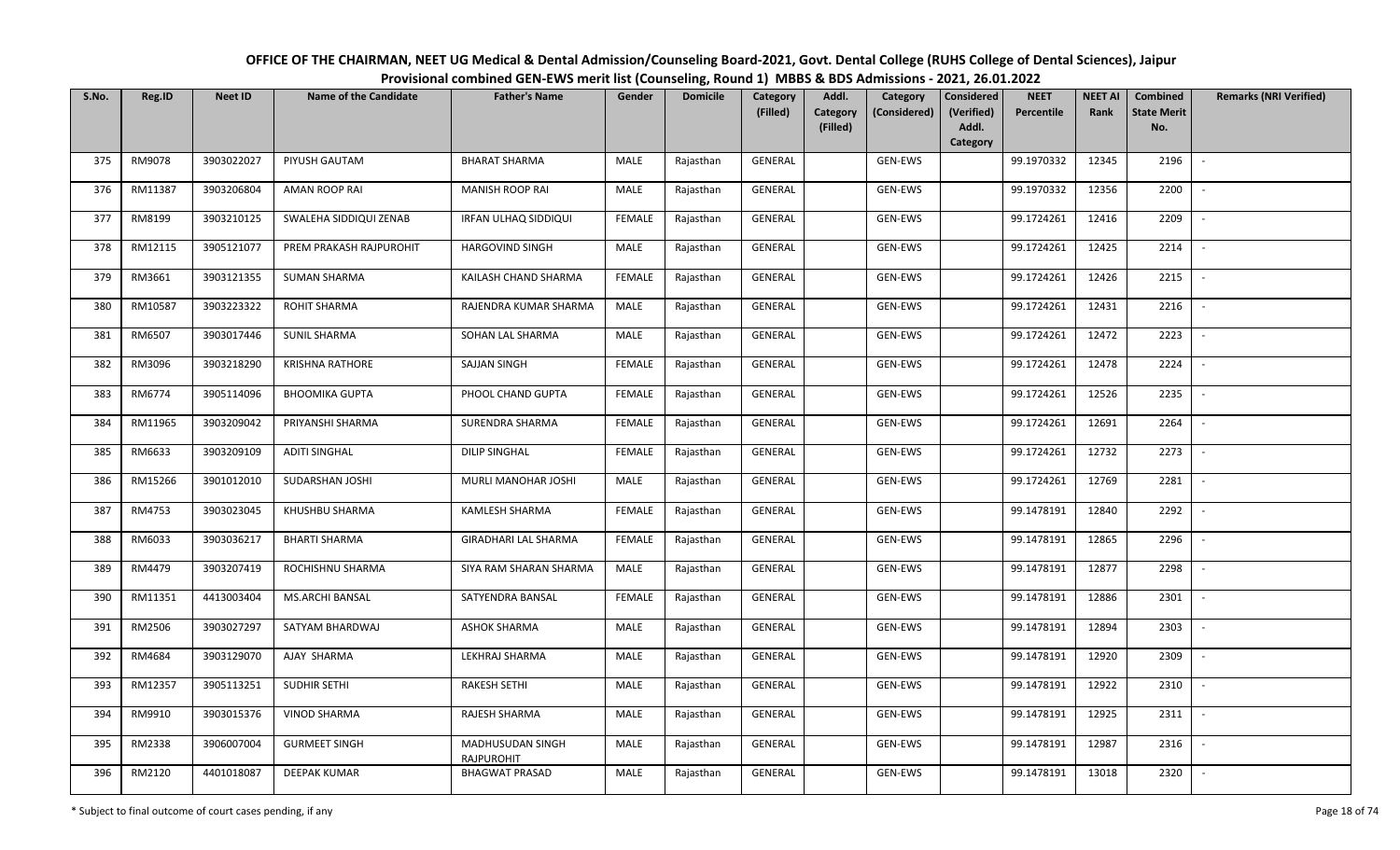OFFICE OF THE CHAIRMAN, NEET UG Medical & Dental Admission/Counseling Board-2021, Govt. Dental College (RUHS College of Dental Sciences), JaipurProvisional combined GEN-EWS merit list (Counseling, Round 1) MBBS & BDS Admissions - 2021, 26.01.2022

| S.No. | Reg.ID  | <b>Neet ID</b> | <b>Name of the Candidate</b> | <b>Father's Name</b>        | Gender        | <b>Domicile</b> | Category<br>(Filled) | Addl.<br>Category | Category<br>(Considered) | Considered<br>(Verified) | <b>NEET</b><br>Percentile | <b>NEET AI</b><br>Rank | Combined<br><b>State Merit</b> | <b>Remarks (NRI Verified)</b> |
|-------|---------|----------------|------------------------------|-----------------------------|---------------|-----------------|----------------------|-------------------|--------------------------|--------------------------|---------------------------|------------------------|--------------------------------|-------------------------------|
|       |         |                |                              |                             |               |                 |                      | (Filled)          |                          | Addl.                    |                           |                        | No.                            |                               |
| 397   | RM5277  | 3903213126     | <b>MANISH SHARMA</b>         | RAMESH CHAND SHARMA         | MALE          | Rajasthan       | <b>GENERAL</b>       |                   | GEN-EWS                  | Category                 | 99.1478191                | 13039                  | 2326                           | $\blacksquare$                |
|       |         |                |                              |                             |               |                 |                      |                   |                          |                          |                           |                        |                                |                               |
| 398   | RM8866  | 3903212338     | TARUN KUMAR AGRAWAL          | LAXMI NARAYAN GUPTA         | MALE          | Rajasthan       | GENERAL              |                   | GEN-EWS                  |                          | 99.1478191                | 13048                  | 2331                           |                               |
| 399   | RM2246  | 3903032012     | DURGESH SINGH RATHORE        | SHYAMLAL SINGH RATHORE      | MALE          | Rajasthan       | GENERAL              |                   | GEN-EWS                  |                          | 99.1478191                | 13061                  | 2335                           | $\sim$                        |
| 400   | RM14647 | 3902007147     | <b>SHIV KANWAR</b>           | <b>MADAN SINGH</b>          | <b>FEMALE</b> | Rajasthan       | GENERAL              |                   | GEN-EWS                  |                          | 99.1478191                | 13068                  | 2337                           | $\sim$                        |
| 401   | RM1017  | 3903210392     | <b>DEVISHI SHARMA</b>        | JAIPRAKASH SHARMA           | <b>FEMALE</b> | Rajasthan       | GENERAL              |                   | GEN-EWS                  |                          | 99.1478191                | 13074                  | 2338                           | $\overline{\phantom{a}}$      |
| 402   | RM9639  | 3906005189     | PRIYANSHI JAIN               | <b>VIKAS JAIN</b>           | <b>FEMALE</b> | Rajasthan       | GENERAL              |                   | GEN-EWS                  |                          | 99.1478191                | 13081                  | 2340                           | $\overline{\phantom{a}}$      |
| 403   | RM7215  | 3903111154     | NIKITA SHARMA                | <b>BAJRANG LAL</b>          | <b>FEMALE</b> | Rajasthan       | GENERAL              |                   | GEN-EWS                  |                          | 99.1478191                | 13084                  | 2341                           |                               |
| 404   | RM4981  | 3903034243     | RAJESH SHARMA                | <b>OMPRAKASH SHARMA</b>     | MALE          | Rajasthan       | <b>GENERAL</b>       |                   | GEN-EWS                  |                          | 99.1478191                | 13135                  | 2352                           |                               |
| 405   | RM6675  | 3903223212     | <b>DEEPAK PAREEK</b>         | SITARAM PAREEK              | MALE          | Rajasthan       | <b>GENERAL</b>       |                   | GEN-EWS                  |                          | 99.1478191                | 13144                  | 2354                           |                               |
| 406   | RM6271  | 3905122235     | <b>KANISHK GOYAL</b>         | SANJAY KUMAR GOYAL          | MALE          | Rajasthan       | GENERAL              |                   | GEN-EWS                  |                          | 99.1262555                | 13224                  | 2363                           | $\sim$                        |
| 407   | RM4917  | 3903117298     | ANKIT GAUTTAM                | RAJENDRA PRASAD SHARMA      | MALE          | Rajasthan       | GENERAL              |                   | GEN-EWS                  |                          | 99.1262555                | 13261                  | 2370                           |                               |
| 408   | RM2218  | 3905115213     | ROHIT SHARMA                 | JAGDEESH PRASAD SHARMA      | <b>MALE</b>   | Rajasthan       | GENERAL              |                   | GEN-EWS                  |                          | 99.1262555                | 13273                  | 2373                           | $\blacksquare$                |
| 409   | RM4822  | 3905122238     | <b>VIVEK SHARMA</b>          | SHYAM SUNDAR SHARMA         | MALE          | Rajasthan       | GENERAL              |                   | GEN-EWS                  |                          | 99.1262555                | 13277                  | 2375                           |                               |
| 410   | RM10922 | 3905007189     | SAMRIDHI SHARMA              | RAJENDRA PARSAD SHARMA      | <b>FEMALE</b> | Rajasthan       | GENERAL              |                   | GEN-EWS                  |                          | 99.1262555                | 13413                  | 2398                           | $\overline{\phantom{a}}$      |
| 411   | RM7507  | 3903202113     | PRIYANSHU JAIN               | AJEET JAIN                  | MALE          | Rajasthan       | GENERAL              |                   | GEN-EWS                  |                          | 99.1262555                | 13478                  | 2412                           | $\sim$                        |
| 412   | RM10149 | 3903219041     | <b>SIMRAN RATHORE</b>        | <b>SUMER SINGH</b>          | <b>FEMALE</b> | Rajasthan       | GENERAL              |                   | GEN-EWS                  |                          | 99.1262555                | 13482                  | 2413                           | $\sim$                        |
| 413   | RM7978  | 3903018460     | PRADEEP KUMAR VISHNOI        | RAMU RAM VISHNOI            | MALE          | Rajasthan       | GENERAL              |                   | GEN-EWS                  |                          | 99.1262555                | 13485                  | 2414                           | $\overline{\phantom{a}}$      |
| 414   | RM3353  | 3903101093     | NIZA JATU                    | MOHAMMED ISHAQ JATU         | <b>FEMALE</b> | Rajasthan       | GENERAL              |                   | GEN-EWS                  |                          | 99.1026846                | 13522                  | 2419                           | $\overline{\phantom{a}}$      |
| 415   | RM12302 | 3903018119     | SHIVANI GUPTA                | MUKUT BIHARI GUPTA          | <b>FEMALE</b> | Rajasthan       | <b>GENERAL</b>       |                   | GEN-EWS                  |                          | 99.1026846                | 13557                  | 2427                           |                               |
| 416   | RM4621  | 3903026217     | DHEERENDRA JOSHI             | <b>GAJENDRA KUMAR JOSHI</b> | MALE          | Rajasthan       | GENERAL              |                   | GEN-EWS                  |                          | 99.1026846                | 13628                  | 2438                           |                               |
| 417   | RM4748  | 3903106422     | <b>ARNAV GUPTA</b>           | SANTOSH AGRAWAL             | <b>MALE</b>   | Rajasthan       | GENERAL              |                   | GEN-EWS                  |                          | 99.1026846                | 13661                  | 2443                           |                               |
| 418   | RM5569  | 3903102399     | <b>NAMAN SHARMA</b>          | JUGAL KISHOR SHARMA         | MALE          | Rajasthan       | GENERAL              |                   | GEN-EWS                  |                          | 99.1026846                | 13684                  | 2450                           |                               |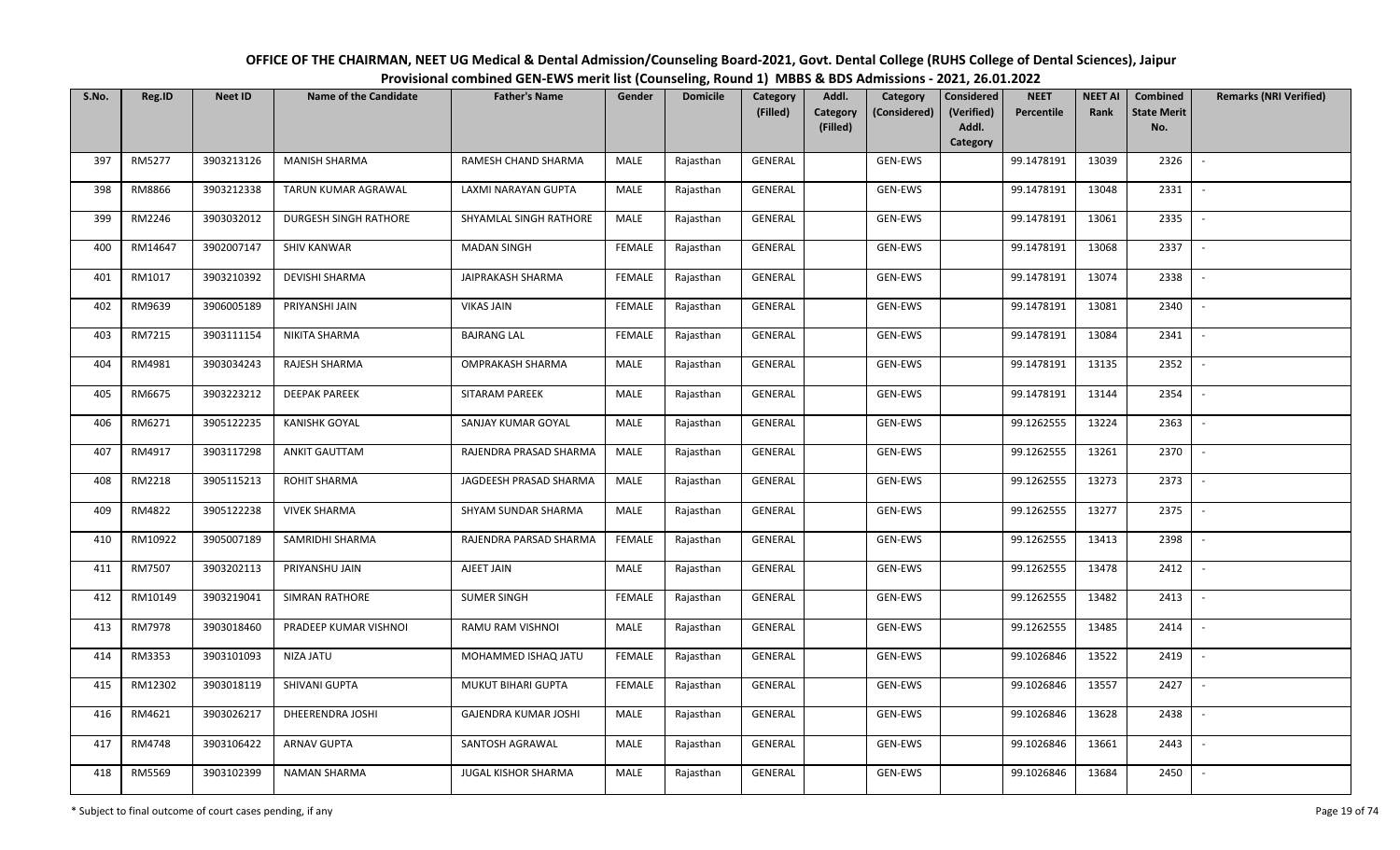| OFFICE OF THE CHAIRMAN, NEET UG Medical & Dental Admission/Counseling Board-2021, Govt. Dental College (RUHS College of Dental Sciences), Jaipur |
|--------------------------------------------------------------------------------------------------------------------------------------------------|
| Provisional combined GEN-EWS merit list (Counseling, Round 1) MBBS & BDS Admissions - 2021, 26.01.2022                                           |
|                                                                                                                                                  |

| S.No. | Reg.ID  | <b>Neet ID</b> | <b>Name of the Candidate</b> | <b>Father's Name</b>    | Gender        | <b>Domicile</b> | Category<br>(Filled) | Addl.<br><b>Category</b> | Category<br>(Considered) | <b>Considered</b><br>(Verified) | <b>NEET</b><br>Percentile | <b>NEET AI</b><br>Rank | Combined<br><b>State Merit</b> | <b>Remarks (NRI Verified)</b> |
|-------|---------|----------------|------------------------------|-------------------------|---------------|-----------------|----------------------|--------------------------|--------------------------|---------------------------------|---------------------------|------------------------|--------------------------------|-------------------------------|
|       |         |                |                              |                         |               |                 |                      | (Filled)                 |                          | Addl.<br>Category               |                           |                        | No.                            |                               |
| 419   | RM3314  | 3901014120     | PAYAL                        | <b>JUGAL KISHOR</b>     | <b>FEMALE</b> | Rajasthan       | GENERAL              |                          | GEN-EWS                  |                                 | 99.1026846                | 13691                  | 2451                           | $\overline{\phantom{a}}$      |
| 420   | RM4853  | 3903117349     | BHAVANI SHANKAR SHARMA       | MADAN MOHAN SHARMA      | MALE          | Rajasthan       | GENERAL              |                          | GEN-EWS                  |                                 | 99.1026846                | 13695                  | 2452                           |                               |
| 421   | RM6739  | 3903017386     | DIPENDRA SINGH               | <b>MADAN SINGH</b>      | MALE          | Rajasthan       | GENERAL              |                          | GEN-EWS                  |                                 | 99.1026846                | 13722                  | 2457                           | $\sim$                        |
| 422   | RM10260 | 4401011227     | <b>ABHISHEK SINGHAL</b>      | PAWAN SINGHAL           | MALE          | Rajasthan       | GENERAL              |                          | GEN-EWS                  |                                 | 99.1026846                | 13732                  | 2460                           | $\sim$                        |
| 423   | RM8274  | 3906026068     | <b>BHANULATA PALIWAL</b>     | PUNAM CHAND PALIWAL     | <b>FEMALE</b> | Rajasthan       | GENERAL              |                          | GEN-EWS                  |                                 | 99.1026846                | 13786                  | 2467                           | $\sim$                        |
| 424   | RM12886 | 3903223022     | SAHIL SHARMA                 | <b>BABU LAL SHARMA</b>  | MALE          | Rajasthan       | GENERAL              |                          | GEN-EWS                  |                                 | 99.1026846                | 13815                  | 2473                           | $\overline{\phantom{a}}$      |
| 425   | RM11094 | 4401004642     | KARTIKEYA MITTAL             | <b>VIJAY MITTAL</b>     | <b>MALE</b>   | Rajasthan       | GENERAL              |                          | GEN-EWS                  |                                 | 99.1026846                | 13824                  | 2474                           |                               |
| 426   | RM6530  | 3901006055     | POORVI PAREEK                | <b>NARESH PAREEK</b>    | <b>FEMALE</b> | Rajasthan       | <b>GENERAL</b>       |                          | GEN-EWS                  |                                 | 99.1026846                | 13830                  | 2476                           | $\blacksquare$                |
| 427   | RM3830  | 3903201315     | <b>HARSHIT GARG</b>          | PANKAJ KUMAR GARG       | MALE          | Rajasthan       | <b>GENERAL</b>       |                          | GEN-EWS                  |                                 | 99.1026846                | 13833                  | 2477                           |                               |
| 428   | RM5705  | 3903232041     | RAHUL SHARMA                 | <b>OMPRAKASH SHARMA</b> | MALE          | Rajasthan       | GENERAL              |                          | GEN-EWS                  |                                 | 99.1026846                | 13854                  | 2483                           | $\sim$                        |
| 429   | RM9103  | 3902006182     | DEEPESH CHUGH                | <b>MAHESH CHUGH</b>     | MALE          | Rajasthan       | GENERAL              |                          | GEN-EWS                  |                                 | 99.0787898                | 13904                  | 2488                           |                               |
| 430   | RM10522 | 3904107277     | AASTHA RAJPUROHIT            | SHIV SINGH RAJPUROHIT   | <b>FEMALE</b> | Rajasthan       | GENERAL              |                          | GEN-EWS                  |                                 | 99.0787898                | 13948                  | 2491                           | $\overline{\phantom{a}}$      |
| 431   | RM8285  | 3903213123     | YOGESH GUPTA                 | NEMI CHAND GUPTA        | MALE          | Rajasthan       | GENERAL              |                          | GEN-EWS                  |                                 | 99.0787898                | 13968                  | 2497                           |                               |
| 432   | RM6040  | 3903007632     | KOMAL SHARMA                 | PRAMOD SHARMA           | <b>FEMALE</b> | Rajasthan       | GENERAL              |                          | GEN-EWS                  |                                 | 99.0787898                | 13982                  | 2500                           | $\sim$                        |
| 433   | RM4070  | 3903107582     | <b>HARSH GAUTAM</b>          | SANJAY KUMAR SHARMA     | MALE          | Rajasthan       | GENERAL              |                          | GEN-EWS                  |                                 | 99.0787898                | 14024                  | 2506                           | $\overline{\phantom{a}}$      |
| 434   | RM4750  | 3903026087     | KAPIL KUMAR SHARMA           | PAVAN KUMAR SHARMA      | MALE          | Rajasthan       | GENERAL              |                          | GEN-EWS                  |                                 | 99.0787898                | 14032                  | 2508                           | $\sim$                        |
| 435   | RM12152 | 3903203736     | ANCHAL SHEKHAWAT             | PRAMOD SHEKHAWAT        | <b>FEMALE</b> | Rajasthan       | GENERAL              |                          | GEN-EWS                  |                                 | 99.0787898                | 14038                  | 2509                           | $\overline{\phantom{a}}$      |
| 436   | RM3866  | 3902010083     | <b>UDIT SHARMA</b>           | SANJAY SHARMA           | MALE          | Rajasthan       | GENERAL              |                          | GEN-EWS                  |                                 | 99.0787898                | 14078                  | 2515                           | $\sim$                        |
| 437   | RM6650  | 3903114455     | ABHISHEK BIHARI SHARMA       | SURESH BIHARI SHARMA    | MALE          | Rajasthan       | GENERAL              |                          | GEN-EWS                  |                                 | 99.0787898                | 14117                  | 2521                           |                               |
| 438   | RM10263 | 3903224106     | MONALISHA SHARMA             | SAMPAT KUMAR SHARMA     | <b>FEMALE</b> | Rajasthan       | GENERAL              |                          | GEN-EWS                  |                                 | 99.0787898                | 14160                  | 2527                           |                               |
| 439   | RM2657  | 3903013253     | <b>SUNIL SHARMA</b>          | <b>SURESH SHARMA</b>    | MALE          | Rajasthan       | GENERAL              |                          | GEN-EWS                  |                                 | 99.0787898                | 14195                  | 2530                           | $\overline{\phantom{a}}$      |
| 440   | RM1944  | 3903204747     | <b>HARSH AGARWAL</b>         | DINESH AGARWAL          | MALE          | Rajasthan       | GENERAL              |                          | GEN-EWS                  |                                 | 99.0787898                | 14213                  | 2532                           |                               |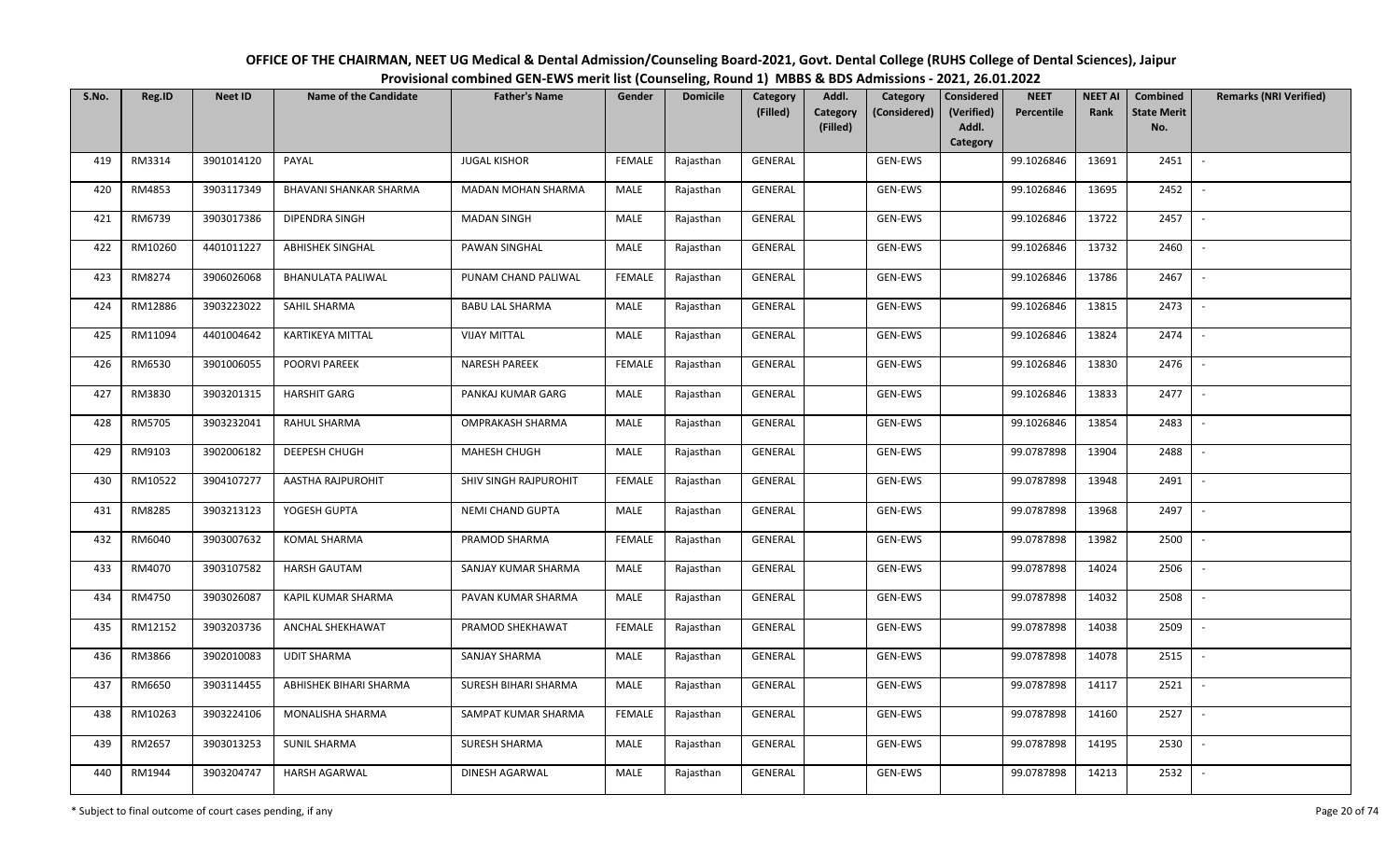| OFFICE OF THE CHAIRMAN, NEET UG Medical & Dental Admission/Counseling Board-2021, Govt. Dental College (RUHS College of Dental Sciences), Jaipur |
|--------------------------------------------------------------------------------------------------------------------------------------------------|
| Provisional combined GEN-EWS merit list (Counseling, Round 1) MBBS & BDS Admissions - 2021, 26.01.2022                                           |

| S.No. | Reg.ID  | <b>Neet ID</b> | <b>Name of the Candidate</b> | <b>Father's Name</b>                 | Gender        | <b>Domicile</b> | Category<br>(Filled) | Addl.<br>Category<br>Category<br>(Considered) | <b>Considered</b><br>(Verified) | <b>NEET</b><br>Percentile | <b>NEET AI</b><br>Rank | Combined<br><b>State Merit</b> | <b>Remarks (NRI Verified)</b> |
|-------|---------|----------------|------------------------------|--------------------------------------|---------------|-----------------|----------------------|-----------------------------------------------|---------------------------------|---------------------------|------------------------|--------------------------------|-------------------------------|
|       |         |                |                              |                                      |               |                 |                      | (Filled)                                      | Addl.<br>Category               |                           |                        | No.                            |                               |
| 441   | RM9802  | 3903205387     | <b>HARSH SHARMA</b>          | RAMESHWAR PARSAD<br>SHARMA           | MALE          | Rajasthan       | GENERAL              | GEN-EWS                                       |                                 | 99.0526934                | 14279                  | 2541                           |                               |
| 442   | RM4645  | 3903009346     | <b>RACHIT SHARMA</b>         | MUKESH KUMAR SHARMA                  | MALE          | Rajasthan       | GENERAL              | GEN-EWS                                       |                                 | 99.0526934                | 14373                  | 2556                           |                               |
| 443   | RM4729  | 3903010385     | AKANSHA KHANDELWAL           | DINESH KHANDELWAL                    | <b>FEMALE</b> | Rajasthan       | GENERAL              | GEN-EWS                                       |                                 | 99.0526934                | 14389                  | 2559                           | $\sim$                        |
| 444   | RM6689  | 3802010295     | <b>TARUN KUMAR</b>           | MAHESH KUMAR                         | MALE          | Rajasthan       | GENERAL              | GEN-EWS                                       |                                 | 99.0526934                | 14397                  | 2561                           | $\overline{\phantom{a}}$      |
| 445   | RM7901  | 3902014153     | RONAK CHANDAK                | <b>VIKAS CHANDAK</b>                 | MALE          | Rajasthan       | GENERAL              | GEN-EWS                                       |                                 | 99.0526934                | 14406                  | 2562                           | $\overline{\phantom{a}}$      |
| 446   | RM8933  | 3903205709     | RAKSHITA SHARMA              | DEEPAK KUMAR SHARMA                  | <b>FEMALE</b> | Rajasthan       | GENERAL              | GEN-EWS                                       |                                 | 99.0526934                | 14417                  | 2564                           | $\blacksquare$                |
| 447   | RM7058  | 3903122370     | DIVANSHU BHALAWAT            | SHIVRAJ BHALAWAT                     | MALE          | Rajasthan       | <b>GENERAL</b>       | GEN-EWS                                       |                                 | 99.0526934                | 14456                  | 2572                           |                               |
| 448   | RM6548  | 3903001606     | <b>DIVYANK SHARMA</b>        | SHYAM BIHARI SHARMA                  | MALE          | Rajasthan       | <b>GENERAL</b>       | GEN-EWS                                       |                                 | 99.0526934                | 14513                  | 2579                           | $\sim$                        |
| 449   | RM5058  | 3903008547     | <b>BHAVYA SHARMA</b>         | RAMKISHAN SHARMA                     | <b>MALE</b>   | Rajasthan       | GENERAL              | GEN-EWS                                       |                                 | 99.0526934                | 14602                  | 2597                           |                               |
| 450   | RM13133 | 3903018344     | SOURABH SHARMA               | <b>BABU LAL SHARMA</b>               | MALE          | Rajasthan       | GENERAL              | GEN-EWS                                       |                                 | 99.0526934                | 14622                  | 2601                           |                               |
| 451   | RM9750  | 4608112404     | AASTHA MANIHAR               | RAMSWAROOP MANIHAR                   | <b>FEMALE</b> | Rajasthan       | GENERAL              | GEN-EWS                                       |                                 | 99.0242658                | 14647                  | 2604                           |                               |
| 452   | RM9618  | 3903111390     | MS.PRIYA JAIMAN              | VINOD KUMAR JAIMAN                   | FEMALE        | Rajasthan       | GENERAL              | GEN-EWS                                       |                                 | 99.0242658                | 14674                  | 2608                           |                               |
| 453   | RM4090  | 3903105547     | ASHI AGARWAL                 | SHYAM SUNDAR DANI                    | <b>FEMALE</b> | Rajasthan       | GENERAL              | GEN-EWS                                       |                                 | 99.0242658                | 14725                  | 2618                           |                               |
| 454   | RM3744  | 3905123151     | RIYA JHALANI                 | <b>OMPRAKASH GUPTA</b>               | <b>FEMALE</b> | Rajasthan       | GENERAL              | GEN-EWS                                       |                                 | 99.0242658                | 14734                  | 2620                           | $\sim$                        |
| 455   | RM6637  | 3904110143     | RAJKUMAR                     | OMPRAKASH                            | MALE          | Rajasthan       | GENERAL              | GEN-EWS                                       |                                 | 99.0242658                | 14777                  | 2625                           | $\overline{\phantom{a}}$      |
| 456   | RM9739  | 3906011019     | PARIKRAMA JOSHI              | <b>ASHOK JOSHI</b>                   | <b>FEMALE</b> | Rajasthan       | GENERAL              | GEN-EWS                                       |                                 | 99.0242658                | 14783                  | 2626                           |                               |
| 457   | RM7711  | 3903004348     | SHIVANI JHALANI              | OM PRAKASH JHALANI                   | <b>FEMALE</b> | Rajasthan       | GENERAL              | GEN-EWS                                       |                                 | 99.0242658                | 14824                  | 2631                           | $\overline{\phantom{a}}$      |
| 458   | RM13547 | 3905011186     | SHIVANSHU GAUTAM             | RAJ KUMAR GAUTAM                     | MALE          | Rajasthan       | GENERAL              | GEN-EWS                                       |                                 | 99.0242658                | 14853                  | 2635                           |                               |
| 459   | RM13361 | 3903133104     | RAHUL SHARMA                 | NANU RAM SHARMA                      | <b>MALE</b>   | Rajasthan       | <b>GENERAL</b>       | GEN-EWS                                       |                                 | 99.0242658                | 14877                  | 2642                           |                               |
| 460   | RM10613 | 3903021019     | CHIRAG KUMAR VIJAYVERGIYA    | <b>GOPAL KRISHAN</b><br>VIJAYVERGIYA | <b>MALE</b>   | Rajasthan       | <b>GENERAL</b>       | GEN-EWS                                       |                                 | 99.0242658                | 14911                  | 2647                           | $\overline{\phantom{a}}$      |
| 461   | RM14717 | 3904021059     | SARLA                        | <b>SUKH RAM</b>                      | <b>FEMALE</b> | Rajasthan       | GENERAL              | WPP,<br>GEN-EWS<br>WPP8                       |                                 | 99.0242658                | 14931                  | 2653                           | $\overline{\phantom{a}}$      |
| 462   | RM9270  | 3903124105     | <b>MOD SINGH</b>             | <b>UTTAM SINGH</b>                   | MALE          | Rajasthan       | GENERAL              | GEN-EWS                                       |                                 | 99.0242658                | 14955                  | 2658                           |                               |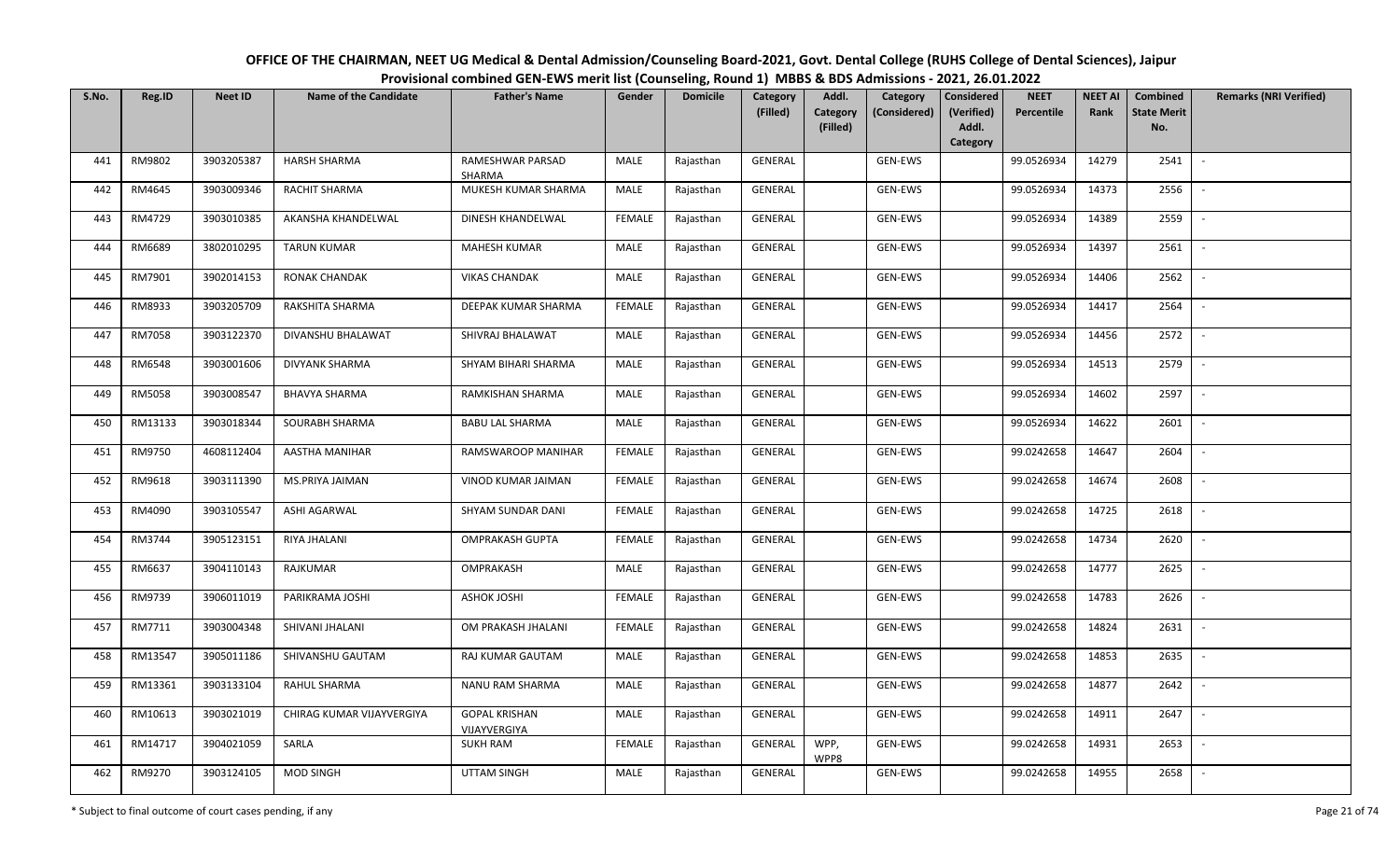| OFFICE OF THE CHAIRMAN, NEET UG Medical & Dental Admission/Counseling Board-2021, Govt. Dental College (RUHS College of Dental Sciences), Jaipur |
|--------------------------------------------------------------------------------------------------------------------------------------------------|
| Provisional combined GEN-EWS merit list (Counseling, Round 1) MBBS & BDS Admissions - 2021, 26.01.2022                                           |

| S.No. | Reg.ID  | <b>Neet ID</b> | <b>Name of the Candidate</b> | <b>Father's Name</b>       | Gender        | <b>Domicile</b> | Category<br>(Filled) | Addl.<br><b>Category</b><br>(Filled) | Category<br>(Considered) | <b>Considered</b><br>(Verified)<br>Addl.<br>Category | <b>NEET</b><br>Percentile | <b>NEET AI</b><br>Rank | Combined<br><b>State Merit</b><br>No. | <b>Remarks (NRI Verified)</b> |
|-------|---------|----------------|------------------------------|----------------------------|---------------|-----------------|----------------------|--------------------------------------|--------------------------|------------------------------------------------------|---------------------------|------------------------|---------------------------------------|-------------------------------|
| 463   | RM13538 | 3903008512     | <b>KRITIKA NATANI</b>        | JUGAL KISHORE NATANI       | <b>FEMALE</b> | Rajasthan       | GENERAL              |                                      | GEN-EWS                  |                                                      | 99.0242658                | 14977                  | 2661                                  | $\overline{\phantom{a}}$      |
| 464   | RM9567  | 3901014261     | SHUBHAM SHARMA               | NAND KISHORE SHARMA        | MALE          | Rajasthan       | GENERAL              |                                      | GEN-EWS                  |                                                      | 99.0242658                | 14978                  | 2662                                  | $\overline{\phantom{a}}$      |
| 465   | RM3782  | 3904105017     | <b>RAKESH DADHICH</b>        | AMAR CHAND DADHICH         | MALE          | Rajasthan       | GENERAL              |                                      | <b>GEN-EWS</b>           |                                                      | 99.0242658                | 15035                  | 2673                                  | $\sim$                        |
| 466   | RM9331  | 3902006168     | NARAYAN SHARMA               | PRAMOD KUMAR               | MALE          | Rajasthan       | GENERAL              |                                      | GEN-EWS                  |                                                      | 99.002767                 | 15106                  | 2689                                  | $\sim$                        |
| 467   | RM9655  | 3905007025     | <b>ABHISHEK JAIN</b>         | PAWAN KUMAR JAIN           | MALE          | Rajasthan       | GENERAL              |                                      | GEN-EWS                  |                                                      | 99.002767                 | 15185                  | 2703                                  | $\sim$                        |
| 468   | RM10401 | 3903110151     | <b>VAIBHAV SHARMA</b>        | SANDEEP SHARMA             | MALE          | Rajasthan       | GENERAL              |                                      | GEN-EWS                  |                                                      | 99.002767                 | 15195                  | 2705                                  | $\overline{\phantom{a}}$      |
| 469   | RM7007  | 3903107034     | <b>VISHAKHA GUPTA</b>        | <b>GOVIND PRASAD GUPTA</b> | <b>FEMALE</b> | Rajasthan       | GENERAL              |                                      | GEN-EWS                  |                                                      | 99.002767                 | 15198                  | 2706                                  |                               |
| 470   | RM4769  | 3903019362     | AMIT KUMAR GOYAL             | RAJENDRA KUMAR GOYAL       | MALE          | Rajasthan       | GENERAL              |                                      | GEN-EWS                  |                                                      | 99.002767                 | 15230                  | 2711                                  | $\overline{\phantom{a}}$      |
| 471   | RM5864  | 3903007117     | SIDDHI SHARMA                | ANIL KUMAR SHARMA          | <b>FEMALE</b> | Rajasthan       | GENERAL              |                                      | GEN-EWS                  |                                                      | 99.002767                 | 15231                  | 2712                                  | $\overline{\phantom{a}}$      |
| 472   | RM6561  | 3901018199     | <b>ANKIT SHARMA</b>          | CHHITAR MAL SHARMA         | MALE          | Rajasthan       | GENERAL              |                                      | GEN-EWS                  |                                                      | 99.002767                 | 15237                  | 2714                                  | $\overline{\phantom{a}}$      |
| 473   | RM3454  | 3904006253     | YASH KOTHARI                 | MAHAVEER KOTHARI           | MALE          | Rajasthan       | GENERAL              |                                      | GEN-EWS                  |                                                      | 99.002767                 | 15322                  | 2728                                  |                               |
| 474   | RM12593 | 3905005535     | <b>ABHISHEK GOYAL</b>        | SHIV KUMAR GOYAL           | MALE          | Rajasthan       | GENERAL              |                                      | GEN-EWS                  |                                                      | 99.002767                 | 15330                  | 2733                                  | $\overline{\phantom{a}}$      |
| 475   | RM9954  | 3905114164     | ASHUTOSH PARASHAR            | <b>HEMANT PARASHAR</b>     | MALE          | Rajasthan       | GENERAL              |                                      | GEN-EWS                  |                                                      | 99.002767                 | 15366                  | 2734                                  | $\overline{\phantom{a}}$      |
| 476   | RM13059 | 3903206014     | ANKITA SHEKHAWAT             | <b>JASWANT SINGH</b>       | <b>FEMALE</b> | Rajasthan       | GENERAL              | WDP,<br>EXS8                         | GEN-EWS                  |                                                      | 99.002767                 | 15393                  | 2740                                  | $\overline{\phantom{a}}$      |
| 477   | RM8295  | 3906019189     | <b>KRITI DOSI</b>            | RAJESH KUMAR DOSI          | <b>FEMALE</b> | Rajasthan       | GENERAL              |                                      | GEN-EWS                  |                                                      | 98.9786132                | 15417                  | 2742                                  | $\sim$                        |
| 478   | RM4518  | 3903007675     | MISHA KHANDELWAL             | SUNIL KHANDELWAL           | <b>FEMALE</b> | Rajasthan       | GENERAL              |                                      | GEN-EWS                  |                                                      | 98.9786132                | 15442                  | 2745                                  | $\mathcal{L}_{\mathcal{A}}$   |
| 479   | RM3248  | 3905028072     | <b>CHETAN SHARMA</b>         | PURI LAL SHARMA            | MALE          | Rajasthan       | GENERAL              |                                      | GEN-EWS                  |                                                      | 98.9786132                | 15451                  | 2748                                  | $\overline{\phantom{a}}$      |
| 480   | RM4307  | 3903107463     | <b>HIMANI GARG</b>           | VISHNU KUMAR GARG          | <b>FEMALE</b> | Rajasthan       | GENERAL              |                                      | GEN-EWS                  |                                                      | 98.9786132                | 15477                  | 2752                                  |                               |
| 481   | RM5745  | 3903122144     | MUKESH KUMAR SHARMA          | BHAIRU LAL SHARMA          | MALE          | Rajasthan       | GENERAL              |                                      | GEN-EWS                  |                                                      | 98.9786132                | 15509                  | 2755                                  | $\overline{\phantom{a}}$      |
| 482   | RM2920  | 3905104173     | <b>ALPANA VYAS</b>           | KALU LAL VYAS              | <b>FEMALE</b> | Rajasthan       | GENERAL              |                                      | GEN-EWS                  |                                                      | 98.9786132                | 15564                  | 2769                                  |                               |
| 483   | RM8177  | 3903013250     | RAHUL SHARMA                 | RAMGOPAL SHARMA            | MALE          | Rajasthan       | GENERAL              |                                      | GEN-EWS                  |                                                      | 98.9786132                | 15579                  | 2773                                  | $\overline{\phantom{a}}$      |
| 484   | RM2944  | 3903122072     | SIMRAN KANWAR                | SHRAWAN SINGH RATHORE      | <b>FEMALE</b> | Rajasthan       | GENERAL              |                                      | GEN-EWS                  |                                                      | 98.9786132                | 15584                  | 2777                                  |                               |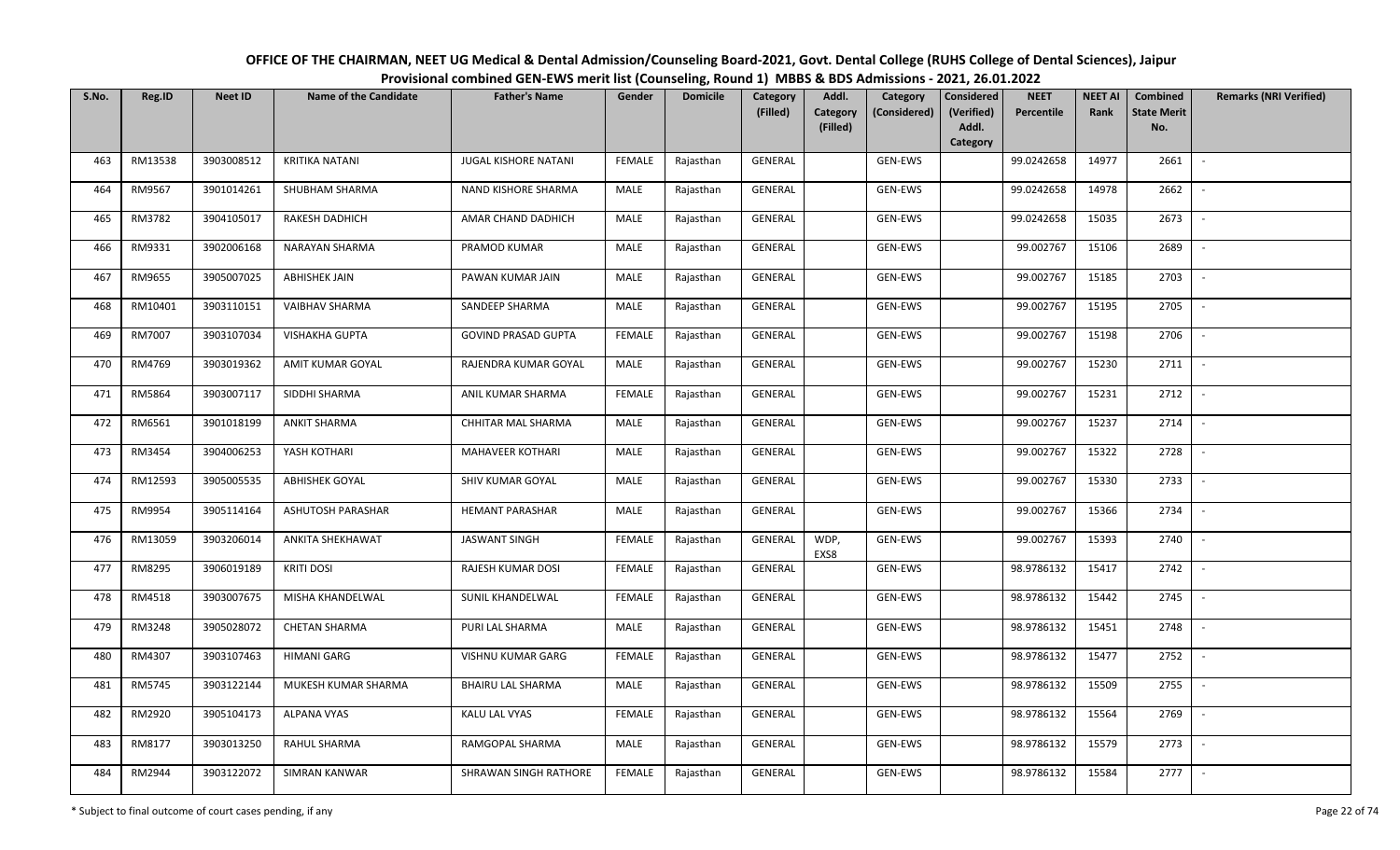## OFFICE OF THE CHAIRMAN, NEET UG Medical & Dental Admission/Counseling Board-2021, Govt. Dental College (RUHS College of Dental Sciences), JaipurProvisional combined GEN-EWS merit list (Counseling, Round 1) MBBS & BDS Admissions - 2021, 26.01.2022

| S.No. | Reg.ID  | <b>Neet ID</b> | <b>Name of the Candidate</b> | <b>Father's Name</b>      | Gender        | <b>Domicile</b> | Category       | Addl.                       | Category       | Considered<br><b>NEET</b>         | <b>NEET AI</b> | Combined                  | <b>Remarks (NRI Verified)</b> |
|-------|---------|----------------|------------------------------|---------------------------|---------------|-----------------|----------------|-----------------------------|----------------|-----------------------------------|----------------|---------------------------|-------------------------------|
|       |         |                |                              |                           |               |                 | (Filled)       | <b>Category</b><br>(Filled) | (Considered)   | (Verified)<br>Percentile<br>Addl. | Rank           | <b>State Merit</b><br>No. |                               |
|       |         |                |                              |                           |               |                 |                |                             |                | Category                          |                |                           |                               |
| 485   | RM12034 | 3902012011     | <b>JAYA JOSHI</b>            | LAXMI NARAYAN JOSHI       | FEMALE        | Rajasthan       | <b>GENERAL</b> |                             | <b>GEN-EWS</b> | 98.9786132                        | 15609          | 2781                      | $\mathbb{L}$                  |
| 486   | RM6309  | 3902023012     | <b>HRITIK</b>                | RAJESH KUMAR              | MALE          | Rajasthan       | GENERAL        |                             | <b>GEN-EWS</b> | 98.9786132                        | 15611          | 2782                      | $\overline{\phantom{a}}$      |
| 487   | RM11494 | 3903102149     | ANSHIKA JAIN                 | SHAMBHU DAYAL JAIN        | <b>FEMALE</b> | Rajasthan       | GENERAL        |                             | GEN-EWS        | 98.9786132                        | 15616          | 2785                      | $\sim$                        |
| 488   | RM8463  | 3902013107     | MOHAN LAL SHARMA             | MUKH RAM SHARMA           | MALE          | Rajasthan       | GENERAL        |                             | GEN-EWS        | 98.9786132                        | 15640          | 2786                      | $\sim$                        |
| 489   | RM1861  | 3905110314     | <b>ISHITA AGRAWAL</b>        | VISHNU KUMAR MANGAL       | <b>FEMALE</b> | Rajasthan       | GENERAL        |                             | GEN-EWS        | 98.9786132                        | 15656          | 2788                      | $\sim$                        |
| 490   | RM4927  | 3904115070     | <b>NIKITA</b>                | RAJENDRA SINGH            | <b>FEMALE</b> | Rajasthan       | GENERAL        |                             | GEN-EWS        | 98.9786132                        | 15664          | 2791                      | $\overline{\phantom{a}}$      |
| 491   | RM6506  | 3904104187     | JASWANT SINGH BHATI          | LAXMAN SINGH BHATI        | MALE          | Rajasthan       | GENERAL        |                             | GEN-EWS        | 98.9786132                        | 15687          | 2794                      |                               |
| 492   | RM7572  | 3904003413     | NIKITA AGARWAL               | PRADEEP AGARWAL           | <b>FEMALE</b> | Rajasthan       | GENERAL        |                             | GEN-EWS        | 98.9786132                        | 15728          | 2802                      |                               |
| 493   | RM3412  | 4401005566     | AMAN SINGHAL                 | NEERAJ GUPTA              | MALE          | Rajasthan       | <b>GENERAL</b> |                             | GEN-EWS        | 98.9786132                        | 15772          | 2808                      |                               |
| 494   | RM9439  | 3902001234     | SHANTANU DADHICH             | PANKAJ DADHICH            | MALE          | Rajasthan       | GENERAL        |                             | GEN-EWS        | 98.9534881                        | 15805          | 2811                      | $\sim$                        |
| 495   | RM10532 | 3903221286     | HIMANSHU BANSAL              | MAHESH CHAND BANSAL       | MALE          | Rajasthan       | GENERAL        |                             | GEN-EWS        | 98.9534881                        | 15810          | 2813                      |                               |
| 496   | RM8777  | 2302001035     | SAKSHI SHARMA                | SURYAKANT SHARMA          | FEMALE        | Rajasthan       | GENERAL        |                             | GEN-EWS        | 98.9534881                        | 15829          | 2819                      | $\sim$                        |
| 497   | RM11293 | 3901009236     | DEEPSHIKHA JODHA             | BHANWAR SINGH JODHA       | FEMALE        | Rajasthan       | GENERAL        |                             | GEN-EWS        | 98.9534881                        | 15877          | 2829                      |                               |
| 498   | RM4499  | 3903204076     | RAVINDRA SINGH SHEKHAWAT     | <b>KARAN SINGH</b>        | MALE          | Rajasthan       | GENERAL        | WDP,<br>EXS6                | GEN-EWS        | 98.9534881                        | 15883          | 2831                      | $\sim$                        |
| 499   | RM3192  | 4405004536     | NEELKAMAL SHARMA             | VISHNU KUMAR SHARMA       | MALE          | Rajasthan       | <b>GENERAL</b> |                             | GEN-EWS        | 98.9534881                        | 15920          | 2836                      | $\overline{\phantom{a}}$      |
| 500   | RM9479  | 3903116177     | <b>ANKIT SHARMA</b>          | <b>VINOD SHARMA</b>       | MALE          | Rajasthan       | GENERAL        |                             | GEN-EWS        | 98.9534881                        | 15943          | 2839                      | $\sim$                        |
| 501   | RM4999  | 3903030348     | JUHI JAIN                    | SURYA PRAKASH JAIN        | <b>FEMALE</b> | Rajasthan       | GENERAL        |                             | GEN-EWS        | 98.9534881                        | 16117          | 2862                      | $\sim$                        |
| 502   | RM13790 | 3901011196     | <b>RAJVEER SINGH</b>         | <b>BHANWAR SINGH</b>      | <b>MALE</b>   | Rajasthan       | GENERAL        |                             | GEN-EWS        | 98.9534881                        | 16119          | 2863                      | $\sim$                        |
| 503   | RM5072  | 3903033155     | MUSKAN SINGHAL               | SAMPAT SINGHAL            | <b>FEMALE</b> | Rajasthan       | GENERAL        |                             | GEN-EWS        | 98.9534881                        | 16128          | 2865                      | $\mathbb{L}$                  |
| 504   | RM2711  | 3904110013     | <b>GANPAT LAL</b>            | KAILASH CHANDRA           | MALE          | Rajasthan       | GENERAL        |                             | GEN-EWS        | 98.9534881                        | 16134          | 2867                      |                               |
| 505   | RM15328 | 3903039235     | NEHA SHARMA                  | MAHENDERA KUMAR<br>SHARMA | <b>FEMALE</b> | Rajasthan       | <b>GENERAL</b> |                             | GEN-EWS        | 98.9270679                        | 16191          | 2876                      | $\sim$                        |
| 506   | RM1938  | 3905014163     | <b>BALRAM SHARMA</b>         | PURUSHOTTAM LAL SHARMA    | MALE          | Rajasthan       | GENERAL        | WDP,<br>EXS4                | GEN-EWS        | EXS6<br>98.9270679                | 16205          | 2877                      |                               |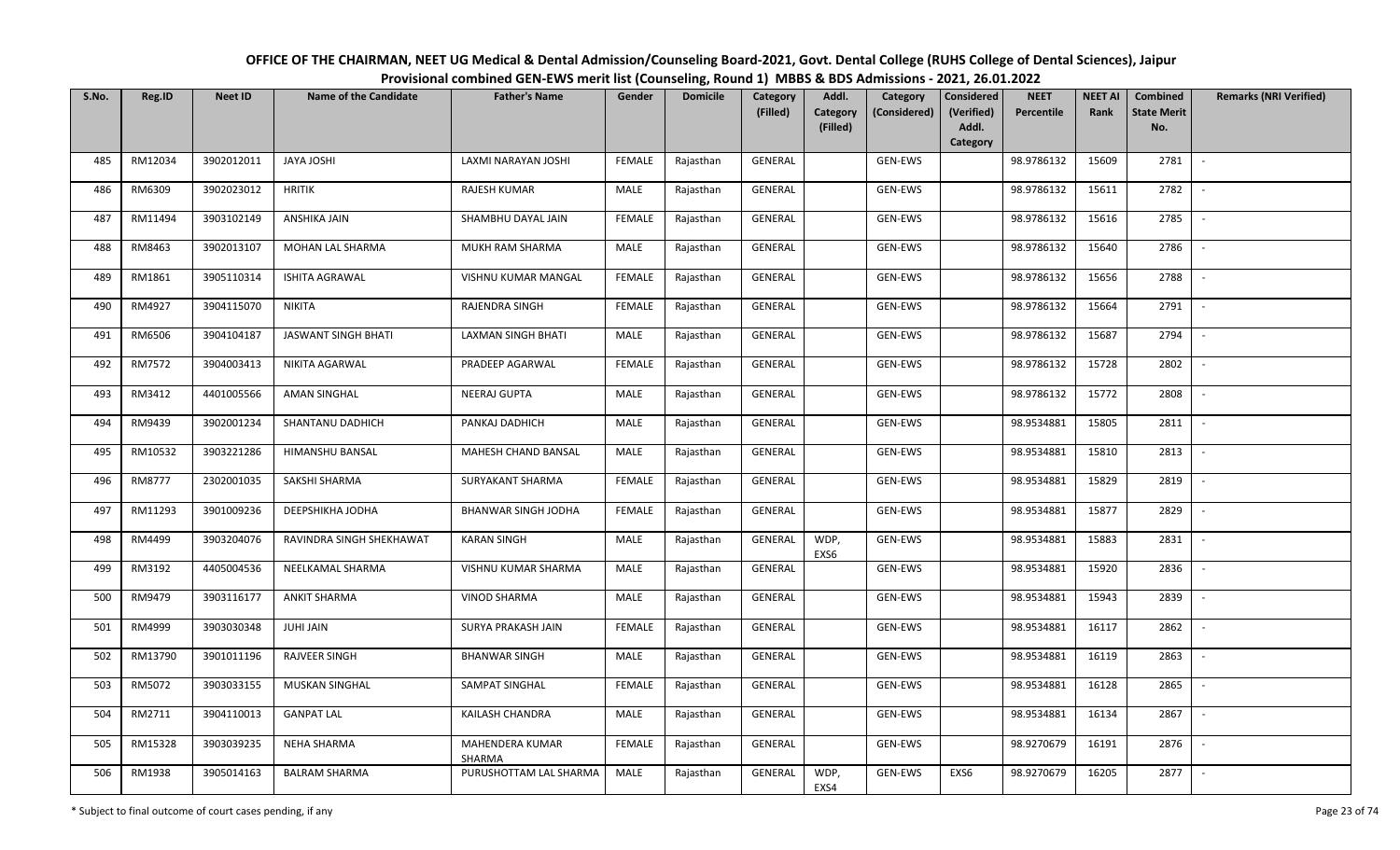| OFFICE OF THE CHAIRMAN, NEET UG Medical & Dental Admission/Counseling Board-2021, Govt. Dental College (RUHS College of Dental Sciences), Jaipur |
|--------------------------------------------------------------------------------------------------------------------------------------------------|
| Provisional combined GEN-EWS merit list (Counseling, Round 1) MBBS & BDS Admissions - 2021, 26.01.2022                                           |

| S.No. | Reg.ID        | <b>Neet ID</b> | <b>Name of the Candidate</b> | <b>Father's Name</b>                | Gender        | <b>Domicile</b> | Category<br>(Filled) | Addl.<br><b>Category</b> | Category<br>(Considered) | <b>Considered</b><br>(Verified) | <b>NEET</b><br>Percentile | <b>NEET AI</b><br>Rank | Combined<br><b>State Merit</b> | <b>Remarks (NRI Verified)</b> |
|-------|---------------|----------------|------------------------------|-------------------------------------|---------------|-----------------|----------------------|--------------------------|--------------------------|---------------------------------|---------------------------|------------------------|--------------------------------|-------------------------------|
|       |               |                |                              |                                     |               |                 |                      | (Filled)                 |                          | Addl.<br>Category               |                           |                        | No.                            |                               |
| 507   | RM6744        | 3903032020     | NAVDEEP SINGH SHEKHAWAT      | <b>RAM KUMAR SINGH</b><br>SHEKHAWAT | MALE          | Rajasthan       | <b>GENERAL</b>       |                          | <b>GEN-EWS</b>           |                                 | 98.9270679                | 16289                  | 2894                           | $\sim$                        |
| 508   | RM1678        | 3903106254     | <b>MONIKA SINGH</b>          | <b>VIKRAM SINGH</b>                 | <b>FEMALE</b> | Rajasthan       | GENERAL              | WDP,<br>EXS8             | GEN-EWS                  |                                 | 98.9270679                | 16304                  | 2895                           |                               |
| 509   | RM3900        | 4413002004     | VISHWAS KHANDELWAL           | RAJENDRA PRASAD<br>KHANDELWAL       | <b>MALE</b>   | Rajasthan       | <b>GENERAL</b>       |                          | GEN-EWS                  |                                 | 98.9270679                | 16373                  | 2908                           | $\sim$                        |
| 510   | <b>RM7278</b> | 3903134169     | SAPNA SHARMA                 | KAILASH SHARMA                      | <b>FEMALE</b> | Rajasthan       | GENERAL              |                          | GEN-EWS                  |                                 | 98.9270679                | 16383                  | 2910                           | $\sim$                        |
| 511   | RM7749        | 3902014118     | ANUSHKA SHARMA               | <b>GIRDHARI SHARMA</b>              | <b>FEMALE</b> | Rajasthan       | GENERAL              |                          | GEN-EWS                  |                                 | 98.9270679                | 16388                  | 2911                           | $\overline{\phantom{a}}$      |
| 512   | RM8608        | 3901002156     | <b>SWASTIK TRIPATHI</b>      | ANIRUDDH TRIPATHI                   | <b>MALE</b>   | Rajasthan       | <b>GENERAL</b>       |                          | GEN-EWS                  |                                 | 98.9270679                | 16420                  | 2916                           | $\overline{\phantom{a}}$      |
| 513   | RM14693       | 3903134030     | PIYUSHI AGARWAL              | SANJAY AGARWAL                      | <b>FEMALE</b> | Rajasthan       | GENERAL              |                          | GEN-EWS                  |                                 | 98.9270679                | 16442                  | 2919                           |                               |
| 514   | RM4390        | 3802008008     | SRISHTI ARORA                | ASHOK KUMAR SACHDEVA                | <b>FEMALE</b> | Rajasthan       | <b>GENERAL</b>       |                          | GEN-EWS                  |                                 | 98.9270679                | 16484                  | 2927                           |                               |
| 515   | RM6970        | 3903101594     | <b>SNEH BANSAL</b>           | <b>SUSHIL BANSAL</b>                | <b>FEMALE</b> | Rajasthan       | <b>GENERAL</b>       |                          | GEN-EWS                  |                                 | 98.9270679                | 16507                  | 2932                           |                               |
| 516   | RM2572        | 3903231043     | SAKSHI SINGHAL               | SATYENDRA SINGHAL                   | <b>FEMALE</b> | Rajasthan       | GENERAL              |                          | GEN-EWS                  |                                 | 98.9270679                | 16541                  | 2936                           | $\sim$                        |
| 517   | RM1185        | 3902017159     | <b>NEHA SURANA</b>           | SANJAY KUMAR SURANA                 | <b>FEMALE</b> | Rajasthan       | GENERAL              |                          | GEN-EWS                  |                                 | 98.8979928                | 16666                  | 2954                           |                               |
| 518   | RM10899       | 3902016196     | AJAY KUMAR SHARMA            | LAXMINARAYAN SHARMA                 | MALE          | Rajasthan       | GENERAL              |                          | GEN-EWS                  |                                 | 98.8979928                | 16709                  | 2962                           | $\sim$                        |
| 519   | RM4843        | 3903008468     | AYUSHI SHARMA                | SANJAY SHARMA                       | <b>FEMALE</b> | Rajasthan       | GENERAL              |                          | GEN-EWS                  |                                 | 98.8979928                | 16720                  | 2963                           |                               |
| 520   | RM12204       | 3903214117     | <b>GOPAL SINGH BALLA</b>     | <b>BHAGIRATH SINGH</b>              | MALE          | Rajasthan       | GENERAL              |                          | GEN-EWS                  |                                 | 98.8979928                | 16808                  | 2978                           | $\overline{\phantom{a}}$      |
| 521   | RM6002        | 3903010427     | SAUBHAGYA ASIJA              | MANOJ ASIJA                         | MALE          | Rajasthan       | GENERAL              |                          | GEN-EWS                  |                                 | 98.8979928                | 16825                  | 2981                           | $\sim$                        |
| 522   | RM8261        | 3902023042     | NARENDRA SINGH               | <b>KARAN SINGH</b>                  | MALE          | Rajasthan       | GENERAL              | WDP,<br>EXS6             | <b>GEN-EWS</b>           |                                 | 98.8979928                | 16887                  | 2991                           | $\sim$                        |
| 523   | RM10783       | 3903219039     | RAHUL                        | PREM KUMAR                          | MALE          | Rajasthan       | <b>GENERAL</b>       |                          | GEN-EWS                  |                                 | 98.8979928                | 16889                  | 2992                           | $\overline{\phantom{a}}$      |
| 524   | RM10255       | 3903114099     | DEEPANSHU SHARMA             | <b>DILEEP SHARMA</b>                | MALE          | Rajasthan       | GENERAL              |                          | GEN-EWS                  |                                 | 98.8979928                | 16902                  | 2994                           |                               |
| 525   | RM10724       | 3903206775     | PRATEEK SARAWAGI             | SUSHIL SARAWAGI                     | MALE          | Rajasthan       | <b>GENERAL</b>       |                          | GEN-EWS                  |                                 | 98.8979928                | 16952                  | 3005                           |                               |
| 526   | RM9005        | 3905116020     | ANJALI KUMARI PALIWAL        | RAMESHWAR                           | <b>FEMALE</b> | Rajasthan       | <b>GENERAL</b>       |                          | GEN-EWS                  |                                 | 98.8979928                | 16953                  | 3006                           |                               |
| 527   | RM9341        | 3903205831     | HIMANSHU MITTAL              | SHIMBHU DAYAL MITTAL                | MALE          | Rajasthan       | GENERAL              |                          | GEN-EWS                  |                                 | 98.8753284                | 17112                  | 3033                           |                               |
| 528   | RM6951        | 3903205752     | MUDIT KHANDELWAL             | RAM SHARAN KHANDELWAL               | MALE          | Rajasthan       | <b>GENERAL</b>       |                          | GEN-EWS                  |                                 | 98.8753284                | 17129                  | 3035                           |                               |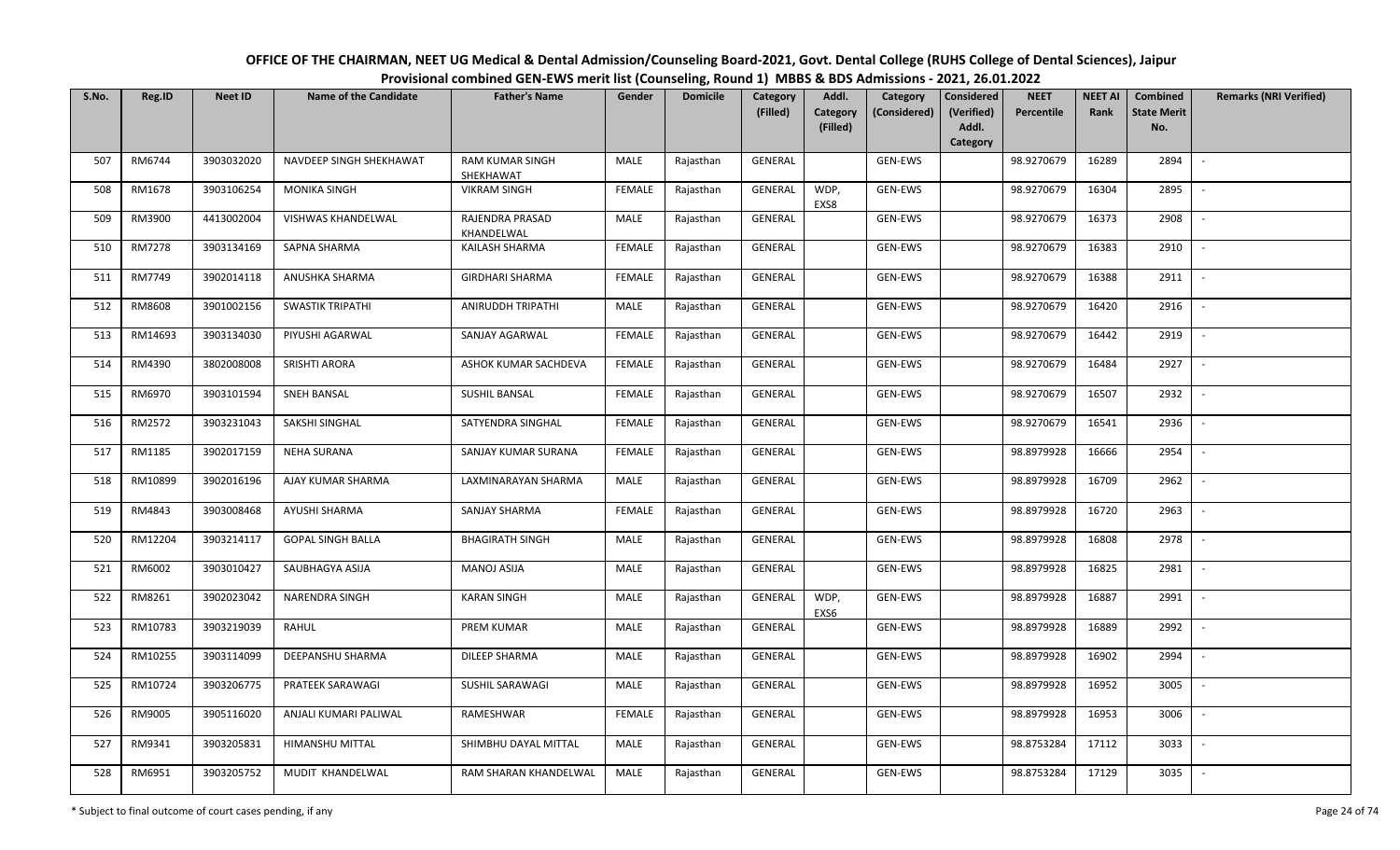| OFFICE OF THE CHAIRMAN, NEET UG Medical & Dental Admission/Counseling Board-2021, Govt. Dental College (RUHS College of Dental Sciences), Jaipur |  |
|--------------------------------------------------------------------------------------------------------------------------------------------------|--|
| Provisional combined GEN-EWS merit list (Counseling, Round 1) MBBS & BDS Admissions - 2021, 26.01.2022                                           |  |

| S.No. | Reg.ID  | <b>Neet ID</b> | <b>Name of the Candidate</b> | <b>Father's Name</b>     | Gender        | <b>Domicile</b> | <b>Category</b><br>(Filled) | Addl.<br>Category | Category<br>(Considered) | <b>Considered</b><br>(Verified) | <b>NEET</b><br>Percentile | <b>NEET AI</b><br>Rank | Combined<br><b>State Merit</b> | <b>Remarks (NRI Verified)</b> |
|-------|---------|----------------|------------------------------|--------------------------|---------------|-----------------|-----------------------------|-------------------|--------------------------|---------------------------------|---------------------------|------------------------|--------------------------------|-------------------------------|
|       |         |                |                              |                          |               |                 |                             | (Filled)          |                          | Addl.                           |                           |                        | No.                            |                               |
|       |         |                |                              |                          |               |                 |                             |                   |                          | Category                        |                           |                        |                                |                               |
| 529   | RM7216  | 3903117115     | <b>ABHISHEK SHARMA</b>       | RAM KARAN SHARMA         | MALE          | Rajasthan       | <b>GENERAL</b>              |                   | <b>GEN-EWS</b>           |                                 | 98.8753284                | 17195                  | 3042                           | $\sim$                        |
| 530   | RM13611 | 3802006291     | AASHIMA                      | <b>RAJ KUMAR</b>         | <b>FEMALE</b> | Rajasthan       | GENERAL                     |                   | GEN-EWS                  |                                 | 98.8753284                | 17222                  | 3051                           |                               |
| 531   | RM3324  | 3903003132     | <b>JATIN SHARMA</b>          | RAMSWAROOP SHARMA        | MALE          | Rajasthan       | GENERAL                     |                   | GEN-EWS                  |                                 | 98.8753284                | 17224                  | 3052                           | $\sim$                        |
| 532   | RM2659  | 3905007041     | RAGHAV CHANDAK               | RADHEY SHYAM CHANDAK     | MALE          | Rajasthan       | GENERAL                     |                   | GEN-EWS                  |                                 | 98.8753284                | 17264                  | 3058                           | $\overline{\phantom{a}}$      |
| 533   | RM8622  | 3903217320     | RADHESHAYAM SHARMA           | SITA RAM SHARMA          | MALE          | Rajasthan       | GENERAL                     |                   | GEN-EWS                  |                                 | 98.8753284                | 17280                  | 3061                           |                               |
| 534   | RM8532  | 3903221365     | POOJA SHARMA                 | PAWAN KUMAR              | <b>FEMALE</b> | Rajasthan       | GENERAL                     |                   | GEN-EWS                  |                                 | 98.8753284                | 17294                  | 3064                           | $\overline{\phantom{a}}$      |
| 535   | RM4228  | 3903103403     | VATSAL SHARMA                | SHAMBHU DAYAL SHARMA     | MALE          | Rajasthan       | GENERAL                     |                   | GEN-EWS                  |                                 | 98.8753284                | 17353                  | 3075                           |                               |
| 536   | RM10325 | 3902003242     | LAKSHYA BATRA                | <b>PUNEET BATRA</b>      | MALE          | Rajasthan       | GENERAL                     |                   | GEN-EWS                  |                                 | 98.8501385                | 17372                  | 3078                           |                               |
| 537   | RM4236  | 3903121096     | SALONI GAHLOT                | KAILASH SINGH GAHLOT     | <b>FEMALE</b> | Rajasthan       | GENERAL                     |                   | GEN-EWS                  |                                 | 98.8501385                | 17415                  | 3081                           |                               |
| 538   | RM7199  | 3905102531     | <b>BHARAT SHARMA</b>         | SATYA BHAN SHARMA        | MALE          | Rajasthan       | GENERAL                     |                   | GEN-EWS                  |                                 | 98.8501385                | 17492                  | 3098                           |                               |
| 539   | RM9700  | 4413003299     | NIKHIL KHANDELWAL            | SURAJBHAN KHANDELWAL     | MALE          | Rajasthan       | GENERAL                     |                   | GEN-EWS                  |                                 | 98.8501385                | 17520                  | 3104                           |                               |
| 540   | RM8743  | 3906002479     | <b>SWATI SHARMA</b>          | <b>GOVIND RAM SHARMA</b> | <b>FEMALE</b> | Rajasthan       | GENERAL                     |                   | GEN-EWS                  |                                 | 98.8501385                | 17592                  | 3115                           | $\sim$                        |
| 541   | RM8975  | 3903029169     | DIVYA SHARMA                 | <b>BABU LAL SHARMA</b>   | <b>FEMALE</b> | Rajasthan       | GENERAL                     |                   | GEN-EWS                  |                                 | 98.8501385                | 17595                  | 3116                           |                               |
| 542   | RM12347 | 3901005288     | <b>TANYA GAJWANI</b>         | <b>MANOHAR GAJWANI</b>   | <b>FEMALE</b> | Rajasthan       | GENERAL                     |                   | GEN-EWS                  |                                 | 98.8501385                | 17639                  | 3123                           | $\sim$                        |
| 543   | RM12003 | 3903111236     | <b>KALPNA KUNWAR</b>         | JITENDRA SINGH           | <b>FEMALE</b> | Rajasthan       | GENERAL                     |                   | GEN-EWS                  |                                 | 98.8501385                | 17640                  | 3124                           | $\sim$                        |
| 544   | RM12747 | 3901017231     | ANKUSH DADHICH               | RAJENDRA KUMAR DADHICH   | MALE          | Rajasthan       | GENERAL                     |                   | GEN-EWS                  |                                 | 98.8501385                | 17659                  | 3126                           | $\sim$                        |
| 545   | RM12001 | 3903220158     | PRIYA SHARMA                 | ASHOK KUMAR SHARMA       | <b>FEMALE</b> | Rajasthan       | GENERAL                     |                   | GEN-EWS                  |                                 | 98.8501385                | 17669                  | 3127                           | $\sim$                        |
| 546   | RM4922  | 3903112221     | ANKUSH BHARDWAJ              | KAUSHAL KUMAR BHARDWAJ   | MALE          | Rajasthan       | GENERAL                     |                   | GEN-EWS                  |                                 | 98.8501385                | 17741                  | 3139                           |                               |
| 547   | RM7409  | 3905101434     | <b>CHARMI JAIN</b>           | RAJKUMAR JAIN            | <b>FEMALE</b> | Rajasthan       | <b>GENERAL</b>              |                   | GEN-EWS                  |                                 | 98.8230708                | 17763                  | 3144                           |                               |
| 548   | RM5792  | 3905010112     | <b>GAURAV PARASHAR</b>       | <b>DURGA PRASAD</b>      | MALE          | Rajasthan       | GENERAL                     |                   | GEN-EWS                  |                                 | 98.8230708                | 17779                  | 3147                           |                               |
| 549   | RM8594  | 3903204175     | <b>MUSKAN SHARMA</b>         | SHANKAR LAL SHARMA       | <b>FEMALE</b> | Rajasthan       | GENERAL                     |                   | GEN-EWS                  |                                 | 98.8230708                | 17789                  | 3148                           |                               |
| 550   | RM2140  | 3903101560     | DEVANSHI SHARMA              | VINOD KUMAR SHARMA       | <b>FEMALE</b> | Rajasthan       | GENERAL                     |                   | GEN-EWS                  |                                 | 98.8230708                | 17826                  | 3158                           |                               |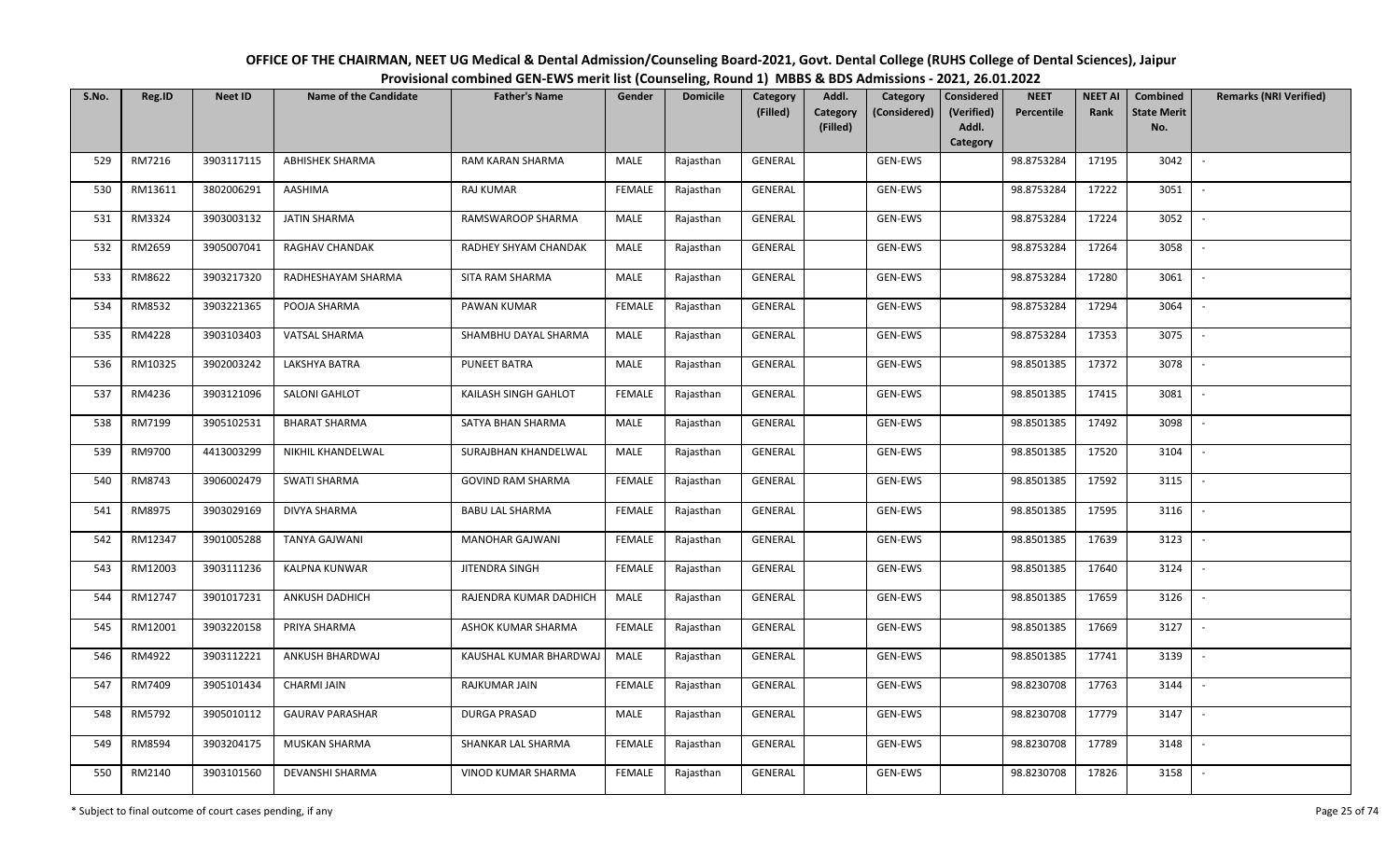| OFFICE OF THE CHAIRMAN, NEET UG Medical & Dental Admission/Counseling Board-2021, Govt. Dental College (RUHS College of Dental Sciences), Jaipur |
|--------------------------------------------------------------------------------------------------------------------------------------------------|
| Provisional combined GEN-EWS merit list (Counseling, Round 1) MBBS & BDS Admissions - 2021, 26.01.2022                                           |

| S.No. | Reg.ID  | <b>Neet ID</b> | <b>Name of the Candidate</b> | <b>Father's Name</b>    | Gender        | <b>Domicile</b> | Category<br>(Filled) | Addl.<br><b>Category</b> | Category<br>(Considered) | <b>Considered</b><br>(Verified) | <b>NEET</b><br>Percentile | <b>NEET AI</b><br>Rank | Combined<br><b>State Merit</b> | <b>Remarks (NRI Verified)</b> |
|-------|---------|----------------|------------------------------|-------------------------|---------------|-----------------|----------------------|--------------------------|--------------------------|---------------------------------|---------------------------|------------------------|--------------------------------|-------------------------------|
|       |         |                |                              |                         |               |                 |                      | (Filled)                 |                          | Addl.<br>Category               |                           |                        | No.                            |                               |
| 551   | RM3050  | 3903034029     | SAHIL KUMAR GUPTA            | <b>DINESH GUPTA</b>     | MALE          | Rajasthan       | GENERAL              |                          | GEN-EWS                  |                                 | 98.8230708                | 17835                  | 3159                           | $\overline{\phantom{a}}$      |
| 552   | RM7412  | 3903026289     | <b>SHIVA PAREEK</b>          | <b>DAMODAR PAREEK</b>   | <b>FEMALE</b> | Rajasthan       | GENERAL              |                          | GEN-EWS                  |                                 | 98.8230708                | 17846                  | 3162                           |                               |
| 553   | RM5800  | 3903013101     | ASHISH SHARMA                | SHIV NARAYAN SHARMA     | MALE          | Rajasthan       | GENERAL              |                          | GEN-EWS                  |                                 | 98.8230708                | 17883                  | 3168                           | $\sim$                        |
| 554   | RM11439 | 3903104301     | <b>VAIBHAV SHARMA</b>        | RAJESH SHARMA           | MALE          | Rajasthan       | GENERAL              |                          | GEN-EWS                  |                                 | 98.8230708                | 17889                  | 3170                           | $\sim$                        |
| 555   | RM1907  | 4401014010     | SHREYANSH JAIN               | DILIP KUMAR JAIN        | MALE          | Rajasthan       | GENERAL              |                          | GEN-EWS                  |                                 | 98.8230708                | 17942                  | 3176                           | $\overline{\phantom{a}}$      |
| 556   | RM15562 | 4401003519     | VANSH AGRAWAL                | <b>BHOOPENDRA KUMAR</b> | <b>MALE</b>   | Rajasthan       | GENERAL              |                          | GEN-EWS                  |                                 | 98.8230708                | 17977                  | 3183                           | $\overline{\phantom{a}}$      |
| 557   | RM2905  | 3906001457     | CHIRAG JAIN                  | ARVIND KUMAR            | MALE          | Rajasthan       | GENERAL              |                          | GEN-EWS                  |                                 | 98.8230708                | 18027                  | 3194                           |                               |
| 558   | RM10201 | 3903007566     | AKANKSHA SHARMA              | PREM RAJ SHARMA         | <b>FEMALE</b> | Rajasthan       | GENERAL              |                          | GEN-EWS                  |                                 | 98.8230708                | 18044                  | 3197                           |                               |
| 559   | RM2876  | 3903002655     | <b>DHRUV UPADHYAY</b>        | KRISHAN KUMAR UPADHYAY  | MALE          | Rajasthan       | GENERAL              |                          | GEN-EWS                  |                                 | 98.8230708                | 18065                  | 3205                           | $\overline{\phantom{a}}$      |
| 560   | RM8553  | 3903203819     | RADHIKA GUPTA                | <b>GIRIRAJ GUPTA</b>    | <b>FEMALE</b> | Rajasthan       | GENERAL              |                          | GEN-EWS                  |                                 | 98.8230708                | 18086                  | 3210                           | $\overline{\phantom{a}}$      |
| 561   | RM2264  | 3902022090     | PANKAJ KUMAR SHARMA          | DHARAMVEER SHARMA       | MALE          | Rajasthan       | GENERAL              |                          | GEN-EWS                  |                                 | 98.8230708                | 18165                  | 3226                           |                               |
| 562   | RM8894  | 3903002159     | VISHAKHA SHARMA              | DEEPAK KUMAR SHARMA     | <b>FEMALE</b> | Rajasthan       | GENERAL              |                          | GEN-EWS                  |                                 | 98.7916644                | 18248                  | 3234                           | $\sim$                        |
| 563   | RM6573  | 3903205209     | RUPAKSHI KHANDELWAL          | SATISH KUMAR GUPTA      | <b>FEMALE</b> | Rajasthan       | GENERAL              |                          | GEN-EWS                  |                                 | 98.7916644                | 18268                  | 3238                           |                               |
| 564   | RM9468  | 3902023061     | <b>AKHE SINGH</b>            | <b>MADAN SINGH</b>      | MALE          | Rajasthan       | GENERAL              |                          | GEN-EWS                  |                                 | 98.7916644                | 18313                  | 3247                           | $\sim$                        |
| 565   | RM3228  | 3902005175     | <b>KRISHNA KANSAL</b>        | <b>SUNEEL KANSAL</b>    | <b>FEMALE</b> | Rajasthan       | GENERAL              |                          | GEN-EWS                  |                                 | 98.7916644                | 18352                  | 3255                           | $\sim$                        |
| 566   | RM6697  | 3903211195     | <b>KUNDAN SHARMA</b>         | <b>GHASI LAL SHARMA</b> | MALE          | Rajasthan       | GENERAL              |                          | GEN-EWS                  |                                 | 98.7916644                | 18358                  | 3256                           | $\sim$                        |
| 567   | RM6028  | 3906018027     | MONAL KUMARI JAIN            | DHUL CHAND JAIN         | <b>FEMALE</b> | Rajasthan       | GENERAL              |                          | GEN-EWS                  |                                 | 98.7916644                | 18377                  | 3260                           | $\sim$                        |
| 568   | RM14770 | 3903205007     | DISHA MANGLUNIA              | ASHOK KUMAR MANGLUNIA   | <b>FEMALE</b> | Rajasthan       | GENERAL              |                          | GEN-EWS                  |                                 | 98.7916644                | 18408                  | 3265                           |                               |
| 569   | RM3815  | 3903019126     | PRIYANSHI SHARMA             | RAMAKANT SUROLIA        | <b>FEMALE</b> | Rajasthan       | <b>GENERAL</b>       |                          | GEN-EWS                  |                                 | 98.7916644                | 18428                  | 3270                           |                               |
| 570   | RM8977  | 3903221352     | RAKSHIT KUMAR SHARMA         | CHANDRA MOHAN SHARMA    | MALE          | Rajasthan       | <b>GENERAL</b>       |                          | GEN-EWS                  |                                 | 98.7916644                | 18436                  | 3273                           |                               |
| 571   | RM9046  | 3903112034     | SITARAM SHARMA               | KAMLESH KUMAR SHARMA    | MALE          | Rajasthan       | GENERAL              |                          | GEN-EWS                  |                                 | 98.7916644                | 18462                  | 3280                           |                               |
| 572   | RM9002  | 3903214175     | ARPIT AGRAWAL                | <b>GOPAL AGRAWAL</b>    | MALE          | Rajasthan       | <b>GENERAL</b>       |                          | GEN-EWS                  |                                 | 98.7916644                | 18475                  | 3281                           |                               |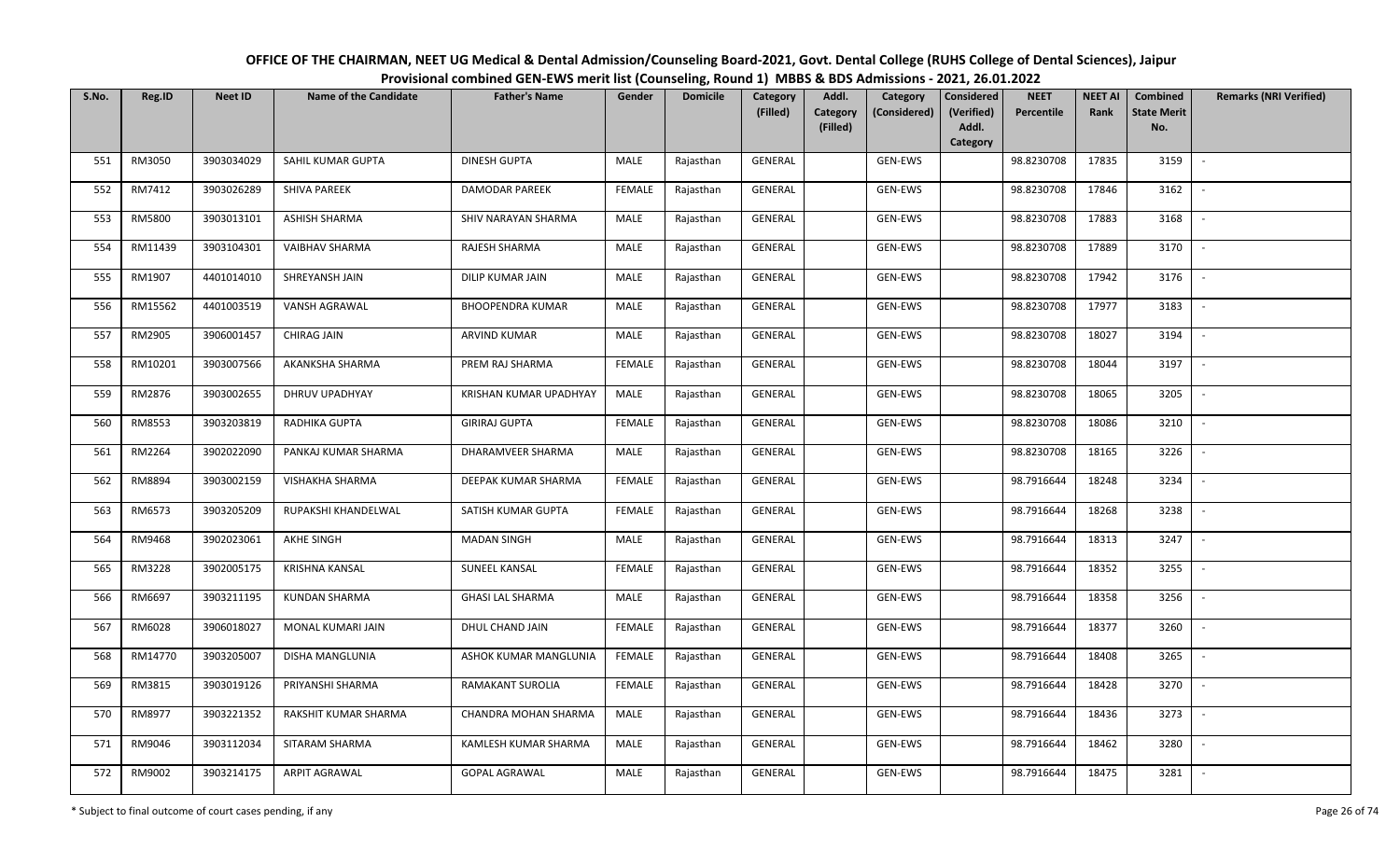| OFFICE OF THE CHAIRMAN, NEET UG Medical & Dental Admission/Counseling Board-2021, Govt. Dental College (RUHS College of Dental Sciences), Jaipur |  |
|--------------------------------------------------------------------------------------------------------------------------------------------------|--|
| Provisional combined GEN-EWS merit list (Counseling, Round 1) MBBS & BDS Admissions - 2021, 26.01.2022                                           |  |

| S.No. | Reg.ID  | <b>Neet ID</b> | <b>Name of the Candidate</b> | <b>Father's Name</b>       | Gender        | <b>Domicile</b> | Category<br>(Filled) | Addl.<br><b>Category</b> | Category<br>(Considered) | <b>Considered</b><br>(Verified) | <b>NEET</b><br>Percentile | <b>NEET AI</b><br>Rank | <b>Combined</b><br><b>State Merit</b> | <b>Remarks (NRI Verified)</b> |
|-------|---------|----------------|------------------------------|----------------------------|---------------|-----------------|----------------------|--------------------------|--------------------------|---------------------------------|---------------------------|------------------------|---------------------------------------|-------------------------------|
|       |         |                |                              |                            |               |                 |                      | (Filled)                 |                          | Addl.<br>Category               |                           |                        | No.                                   |                               |
| 573   | RM8110  | 3903226058     | <b>AMIT SHARMA</b>           | RAMVILAS SHARMA            | MALE          | Rajasthan       | GENERAL              |                          | GEN-EWS                  |                                 | 98.7916644                | 18523                  | 3288                                  | $\sim$                        |
| 574   | RM3073  | 3905120313     | <b>BHANUPRATAP TYAGI</b>     | NIROTTAM SINGH TYAGI       | MALE          | Rajasthan       | GENERAL              |                          | GEN-EWS                  |                                 | 98.7916644                | 18562                  | 3294                                  |                               |
| 575   | RM4653  | 3903019270     | AASHISH SHARMA               | SANJAY KUMAR SHARMA        | MALE          | Rajasthan       | GENERAL              |                          | GEN-EWS                  |                                 | 98.7916644                | 18572                  | 3296                                  | $\overline{\phantom{a}}$      |
| 576   | RM6932  | 3902012101     | PRATISHTHA                   | <b>GANESH CHANDER</b>      | <b>FEMALE</b> | Rajasthan       | GENERAL              |                          | GEN-EWS                  |                                 | 98.7916644                | 18607                  | 3302                                  | $\overline{\phantom{a}}$      |
| 577   | RM9916  | 3903124138     | MANOJ KUMAR SHARMA           | <b>BABU LAL SHARMA</b>     | MALE          | Rajasthan       | GENERAL              |                          | GEN-EWS                  |                                 | 98.7916644                | 18613                  | 3303                                  | $\sim$                        |
| 578   | RM9819  | 3903114444     | <b>SUMIT AGRAWAL</b>         | GOVIND PRASAD AGRAWAL      | <b>MALE</b>   | Rajasthan       | GENERAL              |                          | GEN-EWS                  |                                 | 98.7916644                | 18617                  | 3305                                  | $\overline{\phantom{a}}$      |
| 579   | RM4248  | 3902004136     | AASTHA                       | <b>MAHESH KUMAR</b>        | <b>FEMALE</b> | Rajasthan       | GENERAL              |                          | GEN-EWS                  |                                 | 98.7916644                | 18619                  | 3307                                  |                               |
| 580   | RM5247  | 3905104162     | ABHISHEK KUMAR GARG          | TEEKAM CHAND GARG          | MALE          | Rajasthan       | GENERAL              |                          | GEN-EWS                  |                                 | 98.7916644                | 18650                  | 3308                                  |                               |
| 581   | RM4461  | 3901018088     | ROHIT KUMAR SHARMA           | MAHAVEER PRASAD            | <b>MALE</b>   | Rajasthan       | GENERAL              |                          | GEN-EWS                  |                                 | 98.7607761                | 18719                  | 3317                                  | $\overline{\phantom{a}}$      |
| 582   | RM7333  | 3903208613     | CHANDRA SHEKHAR SHARMA       | MADAN MOHAN SHARMA         | MALE          | Rajasthan       | GENERAL              |                          | GEN-EWS                  |                                 | 98.7607761                | 18721                  | 3318                                  | $\overline{\phantom{a}}$      |
| 583   | RM4682  | 3903008328     | KANAK KHANDELWAL             | RAJENDRA KHANDELWAL        | MALE          | Rajasthan       | GENERAL              |                          | GEN-EWS                  |                                 | 98.7607761                | 18739                  | 3322                                  |                               |
| 584   | RM7404  | 3903107176     | <b>KHUSHI JAIN</b>           | PRAVEEN JAIN               | <b>FEMALE</b> | Rajasthan       | GENERAL              |                          | GEN-EWS                  |                                 | 98.7607761                | 18752                  | 3323                                  | $\blacksquare$                |
| 585   | RM5603  | 3903116180     | <b>ADITI AGRAWAL</b>         | <b>GOVIND PRASAD GUPTA</b> | <b>FEMALE</b> | Rajasthan       | GENERAL              |                          | GEN-EWS                  |                                 | 98.7607761                | 18846                  | 3332                                  |                               |
| 586   | RM2207  | 3904117065     | ABDUL KALAM                  | ABDUL KAREEM               | MALE          | Rajasthan       | GENERAL              |                          | GEN-EWS                  |                                 | 98.7607761                | 18854                  | 3334                                  | $\sim$                        |
| 587   | RM5852  | 3902003462     | <b>KRITIKA PAREEK</b>        | SHYAM PRAKASH JOSHI        | <b>FEMALE</b> | Rajasthan       | GENERAL              |                          | GEN-EWS                  |                                 | 98.7607761                | 18904                  | 3345                                  | $\sim$                        |
| 588   | RM9216  | 3904108021     | DIVYA OJHA                   | SOMDUTT OJHA               | <b>FEMALE</b> | Rajasthan       | GENERAL              |                          | GEN-EWS                  |                                 | 98.7607761                | 18916                  | 3346                                  | $\overline{\phantom{a}}$      |
| 589   | RM8889  | 3904113352     | <b>GAUTAM KUMAR</b>          | BABULAL                    | MALE          | Rajasthan       | GENERAL              |                          | GEN-EWS                  |                                 | 98.7607761                | 18975                  | 3352                                  | $\sim$                        |
| 590   | RM3335  | 3903024380     | KOMAL GOUD                   | PRABHU SINGH GOUD          | <b>FEMALE</b> | Rajasthan       | <b>GENERAL</b>       | WDP,<br>EXS6             | GEN-EWS                  |                                 | 98.7607761                | 19022                  | 3356                                  |                               |
| 591   | RM6794  | 3903001261     | SAMARTH BANSAL               | SATYA PRAKASH BANSAL       | MALE          | Rajasthan       | <b>GENERAL</b>       |                          | GEN-EWS                  |                                 | 98.7607761                | 19083                  | 3367                                  |                               |
| 592   | RM6216  | 3904102360     | SUMITRA PALIWAL              | RAMESH CHANDRA PALIWAL     | <b>FEMALE</b> | Rajasthan       | <b>GENERAL</b>       |                          | GEN-EWS                  |                                 | 98.7607761                | 19119                  | 3371                                  |                               |
| 593   | RM3116  | 3903201589     | VISHNU SHARMA                | SURENDER KUMAR SHARMA      | MALE          | Rajasthan       | GENERAL              |                          | GEN-EWS                  |                                 | 98.7607761                | 19130                  | 3373                                  |                               |
| 594   | RM12280 | 3905107315     | <b>AKSHI JAIN</b>            | JAMBU JAIN                 | <b>FEMALE</b> | Rajasthan       | GENERAL              |                          | GEN-EWS                  |                                 | 98.7335788                | 19293                  | 3391                                  |                               |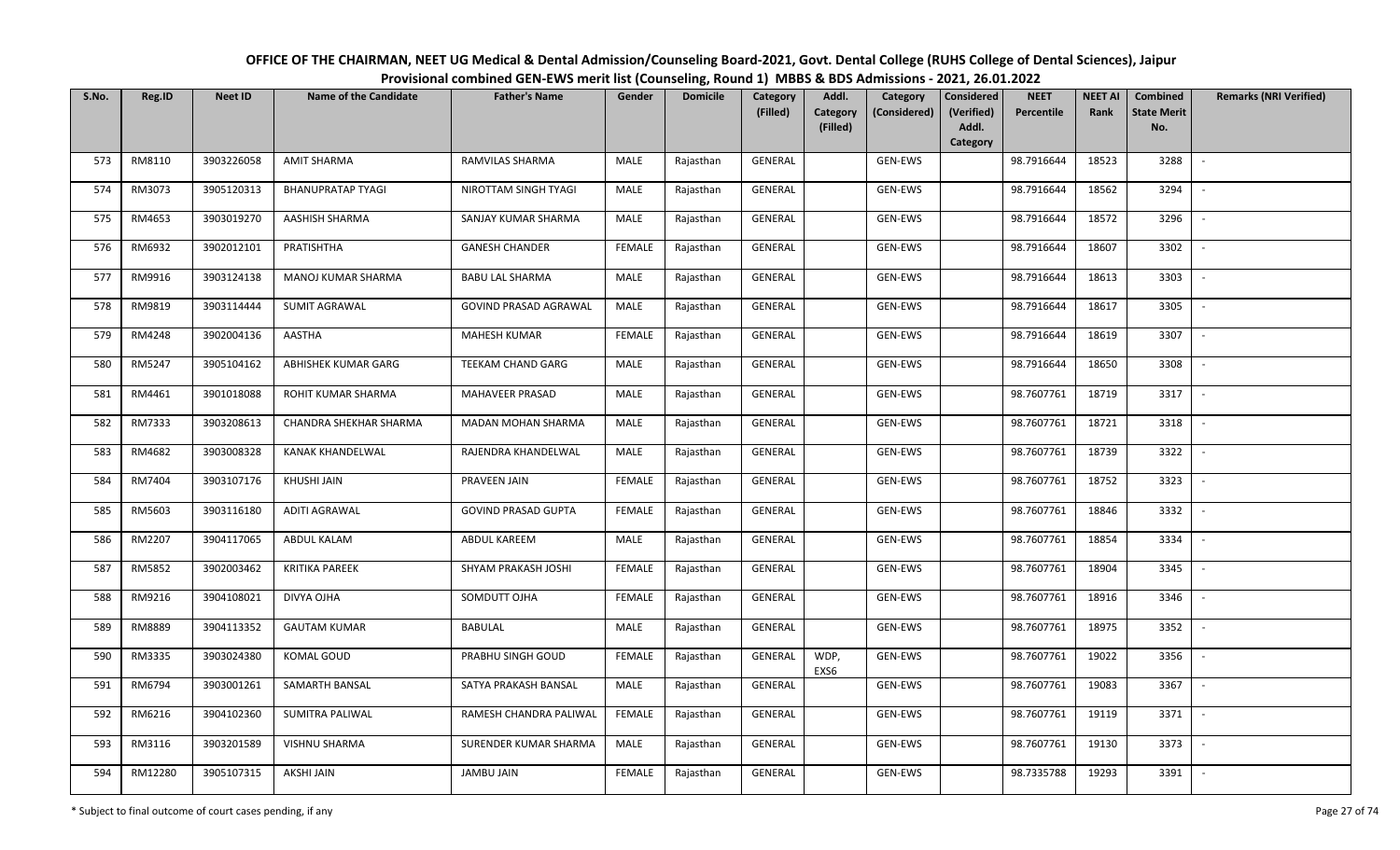OFFICE OF THE CHAIRMAN, NEET UG Medical & Dental Admission/Counseling Board-2021, Govt. Dental College (RUHS College of Dental Sciences), JaipurProvisional combined GEN-EWS merit list (Counseling, Round 1) MBBS & BDS Admissions - 2021, 26.01.2022

| S.No. | Reg.ID  | <b>Neet ID</b> | <b>Name of the Candidate</b> | <b>Father's Name</b>       | Gender        | <b>Domicile</b> | Category<br>(Filled) | Addl.<br>Category | Category<br>(Considered) | Considered<br>(Verified) | <b>NEET</b><br><b>Percentile</b> | <b>NEET AI</b><br>Rank | Combined<br><b>State Merit</b> | <b>Remarks (NRI Verified)</b> |
|-------|---------|----------------|------------------------------|----------------------------|---------------|-----------------|----------------------|-------------------|--------------------------|--------------------------|----------------------------------|------------------------|--------------------------------|-------------------------------|
|       |         |                |                              |                            |               |                 |                      | (Filled)          |                          | Addl.                    |                                  |                        | No.                            |                               |
| 595   | RM7516  | 3905005103     | JYOTISHNA RAJAWAT            | <b>GOPAL SINGH RAJAWAT</b> | <b>FEMALE</b> | Rajasthan       | <b>GENERAL</b>       |                   | GEN-EWS                  | Category                 | 98.7335788                       | 19303                  | 3392                           | $\sim$                        |
|       |         |                |                              |                            |               |                 |                      |                   |                          |                          |                                  |                        |                                |                               |
| 596   | RM7991  | 3903034165     | NITESH KUMAR SHARMA          | KANHAIYA LAL SHARMA        | MALE          | Rajasthan       | GENERAL              |                   | GEN-EWS                  |                          | 98.7335788                       | 19339                  | 3397                           |                               |
| 597   | RM5748  | 3903122035     | MUSKAN AGARWAL               | LOKESH KUMAR KAYAL         | <b>FEMALE</b> | Rajasthan       | GENERAL              |                   | GEN-EWS                  |                          | 98.7335788                       | 19358                  | 3401                           | $\sim$                        |
| 598   | RM2903  | 3904002071     | <b>LARAIB SALMAN</b>         | QAZI MOHAMMAD SALMAN       | MALE          | Rajasthan       | GENERAL              |                   | GEN-EWS                  |                          | 98.7335788                       | 19409                  | 3404                           | $\overline{\phantom{a}}$      |
| 599   | RM1635  | 3903103145     | NOUSHEEN HAJARA              | SYED ZAHID HUSAIN          | FEMALE        | Rajasthan       | GENERAL              |                   | GEN-EWS                  |                          | 98.7335788                       | 19461                  | 3410                           | $\overline{\phantom{a}}$      |
| 600   | RM10384 | 3903132062     | SAURABH SHARMA               | HANUMAN PRASAD SHARMA      | MALE          | Rajasthan       | GENERAL              |                   | GEN-EWS                  |                          | 98.7335788                       | 19516                  | 3420                           |                               |
| 601   | RM11374 | 2206001711     | NILESH                       | <b>MOHAN LAL</b>           | MALE          | Rajasthan       | GENERAL              |                   | GEN-EWS                  |                          | 98.7335788                       | 19554                  | 3426                           |                               |
| 602   | RM7375  | 3903001045     | <b>ABHINAV SHARMA</b>        | <b>MANOJ SHARMA</b>        | MALE          | Rajasthan       | <b>GENERAL</b>       |                   | GEN-EWS                  |                          | 98.7055398                       | 19613                  | 3433                           |                               |
| 603   | RM13283 | 3906006252     | MEHUL VYAS                   | JAGDISH VYAS               | MALE          | Rajasthan       | GENERAL              |                   | GEN-EWS                  |                          | 98.7055398                       | 19666                  | 3440                           |                               |
| 604   | RM7417  | 3901003289     | <b>JATAN KHATOR</b>          | <b>KACHRURAJ KHATOR</b>    | <b>FEMALE</b> | Rajasthan       | GENERAL              |                   | GEN-EWS                  |                          | 98.7055398                       | 19668                  | 3441                           | $\overline{\phantom{a}}$      |
| 605   | RM13539 | 3903217382     | <b>ADITYA SHARMA</b>         | PANKAJ KUMAR SHARMA        | MALE          | Rajasthan       | GENERAL              |                   | GEN-EWS                  |                          | 98.7055398                       | 19670                  | 3442                           |                               |
| 606   | RM6138  | 3903001476     | SRISHTI SHARMA               | RAMESHWAR DAYAL SHARMA     | <b>FEMALE</b> | Rajasthan       | GENERAL              |                   | GEN-EWS                  |                          | 98.7055398                       | 19716                  | 3447                           | $\sim$                        |
| 607   | RM12383 | 3905014142     | DIVYANSHU SHRINGI            | RAMESH KUMAR SHRINGI       | MALE          | Rajasthan       | GENERAL              |                   | GEN-EWS                  |                          | 98.7055398                       | 19759                  | 3452                           |                               |
| 608   | RM1887  | 3903209268     | <b>TANU SHARMA</b>           | RAJESH CHAND SHARMA        | <b>FEMALE</b> | Rajasthan       | GENERAL              |                   | GEN-EWS                  |                          | 98.7055398                       | 19770                  | 3456                           | $\overline{\phantom{a}}$      |
| 609   | RM2990  | 3902015201     | AAINA OJHA                   | PAWAN OJHA                 | <b>FEMALE</b> | Rajasthan       | GENERAL              |                   | GEN-EWS                  |                          | 98.7055398                       | 19942                  | 3479                           | $\sim$                        |
| 610   | RM8175  | 3906010176     | PAYAL AMETA                  | LALIT NARAYAN AMETA        | <b>FEMALE</b> | Rajasthan       | GENERAL              |                   | GEN-EWS                  |                          | 98.7055398                       | 19956                  | 3481                           | $\sim$                        |
| 611   | RM15278 | 3902006305     | <b>ADITYA PAREEK</b>         | PURUSHOTUM PAREEK          | MALE          | Rajasthan       | GENERAL              |                   | GEN-EWS                  |                          | 98.7055398                       | 19970                  | 3483                           | $\sim$                        |
| 612   | RM2283  | 3903224120     | AJAY PRADHAN                 | RAMESH CHAND PRADHAN       | MALE          | Rajasthan       | GENERAL              |                   | GEN-EWS                  |                          | 98.7055398                       | 19985                  | 3486                           |                               |
| 613   | RM6929  | 3903118311     | <b>APURVA PAREEK</b>         | PRAHLAD SAHAY PAREEK       | MALE          | Rajasthan       | <b>GENERAL</b>       |                   | GEN-EWS                  |                          | 98.6765941                       | 20095                  | 3499                           |                               |
| 614   | RM11783 | 3902012290     | <b>GAYTRI KANWAR</b>         | <b>CHAINPAL SINGH</b>      | <b>FEMALE</b> | Rajasthan       | GENERAL              |                   | GEN-EWS                  |                          | 98.6765941                       | 20167                  | 3509                           |                               |
| 615   | RM2393  | 3905108189     | <b>HARSH VYAS</b>            | KAMLESH VYAS               | <b>MALE</b>   | Rajasthan       | GENERAL              |                   | GEN-EWS                  |                          | 98.6765941                       | 20207                  | 3516                           |                               |
| 616   | RM8056  | 3902017175     | <b>RAHUL SINGH</b>           | <b>KARNI SINGH</b>         | MALE          | Rajasthan       | GENERAL              |                   | GEN-EWS                  |                          | 98.6765941                       | 20209                  | 3517                           |                               |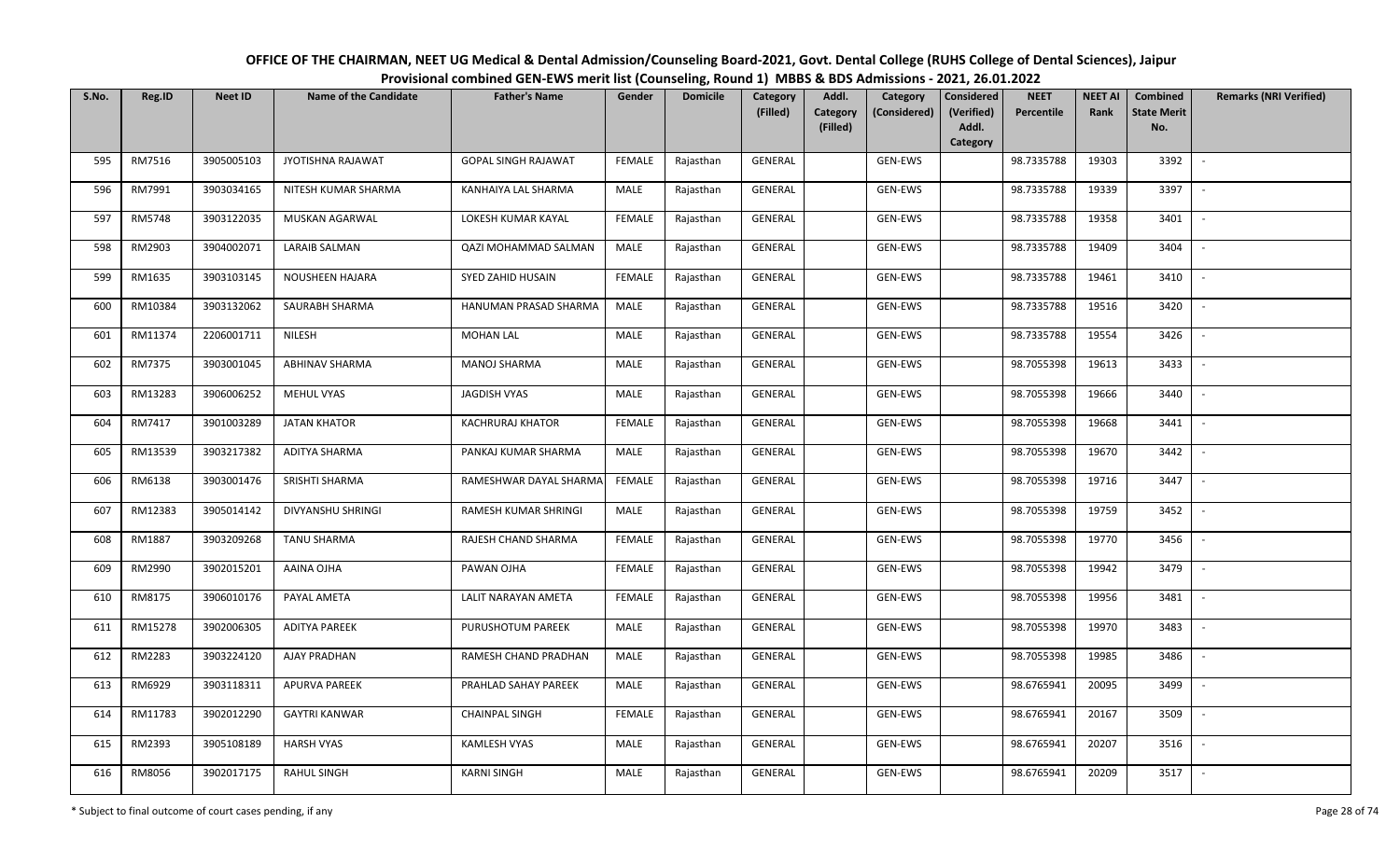| OFFICE OF THE CHAIRMAN, NEET UG Medical & Dental Admission/Counseling Board-2021, Govt. Dental College (RUHS College of Dental Sciences), Jaipur |
|--------------------------------------------------------------------------------------------------------------------------------------------------|
| Provisional combined GEN-EWS merit list (Counseling, Round 1) MBBS & BDS Admissions - 2021, 26.01.2022                                           |

| S.No. | Reg.ID  | <b>Neet ID</b> | <b>Name of the Candidate</b> | <b>Father's Name</b>     | Gender        | <b>Domicile</b> | Category<br>(Filled) | Addl.<br><b>Category</b><br>(Filled) | Category<br>(Considered) | Considered<br>(Verified)<br>Addl.<br>Category | <b>NEET</b><br>Percentile | <b>NEET AI</b><br>Rank | Combined<br><b>State Merit</b><br>No. | <b>Remarks (NRI Verified)</b> |
|-------|---------|----------------|------------------------------|--------------------------|---------------|-----------------|----------------------|--------------------------------------|--------------------------|-----------------------------------------------|---------------------------|------------------------|---------------------------------------|-------------------------------|
| 617   | RM8809  | 3903224236     | <b>GIRIRAJ GARG</b>          | <b>MATADEEN GARG</b>     | MALE          | Rajasthan       | GENERAL              |                                      | GEN-EWS                  |                                               | 98.6765941                | 20226                  | 3520                                  |                               |
| 618   | RM14654 | 3904114007     | <b>SURESH KUMAR</b>          | <b>VISHAN SINGH</b>      | MALE          | Rajasthan       | GENERAL              |                                      | GEN-EWS                  |                                               | 98.6765941                | 20346                  | 3539                                  |                               |
| 619   | RM11033 | 3903218302     | PREETI SHARMA                | RAJESH SHARMA            | <b>FEMALE</b> | Rajasthan       | GENERAL              |                                      | GEN-EWS                  |                                               | 98.6765941                | 20364                  | 3541                                  | $\sim$                        |
| 620   | RM8126  | 2302029008     | <b>GHANSHYAM JAIMAN</b>      | AKHILESH JAIMAN          | MALE          | Rajasthan       | GENERAL              |                                      | GEN-EWS                  |                                               | 98.6765941                | 20422                  | 3549                                  | $\overline{\phantom{a}}$      |
| 621   | RM4008  | 3903038184     | NIKHIL KUMAR                 | SUBHASH CHACHAN          | MALE          | Rajasthan       | GENERAL              |                                      | GEN-EWS                  |                                               | 98.6473894                | 20467                  | 3558                                  | $\sim$                        |
| 622   | RM15489 | 3903203205     | HIMANSHU SHARMA              | PRAMOD SHARMA            | MALE          | Rajasthan       | GENERAL              |                                      | GEN-EWS                  |                                               | 98.6473894                | 20495                  | 3563                                  | $\sim$                        |
| 623   | RM6277  | 3903102730     | VANDANA KANWAR               | <b>DEVI SINGH</b>        | <b>FEMALE</b> | Rajasthan       | GENERAL              |                                      | GEN-EWS                  |                                               | 98.6473894                | 20548                  | 3566                                  |                               |
| 624   | RM6511  | 3905024013     | <b>KARAN SINGH</b>           | <b>NAND SINGH</b>        | MALE          | Rajasthan       | <b>GENERAL</b>       |                                      | GEN-EWS                  |                                               | 98.6473894                | 20564                  | 3568                                  |                               |
| 625   | RM3138  | 3903042255     | <b>VIBHU GUPTA</b>           | MANISH KUMAR GUPTA       | MALE          | Rajasthan       | GENERAL              |                                      | GEN-EWS                  |                                               | 98.6473894                | 20648                  | 3580                                  |                               |
| 626   | RM5435  | 3903216302     | KINSHU GOYAL                 | <b>SUNIL KUMAR GOYAL</b> | <b>FEMALE</b> | Rajasthan       | GENERAL              |                                      | GEN-EWS                  |                                               | 98.6473894                | 20687                  | 3585                                  |                               |
| 627   | RM7103  | 3903205624     | AYUSHI GUPTA                 | VISHNU KUMAR GUPTA       | <b>FEMALE</b> | Rajasthan       | GENERAL              |                                      | GEN-EWS                  |                                               | 98.6473894                | 20712                  | 3587                                  |                               |
| 628   | RM13141 | 3903033100     | SANGEETA                     | OM SINGH                 | <b>FEMALE</b> | Rajasthan       | GENERAL              |                                      | GEN-EWS                  |                                               | 98.6473894                | 20713                  | 3588                                  | $\sim$                        |
| 629   | RM1112  | 3903207527     | MADHAVI SHARMA               | <b>AMIT SHARMA</b>       | <b>FEMALE</b> | Rajasthan       | GENERAL              |                                      | GEN-EWS                  |                                               | 98.6473894                | 20734                  | 3592                                  |                               |
| 630   | RM15065 | 3802010230     | ANNANYA BHARDWAJ             | <b>DEEPAK KUMAR</b>      | MALE          | Rajasthan       | GENERAL              |                                      | GEN-EWS                  |                                               | 98.6473894                | 20829                  | 3605                                  | $\sim$                        |
| 631   | RM7032  | 3901018015     | ARPIT AGARWAL                | SATISH CHAND AGARWAL     | <b>MALE</b>   | Rajasthan       | GENERAL              |                                      | GEN-EWS                  |                                               | 98.6473894                | 20876                  | 3616                                  | $\sim$                        |
| 632   | RM6279  | 3903218476     | NEERAJ SHARMA                | <b>BABULAL SHARMA</b>    | MALE          | Rajasthan       | GENERAL              |                                      | GEN-EWS                  |                                               | 98.6172782                | 20970                  | 3626                                  | $\sim$                        |
| 633   | RM5738  | 3905105370     | PALAK JAIN                   | <b>GAJENDRA JAIN</b>     | <b>FEMALE</b> | Rajasthan       | GENERAL              |                                      | GEN-EWS                  |                                               | 98.6172782                | 21022                  | 3631                                  | $\sim$                        |
| 634   | RM6893  | 4413003258     | OJASV KHANDELWAL             | MOHAN LAL KHANDELWAL     | MALE          | Rajasthan       | GENERAL              |                                      | GEN-EWS                  |                                               | 98.6172782                | 21057                  | 3636                                  |                               |
| 635   | RM4920  | 3901005080     | RADHIKA BANG                 | KAMAL KISHORE BANG       | <b>FEMALE</b> | Rajasthan       | GENERAL              |                                      | GEN-EWS                  |                                               | 98.6172782                | 21088                  | 3641                                  |                               |
| 636   | RM11381 | 3903103170     | JYOTSANA KHANDELWAL          | RAJESH KHANDELWAL        | <b>FEMALE</b> | Rajasthan       | GENERAL              |                                      | GEN-EWS                  |                                               | 98.6172782                | 21218                  | 3661                                  |                               |
| 637   | RM6443  | 3903214350     | <b>ADITYA SHARMA</b>         | <b>GAJANAND SHARMA</b>   | MALE          | Rajasthan       | GENERAL              |                                      | GEN-EWS                  |                                               | 98.6172782                | 21238                  | 3664                                  |                               |
| 638   | RM9558  | 3903204488     | KHUSHBOO GUPTA               | <b>MADAN MOHAN GUPTA</b> | <b>FEMALE</b> | Rajasthan       | GENERAL              |                                      | GEN-EWS                  |                                               | 98.6172782                | 21239                  | 3665                                  |                               |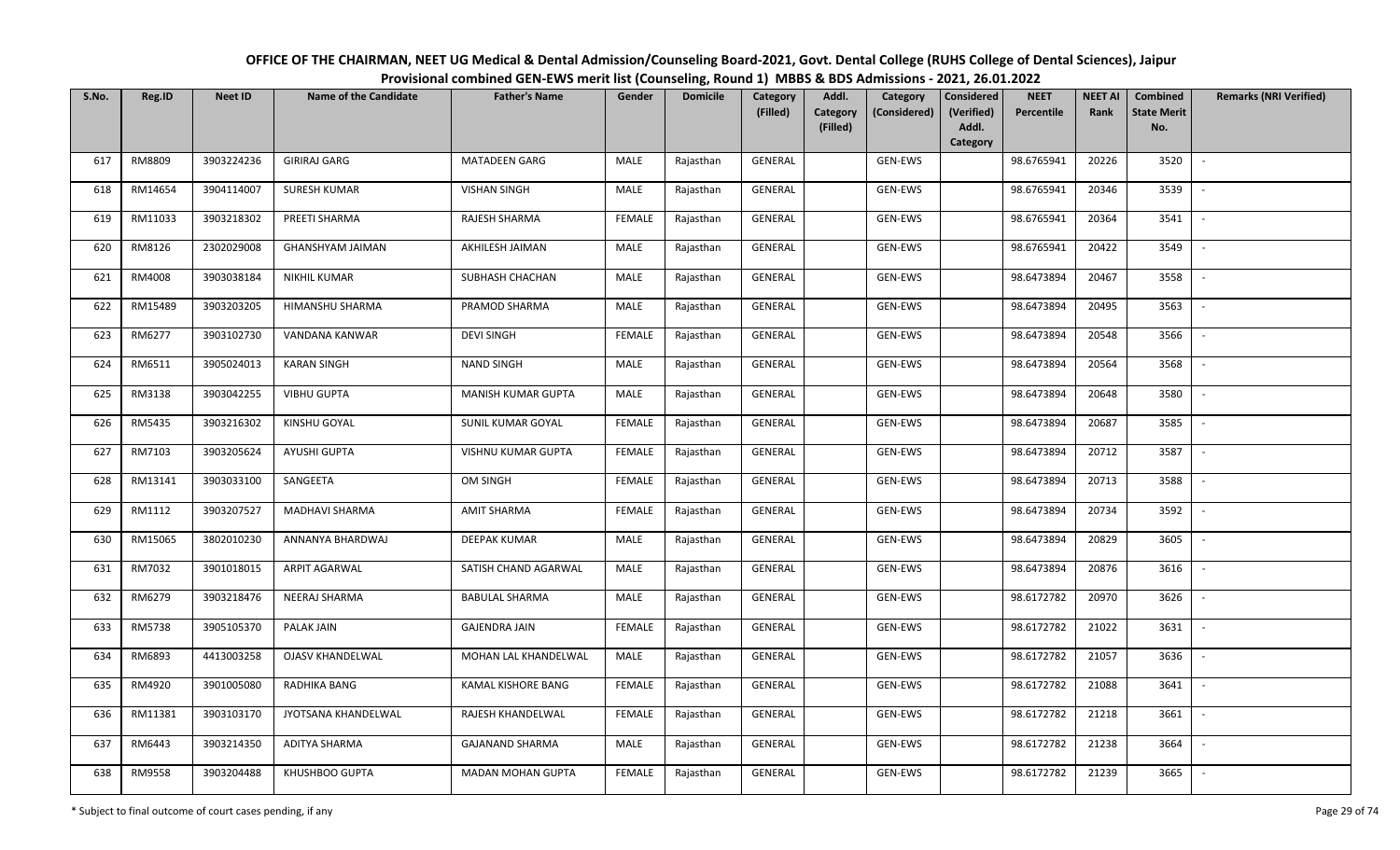| OFFICE OF THE CHAIRMAN, NEET UG Medical & Dental Admission/Counseling Board-2021, Govt. Dental College (RUHS College of Dental Sciences), Jaipur |  |
|--------------------------------------------------------------------------------------------------------------------------------------------------|--|
| Provisional combined GEN-EWS merit list (Counseling, Round 1) MBBS & BDS Admissions - 2021, 26.01.2022                                           |  |

| S.No. | Reg.ID  | <b>Neet ID</b> | <b>Name of the Candidate</b> | <b>Father's Name</b>    | Gender        | <b>Domicile</b> | Category<br>(Filled) | Addl.<br>Category<br>Category<br>(Considered) | <b>Considered</b><br>(Verified) | <b>NEET</b><br>Percentile | <b>NEET AI</b><br>Rank | Combined<br><b>State Merit</b> | <b>Remarks (NRI Verified)</b> |
|-------|---------|----------------|------------------------------|-------------------------|---------------|-----------------|----------------------|-----------------------------------------------|---------------------------------|---------------------------|------------------------|--------------------------------|-------------------------------|
|       |         |                |                              |                         |               |                 |                      | (Filled)                                      | Addl.<br>Category               |                           |                        | No.                            |                               |
| 639   | RM11622 | 3903219326     | <b>ATUL SHARMA</b>           | PRAHLAD SHARMA          | MALE          | Rajasthan       | GENERAL              | GEN-EWS                                       |                                 | 98.6172782                | 21275                  | 3672                           | $\overline{\phantom{a}}$      |
| 640   | RM14493 | 3903136002     | PREETI SHARMA                | SHAILENDRA SHARMA       | <b>FEMALE</b> | Rajasthan       | GENERAL              | GEN-EWS                                       |                                 | 98.6172782                | 21320                  | 3675                           |                               |
| 641   | RM4912  | 3903008612     | MRIDUL GARG                  | <b>ASHOK AGRAWAL</b>    | MALE          | Rajasthan       | GENERAL              | GEN-EWS                                       |                                 | 98.6172782                | 21322                  | 3676                           | $\sim$                        |
| 642   | RM4846  | 4413003149     | <b>VINIT GUPTA</b>           | YOGESH KUMAR GUPTA      | MALE          | Rajasthan       | GENERAL              | GEN-EWS                                       |                                 | 98.5900809                | 21455                  | 3689                           | $\overline{\phantom{a}}$      |
| 643   | RM3253  | 3902001242     | <b>DIKSHA PUROHIT</b>        | <b>MANIRAM PUROHIT</b>  | <b>FEMALE</b> | Rajasthan       | GENERAL              | GEN-EWS                                       |                                 | 98.5900809                | 21489                  | 3695                           | $\overline{\phantom{a}}$      |
| 644   | RM8100  | 3905029091     | <b>ARYAN SHARMA</b>          | MAHESH KUMAR SHARMA     | <b>MALE</b>   | Rajasthan       | GENERAL              | GEN-EWS                                       |                                 | 98.5900809                | 21529                  | 3697                           | $\overline{\phantom{a}}$      |
| 645   | RM10161 | 3903228141     | <b>HEMANT SHEKHAWAT</b>      | YOGENDRA SINGH          | MALE          | Rajasthan       | GENERAL              | GEN-EWS                                       |                                 | 98.5900809                | 21623                  | 3707                           |                               |
| 646   | RM6061  | 3903219480     | <b>NAVEEN JOSHI</b>          | SUNIL KUMAR JOSHI       | MALE          | Rajasthan       | <b>GENERAL</b>       | GEN-EWS                                       |                                 | 98.5900809                | 21671                  | 3711                           |                               |
| 647   | RM4348  | 3903003697     | <b>RIYA AERON</b>            | MUKESH GUPTA            | <b>FEMALE</b> | Rajasthan       | <b>GENERAL</b>       | GEN-EWS                                       |                                 | 98.5900809                | 21702                  | 3719                           | $\overline{\phantom{a}}$      |
| 648   | RM8289  | 3903018132     | ANKIT KUMAR SHARMA           | RAMESH CHANDER SHARMA   | MALE          | Rajasthan       | GENERAL              | GEN-EWS                                       |                                 | 98.5900809                | 21704                  | 3720                           | $\overline{\phantom{a}}$      |
| 649   | RM2488  | 3903009163     | YOGITA TIWARI                | SURENDRA KUAMR TIWARI   | <b>FEMALE</b> | Rajasthan       | GENERAL              | GEN-EWS                                       |                                 | 98.560941                 | 21810                  | 3733                           |                               |
| 650   | RM3684  | 3903017403     | <b>ABHISHEK MISHRA</b>       | NAWAL KISHOR SHARMA     | MALE          | Rajasthan       | GENERAL              | GEN-EWS                                       |                                 | 98.560941                 | 21861                  | 3738                           | $\sim$                        |
| 651   | RM5613  | 3802008108     | PRIYA SETIA                  | RAJ KUMAR SETIA         | <b>FEMALE</b> | Rajasthan       | GENERAL              | GEN-EWS                                       |                                 | 98.560941                 | 21887                  | 3746                           |                               |
| 652   | RM11064 | 3902011106     | SUMIT KUMAR BHARDWAJ         | <b>RAVI KANT SINGH</b>  | MALE          | Rajasthan       | GENERAL              | GEN-EWS                                       |                                 | 98.560941                 | 21955                  | 3755                           | $\sim$                        |
| 653   | RM9845  | 3903040291     | <b>MAYANK AGRAWAL</b>        | MAHESH CHAND AGRAWAL    | MALE          | Rajasthan       | GENERAL              | GEN-EWS                                       |                                 | 98.560941                 | 21970                  | 3758                           | $\sim$                        |
| 654   | RM4004  | 3902012075     | RIYA SHARMA                  | AJAY SHARMA             | <b>FEMALE</b> | Rajasthan       | GENERAL              | GEN-EWS                                       |                                 | 98.560941                 | 21996                  | 3763                           | $\sim$                        |
| 655   | RM4254  | 3903210451     | <b>KANAN MITTAL</b>          | DHARMENDRA MITTAL       | <b>FEMALE</b> | Rajasthan       | GENERAL              | GEN-EWS                                       |                                 | 98.560941                 | 22094                  | 3775                           | $\overline{\phantom{a}}$      |
| 656   | RM2899  | 3905115133     | <b>GARVIT JHALANI</b>        | DINESH JHALANI          | MALE          | Rajasthan       | GENERAL              | GEN-EWS                                       |                                 | 98.560941                 | 22187                  | 3785                           |                               |
| 657   | RM10157 | 3802012036     | <b>NEHA RAJPOOT</b>          | DHIRENDER SINGH RAJPOOT | <b>FEMALE</b> | Rajasthan       | <b>GENERAL</b>       | GEN-EWS                                       |                                 | 98.5299879                | 22241                  | 3795                           |                               |
| 658   | RM10367 | 3802005386     | <b>MANSI DADHICH</b>         | MAHESH DADHICH          | <b>FEMALE</b> | Rajasthan       | <b>GENERAL</b>       | GEN-EWS                                       |                                 | 98.5299879                | 22242                  | 3796                           |                               |
| 659   | RM3229  | 3905002325     | SAKSHI JOSHI                 | <b>ANUPAM JOSHI</b>     | <b>FEMALE</b> | Rajasthan       | GENERAL              | GEN-EWS                                       |                                 | 98.5299879                | 22297                  | 3801                           |                               |
| 660   | RM6754  | 3903038239     | MANISH KUMAR MISHRA          | <b>VIMAL KUMAR</b>      | <b>MALE</b>   | Rajasthan       | <b>GENERAL</b>       | GEN-EWS                                       |                                 | 98.5299879                | 22416                  | 3813                           |                               |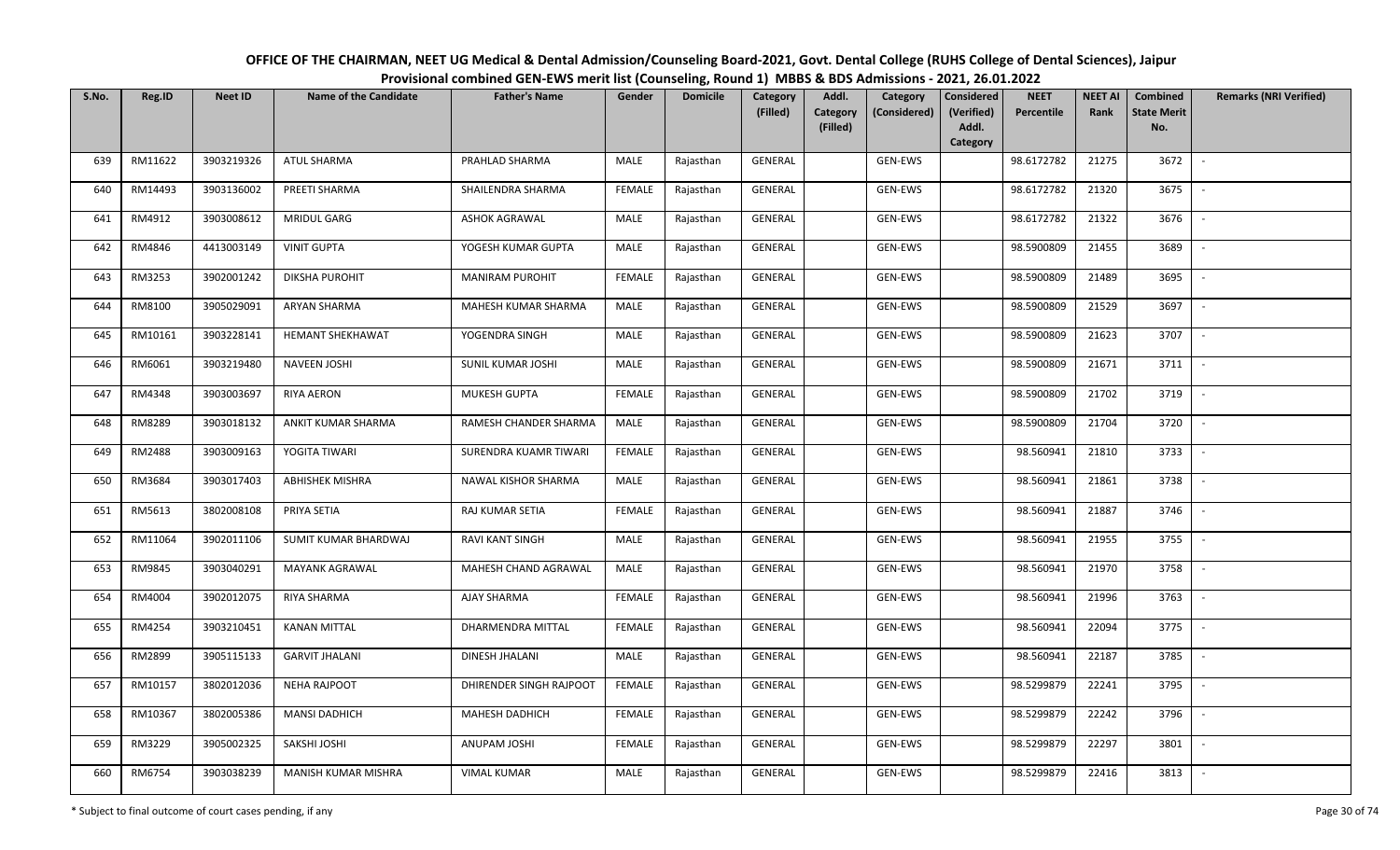| OFFICE OF THE CHAIRMAN, NEET UG Medical & Dental Admission/Counseling Board-2021, Govt. Dental College (RUHS College of Dental Sciences), Jaipur |
|--------------------------------------------------------------------------------------------------------------------------------------------------|
| Provisional combined GEN-EWS merit list (Counseling, Round 1) MBBS & BDS Admissions - 2021, 26.01.2022                                           |

| S.No. | Reg.ID  | <b>Neet ID</b> | <b>Name of the Candidate</b> | <b>Father's Name</b>       | Gender        | <b>Domicile</b> | <b>Category</b> | Addl.                | Category       | <b>Considered</b>   | <b>NEET</b> | <b>NEET AI</b> | Combined                  | <b>Remarks (NRI Verified)</b> |
|-------|---------|----------------|------------------------------|----------------------------|---------------|-----------------|-----------------|----------------------|----------------|---------------------|-------------|----------------|---------------------------|-------------------------------|
|       |         |                |                              |                            |               |                 | (Filled)        | Category<br>(Filled) | (Considered)   | (Verified)<br>Addl. | Percentile  | Rank           | <b>State Merit</b><br>No. |                               |
|       |         |                |                              |                            |               |                 |                 |                      |                | Category            |             |                |                           |                               |
| 661   | RM3179  | 3905126116     | KHUSHI GUPTA                 | MUKESH KUMAR GUPTA         | <b>FEMALE</b> | Rajasthan       | <b>GENERAL</b>  |                      | <b>GEN-EWS</b> |                     | 98.5299879  | 22450          | 3817                      | $\overline{\phantom{a}}$      |
| 662   | RM12705 | 3905016326     | <b>CHHAVI MANGAL</b>         | PAWAN MANGAL               | <b>FEMALE</b> | Rajasthan       | GENERAL         |                      | GEN-EWS        |                     | 98.5299879  | 22458          | 3819                      |                               |
| 663   | RM13170 | 4406006042     | MRIDULA SHARMA               | GOPALSHARAN SHARMA         | <b>FEMALE</b> | Rajasthan       | GENERAL         |                      | GEN-EWS        |                     | 98.5299879  | 22508          | 3824                      | $\sim$                        |
| 664   | RM12789 | 3903101110     | NEHA GIDRA                   | RAJIV GIDRA                | <b>FEMALE</b> | Rajasthan       | GENERAL         |                      | GEN-EWS        |                     | 98.5299879  | 22538          | 3829                      | $\overline{\phantom{a}}$      |
| 665   | RM4760  | 3906010148     | <b>KAUSHAL JAIN</b>          | HEMANT KUMAR JAIN          | MALE          | Rajasthan       | GENERAL         |                      | GEN-EWS        |                     | 98.5299879  | 22642          | 3840                      | $\sim$                        |
| 666   | RM3007  | 3901007130     | NEERAJ GUNWANI               | RAJ KUMAR GUNWANI          | <b>MALE</b>   | Rajasthan       | GENERAL         |                      | GEN-EWS        |                     | 98.5299879  | 22644          | 3841                      | $\overline{\phantom{a}}$      |
| 667   | RM12595 | 4408015404     | AADITYA SINGH                | <b>DINESH KUMAR</b>        | MALE          | Rajasthan       | <b>GENERAL</b>  | WDP,<br>EXS8         | GEN-EWS        |                     | 98.4997471  | 22761          | 3862                      |                               |
| 668   | RM7279  | 3903203768     | <b>NAMAN SHARMA</b>          | UMA SHANKAR SHARMA         | MALE          | Rajasthan       | <b>GENERAL</b>  |                      | GEN-EWS        |                     | 98.4997471  | 22778          | 3865                      |                               |
| 669   | RM6682  | 3903216025     | <b>AKSHAT TIWARI</b>         | <b>GOPAL LAL SHARMA</b>    | MALE          | Rajasthan       | GENERAL         |                      | GEN-EWS        |                     | 98.4997471  | 22821          | 3870                      | $\overline{\phantom{a}}$      |
| 670   | RM12157 | 3802001501     | ASMI DADHICH                 | SANJEEV DADHICH            | <b>FEMALE</b> | Rajasthan       | GENERAL         |                      | GEN-EWS        |                     | 98.4997471  | 22911          | 3878                      | $\sim$                        |
| 671   | RM5015  | 3903037091     | ANJU SHARMA                  | <b>BHAIRU LAL SHARMA</b>   | <b>FEMALE</b> | Rajasthan       | GENERAL         |                      | GEN-EWS        |                     | 98.4997471  | 22915          | 3880                      |                               |
| 672   | RM6701  | 3903234180     | <b>VAISHALI JAIN</b>         | MUKESH JAIN                | FEMALE        | Rajasthan       | GENERAL         |                      | GEN-EWS        |                     | 98.4997471  | 22945          | 3883                      | $\sim$                        |
| 673   | RM13593 | 3905120415     | ARVIND KUMAR DANGI           | SITA RAM DANGI             | MALE          | Rajasthan       | GENERAL         |                      | GEN-EWS        |                     | 98.4997471  | 22998          | 3890                      |                               |
| 674   | RM10089 | 3903020259     | <b>KANISHK JAIN</b>          | <b>BRIJESH KUMAR JAIN</b>  | MALE          | Rajasthan       | GENERAL         |                      | GEN-EWS        |                     | 98.4997471  | 23017          | 3891                      | $\sim$                        |
| 675   | RM3871  | 3903103439     | SAURABH AGARWAL              | RAKESH AGARWAL             | MALE          | Rajasthan       | GENERAL         |                      | GEN-EWS        |                     | 98.4997471  | 23053          | 3895                      | $\sim$                        |
| 676   | RM12798 | 3903204748     | TEHREEMA                     | <b>IRFAN ULLAH</b>         | <b>FEMALE</b> | Rajasthan       | GENERAL         |                      | GEN-EWS        |                     | 98.4997471  | 23083          | 3906                      | $\sim$                        |
| 677   | RM10027 | 3901001235     | SANSKAR JOSHI                | SHAILENDRA KUMAR JOSHI     | MALE          | Rajasthan       | GENERAL         |                      | GEN-EWS        |                     | 98.4997471  | 23141          | 3913                      | $\sim$                        |
| 678   | RM1099  | 3901001239     | KUMKUM MAHESHWARI            | MUKESH MAHESHWARI          | <b>FEMALE</b> | Rajasthan       | GENERAL         |                      | GEN-EWS        |                     | 98.4632898  | 23221          | 3921                      |                               |
| 679   | RM7393  | 3905101269     | PRIYANSHU GAUTAM             | SHITAL PRASAD GAUTAM       | MALE          | Rajasthan       | <b>GENERAL</b>  |                      | GEN-EWS        |                     | 98.4632898  | 23306          | 3926                      |                               |
| 680   | RM5814  | 3903029014     | AMAN AGRAWAL                 | <b>GOVIND PRASAD GUPTA</b> | MALE          | Rajasthan       | GENERAL         |                      | GEN-EWS        |                     | 98.4632898  | 23357          | 3929                      |                               |
| 681   | RM14015 | 3903009368     | PRASHANT SHARMA              | SATYANARAYAN SHARMA        | <b>MALE</b>   | Rajasthan       | GENERAL         |                      | GEN-EWS        |                     | 98.4632898  | 23468          | 3942                      |                               |
| 682   | RM9491  | 3902019059     | PANKAJ SHARMA                | KANHAIYA LAL SHARMA        | MALE          | Rajasthan       | GENERAL         |                      | GEN-EWS        |                     | 98.4632898  | 23481          | 3945                      |                               |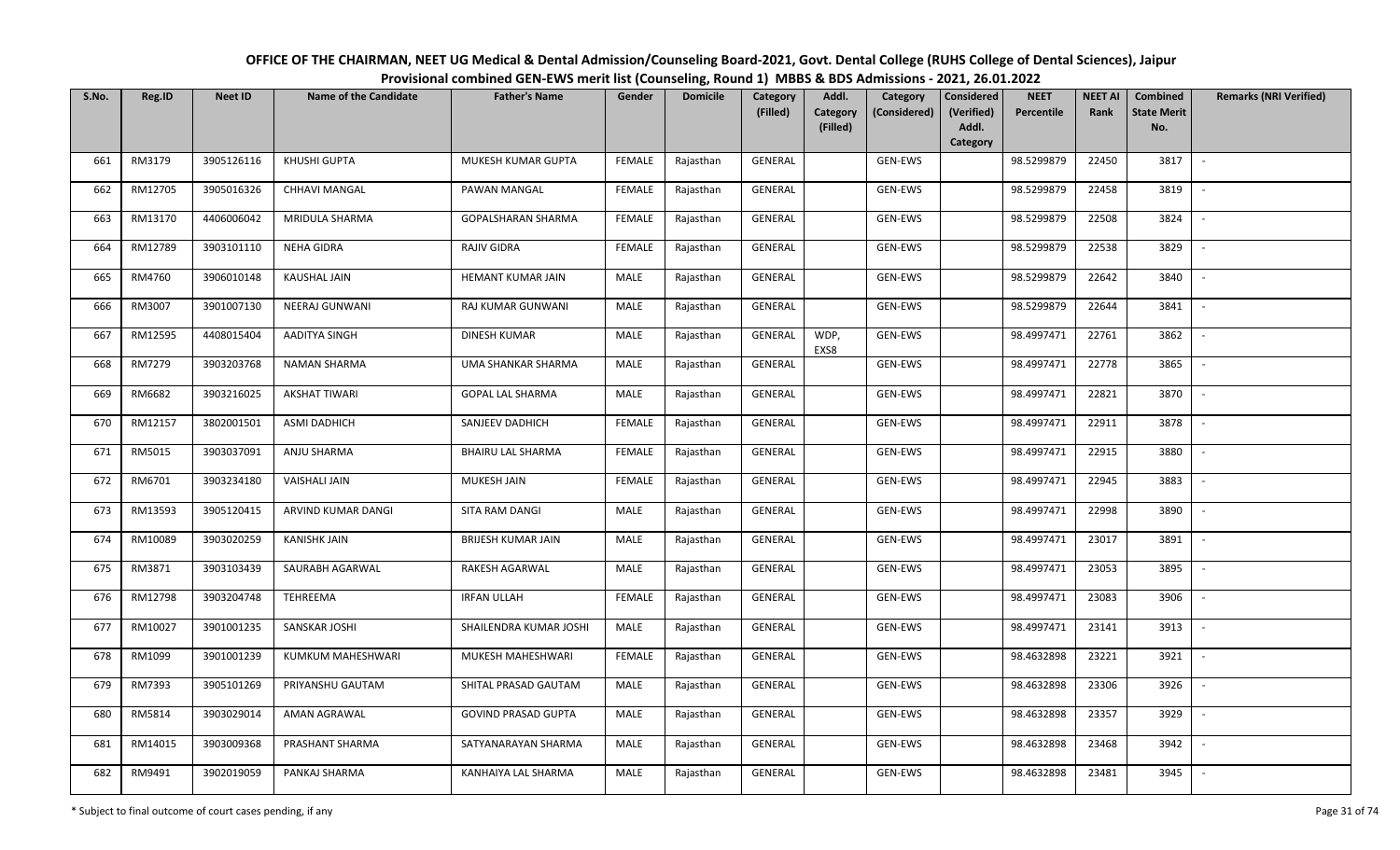| OFFICE OF THE CHAIRMAN, NEET UG Medical & Dental Admission/Counseling Board-2021, Govt. Dental College (RUHS College of Dental Sciences), Jaipur |
|--------------------------------------------------------------------------------------------------------------------------------------------------|
| Provisional combined GEN-EWS merit list (Counseling, Round 1) MBBS & BDS Admissions - 2021, 26.01.2022                                           |

| S.No. | Reg.ID  | <b>Neet ID</b> | <b>Name of the Candidate</b>   | <b>Father's Name</b>         | Gender        | <b>Domicile</b> | <b>Category</b> | Addl.                | Category       | <b>Considered</b>   | <b>NEET</b> | <b>NEET AI</b> | Combined                  | <b>Remarks (NRI Verified)</b> |
|-------|---------|----------------|--------------------------------|------------------------------|---------------|-----------------|-----------------|----------------------|----------------|---------------------|-------------|----------------|---------------------------|-------------------------------|
|       |         |                |                                |                              |               |                 | (Filled)        | Category<br>(Filled) | (Considered)   | (Verified)<br>Addl. | Percentile  | Rank           | <b>State Merit</b><br>No. |                               |
|       |         |                |                                |                              |               |                 |                 |                      |                | Category            |             |                |                           |                               |
| 683   | RM4045  | 3905122053     | <b>VISHAKHA JAIN</b>           | <b>VEER CHAND JAIN</b>       | <b>FEMALE</b> | Rajasthan       | <b>GENERAL</b>  |                      | <b>GEN-EWS</b> |                     | 98.4632898  | 23611          | 3955                      | $\overline{\phantom{a}}$      |
| 684   | RM11303 | 3905020079     | KAMAL KUMAR GARG               | LAXMI CHAND GARG             | MALE          | Rajasthan       | GENERAL         |                      | GEN-EWS        |                     | 98.4632898  | 23641          | 3960                      |                               |
| 685   | RM10636 | 3903014308     | JITENDRA GOYAL                 | NAVLESH GOYAL                | MALE          | Rajasthan       | GENERAL         |                      | GEN-EWS        |                     | 98.4632898  | 23687          | 3968                      | $\sim$                        |
| 686   | RM2898  | 3901001508     | <b>TANUJ SHARMA</b>            | RAMAVTAR SHARMA              | MALE          | Rajasthan       | GENERAL         |                      | GEN-EWS        |                     | 98.4632898  | 23694          | 3970                      | $\overline{\phantom{a}}$      |
| 687   | RM7070  | 2204002444     | SHARMA AJAYKUMAR<br>SUNILKUMAR | SUNILKUMAR                   | MALE          | Rajasthan       | GENERAL         |                      | GEN-EWS        |                     | 98.4632898  | 23728          | 3975                      | $\sim$                        |
| 688   | RM7993  | 3906020079     | MAHESH KUMAR SHARMA            | <b>MADAN LAL SHARMA</b>      | <b>MALE</b>   | Rajasthan       | GENERAL         |                      | GEN-EWS        |                     | 98.4352508  | 23918          | 3991                      | $\sim$                        |
| 689   | RM2854  | 3905009154     | DARSHAN JAIN                   | NARENDRA JAIN                | MALE          | Rajasthan       | <b>GENERAL</b>  |                      | GEN-EWS        |                     | 98.4352508  | 23937          | 3994                      |                               |
| 690   | RM13413 | 3903015398     | <b>AKSHAY SHARMA</b>           | <b>BHAGWAN SAHAY SHARMA</b>  | MALE          | Rajasthan       | <b>GENERAL</b>  |                      | GEN-EWS        |                     | 98.4352508  | 24049          | 4002                      |                               |
| 691   | RM7530  | 3902011189     | AASHISH CHUGH                  | <b>VED PRAKASH CHUGH</b>     | MALE          | Rajasthan       | <b>GENERAL</b>  |                      | GEN-EWS        |                     | 98.4352508  | 24090          | 4005                      |                               |
| 692   | RM8832  | 3906012276     | KIRAN KUNWAR RAJPUT            | <b>NAN SINGH RAJPUT</b>      | <b>FEMALE</b> | Rajasthan       | GENERAL         |                      | GEN-EWS        |                     | 98.4033911  | 24174          | 4013                      |                               |
| 693   | RM2651  | 3903117403     | <b>BHAVIKA AGARWAL</b>         | ANIL AGARWAL                 | <b>FEMALE</b> | Rajasthan       | GENERAL         |                      | GEN-EWS        |                     | 98.4033911  | 24247          | 4016                      |                               |
| 694   | RM6248  | 3903206866     | SYEDA NAZIYA FATIMA            | SYED NASEEM AHMED            | <b>FEMALE</b> | Rajasthan       | GENERAL         |                      | GEN-EWS        |                     | 98.4033911  | 24277          | 4021                      | $\sim$                        |
| 695   | RM11759 | 3905008360     | JAINUL ABEDEEN                 | MOHAMMAD AMIN                | MALE          | Rajasthan       | GENERAL         |                      | GEN-EWS        |                     | 98.4033911  | 24387          | 4032                      |                               |
| 696   | RM6532  | 3905029090     | <b>ASMA KHAN</b>               | ABDUL RAIES KHAN             | <b>FEMALE</b> | Rajasthan       | GENERAL         |                      | GEN-EWS        |                     | 98.4033911  | 24390          | 4033                      | $\overline{\phantom{a}}$      |
| 697   | RM2112  | 3903118479     | ANJALI KUMARI SHARMA           | MANOJ KUMAR SHARMA           | <b>FEMALE</b> | Rajasthan       | GENERAL         |                      | GEN-EWS        |                     | 98.4033911  | 24419          | 4034                      | $\overline{\phantom{a}}$      |
| 698   | RM4670  | 3905027014     | GYANVENDRA SINGH RAJPOOT       | DAYAL SINGH RAJPOOT          | MALE          | Rajasthan       | <b>GENERAL</b>  |                      | GEN-EWS        |                     | 98.4033911  | 24421          | 4036                      | $\overline{\phantom{a}}$      |
| 699   | RM3506  | 4401007092     | ANISHA SINGHAL                 | <b>NEERAJ GUPTA</b>          | <b>FEMALE</b> | Rajasthan       | GENERAL         |                      | GEN-EWS        |                     | 98.4033911  | 24465          | 4041                      | $\sim$                        |
| 700   | RM12460 | 3902009084     | NEERAJ SHARMA                  | RAJESH KUMAR SHARMA          | MALE          | Rajasthan       | GENERAL         |                      | GEN-EWS        |                     | 98.4033911  | 24525          | 4044                      |                               |
| 701   | RM8963  | 3904103475     | <b>NANCY SHEKHAWAT</b>         | VIKRAM SINGH SHEKHAWAT       | <b>FEMALE</b> | Rajasthan       | <b>GENERAL</b>  |                      | GEN-EWS        |                     | 98.4033911  | 24532          | 4045                      |                               |
| 702   | RM3434  | 3901018184     | PREETI DADHICH                 | JUGAL KISHOR DADHICH         | <b>FEMALE</b> | Rajasthan       | GENERAL         |                      | GEN-EWS        |                     | 98.4033911  | 24577          | 4048                      |                               |
| 703   | RM5310  | 3903004516     | ANIRUDDH VIJAY                 | PUSHPENDRA VIJAY             | <b>MALE</b>   | Rajasthan       | GENERAL         |                      | GEN-EWS        |                     | 98.4033911  | 24609          | 4054                      |                               |
| 704   | RM5379  | 3903205348     | CHANCHAL SHARMA                | <b>GOVIND NARAYAN SHARMA</b> | <b>FEMALE</b> | Rajasthan       | GENERAL         |                      | GEN-EWS        |                     | 98.3700421  | 24795          | 4067                      |                               |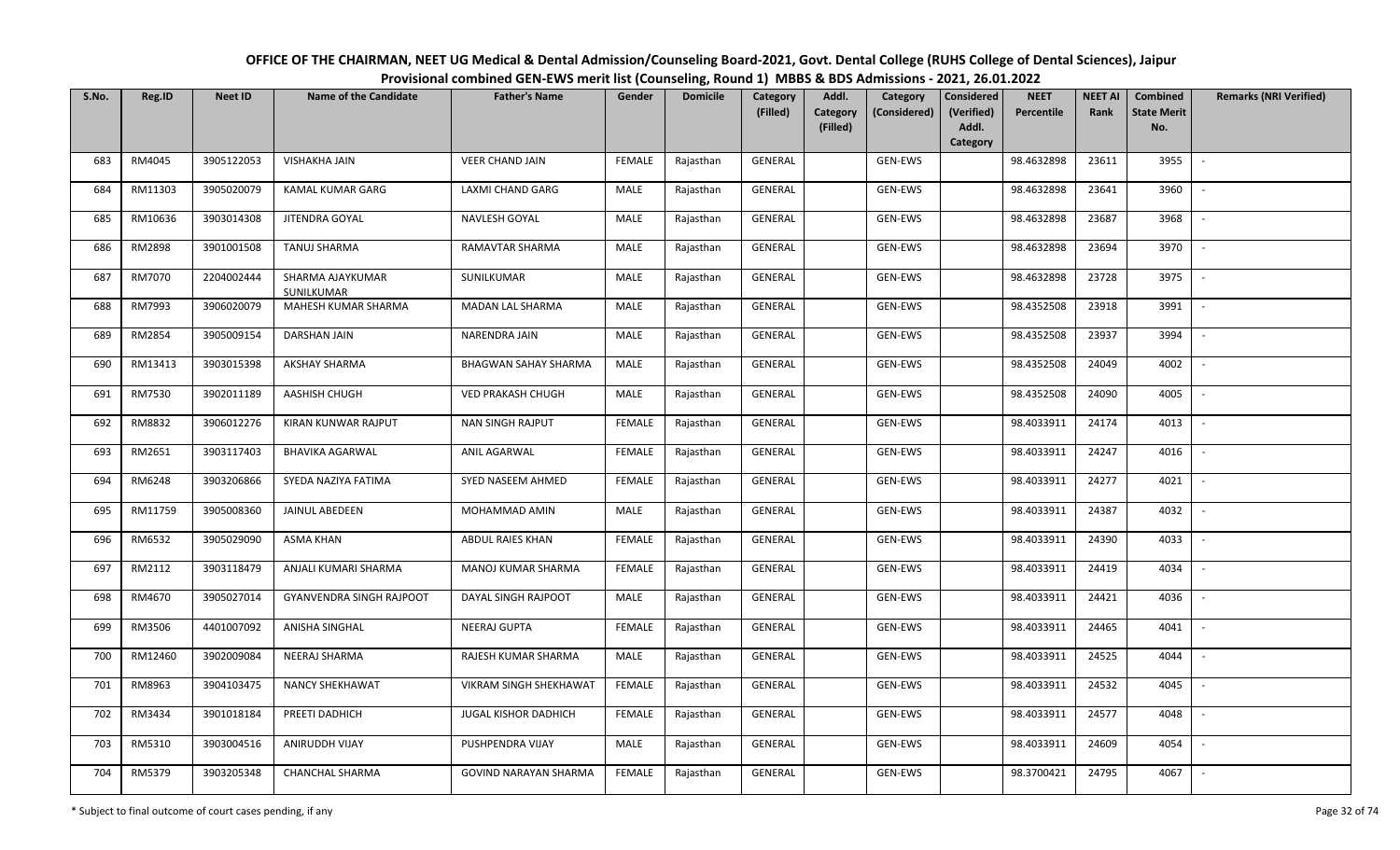| OFFICE OF THE CHAIRMAN, NEET UG Medical & Dental Admission/Counseling Board-2021, Govt. Dental College (RUHS College of Dental Sciences), Jaipur |  |
|--------------------------------------------------------------------------------------------------------------------------------------------------|--|
| Provisional combined GEN-EWS merit list (Counseling, Round 1) MBBS & BDS Admissions - 2021, 26.01.2022                                           |  |

| S.No. | Reg.ID  | <b>Neet ID</b> | <b>Name of the Candidate</b> | <b>Father's Name</b>      | Gender        | <b>Domicile</b> | <b>Category</b><br>(Filled) | Addl.                | Category     | <b>Considered</b><br>(Verified) | <b>NEET</b><br>Percentile | <b>NEET AI</b><br>Rank | Combined<br><b>State Merit</b> | <b>Remarks (NRI Verified)</b> |
|-------|---------|----------------|------------------------------|---------------------------|---------------|-----------------|-----------------------------|----------------------|--------------|---------------------------------|---------------------------|------------------------|--------------------------------|-------------------------------|
|       |         |                |                              |                           |               |                 |                             | Category<br>(Filled) | (Considered) | Addl.                           |                           |                        | No.                            |                               |
|       |         |                |                              |                           |               |                 |                             |                      |              | Category                        |                           |                        |                                |                               |
| 705   | RM1427  | 3114006191     | <b>BHAVIK JOSHI</b>          | MUKESH JOSHI              | MALE          | Rajasthan       | <b>GENERAL</b>              |                      | GEN-EWS      |                                 | 98.3700421                | 24818                  | 4071                           | $\sim$                        |
| 706   | RM5841  | 3903014415     | KHUSHBOO KANWAR              | <b>BHAWANI SINGH</b>      | <b>FEMALE</b> | Rajasthan       | GENERAL                     |                      | GEN-EWS      |                                 | 98.3700421                | 24852                  | 4075                           |                               |
| 707   | RM7932  | 3902001025     | <b>NIKHIL PANDEY</b>         | KAMAL KISHORE PANDEY      | MALE          | Rajasthan       | GENERAL                     |                      | GEN-EWS      |                                 | 98.3700421                | 24863                  | 4076                           | $\sim$                        |
| 708   | RM12091 | 3904103058     | PRATIBHA TARACHANDANI        | ISHWAR TARACHANDANI       | <b>FEMALE</b> | Rajasthan       | GENERAL                     |                      | GEN-EWS      |                                 | 98.3700421                | 24896                  | 4079                           | $\sim$                        |
| 709   | RM10659 | 3905101497     | SANJANA PATIDAR              | RAMESH CHANDRA PATIDAR    | <b>FEMALE</b> | Rajasthan       | GENERAL                     |                      | GEN-EWS      |                                 | 98.3700421                | 24952                  | 4084                           | $\sim$                        |
| 710   | RM10038 | 3903229182     | REVASHARAN JOSHI             | RAVI SHANKAR JOSHI        | MALE          | Rajasthan       | GENERAL                     |                      | GEN-EWS      |                                 | 98.3700421                | 24966                  | 4087                           | $\overline{\phantom{a}}$      |
| 711   | RM8487  | 3903204096     | PRITI SHARMA                 | ASHOK KUMAR CHATURVEDI    | <b>FEMALE</b> | Rajasthan       | GENERAL                     |                      | GEN-EWS      |                                 | 98.3700421                | 25001                  | 4093                           |                               |
| 712   | RM5904  | 3903034352     | <b>TANU GUPTA</b>            | <b>RAJESH GUPTA</b>       | <b>FEMALE</b> | Rajasthan       | GENERAL                     |                      | GEN-EWS      |                                 | 98.3700421                | 25022                  | 4095                           |                               |
| 713   | RM11738 | 3903016049     | PRATEEK PUROHIT              | KAILASH NARAYAN           | MALE          | Rajasthan       | GENERAL                     |                      | GEN-EWS      |                                 | 98.3700421                | 25025                  | 4096                           | $\overline{\phantom{a}}$      |
| 714   | RM9159  | 3905019020     | DEEPANSHU GUPTA              | <b>GIRISH KUMAR GUPTA</b> | MALE          | Rajasthan       | GENERAL                     |                      | GEN-EWS      |                                 | 98.3700421                | 25036                  | 4097                           | $\sim$                        |
| 715   | RM14131 | 2302010233     | <b>ASHISH SHARMA</b>         | KAMLESH SHARMA            | MALE          | Rajasthan       | GENERAL                     |                      | GEN-EWS      |                                 | 98.3700421                | 25119                  | 4107                           |                               |
| 716   | RM10529 | 3903102029     | <b>TEJASVINI GUPTA</b>       | <b>MADAN MOHAN GUPTA</b>  | <b>FEMALE</b> | Rajasthan       | GENERAL                     |                      | GEN-EWS      |                                 | 98.3700421                | 25122                  | 4108                           | $\sim$                        |
| 717   | RM2242  | 3904007209     | SAWAI LAL                    | SAMPATRAJ SETHIYA         | MALE          | Rajasthan       | GENERAL                     |                      | GEN-EWS      |                                 | 98.3345561                | 25202                  | 4122                           |                               |
| 718   | RM4664  | 3901002218     | NAMAN AGARWAL                | GOPAL KRISHAN AGARWAL     | MALE          | Rajasthan       | GENERAL                     |                      | GEN-EWS      |                                 | 98.3345561                | 25213                  | 4124                           | $\sim$                        |
| 719   | RM14217 | 3905104099     | <b>FARHEEN HUSAIN</b>        | SHAHADAT HUSAIN           | <b>FEMALE</b> | Rajasthan       | GENERAL                     |                      | GEN-EWS      |                                 | 98.3345561                | 25240                  | 4129                           | $\overline{\phantom{a}}$      |
| 720   | RM10472 | 3901014011     | ANJALI SHARMA                | RAM KISHOR SHARMA         | <b>FEMALE</b> | Rajasthan       | GENERAL                     |                      | GEN-EWS      |                                 | 98.3345561                | 25282                  | 4137                           | $\sim$                        |
| 721   | RM7096  | 3903008431     | ISHITA AGARWAL               | NARENDRA AGARWAL          | <b>FEMALE</b> | Rajasthan       | GENERAL                     |                      | GEN-EWS      |                                 | 98.3345561                | 25298                  | 4138                           | $\sim$                        |
| 722   | RM6037  | 3903201418     | ANSHITA SHARMA               | SOMESH CHAND SHARMA       | <b>FEMALE</b> | Rajasthan       | GENERAL                     |                      | GEN-EWS      |                                 | 98.3345561                | 25450                  | 4150                           |                               |
| 723   | RM9184  | 3903202143     | SURBHI VYAS                  | PRADEEP VYAS              | <b>FEMALE</b> | Rajasthan       | <b>GENERAL</b>              |                      | GEN-EWS      |                                 | 98.3345561                | 25594                  | 4162                           |                               |
| 724   | RM7670  | 3903233299     | AYUSH SHARMA                 | SHIVRATAN PANCHOLI        | MALE          | Rajasthan       | GENERAL                     |                      | GEN-EWS      |                                 | 98.3345561                | 25648                  | 4169                           |                               |
| 725   | RM1886  | 3903011479     | TANUJ BAGARIA                | MURARI BAGARIA            | <b>MALE</b>   | Rajasthan       | GENERAL                     |                      | GEN-EWS      |                                 | 98.3345561                | 25668                  | 4171                           |                               |
| 726   | RM10361 | 3903011076     | NIMISHA SHARMA               | <b>BHAGCHAND SHARMA</b>   | <b>FEMALE</b> | Rajasthan       | GENERAL                     |                      | GEN-EWS      |                                 | 98.3010128                | 25769                  | 4180                           |                               |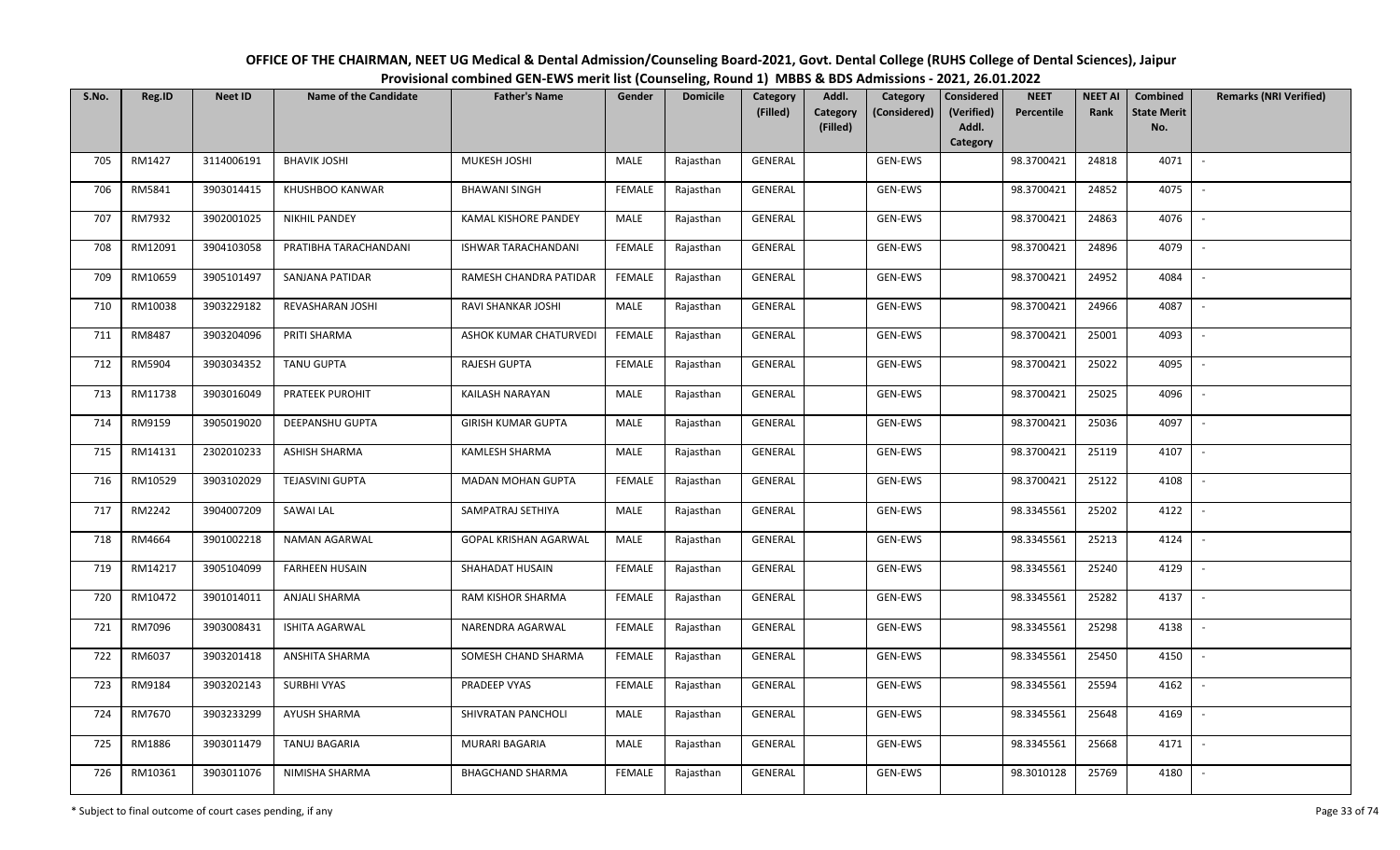| OFFICE OF THE CHAIRMAN, NEET UG Medical & Dental Admission/Counseling Board-2021, Govt. Dental College (RUHS College of Dental Sciences), Jaipur |
|--------------------------------------------------------------------------------------------------------------------------------------------------|
| Provisional combined GEN-EWS merit list (Counseling, Round 1) MBBS & BDS Admissions - 2021, 26.01.2022                                           |

| S.No. | Reg.ID  | <b>Neet ID</b> | <b>Name of the Candidate</b> | <b>Father's Name</b>        | Gender        | <b>Domicile</b> | Category<br>(Filled) | Addl.<br>Category | Category<br>(Considered) | <b>Considered</b><br>(Verified) | <b>NEET</b><br>Percentile | <b>NEET AI</b><br>Rank | Combined<br><b>State Merit</b> | <b>Remarks (NRI Verified)</b> |
|-------|---------|----------------|------------------------------|-----------------------------|---------------|-----------------|----------------------|-------------------|--------------------------|---------------------------------|---------------------------|------------------------|--------------------------------|-------------------------------|
|       |         |                |                              |                             |               |                 |                      | (Filled)          |                          | Addl.<br>Category               |                           |                        | No.                            |                               |
| 727   | RM13435 | 3905024073     | ANJALI JAIN                  | RAJESH KUMAR JAIN           | <b>FEMALE</b> | Rajasthan       | <b>GENERAL</b>       |                   | GEN-EWS                  |                                 | 98.3010128                | 25868                  | 4191                           |                               |
| 728   | RM9932  | 3904107061     | <b>BHAWANI SINGH</b>         | JEEVRAJ SINGH               | MALE          | Rajasthan       | <b>GENERAL</b>       | WDP,<br>EXS6      | GEN-EWS                  |                                 | 98.3010128                | 25904                  | 4194                           |                               |
| 729   | RM11424 | 3905115001     | <b>BHUVNESH SINGHAL</b>      | PURUSHOTTAM AGRAWAL         | MALE          | Rajasthan       | <b>GENERAL</b>       |                   | GEN-EWS                  |                                 | 98.3010128                | 25921                  | 4196                           | $\sim$                        |
| 730   | RM5159  | 3905012248     | <b>ABHISHEK CHATURVEDI</b>   | INDRA RAJ CHATURVEDI        | MALE          | Rajasthan       | GENERAL              |                   | GEN-EWS                  |                                 | 98.3010128                | 25931                  | 4197                           | $\overline{\phantom{a}}$      |
| 731   | RM3296  | 2302029389     | SAGAR                        | SATISH                      | MALE          | Rajasthan       | GENERAL              |                   | GEN-EWS                  |                                 | 98.3010128                | 25967                  | 4198                           | $\overline{\phantom{a}}$      |
| 732   | RM3944  | 3903203802     | PURU S KHANDELWAL            | SHAMBHU DAYAL<br>KHANDELWAL | MALE          | Rajasthan       | GENERAL              |                   | GEN-EWS                  |                                 | 98.3010128                | 26042                  | 4207                           | $\sim$                        |
| 733   | RM2589  | 2302014210     | <b>VAISHNAVI GARG</b>        | SANDEEP GARG                | <b>FEMALE</b> | Rajasthan       | GENERAL              |                   | GEN-EWS                  |                                 | 98.3010128                | 26064                  | 4208                           |                               |
| 734   | RM7145  | 3903006319     | SALONI AGARWAL               | SUNIL KUMAR AGARWAL         | <b>FEMALE</b> | Rajasthan       | <b>GENERAL</b>       |                   | GEN-EWS                  |                                 | 98.2690884                | 26255                  | 4234                           |                               |
| 735   | RM7110  | 3903222018     | HIMANSHU SHARMA              | MAHENDRA SHARMA             | MALE          | Rajasthan       | GENERAL              |                   | GEN-EWS                  |                                 | 98.2690884                | 26272                  | 4237                           |                               |
| 736   | RM7132  | 3903025255     | SHREYA PAREEK                | PRAHLAD SAHAY PAREEK        | <b>FEMALE</b> | Rajasthan       | GENERAL              |                   | GEN-EWS                  |                                 | 98.2690884                | 26334                  | 4245                           |                               |
| 737   | RM6639  | 3903201379     | <b>HARSHITA GOYAL</b>        | LOKESH GOYAL                | <b>FEMALE</b> | Rajasthan       | GENERAL              |                   | GEN-EWS                  |                                 | 98.2690884                | 26375                  | 4252                           |                               |
| 738   | RM1491  | 3901002114     | PRANJUL VYAS                 | <b>AVINASH VYAS</b>         | MALE          | Rajasthan       | GENERAL              |                   | GEN-EWS                  |                                 | 98.2690884                | 26379                  | 4253                           |                               |
| 739   | RM5089  | 3905015233     | KISHAN SINGH NIRBAN          | DEVENDER SINGH NIRBAN       | MALE          | Rajasthan       | GENERAL              |                   | GEN-EWS                  |                                 | 98.2690884                | 26441                  | 4258                           |                               |
| 740   | RM6039  | 3903231122     | VIJAY LAXMI DIXIT            | PRAKASH CHANDRA DIXIT       | <b>FEMALE</b> | Rajasthan       | GENERAL              |                   | GEN-EWS                  |                                 | 98.2690884                | 26493                  | 4261                           | $\sim$                        |
| 741   | RM1373  | 3903015001     | DEEPAK MISHRA                | SANTOSH MISHRA              | <b>MALE</b>   | Rajasthan       | GENERAL              |                   | <b>GEN-EWS</b>           |                                 | 98.2690884                | 26541                  | 4264                           | $\overline{\phantom{a}}$      |
| 742   | RM2967  | 3903114430     | MADHURI KHANDELWAL           | SANJAY KHANDELWAL           | <b>FEMALE</b> | Rajasthan       | GENERAL              |                   | GEN-EWS                  |                                 | 98.2690884                | 26564                  | 4269                           | $\sim$                        |
| 743   | RM8525  | 3905009071     | PALAK AGRAWAL                | MANISH KUMAR MANGAL         | <b>FEMALE</b> | Rajasthan       | GENERAL              |                   | GEN-EWS                  |                                 | 98.2690884                | 26611                  | 4275                           | $\overline{\phantom{a}}$      |
| 744   | RM9285  | 3903234193     | MANSI AGARWAL                | PAWAN KUMAR AGARWAL         | <b>FEMALE</b> | Rajasthan       | GENERAL              |                   | GEN-EWS                  |                                 | 98.2690884                | 26676                  | 4283                           |                               |
| 745   | RM4426  | 3905029062     | MS.KANAK GAUTAM              | KUNJBIHARI GAUTAM           | <b>FEMALE</b> | Rajasthan       | <b>GENERAL</b>       |                   | GEN-EWS                  |                                 | 98.2690884                | 26677                  | 4284                           |                               |
| 746   | RM6238  | 3903218440     | DEEPENDRA SHARMA             | ANAND KUMAR SHARMA          | MALE          | Rajasthan       | GENERAL              |                   | GEN-EWS                  |                                 | 98.2690884                | 26705                  | 4289                           |                               |
| 747   | RM2875  | 3905005010     | RISHABH JAIN                 | NIRMAL KUMAR JAIN           | <b>MALE</b>   | Rajasthan       | GENERAL              |                   | GEN-EWS                  |                                 | 98.2690884                | 26727                  | 4291                           |                               |
| 748   | RM2091  | 3903106138     | NEHAL AGARWAL                | SATYANARAYAN GUPTA          | <b>FEMALE</b> | Rajasthan       | GENERAL              |                   | GEN-EWS                  |                                 | 98.2385239                | 26734                  | 4293                           |                               |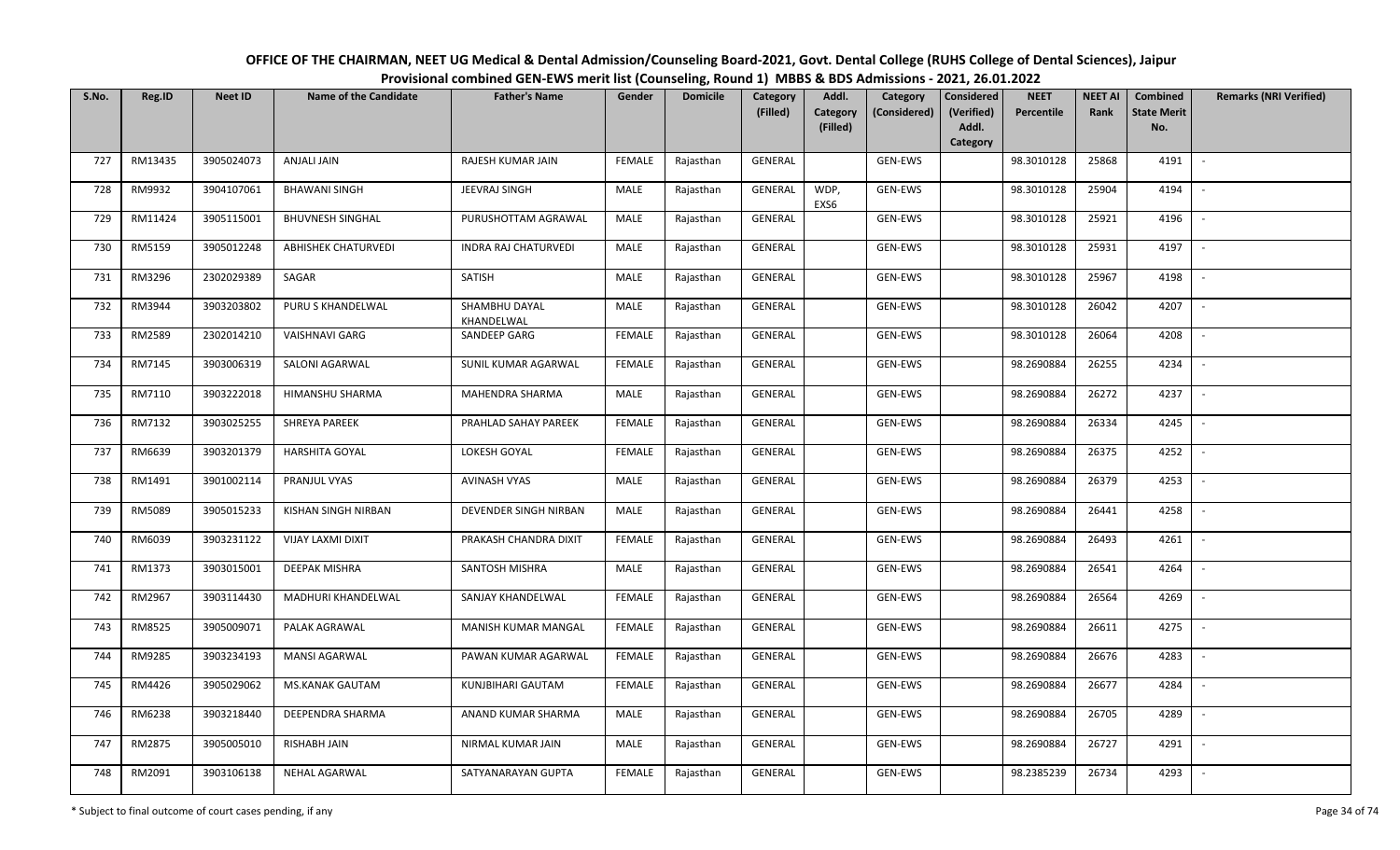| OFFICE OF THE CHAIRMAN, NEET UG Medical & Dental Admission/Counseling Board-2021, Govt. Dental College (RUHS College of Dental Sciences), Jaipur |  |  |  |  |  |  |  |  |  |  |  |  |
|--------------------------------------------------------------------------------------------------------------------------------------------------|--|--|--|--|--|--|--|--|--|--|--|--|
| Provisional combined GEN-EWS merit list (Counseling, Round 1) MBBS & BDS Admissions - 2021, 26.01.2022                                           |  |  |  |  |  |  |  |  |  |  |  |  |
|                                                                                                                                                  |  |  |  |  |  |  |  |  |  |  |  |  |

| S.No. | Reg.ID  | <b>Neet ID</b> | <b>Name of the Candidate</b> | <b>Father's Name</b>      | Gender        | <b>Domicile</b> | <b>Category</b><br>(Filled) | Addl.<br>Category<br>Category<br>(Considered) | <b>Considered</b><br>(Verified) | <b>NEET</b><br>Percentile | <b>NEET AI</b><br>Rank | <b>Combined</b><br><b>State Merit</b> | <b>Remarks (NRI Verified)</b> |
|-------|---------|----------------|------------------------------|---------------------------|---------------|-----------------|-----------------------------|-----------------------------------------------|---------------------------------|---------------------------|------------------------|---------------------------------------|-------------------------------|
|       |         |                |                              |                           |               |                 |                             | (Filled)                                      | Addl.<br>Category               |                           |                        | No.                                   |                               |
| 749   | RM14401 | 3903123283     | <b>KRISHAN SHARMA</b>        | MUKESH SHARMA             | MALE          | Rajasthan       | <b>GENERAL</b>              | GEN-EWS                                       |                                 | 98.2385239                | 26775                  | 4297                                  | $\overline{\phantom{a}}$      |
| 750   | RM7753  | 3903102858     | <b>DEEPIKA RATHORE</b>       | JITENDRA SINGH RATHORE    | <b>FEMALE</b> | Rajasthan       | GENERAL                     | GEN-EWS                                       |                                 | 98.2385239                | 26988                  | 4315                                  |                               |
| 751   | RM9246  | 3903203138     | PALAK SOMANI                 | <b>GOPAL SOMANI</b>       | <b>FEMALE</b> | Rajasthan       | GENERAL                     | GEN-EWS                                       |                                 | 98.2385239                | 27036                  | 4322                                  | $\sim$                        |
| 752   | RM1380  | 3905008265     | AKHILESH AGRAWAL             | MAHESH KUMAR AGRAWAL      | MALE          | Rajasthan       | GENERAL                     | GEN-EWS                                       |                                 | 98.2385239                | 27043                  | 4323                                  | $\sim$                        |
| 753   | RM3546  | 3903006043     | <b>AKSHAT GARG</b>           | SANJAY KUMAR GARG         | MALE          | Rajasthan       | GENERAL                     | GEN-EWS                                       |                                 | 98.2385239                | 27059                  | 4324                                  | $\sim$                        |
| 754   | RM3838  | 2301012405     | <b>ROHAN BANSAL</b>          | RUPENDRA BANSAL           | MALE          | Rajasthan       | GENERAL                     | GEN-EWS                                       |                                 | 98.2385239                | 27066                  | 4325                                  | $\overline{\phantom{a}}$      |
| 755   | RM7297  | 3802002290     | SOMYA SHARMA                 | RAJEEV SHARMA             | <b>FEMALE</b> | Rajasthan       | GENERAL                     | GEN-EWS                                       |                                 | 98.2385239                | 27094                  | 4327                                  |                               |
| 756   | RM6334  | 3902002269     | YOGESH KUMAR                 | <b>VISHNU KUMAR</b>       | MALE          | Rajasthan       | <b>GENERAL</b>              | GEN-EWS                                       |                                 | 98.2385239                | 27116                  | 4331                                  |                               |
| 757   | RM15718 | 3903202153     | YASH GAUR                    | HEMENDRA KUMAR GAUR       | <b>MALE</b>   | Rajasthan       | <b>GENERAL</b>              | GEN-EWS                                       |                                 | 98.2097077                | 27369                  | 4351                                  |                               |
| 758   | RM13364 | 3903138050     | HARSH KUMAR SHARMA           | PAWAN KUMAR SHARMA        | <b>MALE</b>   | Rajasthan       | GENERAL                     | GEN-EWS                                       |                                 | 98.2097077                | 27492                  | 4357                                  |                               |
| 759   | RM5959  | 3905002467     | <b>JASWANT SINGH</b>         | <b>DEVI SINGH BHATI</b>   | MALE          | Rajasthan       | GENERAL                     | GEN-EWS                                       |                                 | 98.2097077                | 27528                  | 4362                                  |                               |
| 760   | RM13311 | 3802005309     | ASHIMA JAIN                  | <b>DEEPAK JAIN</b>        | <b>FEMALE</b> | Rajasthan       | GENERAL                     | GEN-EWS                                       |                                 | 98.2097077                | 27588                  | 4365                                  | $\overline{\phantom{a}}$      |
| 761   | RM7992  | 3902008104     | VINOD SHARMA                 | <b>SUGAN CHAND SHARMA</b> | <b>MALE</b>   | Rajasthan       | GENERAL                     | GEN-EWS                                       |                                 | 98.176553                 | 27703                  | 4377                                  |                               |
| 762   | RM13839 | 3903135038     | DEEPAK KUMAR SHARMA          | KHUBI RAM SHARMA          | MALE          | Rajasthan       | GENERAL                     | GEN-EWS                                       |                                 | 98.176553                 | 27744                  | 4383                                  | $\sim$                        |
| 763   | RM9021  | 3901006190     | <b>BHARTI KESWANI</b>        | JETHANAND KESWANI         | <b>FEMALE</b> | Rajasthan       | GENERAL                     | GEN-EWS                                       |                                 | 98.176553                 | 27826                  | 4388                                  | $\overline{\phantom{a}}$      |
| 764   | RM5966  | 3903237182     | PRATHAM GOYANKA              | DINESH CHAND              | MALE          | Rajasthan       | GENERAL                     | GEN-EWS                                       |                                 | 98.176553                 | 27829                  | 4389                                  | $\sim$                        |
| 765   | RM7568  | 3903205915     | PRATISHTHA SHARMA            | SUBHASH CHAND SHARMA      | <b>FEMALE</b> | Rajasthan       | GENERAL                     | GEN-EWS                                       |                                 | 98.176553                 | 27833                  | 4390                                  | $\overline{\phantom{a}}$      |
| 766   | RM7159  | 3903034188     | <b>NEHA SHARMA</b>           | SURESH CHANDRA SHARMA     | <b>FEMALE</b> | Rajasthan       | <b>GENERAL</b>              | GEN-EWS                                       |                                 | 98.176553                 | 27856                  | 4393                                  | $\overline{\phantom{a}}$      |
| 767   | RM10709 | 3903004504     | RAJENDRA SHARMA              | PURSHOTTAM SHARMA         | MALE          | Rajasthan       | GENERAL                     | GEN-EWS                                       |                                 | 98.176553                 | 27866                  | 4394                                  |                               |
| 768   | RM3146  | 3905025021     | <b>BHAVISH KUMAR</b>         | LOKENDRA KUMAR            | MALE          | Rajasthan       | GENERAL                     | GEN-EWS                                       |                                 | 98.176553                 | 27996                  | 4405                                  |                               |
| 769   | RM6554  | 3902003248     | <b>RIYA KYAL</b>             | <b>SANJAY KYAL</b>        | <b>FEMALE</b> | Rajasthan       | <b>GENERAL</b>              | GEN-EWS                                       |                                 | 98.176553                 | 28009                  | 4407                                  | $\sim$                        |
| 770   | RM3343  | 3905012189     | MARIYA ASAF ALI              | ASAF ALI KHAN             | FEMALE        | Rajasthan       | GENERAL                     | GEN-EWS                                       |                                 | 98.176553                 | 28093                  | 4418                                  |                               |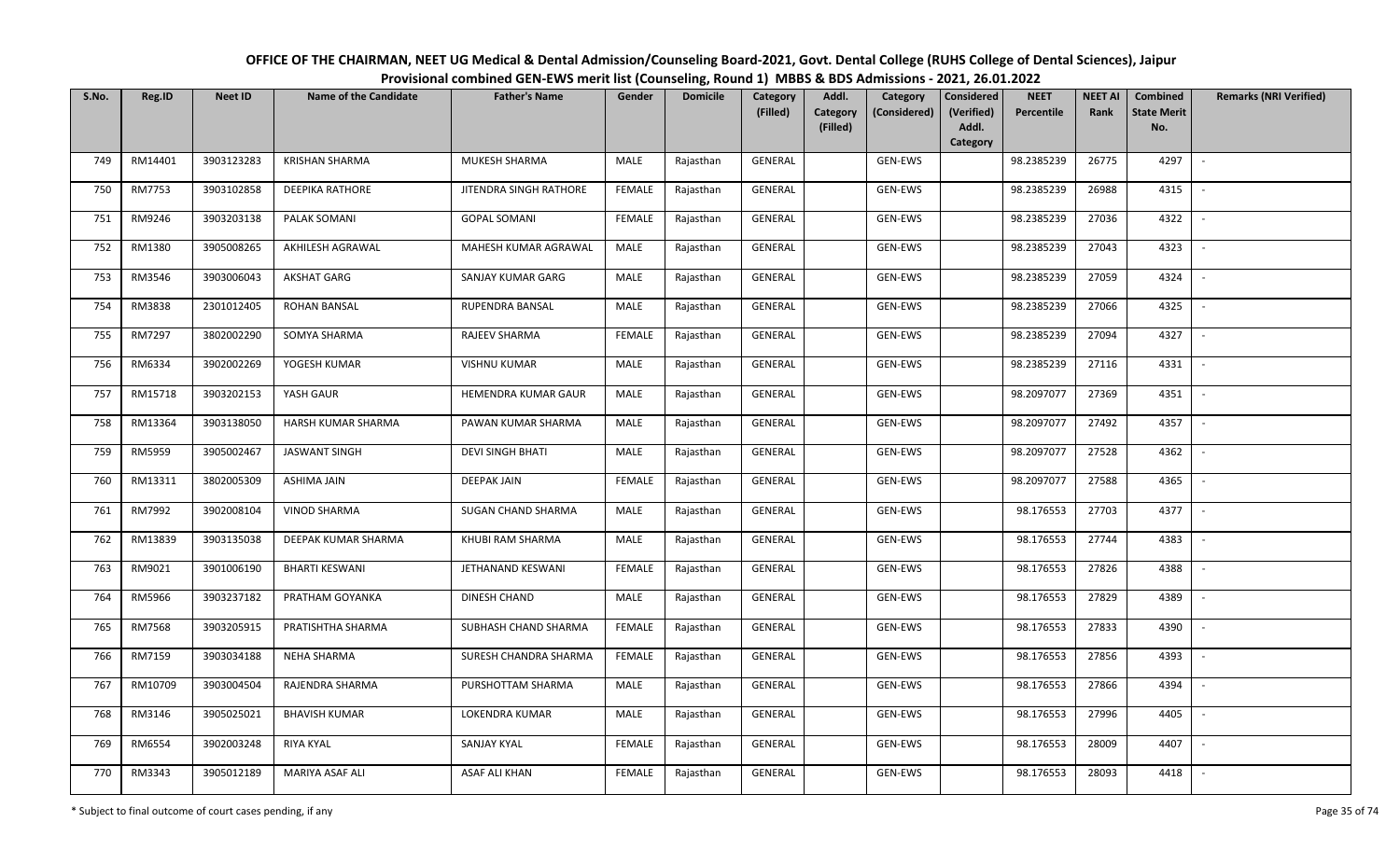| OFFICE OF THE CHAIRMAN, NEET UG Medical & Dental Admission/Counseling Board-2021, Govt. Dental College (RUHS College of Dental Sciences), Jaipur |
|--------------------------------------------------------------------------------------------------------------------------------------------------|
| Provisional combined GEN-EWS merit list (Counseling, Round 1) MBBS & BDS Admissions - 2021, 26.01.2022                                           |

| S.No. | Reg.ID  | <b>Neet ID</b> | <b>Name of the Candidate</b> | <b>Father's Name</b>       | Gender        | <b>Domicile</b> | Category<br>(Filled) | Addl.<br><b>Category</b><br>(Filled) | Category<br>(Considered) | <b>Considered</b><br>(Verified)<br>Addl.<br>Category | <b>NEET</b><br>Percentile | <b>NEET AI</b><br>Rank | Combined<br><b>State Merit</b><br>No. | <b>Remarks (NRI Verified)</b> |
|-------|---------|----------------|------------------------------|----------------------------|---------------|-----------------|----------------------|--------------------------------------|--------------------------|------------------------------------------------------|---------------------------|------------------------|---------------------------------------|-------------------------------|
| 771   | RM8248  | 2201002458     | MASOOM JAIN                  | JAYDEEP JAIN               | MALE          | Rajasthan       | GENERAL              |                                      | GEN-EWS                  |                                                      | 98.1384121                | 28232                  | 4423                                  | $\sim$                        |
| 772   | RM9238  | 3903009579     | <b>CHANCHAL SHARMA</b>       | RADHEY SHYAM SHARMA        | <b>FEMALE</b> | Rajasthan       | GENERAL              |                                      | GEN-EWS                  |                                                      | 98.1384121                | 28296                  | 4429                                  |                               |
| 773   | RM12554 | 3903216147     | MAHIMA CHATURVEDI            | <b>ASHOK CHATURVEDI</b>    | <b>FEMALE</b> | Rajasthan       | GENERAL              |                                      | <b>GEN-EWS</b>           |                                                      | 98.1384121                | 28304                  | 4430                                  | $\sim$                        |
| 774   | RM13179 | 3903111118     | KRISHAN GOPAL SHARMA         | MAHESH CHANDRA SHARMA      | MALE          | Rajasthan       | GENERAL              |                                      | GEN-EWS                  |                                                      | 98.1384121                | 28322                  | 4433                                  | $\overline{\phantom{a}}$      |
| 775   | RM12601 | 3903019229     | ASHISH SHARMA                | RAMESH KUMAR SHARMA        | MALE          | Rajasthan       | GENERAL              |                                      | GEN-EWS                  |                                                      | 98.1384121                | 28323                  | 4434                                  | $\sim$                        |
| 776   | RM4815  | 3901004236     | KARUNA SHARMA                | RAGHUNATH SHARMA           | <b>FEMALE</b> | Rajasthan       | GENERAL              |                                      | GEN-EWS                  |                                                      | 98.1384121                | 28344                  | 4435                                  | $\overline{\phantom{a}}$      |
| 777   | RM14662 | 3903031258     | <b>RITIK MITTAL</b>          | DEVENDRA MITTAL            | MALE          | Rajasthan       | GENERAL              |                                      | GEN-EWS                  |                                                      | 98.1384121                | 28416                  | 4441                                  |                               |
| 778   | RM9651  | 3901010061     | KASHISH DHARIWAL             | ASHOK KUMAR DHARIWAL       | <b>FEMALE</b> | Rajasthan       | GENERAL              |                                      | GEN-EWS                  |                                                      | 98.1384121                | 28449                  | 4444                                  | $\overline{\phantom{a}}$      |
| 779   | RM6038  | 3903001443     | KALPANA SHARMA               | <b>GORI SHANKAR SHARMA</b> | <b>FEMALE</b> | Rajasthan       | GENERAL              |                                      | GEN-EWS                  |                                                      | 98.1384121                | 28487                  | 4448                                  |                               |
| 780   | RM1902  | 3905106336     | SHIVIKA VIJAY                | <b>ACHAL VIJAY</b>         | <b>FEMALE</b> | Rajasthan       | GENERAL              |                                      | GEN-EWS                  |                                                      | 98.1384121                | 28558                  | 4453                                  | $\overline{\phantom{a}}$      |
| 781   | RM2178  | 3905001662     | ANCHAL MAHESHWARI            | PANKAJ KALANI              | <b>FEMALE</b> | Rajasthan       | GENERAL              |                                      | GEN-EWS                  |                                                      | 98.1384121                | 28567                  | 4454                                  |                               |
| 782   | RM11830 | 3905003371     | <b>TUSHAR JAIN</b>           | <b>HUMESH JAIN</b>         | MALE          | Rajasthan       | GENERAL              |                                      | GEN-EWS                  |                                                      | 98.1384121                | 28669                  | 4474                                  | $\overline{\phantom{a}}$      |
| 783   | RM9806  | 3903024238     | <b>CHANCHAL JAIN</b>         | PARAS CHAND JAIN           | <b>FEMALE</b> | Rajasthan       | GENERAL              |                                      | GEN-EWS                  |                                                      | 98.1070057                | 28754                  | 4485                                  |                               |
| 784   | RM9654  | 3902018049     | KHUSHI PERIWAL               | <b>BRIJRATAN PERIWAL</b>   | <b>FEMALE</b> | Rajasthan       | GENERAL              |                                      | GEN-EWS                  |                                                      | 98.1070057                | 28798                  | 4488                                  | $\overline{\phantom{a}}$      |
| 785   | RM13096 | 3901011192     | PRIYANSHI JAIN               | <b>GHEVAR CHAND NAHAR</b>  | <b>FEMALE</b> | Rajasthan       | GENERAL              |                                      | GEN-EWS                  |                                                      | 98.1070057                | 28800                  | 4489                                  | $\sim$                        |
| 786   | RM15830 | 3903122363     | SUHANI JAIN                  | UMASHANKAR JAIN            | <b>FEMALE</b> | Rajasthan       | GENERAL              |                                      | GEN-EWS                  |                                                      | 98.1070057                | 28878                  | 4493                                  | $\sim$                        |
| 787   | RM8427  | 3903028328     | SNEHA GOYAL                  | RAMAVTAR GOYAL             | <b>FEMALE</b> | Rajasthan       | GENERAL              |                                      | GEN-EWS                  |                                                      | 98.1070057                | 29030                  | 4504                                  | $\sim$                        |
| 788   | RM11314 | 2001103497     | <b>MANISH SINGH</b>          | SURENDER SINGH             | MALE          | NCT of Delhi    | GENERAL              |                                      | GEN-EWS                  |                                                      | 98.1070057                | 29102                  | 4512                                  |                               |
| 789   | RM14467 | 3903110473     | <b>GARGI PAREEK</b>          | RAJESH PAREEK              | <b>FEMALE</b> | Rajasthan       | GENERAL              |                                      | GEN-EWS                  |                                                      | 98.1070057                | 29120                  | 4518                                  |                               |
| 790   | RM4327  | 3903203386     | AYUSH KHANDELWAL             | AJAY KHANDELWAL            | MALE          | Rajasthan       | GENERAL              |                                      | GEN-EWS                  |                                                      | 98.1070057                | 29210                  | 4526                                  |                               |
| 791   | RM10608 | 3901014270     | <b>HARDIKA JAIN</b>          | CHANDRA PRAKASH MUTHA      | <b>FEMALE</b> | Rajasthan       | GENERAL              |                                      | GEN-EWS                  |                                                      | 98.0710665                | 29258                  | 4528                                  |                               |
| 792   | RM10450 | 3903002397     | ARYA AGARWAL                 | SUSHIL AGARWAL             | FEMALE        | Rajasthan       | GENERAL              |                                      | GEN-EWS                  |                                                      | 98.0710665                | 29275                  | 4530                                  |                               |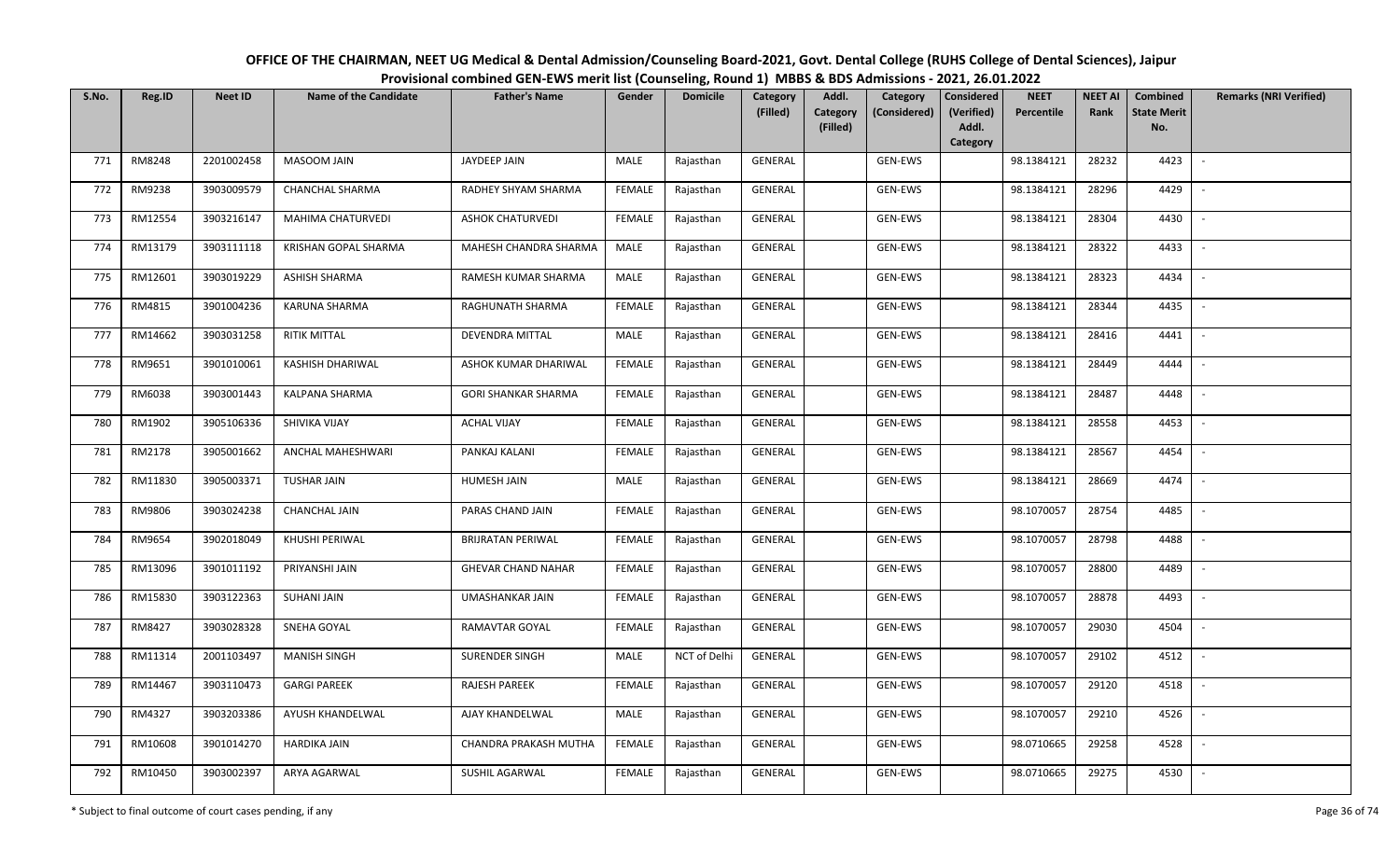| OFFICE OF THE CHAIRMAN, NEET UG Medical & Dental Admission/Counseling Board-2021, Govt. Dental College (RUHS College of Dental Sciences), Jaipur |
|--------------------------------------------------------------------------------------------------------------------------------------------------|
| Provisional combined GEN-EWS merit list (Counseling, Round 1) MBBS & BDS Admissions - 2021, 26.01.2022                                           |

| S.No. | Reg.ID  | <b>Neet ID</b> | <b>Name of the Candidate</b> | <b>Father's Name</b>        | Gender        | <b>Domicile</b> | Category<br>(Filled) | Addl.<br>Category<br>Category<br>(Considered)<br>(Filled) | <b>Considered</b><br>(Verified)<br>Addl. | <b>NEET</b><br>Percentile | <b>NEET AI</b><br>Rank | Combined<br><b>State Merit</b><br>No. | <b>Remarks (NRI Verified)</b> |
|-------|---------|----------------|------------------------------|-----------------------------|---------------|-----------------|----------------------|-----------------------------------------------------------|------------------------------------------|---------------------------|------------------------|---------------------------------------|-------------------------------|
|       |         |                |                              |                             |               |                 |                      |                                                           | Category                                 |                           |                        |                                       |                               |
| 793   | RM2921  | 3906002435     | PREETI DAD                   | RAM RATAN DAD               | FEMALE        | Rajasthan       | GENERAL              | GEN-EWS                                                   |                                          | 98.0710665                | 29377                  | 4539                                  |                               |
| 794   | RM13984 | 3903005203     | YASHASVI SHEKHAWAT           | SIKENDRA SINGH<br>SHEKHAWAT | <b>FEMALE</b> | Rajasthan       | GENERAL              | GEN-EWS                                                   |                                          | 98.0710665                | 29450                  | 4541                                  |                               |
| 795   | RM6127  | 3903030049     | ABHISHEK SHARMA              | HAREESH KUMAR SHARMA        | MALE          | Rajasthan       | GENERAL              | GEN-EWS                                                   |                                          | 98.0710665                | 29458                  | 4542                                  | $\sim$                        |
| 796   | RM6492  | 3903009376     | <b>MANAN AGARWAL</b>         | SANJAY AGRAWAL              | MALE          | Rajasthan       | GENERAL              | GEN-EWS                                                   |                                          | 98.0710665                | 29746                  | 4565                                  | $\overline{\phantom{a}}$      |
| 797   | RM4611  | 3903232024     | LOKESH KUMAR PRADAN          | RAMSWAROOP PRADAN           | MALE          | Rajasthan       | GENERAL              | GEN-EWS                                                   |                                          | 98.0710665                | 29760                  | 4567                                  | $\sim$                        |
| 798   | RM14730 | 3903233199     | <b>KOMAL SHARMA</b>          | PAPPU LAL SHARMA            | <b>FEMALE</b> | Rajasthan       | GENERAL              | GEN-EWS                                                   |                                          | 98.0379117                | 29871                  | 4576                                  | $\sim$                        |
| 799   | RM6795  | 3903122103     | <b>NIKHIL SHARMA</b>         | PUKHRAJ SHARMA              | MALE          | Rajasthan       | GENERAL              | GEN-EWS                                                   |                                          | 98.0379117                | 29983                  | 4587                                  |                               |
| 800   | RM9086  | 3902005190     | MUSKAN KASERA                | PRAMOD KASERA               | <b>FEMALE</b> | Rajasthan       | <b>GENERAL</b>       | GEN-EWS                                                   |                                          | 98.0379117                | 29998                  | 4589                                  |                               |
| 801   | RM8576  | 3903128173     | <b>RITIK GOYAL</b>           | KAMLESH GOYAL               | <b>MALE</b>   | Rajasthan       | GENERAL              | GEN-EWS                                                   |                                          | 98.0379117                | 30079                  | 4597                                  |                               |
| 802   | RM8502  | 3903019413     | <b>ASHISH SHARMA</b>         | RADA MOHAN SHARMA           | MALE          | Rajasthan       | GENERAL              | GEN-EWS                                                   |                                          | 98.0379117                | 30138                  | 4604                                  |                               |
| 803   | RM12434 | 3904009005     | POOJA RAJPUROHIT             | <b>DURG SINGH</b>           | <b>FEMALE</b> | Rajasthan       | GENERAL              | GEN-EWS                                                   |                                          | 98.0379117                | 30167                  | 4608                                  |                               |
| 804   | RM3275  | 3903007339     | MONISHKA AGRAWAL             | KULDEEP KUMAR AGRAWAL       | <b>FEMALE</b> | Rajasthan       | GENERAL              | GEN-EWS                                                   |                                          | 98.0379117                | 30172                  | 4609                                  | $\overline{\phantom{a}}$      |
| 805   | RM11312 | 3905027093     | PRAKHAR RAJ SHAKTAWAT        | SHIVRAJ SINGH SHAKTAWAT     | MALE          | Rajasthan       | GENERAL              | GEN-EWS                                                   |                                          | 98.0379117                | 30203                  | 4611                                  |                               |
| 806   | RM13381 | 3904005385     | <b>DEEPTI SINGHAL</b>        | BANWARI LAL SINGHAL         | <b>FEMALE</b> | Rajasthan       | GENERAL              | GEN-EWS                                                   |                                          | 98.0379117                | 30234                  | 4612                                  | $\overline{\phantom{a}}$      |
| 807   | RM10082 | 3903004350     | <b>NEHAL SHARMA</b>          | <b>SUNIL SHARMA</b>         | <b>FEMALE</b> | Rajasthan       | GENERAL              | GEN-EWS                                                   |                                          | 98.0019077                | 30328                  | 4624                                  | $\sim$                        |
| 808   | RM11495 | 3903101223     | <b>BHAVIKA HARDASANI</b>     | DILIP HARDASANI             | <b>FEMALE</b> | Rajasthan       | GENERAL              | GEN-EWS                                                   |                                          | 98.0019077                | 30332                  | 4625                                  | $\overline{\phantom{a}}$      |
| 809   | RM6517  | 3903213204     | ANJALI KUMARI GOYAL          | MURARI LAL GOYAL            | <b>FEMALE</b> | Rajasthan       | GENERAL              | GEN-EWS                                                   |                                          | 98.0019077                | 30482                  | 4636                                  | $\overline{\phantom{a}}$      |
| 810   | RM3550  | 3901017394     | <b>RAM TAMBI</b>             | SATYANARAYAN TAMBI          | MALE          | Rajasthan       | GENERAL              | GEN-EWS                                                   |                                          | 98.0019077                | 30565                  | 4644                                  | $\overline{\phantom{a}}$      |
| 811   | RM13665 | 4401017289     | ANJALI GUPTA                 | <b>DEEPAK GUPTA</b>         | <b>FEMALE</b> | Rajasthan       | GENERAL              | GEN-EWS                                                   |                                          | 98.0019077                | 30627                  | 4651                                  |                               |
| 812   | RM7394  | 3902017124     | ABHISHEK SHARMA              | SATYANARAYAN SHARMA         | MALE          | Rajasthan       | GENERAL              | GEN-EWS                                                   |                                          | 98.0019077                | 30683                  | 4653                                  |                               |
| 813   | RM5339  | 3802002032     | <b>DIVYA GUPTA</b>           | <b>HARISH GUPTA</b>         | <b>FEMALE</b> | Rajasthan       | <b>GENERAL</b>       | GEN-EWS                                                   |                                          | 98.0019077                | 30685                  | 4654                                  | $\sim$                        |
| 814   | RM1912  | 3903101646     | SONALI MODI                  | MUKESH MODI                 | FEMALE        | Rajasthan       | GENERAL              | GEN-EWS                                                   |                                          | 98.0019077                | 30687                  | 4655                                  |                               |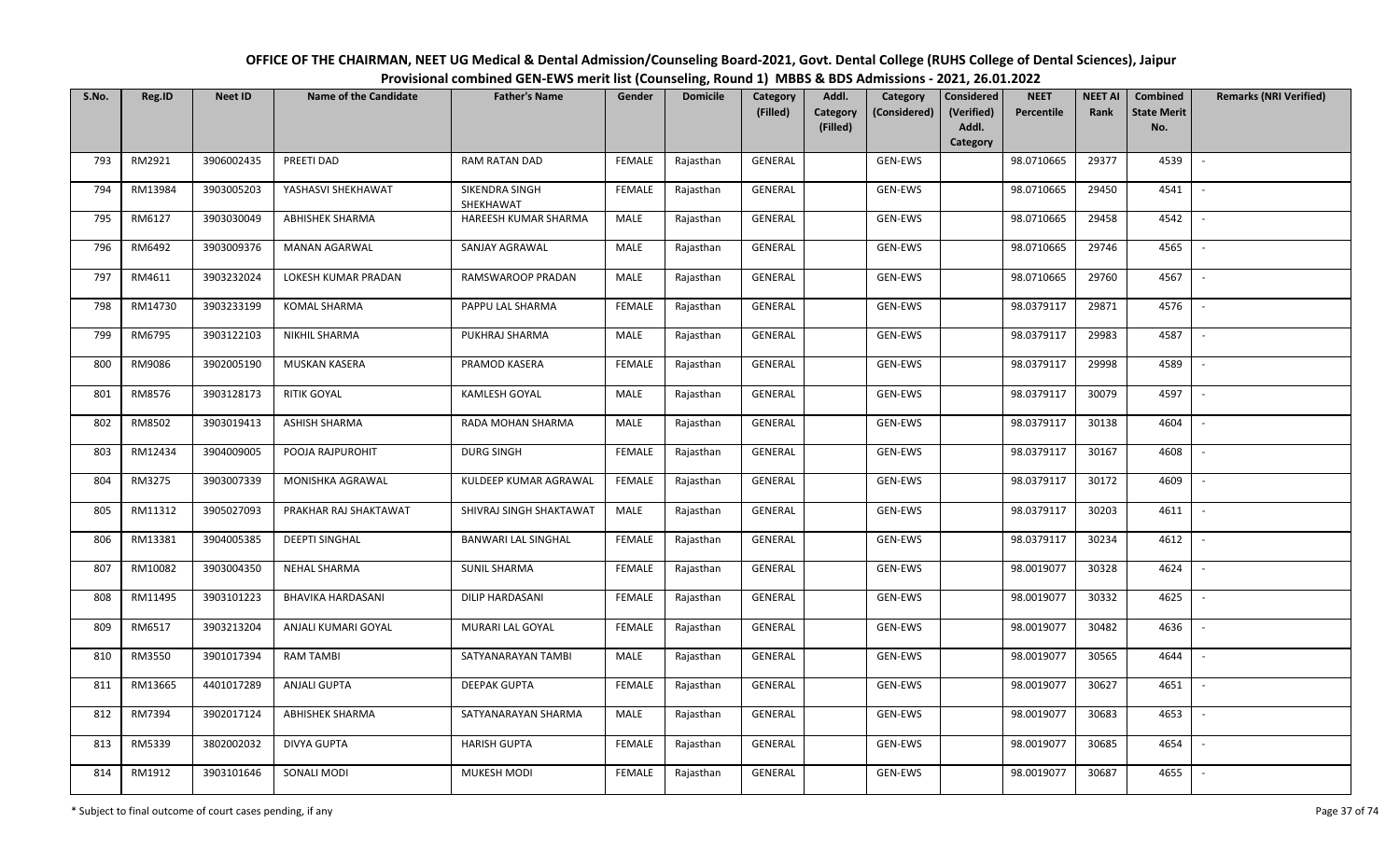| OFFICE OF THE CHAIRMAN, NEET UG Medical & Dental Admission/Counseling Board-2021, Govt. Dental College (RUHS College of Dental Sciences), Jaipur |
|--------------------------------------------------------------------------------------------------------------------------------------------------|
| Provisional combined GEN-EWS merit list (Counseling, Round 1) MBBS & BDS Admissions - 2021, 26.01.2022                                           |

| S.No. | Reg.ID  | <b>Neet ID</b> | <b>Name of the Candidate</b> | <b>Father's Name</b>          | Gender        | <b>Domicile</b> | <b>Category</b> | Addl.                | Category       | <b>Considered</b>   | <b>NEET</b> | <b>NEET AI</b> | Combined                  | <b>Remarks (NRI Verified)</b> |
|-------|---------|----------------|------------------------------|-------------------------------|---------------|-----------------|-----------------|----------------------|----------------|---------------------|-------------|----------------|---------------------------|-------------------------------|
|       |         |                |                              |                               |               |                 | (Filled)        | Category<br>(Filled) | (Considered)   | (Verified)<br>Addl. | Percentile  | Rank           | <b>State Merit</b><br>No. |                               |
|       |         |                |                              |                               |               |                 |                 |                      |                | Category            |             |                |                           |                               |
| 815   | RM1225  | 3903030026     | DEEPESH KUMAR AGARWAL        | <b>GOPAL KRISHNA AGARWAL</b>  | MALE          | Rajasthan       | <b>GENERAL</b>  |                      | <b>GEN-EWS</b> |                     | 98.0019077  | 30727          | 4656                      | $\overline{\phantom{a}}$      |
| 816   | RM14744 | 3903223378     | <b>VIKASH SHARMA</b>         | MOOLCHAND SHARMA              | MALE          | Rajasthan       | GENERAL         |                      | GEN-EWS        |                     | 98.0019077  | 30764          | 4658                      |                               |
| 817   | RM9974  | 4401010528     | ROHIT JAIN                   | <b>GAJENDRA JAIN</b>          | MALE          | Rajasthan       | GENERAL         |                      | GEN-EWS        |                     | 98.0019077  | 30846          | 4669                      | $\sim$                        |
| 818   | RM4719  | 3906010088     | KUSHAGRA ARORA               | RAVI ARORA                    | MALE          | Rajasthan       | GENERAL         |                      | GEN-EWS        |                     | 97.9615651  | 31088          | 4682                      | $\overline{\phantom{a}}$      |
| 819   | RM3207  | 3902004228     | ADITYA MUDGAL                | <b>VINIT MUDGAL</b>           | MALE          | Rajasthan       | GENERAL         |                      | GEN-EWS        |                     | 97.9615651  | 31141          | 4687                      | $\sim$                        |
| 820   | RM15120 | 3903025387     | <b>NEHA KUMARI</b>           | JAGDISH PRASAD DIXIT          | <b>FEMALE</b> | Rajasthan       | GENERAL         |                      | GEN-EWS        |                     | 97.9615651  | 31193          | 4692                      | $\overline{\phantom{a}}$      |
| 821   | RM12793 | 3901015383     | UMA SHARMA                   | YOGESH SHARMA                 | FEMALE        | Rajasthan       | GENERAL         |                      | GEN-EWS        |                     | 97.9615651  | 31293          | 4700                      |                               |
| 822   | RM12987 | 3903001698     | <b>ADITYA SHARMA</b>         | SITARAM SHARMA                | MALE          | Rajasthan       | GENERAL         |                      | GEN-EWS        |                     | 97.9615651  | 31350          | 4708                      |                               |
| 823   | RM8215  | 3906019216     | <b>VINAY KUMAR PAREEK</b>    | <b>VISHNU KUMAR PAREEK</b>    | MALE          | Rajasthan       | GENERAL         |                      | GEN-EWS        |                     | 97.9615651  | 31356          | 4709                      | $\overline{\phantom{a}}$      |
| 824   | RM7848  | 3903010468     | NISHTHA KHANDELWAL           | ANIL KUMAR GUPTA              | <b>FEMALE</b> | Rajasthan       | GENERAL         |                      | GEN-EWS        |                     | 97.9615651  | 31407          | 4714                      |                               |
| 825   | RM13727 | 3802011257     | <b>MANISHA SHARMA</b>        | <b>DINESH SHARMA</b>          | <b>FEMALE</b> | Rajasthan       | GENERAL         |                      | GEN-EWS        |                     | 97.9301587  | 31498          | 4720                      |                               |
| 826   | RM7976  | 3903106010     | <b>ANJALI SHARMA</b>         | SHIMBHU DAYAL                 | FEMALE        | Rajasthan       | GENERAL         |                      | GEN-EWS        |                     | 97.9301587  | 31512          | 4721                      | $\sim$                        |
| 827   | RM12186 | 3903139148     | <b>VIKAS SHARMA</b>          | <b>GANPAT SHARMA</b>          | MALE          | Rajasthan       | GENERAL         |                      | GEN-EWS        |                     | 97.9301587  | 31543          | 4723                      |                               |
| 828   | RM8280  | 3903123239     | <b>SHARWAN SINGH</b>         | <b>RATAN SINGH</b>            | MALE          | Rajasthan       | GENERAL         |                      | GEN-EWS        |                     | 97.9301587  | 31552          | 4724                      | $\sim$                        |
| 829   | RM13554 | 3903007208     | HERANYADA SINGH TANWAR       | NARENDRRA SINGH TANWAR        | <b>FEMALE</b> | Rajasthan       | GENERAL         |                      | GEN-EWS        |                     | 97.9301587  | 31647          | 4729                      | $\sim$                        |
| 830   | RM7017  | 3903130039     | <b>GUDDAN</b>                | ANURAG SHARMA                 | <b>FEMALE</b> | Rajasthan       | GENERAL         |                      | GEN-EWS        |                     | 97.9301587  | 31680          | 4731                      | $\sim$                        |
| 831   | RM5128  | 3903003499     | RAHUL SHARMA                 | MOHAN LAL SHARMA              | MALE          | Rajasthan       | GENERAL         |                      | GEN-EWS        |                     | 97.9301587  | 31828          | 4741                      | $\sim$                        |
| 832   | RM9709  | 3903116141     | <b>VIKRAM GUPTA</b>          | RADHEY GOPAL GUPTA            | MALE          | Rajasthan       | GENERAL         |                      | GEN-EWS        |                     | 97.9301587  | 31934          | 4750                      |                               |
| 833   | RM12817 | 4413001880     | KHUSHBU TIWARI               | <b>BRAJENDRA KUMAR TIWARI</b> | <b>FEMALE</b> | Rajasthan       | <b>GENERAL</b>  |                      | GEN-EWS        |                     | 97.8957089  | 31978          | 4758                      |                               |
| 834   | RM7053  | 3903004080     | <b>KAJAL GUPTA</b>           | VINOD KUMAR GUPTA             | <b>FEMALE</b> | Rajasthan       | GENERAL         |                      | GEN-EWS        |                     | 97.8957089  | 32009          | 4762                      |                               |
| 835   | RM2562  | 3904101717     | <b>DIVYA KARNOT</b>          | PREM SINGH KARNOT             | <b>FEMALE</b> | Rajasthan       | GENERAL         |                      | GEN-EWS        |                     | 97.8957089  | 32036          | 4763                      |                               |
| 836   | RM2665  | 3901004254     | DEEPANSHA AHUJA              | <b>ASHOK AHUJA</b>            | <b>FEMALE</b> | Rajasthan       | GENERAL         |                      | GEN-EWS        |                     | 97.8957089  | 32141          | 4770                      |                               |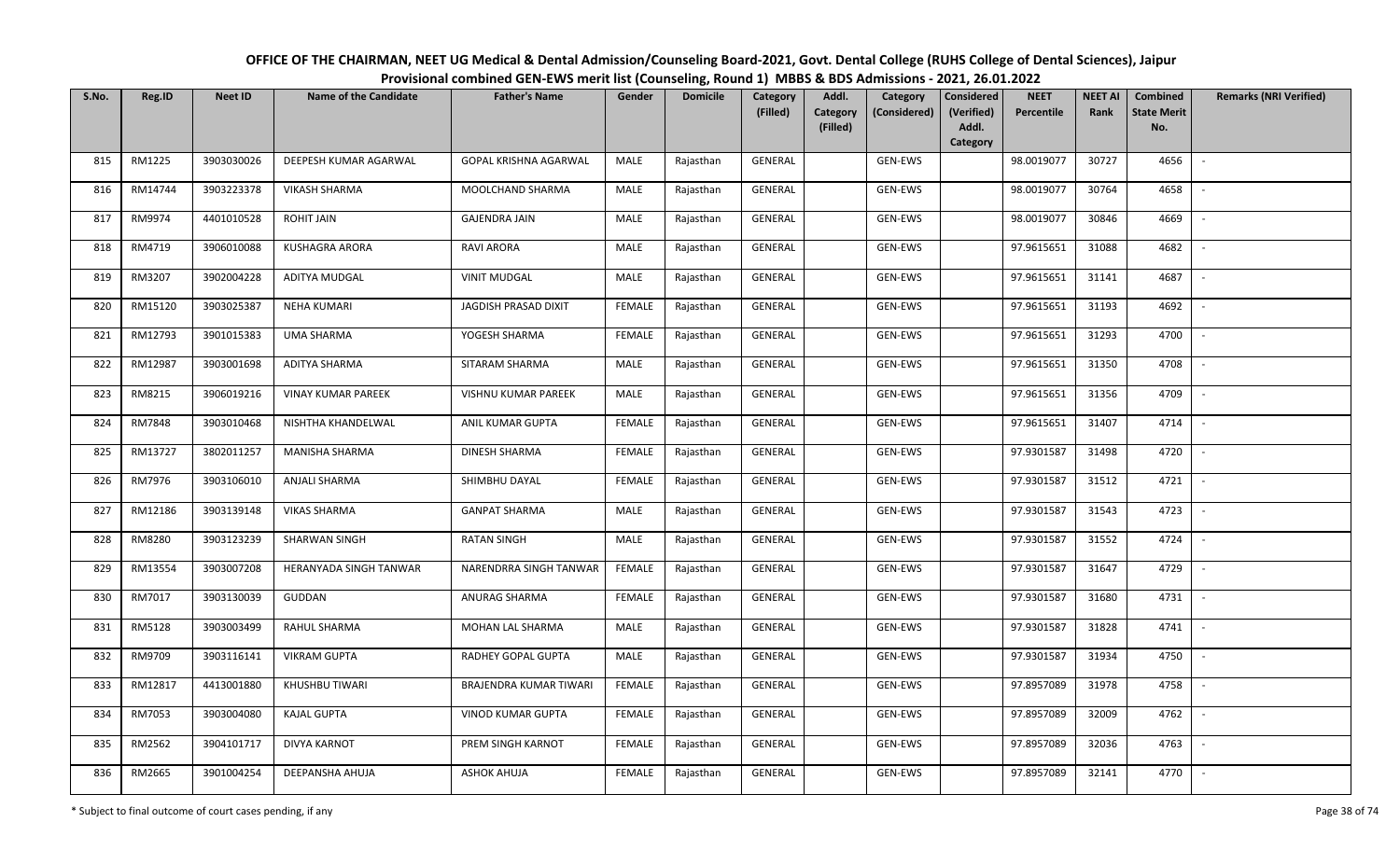| OFFICE OF THE CHAIRMAN, NEET UG Medical & Dental Admission/Counseling Board-2021, Govt. Dental College (RUHS College of Dental Sciences), Jaipur |  |  |  |  |  |  |  |  |  |  |  |  |  |
|--------------------------------------------------------------------------------------------------------------------------------------------------|--|--|--|--|--|--|--|--|--|--|--|--|--|
| Provisional combined GEN-EWS merit list (Counseling, Round 1) MBBS & BDS Admissions - 2021, 26.01.2022                                           |  |  |  |  |  |  |  |  |  |  |  |  |  |
|                                                                                                                                                  |  |  |  |  |  |  |  |  |  |  |  |  |  |

| S.No. | Reg.ID  | <b>Neet ID</b> | <b>Name of the Candidate</b> | <b>Father's Name</b>         | Gender        | <b>Domicile</b> | Category<br>(Filled) | Addl.<br>Category | Category<br>(Considered) | <b>Considered</b><br>(Verified) | <b>NEET</b><br>Percentile | <b>NEET AI</b><br>Rank | Combined<br><b>State Merit</b> | <b>Remarks (NRI Verified)</b> |
|-------|---------|----------------|------------------------------|------------------------------|---------------|-----------------|----------------------|-------------------|--------------------------|---------------------------------|---------------------------|------------------------|--------------------------------|-------------------------------|
|       |         |                |                              |                              |               |                 |                      | (Filled)          |                          | Addl.<br>Category               |                           |                        | No.                            |                               |
| 837   | RM10729 | 3905016174     | <b>MAHAK JAIN</b>            | MUKESH JAIN                  | <b>FEMALE</b> | Rajasthan       | GENERAL              |                   | GEN-EWS                  |                                 | 97.8957089                | 32219                  | 4780                           | $\overline{\phantom{a}}$      |
| 838   | RM11136 | 3904005355     | AYUSHI BHANDARI              | <b>UMAID MAL BHANDARI</b>    | <b>FEMALE</b> | Rajasthan       | GENERAL              |                   | GEN-EWS                  |                                 | 97.8957089                | 32261                  | 4781                           |                               |
| 839   | RM12998 | 3903016431     | <b>BHAVYA DIXIT</b>          | YOGESH KUMAR DIXIT           | MALE          | Rajasthan       | GENERAL              |                   | GEN-EWS                  |                                 | 97.8957089                | 32460                  | 4796                           | $\overline{\phantom{a}}$      |
| 840   | RM7850  | 3902023009     | NARENDRA SINGH BHATI         | OM SINGH BHATI               | MALE          | Rajasthan       | GENERAL              |                   | GEN-EWS                  |                                 | 97.8598991                | 32563                  | 4801                           | $\overline{\phantom{a}}$      |
| 841   | RM11698 | 3903002591     | RIMJHIM SHARMA               | RAJKUMAR SHARMA              | <b>FEMALE</b> | Rajasthan       | GENERAL              |                   | GEN-EWS                  |                                 | 97.8598991                | 32809                  | 4814                           | $\sim$                        |
| 842   | RM9691  | 3905025265     | <b>MOHIT GUPTA</b>           | <b>JUGAL KISHOR GUPTA</b>    | MALE          | Rajasthan       | GENERAL              |                   | GEN-EWS                  |                                 | 97.8598991                | 32851                  | 4816                           | $\overline{\phantom{a}}$      |
| 843   | RM12220 | 3903205168     | HIMANSHU SHARMA              | <b>DEEPAK SHARMA</b>         | <b>MALE</b>   | Rajasthan       | GENERAL              |                   | GEN-EWS                  |                                 | 97.8598991                | 33022                  | 4823                           |                               |
| 844   | RM6966  | 3903102892     | <b>BHAVIKA SHARMA</b>        | <b>BRIJ BHUSHAN SHARMA</b>   | <b>FEMALE</b> | Rajasthan       | <b>GENERAL</b>       |                   | GEN-EWS                  |                                 | 97.8218877                | 33083                  | 4827                           | $\overline{\phantom{a}}$      |
| 845   | RM2636  | 2302012383     | <b>HIMANSHI</b>              | VINOD AGGARWAL               | <b>FEMALE</b> | Rajasthan       | <b>GENERAL</b>       |                   | GEN-EWS                  |                                 | 97.8218877                | 33142                  | 4828                           |                               |
| 846   | RM10317 | 3905102276     | PALLAV SHARMA                | MAHAVEER SHARMA              | MALE          | Rajasthan       | GENERAL              |                   | GEN-EWS                  |                                 | 97.8218877                | 33259                  | 4835                           | $\sim$                        |
| 847   | RM2480  | 3906024311     | DEVENDRA CHOUBISA            | NARAYAN LAL CHOUBISA         | MALE          | Rajasthan       | GENERAL              |                   | GEN-EWS                  |                                 | 97.8218877                | 33314                  | 4840                           |                               |
| 848   | RM5439  | 3902007243     | <b>BHARTI SHARMA</b>         | PAWAN KUMAR SHARMA           | <b>FEMALE</b> | Rajasthan       | GENERAL              |                   | GEN-EWS                  |                                 | 97.8218877                | 33328                  | 4842                           | $\overline{\phantom{a}}$      |
| 849   | RM13745 | 3903002040     | <b>MAYANK AGRAWAL</b>        | <b>BANWARI LAL AGRAWAL</b>   | MALE          | Rajasthan       | GENERAL              |                   | GEN-EWS                  |                                 | 97.8218877                | 33430                  | 4850                           |                               |
| 850   | RM1217  | 3903105298     | NIKITA SHARMA                | MUKESH SHARMA                | <b>FEMALE</b> | Rajasthan       | GENERAL              |                   | GEN-EWS                  |                                 | 97.8218877                | 33493                  | 4856                           | $\overline{\phantom{a}}$      |
| 851   | RM11302 | 3903205703     | HIMANSHI TIWARI              | RAMKISHORE TIWARI            | <b>FEMALE</b> | Rajasthan       | GENERAL              |                   | GEN-EWS                  |                                 | 97.8218877                | 33503                  | 4857                           | $\overline{\phantom{a}}$      |
| 852   | RM13305 | 3903002037     | PARUL CHHABRA                | <b>VIPIN CHHABRA</b>         | <b>FEMALE</b> | Rajasthan       | GENERAL              |                   | GEN-EWS                  |                                 | 97.8218877                | 33504                  | 4858                           | $\sim$                        |
| 853   | RM12645 | 3903215313     | <b>AMIT SHARMA</b>           | HARPHOOL SHARMA              | MALE          | Rajasthan       | GENERAL              |                   | GEN-EWS                  |                                 | 97.7809623                | 34071                  | 4885                           | $\sim$                        |
| 854   | RM2848  | 3903102445     | <b>ADITI SHARMA</b>          | MUKESH SHARMA                | <b>FEMALE</b> | Rajasthan       | GENERAL              |                   | GEN-EWS                  |                                 | 97.7809623                | 34139                  | 4891                           | $\overline{\phantom{a}}$      |
| 855   | RM8787  | 3903016171     | <b>VIKAS SHARMA</b>          | <b>BHUDEV SHARMA</b>         | MALE          | Rajasthan       | GENERAL              |                   | GEN-EWS                  |                                 | 97.7809623                | 34142                  | 4892                           |                               |
| 856   | RM7207  | 3905106033     | VISHVARAJ SINGH CHUNDAWAT    | <b>GOPAL SINGH CHUNDAWAT</b> | MALE          | Rajasthan       | GENERAL              |                   | GEN-EWS                  |                                 | 97.7809623                | 34146                  | 4894                           |                               |
| 857   | RM4547  | 3902002351     | <b>ANKIT SHARMA</b>          | VINOD KUMAR SHARMA           | MALE          | Rajasthan       | <b>GENERAL</b>       |                   | GEN-EWS                  |                                 | 97.7809623                | 34236                  | 4898                           | $\sim$                        |
| 858   | RM5979  | 3903225065     | ARCHANA KHANDAL              | MUKESH KUMAR SHARMA          | <b>FEMALE</b> | Rajasthan       | GENERAL              |                   | GEN-EWS                  |                                 | 97.7459296                | 34638                  | 4923                           |                               |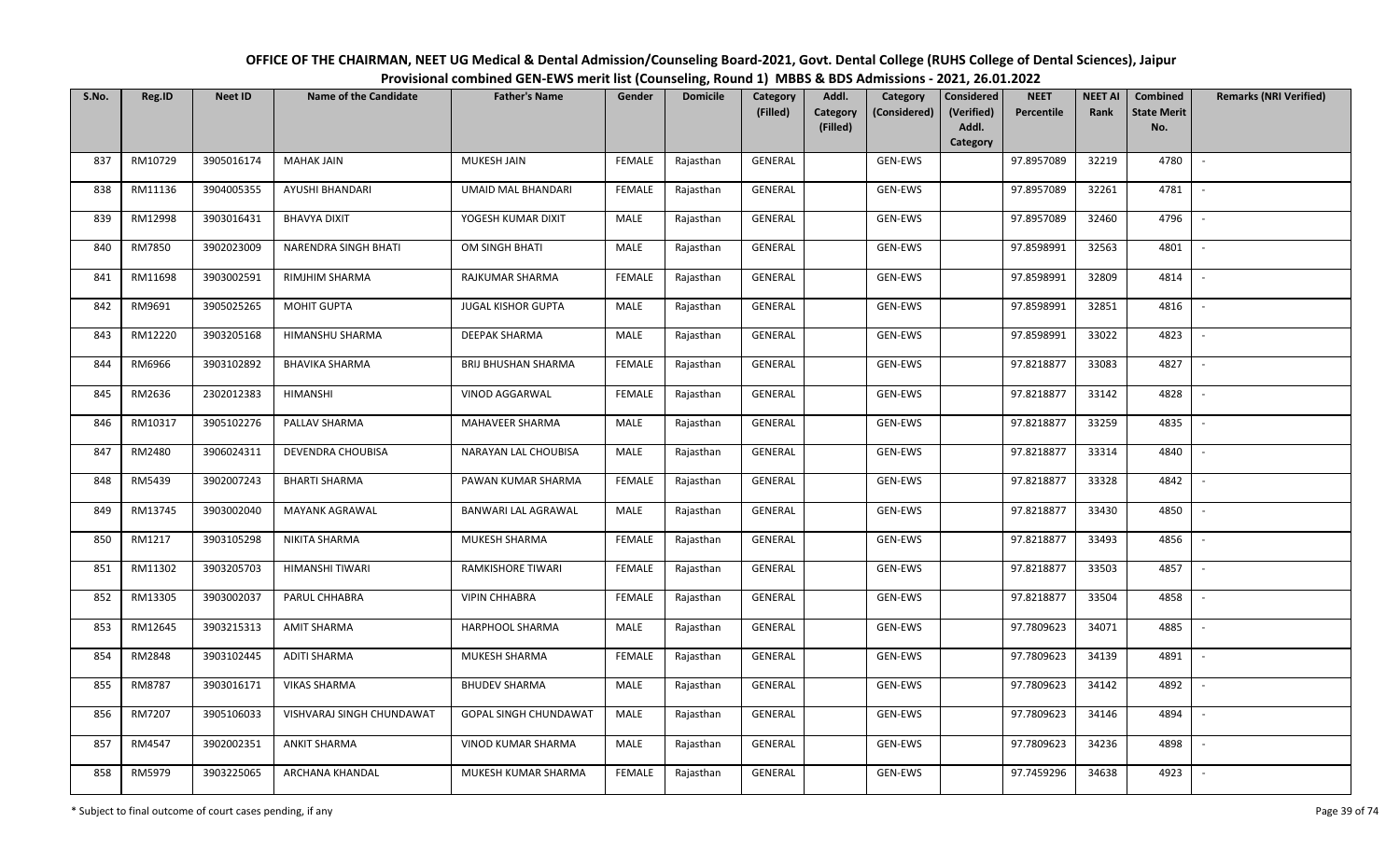| OFFICE OF THE CHAIRMAN, NEET UG Medical & Dental Admission/Counseling Board-2021, Govt. Dental College (RUHS College of Dental Sciences), Jaipur |
|--------------------------------------------------------------------------------------------------------------------------------------------------|
| Provisional combined GEN-EWS merit list (Counseling, Round 1) MBBS & BDS Admissions - 2021, 26.01.2022                                           |

| S.No. | Reg.ID  | <b>Neet ID</b> | <b>Name of the Candidate</b> | <b>Father's Name</b>                | Gender        | <b>Domicile</b> | Category<br>(Filled) | Addl.<br>Category | Category<br>(Considered) | <b>Considered</b><br>(Verified) | <b>NEET</b><br>Percentile | <b>NEET AI</b><br>Rank | <b>Combined</b><br><b>State Merit</b> | <b>Remarks (NRI Verified)</b> |
|-------|---------|----------------|------------------------------|-------------------------------------|---------------|-----------------|----------------------|-------------------|--------------------------|---------------------------------|---------------------------|------------------------|---------------------------------------|-------------------------------|
|       |         |                |                              |                                     |               |                 |                      | (Filled)          |                          | Addl.<br>Category               |                           |                        | No.                                   |                               |
| 859   | RM9456  | 3905004270     | <b>AKSHAT AGARWAL</b>        | SANJAY AGARWAL                      | MALE          | Rajasthan       | <b>GENERAL</b>       |                   | GEN-EWS                  |                                 | 97.7459296                | 34681                  | 4929                                  | $\overline{\phantom{a}}$      |
| 860   | RM6830  | 2302002546     | <b>MUKUL GARG</b>            | AJAY GARG                           | MALE          | Rajasthan       | GENERAL              |                   | GEN-EWS                  |                                 | 97.7459296                | 34808                  | 4943                                  |                               |
| 861   | RM6604  | 3901008129     | ANSHU GUPTA                  | MURARI LAL GUPTA                    | MALE          | Rajasthan       | GENERAL              |                   | GEN-EWS                  |                                 | 97.7101847                | 35076                  | 4953                                  | $\overline{\phantom{a}}$      |
| 862   | RM15298 | 3903208231     | <b>AKSHAT SHARMA</b>         | KAILASH SHARMA                      | MALE          | Rajasthan       | GENERAL              |                   | GEN-EWS                  |                                 | 97.6699068                | 35410                  | 4973                                  | $\overline{\phantom{a}}$      |
| 863   | RM4035  | 3903002374     | PAYAL SHARMA                 | SANTOSH KUMAR SHARMA                | <b>FEMALE</b> | Rajasthan       | GENERAL              |                   | GEN-EWS                  |                                 | 97.6699068                | 35416                  | 4974                                  | $\sim$                        |
| 864   | RM1221  | 3802001288     | PAYAL GOYAL                  | RAJKUMAR GOYAL                      | <b>FEMALE</b> | Rajasthan       | <b>GENERAL</b>       |                   | GEN-EWS                  |                                 | 97.6699068                | 35468                  | 4977                                  | $\overline{\phantom{a}}$      |
| 865   | RM12171 | 4413003032     | PIYUSH SHARMA                | OM PRAKASH SHARMA                   | MALE          | Rajasthan       | GENERAL              |                   | GEN-EWS                  |                                 | 97.6699068                | 35497                  | 4979                                  |                               |
| 866   | RM13831 | 3905107344     | AMIT KUMAR PARASHAR          | A S SHARMA                          | MALE          | Rajasthan       | <b>GENERAL</b>       | WDP,<br>EXS6      | GEN-EWS                  |                                 | 97.6699068                | 35553                  | 4983                                  |                               |
| 867   | RM5291  | 3903112208     | NISHITA SHARMA               | C R SHARMA                          | <b>FEMALE</b> | Rajasthan       | <b>GENERAL</b>       |                   | GEN-EWS                  |                                 | 97.6699068                | 35696                  | 4991                                  | $\overline{\phantom{a}}$      |
| 868   | RM13533 | 3905124212     | <b>NARENDAR SINGH</b>        | <b>JABAR SINGH</b>                  | MALE          | Rajasthan       | <b>GENERAL</b>       |                   | GEN-EWS                  |                                 | 97.6699068                | 35742                  | 4994                                  | $\overline{\phantom{a}}$      |
| 869   | RM13511 | 3906001120     | SUKIRTEE JHALA               | RAJENDRA SINGH JHALA                | <b>FEMALE</b> | Rajasthan       | GENERAL              |                   | GEN-EWS                  |                                 | 97.6699068                | 35884                  | 5006                                  |                               |
| 870   | RM11768 | 3903004085     | SHANU SHARMA                 | PRAMOD SHARMA                       | <b>FEMALE</b> | Rajasthan       | GENERAL              |                   | GEN-EWS                  |                                 | 97.6324782                | 36262                  | 5029                                  | $\overline{\phantom{a}}$      |
| 871   | RM11418 | 3903001356     | <b>ADITI GOYAL</b>           | JITENDRA KUMAR GOYAL                | <b>FEMALE</b> | Rajasthan       | GENERAL              |                   | GEN-EWS                  |                                 | 97.6324782                | 36288                  | 5032                                  |                               |
| 872   | RM14603 | 3901002112     | <b>GUNJAN JAIN</b>           | SANDEEP JAIN                        | <b>FEMALE</b> | Rajasthan       | GENERAL              |                   | GEN-EWS                  |                                 | 97.6324782                | 36533                  | 5052                                  | $\overline{\phantom{a}}$      |
| 873   | RM1003  | 3903104397     | AKSHITA AGARWAL              | <b>ASHOK AGARWAL</b>                | <b>FEMALE</b> | Rajasthan       | GENERAL              |                   | GEN-EWS                  |                                 | 97.5914233                | 36782                  | 5065                                  | $\overline{\phantom{a}}$      |
| 874   | RM10247 | 3904022237     | HARSHVARDHAN SINGH           | <b>KISHAN SINGH</b>                 | MALE          | Rajasthan       | GENERAL              |                   | GEN-EWS                  |                                 | 97.5914233                | 36977                  | 5068                                  | $\sim$                        |
| 875   | RM5563  | 3903220069     | <b>AMAN SHARMA</b>           | MUKESH SHARMA                       | MALE          | Rajasthan       | GENERAL              |                   | GEN-EWS                  |                                 | 97.5914233                | 37143                  | 5082                                  | $\overline{\phantom{a}}$      |
| 876   | RM9830  | 3903106305     | ADITYA KHANDELWAL            | MANISH KHANDELWAL                   | MALE          | Rajasthan       | GENERAL              |                   | GEN-EWS                  |                                 | 97.5570382                | 37304                  | 5087                                  |                               |
| 877   | RM14661 | 3901013096     | <b>NEHA JAIN</b>             | RAKESH KUMAR JAIN                   | <b>FEMALE</b> | Rajasthan       | <b>GENERAL</b>       |                   | GEN-EWS                  |                                 | 97.5570382                | 37327                  | 5088                                  |                               |
| 878   | RM14524 | 3903222052     | <b>JYOTI SHARMA</b>          | SHIMBHU DAYAL SHARMA                | <b>FEMALE</b> | Rajasthan       | <b>GENERAL</b>       |                   | GEN-EWS                  |                                 | 97.5570382                | 37517                  | 5099                                  |                               |
| 879   | RM2629  | 3903113433     | RIYA KHANDELWAL              | <b>NARENDRA KUMAR</b><br>KHANDELWAL | <b>FEMALE</b> | Rajasthan       | GENERAL              |                   | GEN-EWS                  |                                 | 97.5570382                | 37618                  | 5103                                  |                               |
| 880   | RM2619  | 3903206260     | <b>BALVEER SINGH</b>         | <b>HANUMAN SINGH</b>                | MALE          | Rajasthan       | GENERAL              |                   | GEN-EWS                  |                                 | 97.5167603                | 37917                  | 5118                                  |                               |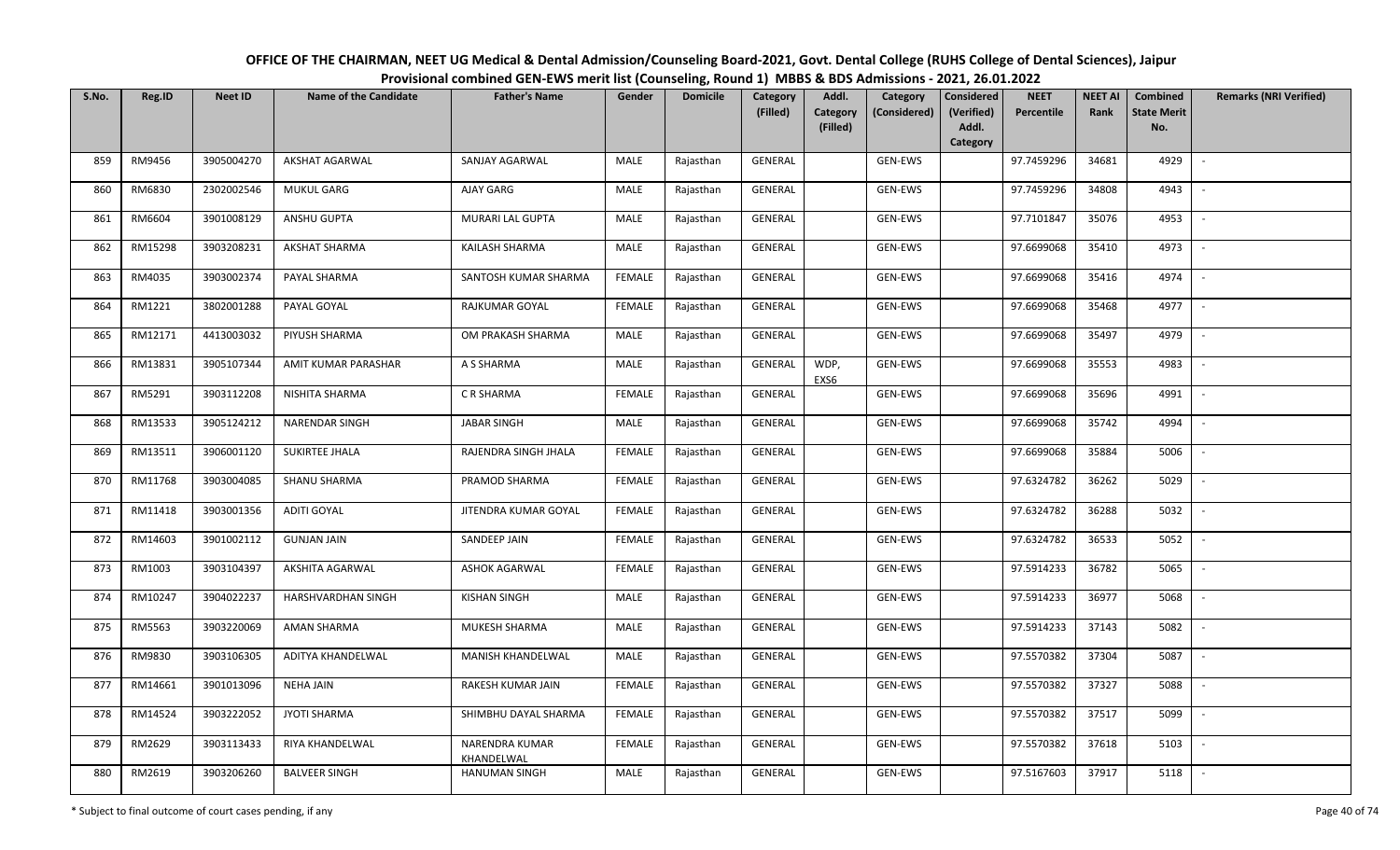| OFFICE OF THE CHAIRMAN, NEET UG Medical & Dental Admission/Counseling Board-2021, Govt. Dental College (RUHS College of Dental Sciences), Jaipur |
|--------------------------------------------------------------------------------------------------------------------------------------------------|
| Provisional combined GEN-EWS merit list (Counseling, Round 1) MBBS & BDS Admissions - 2021, 26.01.2022                                           |

| S.No. | Reg.ID  | <b>Neet ID</b> | <b>Name of the Candidate</b> | <b>Father's Name</b>      | Gender        | <b>Domicile</b> | Category<br>(Filled) | Addl.<br><b>Category</b> | Category<br>(Considered) | <b>Considered</b><br>(Verified) | <b>NEET</b><br>Percentile | <b>NEET AI</b><br>Rank | Combined<br><b>State Merit</b> | <b>Remarks (NRI Verified)</b> |
|-------|---------|----------------|------------------------------|---------------------------|---------------|-----------------|----------------------|--------------------------|--------------------------|---------------------------------|---------------------------|------------------------|--------------------------------|-------------------------------|
|       |         |                |                              |                           |               |                 |                      | (Filled)                 |                          | Addl.<br>Category               |                           |                        | No.                            |                               |
| 881   | RM8360  | 3903203286     | <b>DISHA SHARMA</b>          | BANWARI LAL SHARMA        | FEMALE        | Rajasthan       | GENERAL              |                          | GEN-EWS                  |                                 | 97.5167603                | 37985                  | 5123                           | $\sim$                        |
| 882   | RM2624  | 3903203658     | AMIT KUMAR GARG              | VISHNU KUMAR GARG         | MALE          | Rajasthan       | GENERAL              |                          | GEN-EWS                  |                                 | 97.5167603                | 38001                  | 5125                           |                               |
| 883   | RM4024  | 3903202276     | AISHWARYA CHAUHAN            | <b>AMIT CHAUHAN</b>       | <b>FEMALE</b> | Rajasthan       | GENERAL              |                          | GEN-EWS                  |                                 | 97.5167603                | 38210                  | 5134                           | $\sim$                        |
| 884   | RM8212  | 3903204162     | ADITI GOYAL                  | PURUSHOTTAM GOYAL         | <b>FEMALE</b> | Rajasthan       | GENERAL              |                          | GEN-EWS                  |                                 | 97.5167603                | 38248                  | 5138                           | $\overline{\phantom{a}}$      |
| 885   | RM15337 | 3903205494     | <b>SRISTY GUPTA</b>          | RAMESH CHAND GUPTA        | <b>FEMALE</b> | Rajasthan       | GENERAL              |                          | GEN-EWS                  |                                 | 97.5167603                | 38267                  | 5139                           | $\sim$                        |
| 886   | RM8509  | 3905009250     | <b>HARSHITA SHARMA</b>       | PRITAM KUMAR SHARMA       | <b>FEMALE</b> | Rajasthan       | GENERAL              |                          | GEN-EWS                  |                                 | 97.5167603                | 38318                  | 5145                           | $\overline{\phantom{a}}$      |
| 887   | RM2292  | 3905111231     | GOKULENDRA SHARMA            | PURUSHOTTAM LAL SHARMA    | MALE          | Rajasthan       | GENERAL              |                          | GEN-EWS                  |                                 | 97.5167603                | 38329                  | 5147                           |                               |
| 888   | RM11895 | 3903102829     | <b>KANAK GUPTA</b>           | <b>ANIL GUPTA</b>         | MALE          | Rajasthan       | GENERAL              |                          | GEN-EWS                  |                                 | 97.4779718                | 38496                  | 5157                           |                               |
| 889   | RM7437  | 3903203539     | PUNIT GAUTAM                 | SHIV CHARAN GAUTAM        | <b>MALE</b>   | Rajasthan       | GENERAL              |                          | GEN-EWS                  |                                 | 97.4779718                | 38771                  | 5172                           | $\overline{\phantom{a}}$      |
| 890   | RM2025  | 3903027219     | HARI OM SHARMA               | MADAN LAL SHARMA          | MALE          | Rajasthan       | GENERAL              |                          | GEN-EWS                  |                                 | 97.4779718                | 38861                  | 5180                           | $\overline{\phantom{a}}$      |
| 891   | RM10638 | 3903034089     | AYUSHI SHARMA                | <b>BRIJMOHAN PANCHOLI</b> | <b>FEMALE</b> | Rajasthan       | GENERAL              |                          | GEN-EWS                  |                                 | 97.4779718                | 38872                  | 5181                           |                               |
| 892   | RM10581 | 3905027161     | <b>BHARAT KUMAR</b>          | <b>BAGDA RAM</b>          | MALE          | Rajasthan       | GENERAL              |                          | GEN-EWS                  |                                 | 97.435298                 | 39052                  | 5187                           | $\sim$                        |
| 893   | RM3158  | 3903202314     | <b>GAURAV SHARMA</b>         | BHAGWATI PRASAD SHARMA    | MALE          | Rajasthan       | GENERAL              |                          | GEN-EWS                  |                                 | 97.435298                 | 39106                  | 5192                           |                               |
| 894   | RM14077 | 3905001405     | AJAY SHARMA                  | CHHITAR MAL SHARMA        | MALE          | Rajasthan       | GENERAL              |                          | GEN-EWS                  |                                 | 97.435298                 | 39438                  | 5209                           | $\sim$                        |
| 895   | RM13704 | 3906001436     | <b>VINITA BABANI</b>         | CHANDRA PRAKASH BABANI    | <b>FEMALE</b> | Rajasthan       | GENERAL              |                          | GEN-EWS                  |                                 | 97.435298                 | 39476                  | 5213                           | $\sim$                        |
| 896   | RM11484 | 3903102615     | NISCHAL BANSAL               | PUSHPENDRA BANSAL         | MALE          | Rajasthan       | GENERAL              |                          | GEN-EWS                  |                                 | 97.3928833                | 39859                  | 5230                           | $\sim$                        |
| 897   | RM7106  | 3903221302     | ABHISHEK BHARDWAJ            | DALCHAND SHARMA           | MALE          | Rajasthan       | GENERAL              |                          | GEN-EWS                  |                                 | 97.3928833                | 39860                  | 5231                           | $\sim$                        |
| 898   | RM7336  | 3903236070     | PALAK SHARMA                 | <b>DEEPAK SHARMA</b>      | <b>FEMALE</b> | Rajasthan       | GENERAL              |                          | GEN-EWS                  |                                 | 97.3928833                | 39950                  | 5235                           |                               |
| 899   | RM9448  | 3903011211     | <b>GOURAV SHARMA</b>         | <b>BRIJ MOHAN SHARMA</b>  | MALE          | Rajasthan       | GENERAL              |                          | GEN-EWS                  |                                 | 97.3928833                | 40033                  | 5236                           |                               |
| 900   | RM9309  | 3902017048     | AJAY SINGH                   | <b>KESHARI SINGH</b>      | MALE          | Rajasthan       | GENERAL              |                          | GEN-EWS                  |                                 | 97.3928833                | 40141                  | 5242                           |                               |
| 901   | RM4650  | 3903102650     | ATISHA SHARMA                | SANTOSH SHARMA            | <b>FEMALE</b> | Rajasthan       | GENERAL              |                          | GEN-EWS                  |                                 | 97.3928833                | 40143                  | 5243                           |                               |
| 902   | RM9951  | 3901004239     | VIKRAM SINGH RATHORE         | DHAN SINGH RATHORE        | MALE          | Rajasthan       | GENERAL              |                          | GEN-EWS                  |                                 | 97.3928833                | 40247                  | 5250                           |                               |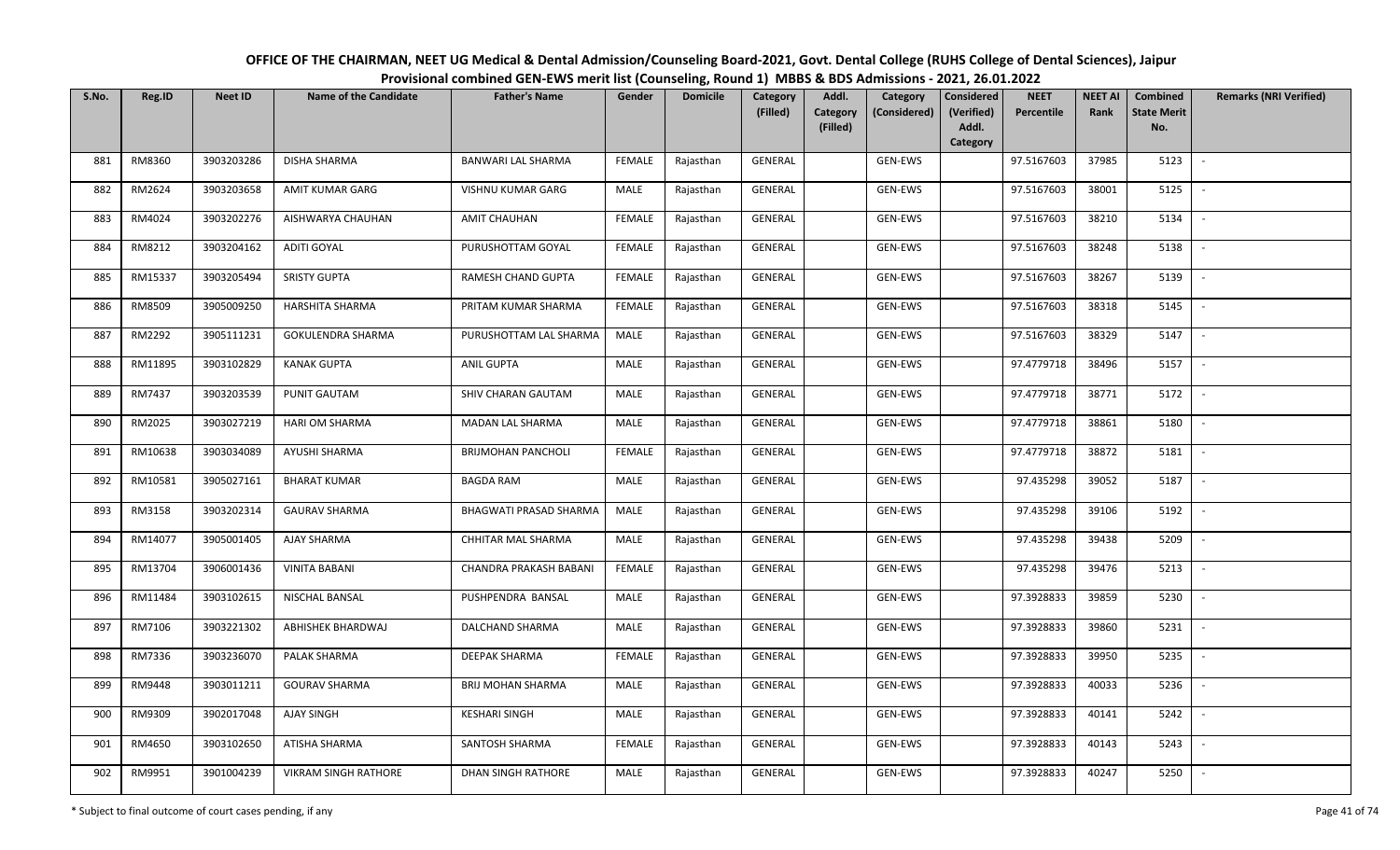| OFFICE OF THE CHAIRMAN, NEET UG Medical & Dental Admission/Counseling Board-2021, Govt. Dental College (RUHS College of Dental Sciences), Jaipur |
|--------------------------------------------------------------------------------------------------------------------------------------------------|
| Provisional combined GEN-EWS merit list (Counseling, Round 1) MBBS & BDS Admissions - 2021, 26.01.2022                                           |

| S.No. | Reg.ID  | <b>Neet ID</b> | <b>Name of the Candidate</b> | <b>Father's Name</b>           | Gender        | <b>Domicile</b> | Category<br>(Filled) | Addl.<br>Category<br>Category<br>(Considered)<br>(Filled) | <b>Considered</b><br>(Verified)<br>Addl. | <b>NEET</b><br>Percentile | <b>NEET AI</b><br>Rank | Combined<br><b>State Merit</b><br>No. | <b>Remarks (NRI Verified)</b> |
|-------|---------|----------------|------------------------------|--------------------------------|---------------|-----------------|----------------------|-----------------------------------------------------------|------------------------------------------|---------------------------|------------------------|---------------------------------------|-------------------------------|
|       |         |                |                              |                                |               |                 |                      |                                                           | Category                                 |                           |                        |                                       |                               |
| 903   | RM9100  | 3902003442     | <b>ISHA BAJAJ</b>            | JAI VIJAY BAJAJ                | FEMALE        | Rajasthan       | GENERAL              | GEN-EWS                                                   |                                          | 97.3525406                | 40363                  | 5255                                  |                               |
| 904   | RM2456  | 3903004448     | NAVANSHU GARG                | NARENDRA GARG                  | <b>MALE</b>   | Rajasthan       | GENERAL              | GEN-EWS                                                   |                                          | 97.3525406                | 40508                  | 5262                                  |                               |
| 905   | RM12578 | 3903120175     | <b>HRITIKA LAWANIYA</b>      | KHEM CHAND SHARMA              | <b>FEMALE</b> | Rajasthan       | GENERAL              | GEN-EWS                                                   |                                          | 97.3525406                | 40513                  | 5263                                  | $\sim$                        |
| 906   | RM5793  | 3903113151     | NEHA KUMARI GARG             | <b>SURENDRA KUMAR</b>          | <b>FEMALE</b> | Rajasthan       | GENERAL              | GEN-EWS                                                   |                                          | 97.3525406                | 40632                  | 5272                                  | $\sim$                        |
| 907   | RM14835 | 3902021134     | LALIT JOSHI                  | <b>SURYA PRAKASH</b>           | MALE          | Rajasthan       | GENERAL              | GEN-EWS                                                   |                                          | 97.3525406                | 40679                  | 5275                                  | $\sim$                        |
| 908   | RM14053 | 3905016190     | <b>BADAL HERCHANDANI</b>     | <b>NARESH HERCHANDANI</b>      | <b>MALE</b>   | Rajasthan       | GENERAL              | GEN-EWS                                                   |                                          | 97.3525406                | 40683                  | 5276                                  | $\overline{\phantom{a}}$      |
| 909   | RM11973 | 3903120165     | PUSHPENDRA SHARMA            | <b>BABU LAL SHARMA</b>         | MALE          | Rajasthan       | GENERAL              | GEN-EWS                                                   |                                          | 97.3525406                | 40881                  | 5286                                  |                               |
| 910   | RM13943 | 3903227085     | RAHUL SHARMA                 | <b>KAMLESH SHARMA</b>          | MALE          | Rajasthan       | <b>GENERAL</b>       | GEN-EWS                                                   |                                          | 97.3131694                | 40901                  | 5288                                  |                               |
| 911   | RM7125  | 3901005095     | <b>ALSHIFA QURESHI</b>       | ILYAS MOHAMMED QURESHI         | <b>FEMALE</b> | Rajasthan       | GENERAL              | GEN-EWS                                                   |                                          | 97.3131694                | 41290                  | 5305                                  |                               |
| 912   | RM7580  | 2001113389     | PARUL GUPTA                  | DEVENDRA KUMAR GUPTA           | <b>FEMALE</b> | Rajasthan       | GENERAL              | GEN-EWS                                                   |                                          | 97.3131694                | 41363                  | 5308                                  |                               |
| 913   | RM5061  | 3903128077     | ANSHUL GOYAL                 | NARESH CHAND AGRAWAL           | MALE          | Rajasthan       | GENERAL              | GEN-EWS                                                   |                                          | 97.3131694                | 41445                  | 5317                                  |                               |
| 914   | RM3799  | 3903204632     | AKSH SHARMA                  | CHANDRA BHAN SHARMA            | MALE          | Rajasthan       | GENERAL              | GEN-EWS                                                   |                                          | 97.2703661                | 41680                  | 5327                                  | $\overline{\phantom{a}}$      |
| 915   | RM13591 | 3903113070     | VAIDEHI PALIWAL              | <b>MANISH KUMAR</b>            | <b>FEMALE</b> | Rajasthan       | GENERAL              | GEN-EWS                                                   |                                          | 97.2703661                | 41908                  | 5337                                  |                               |
| 916   | RM14240 | 3903108208     | DIVYA KANWAR NATHAWAT        | <b>GAJENDRA SINGH NATHAWAT</b> | <b>FEMALE</b> | Rajasthan       | GENERAL              | GEN-EWS                                                   |                                          | 97.2703661                | 41938                  | 5340                                  | $\sim$                        |
| 917   | RM10984 | 3903226008     | ASHOK KUMAR SHARMA           | RAMSWAROOP SHARMA              | <b>MALE</b>   | Rajasthan       | GENERAL              | GEN-EWS                                                   |                                          | 97.2703661                | 41995                  | 5344                                  | $\sim$                        |
| 918   | RM11348 | 3902004284     | <b>SHRISTY ACHARYA</b>       | SANJAY ACHARYA                 | <b>FEMALE</b> | Rajasthan       | GENERAL              | GEN-EWS                                                   |                                          | 97.2273037                | 42235                  | 5355                                  | $\mathcal{L}_{\mathcal{A}}$   |
| 919   | RM12094 | 3903119141     | <b>VIAJY BADIWAL</b>         | ROOP NARAYAN DADIWAL           | MALE          | Rajasthan       | GENERAL              | GEN-EWS                                                   |                                          | 97.2273037                | 42283                  | 5358                                  | $\sim$                        |
| 920   | RM15514 | 3903202001     | <b>DEVANG GARG</b>           | ASHOK KUMAR GARG               | <b>MALE</b>   | Rajasthan       | GENERAL              | GEN-EWS                                                   |                                          | 97.2273037                | 42320                  | 5364                                  |                               |
| 921   | RM10130 | 3903211395     | ROHIT KUMAR SHARMA           | NARSI PRASAD SHARMA            | MALE          | Rajasthan       | <b>GENERAL</b>       | GEN-EWS                                                   |                                          | 97.2273037                | 42330                  | 5366                                  |                               |
| 922   | RM14302 | 3903007714     | <b>JHILMIL SHARMA</b>        | SUNIL KUMAR SHARMA             | <b>FEMALE</b> | Rajasthan       | GENERAL              | GEN-EWS                                                   |                                          | 97.2273037                | 42367                  | 5370                                  |                               |
| 923   | RM11022 | 3802003226     | RAKSHITA BANSAL              | AJAY BANSAL                    | <b>FEMALE</b> | Rajasthan       | GENERAL              | GEN-EWS                                                   |                                          | 97.2273037                | 42422                  | 5373                                  |                               |
| 924   | RM10197 | 3903004683     | SANJAY SHARMA                | CHAJU LAL SHARMA               | MALE          | Rajasthan       | GENERAL              | GEN-EWS                                                   |                                          | 97.2273037                | 42493                  | 5376                                  |                               |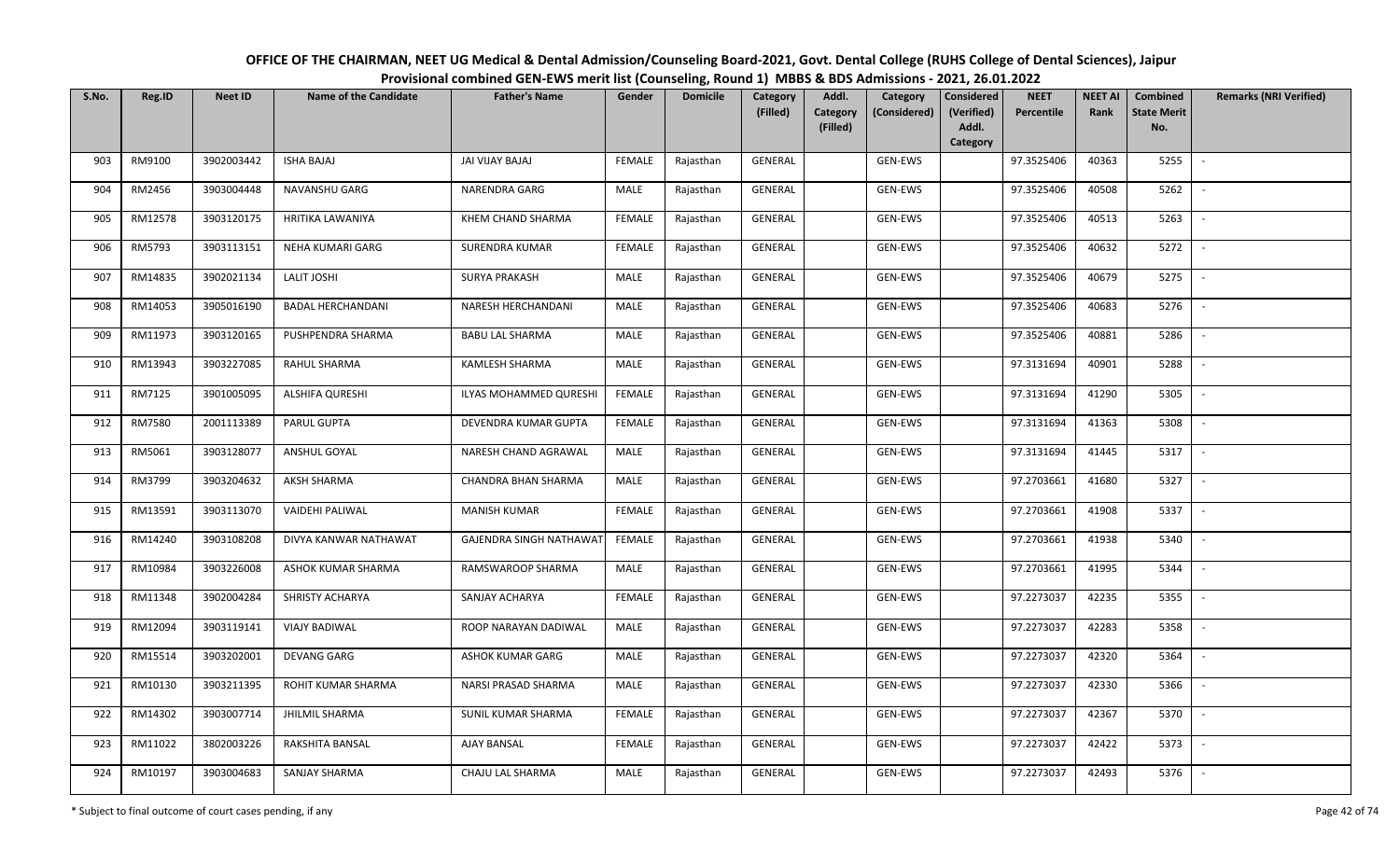| OFFICE OF THE CHAIRMAN, NEET UG Medical & Dental Admission/Counseling Board-2021, Govt. Dental College (RUHS College of Dental Sciences), Jaipur |
|--------------------------------------------------------------------------------------------------------------------------------------------------|
| Provisional combined GEN-EWS merit list (Counseling, Round 1) MBBS & BDS Admissions - 2021, 26.01.2022                                           |

| S.No. | Reg.ID  | <b>Neet ID</b> | <b>Name of the Candidate</b> | <b>Father's Name</b>    | Gender        | <b>Domicile</b> | Category<br>(Filled) | Addl.<br><b>Category</b> | Category<br>(Considered) | <b>Considered</b><br>(Verified) | <b>NEET</b><br>Percentile | <b>NEET AI</b><br>Rank | Combined<br><b>State Merit</b> | <b>Remarks (NRI Verified)</b> |
|-------|---------|----------------|------------------------------|-------------------------|---------------|-----------------|----------------------|--------------------------|--------------------------|---------------------------------|---------------------------|------------------------|--------------------------------|-------------------------------|
|       |         |                |                              |                         |               |                 |                      | (Filled)                 |                          | Addl.<br>Category               |                           |                        | No.                            |                               |
| 925   | RM5163  | 3903111121     | TANMAY KUMAR SHARMA          | MUKESH KUMAR SHARMA     | MALE          | Rajasthan       | GENERAL              |                          | GEN-EWS                  |                                 | 97.2273037                | 42691                  | 5383                           | $\sim$                        |
| 926   | RM5876  | 3903209380     | <b>KRITIKA JAIN</b>          | KAMLESH KUMAR JAIN      | <b>FEMALE</b> | Rajasthan       | GENERAL              |                          | GEN-EWS                  |                                 | 97.2273037                | 42765                  | 5389                           |                               |
| 927   | RM7386  | 3903206086     | JYOTSANA GUPTA               | RAKESH MATHURIA         | <b>FEMALE</b> | Rajasthan       | GENERAL              |                          | GEN-EWS                  |                                 | 97.1845004                | 42849                  | 5395                           | $\overline{\phantom{a}}$      |
| 928   | RM9155  | 3903010132     | SAMEER SHARMA                | <b>GIRIRAJ SHARMA</b>   | MALE          | Rajasthan       | GENERAL              |                          | GEN-EWS                  |                                 | 97.1845004                | 42945                  | 5401                           | $\overline{\phantom{a}}$      |
| 929   | RM11059 | 3906024255     | <b>TEJESVI JOSHI</b>         | KISHORE JOSHI           | <b>FEMALE</b> | Rajasthan       | GENERAL              |                          | GEN-EWS                  |                                 | 97.1845004                | 43115                  | 5407                           | $\sim$                        |
| 930   | RM13942 | 3904001273     | <b>MANSI PUROHIT</b>         | NARESH PUROHIT          | <b>FEMALE</b> | Rajasthan       | GENERAL              |                          | GEN-EWS                  |                                 | 97.1845004                | 43216                  | 5414                           | $\overline{\phantom{a}}$      |
| 931   | RM11180 | 3905013007     | <b>HRITIK PARASHAR</b>       | <b>HEMANT PARASHAR</b>  | MALE          | Rajasthan       | GENERAL              |                          | GEN-EWS                  |                                 | 97.1845004                | 43281                  | 5418                           |                               |
| 932   | RM9681  | 3903201519     | <b>VEDANT PAREEK</b>         | RAMAKANT PAREEK         | MALE          | Rajasthan       | GENERAL              |                          | GEN-EWS                  |                                 | 97.1845004                | 43315                  | 5419                           |                               |
| 933   | RM6534  | 3903030003     | <b>DUSHYANT SHARMA</b>       | MAHENDRA SHARMA         | <b>MALE</b>   | Rajasthan       | GENERAL              |                          | GEN-EWS                  |                                 | 97.1427332                | 43997                  | 5450                           |                               |
| 934   | RM8578  | 3903129095     | <b>AMIT SHARMA</b>           | RADHE LAL SHARMA        | MALE          | Rajasthan       | GENERAL              |                          | GEN-EWS                  |                                 | 97.1427332                | 44078                  | 5454                           | $\overline{\phantom{a}}$      |
| 935   | RM14879 | 4401020184     | PAVAN KUMAR PARASHAR         | MOHAN LAL SHARMA        | MALE          | Rajasthan       | GENERAL              |                          | GEN-EWS                  |                                 | 97.1007717                | 44207                  | 5457                           |                               |
| 936   | RM11743 | 3802001045     | <b>SHRUTI</b>                | SURESH MITTAL           | FEMALE        | Rajasthan       | GENERAL              |                          | GEN-EWS                  |                                 | 97.1007717                | 44554                  | 5477                           | $\sim$                        |
| 937   | RM14704 | 3903213477     | SANTOSH KUMAR SHARMA         | KEDAR PRASAD SHARMA     | MALE          | Rajasthan       | GENERAL              |                          | GEN-EWS                  |                                 | 97.1007717                | 44674                  | 5483                           |                               |
| 938   | RM14252 | 3904023007     | <b>ARUSHI BISHNOI</b>        | <b>BHAGIRATH PANWAR</b> | <b>FEMALE</b> | Rajasthan       | GENERAL              |                          | GEN-EWS                  |                                 | 97.1007717                | 44747                  | 5486                           | $\sim$                        |
| 939   | RM3586  | 3906003015     | NISHITA RAWAL                | ATUL KUMAR RAWAL        | <b>FEMALE</b> | Rajasthan       | GENERAL              |                          | GEN-EWS                  |                                 | 97.0589397                | 44846                  | 5488                           | $\sim$                        |
| 940   | RM3853  | 3802005041     | <b>MOHIT GARG</b>            | SANDEEP GARG            | MALE          | Rajasthan       | GENERAL              |                          | GEN-EWS                  |                                 | 97.0589397                | 45000                  | 5491                           | $\sim$                        |
| 941   | RM13908 | 3905006066     | <b>KOMAL PUROHIT</b>         | RAMESH CHANDRA PUROHIT  | <b>FEMALE</b> | Rajasthan       | GENERAL              |                          | GEN-EWS                  |                                 | 97.0589397                | 45098                  | 5495                           | $\sim$                        |
| 942   | RM1295  | 3906002447     | AFSHEEN KHAN                 | <b>FIROZ KHAN</b>       | <b>FEMALE</b> | Rajasthan       | GENERAL              |                          | GEN-EWS                  |                                 | 97.0589397                | 45122                  | 5497                           |                               |
| 943   | RM8769  | 3901003260     | <b>LAKSHIT JAIN</b>          | SHEKHAR JAIN            | MALE          | Rajasthan       | <b>GENERAL</b>       |                          | GEN-EWS                  |                                 | 97.0589397                | 45325                  | 5512                           |                               |
| 944   | RM15805 | 3903127176     | VISHAL KUMAR SHARMA          | <b>BABU LAL SHARMA</b>  | MALE          | Rajasthan       | <b>GENERAL</b>       |                          | GEN-EWS                  |                                 | 97.0589397                | 45384                  | 5516                           |                               |
| 945   | RM4242  | 3905017129     | SRIJANMANI GOSWAMI           | SUSHEEL GOSWAMI         | <b>FEMALE</b> | Rajasthan       | GENERAL              |                          | GEN-EWS                  |                                 | 97.0174963                | 45515                  | 5524                           |                               |
| 946   | RM5467  | 3905006318     | SANDLI CHOUHAN               | MAHENDRA SINGH          | <b>FEMALE</b> | Rajasthan       | GENERAL              |                          | GEN-EWS                  |                                 | 97.0174963                | 45556                  | 5527                           |                               |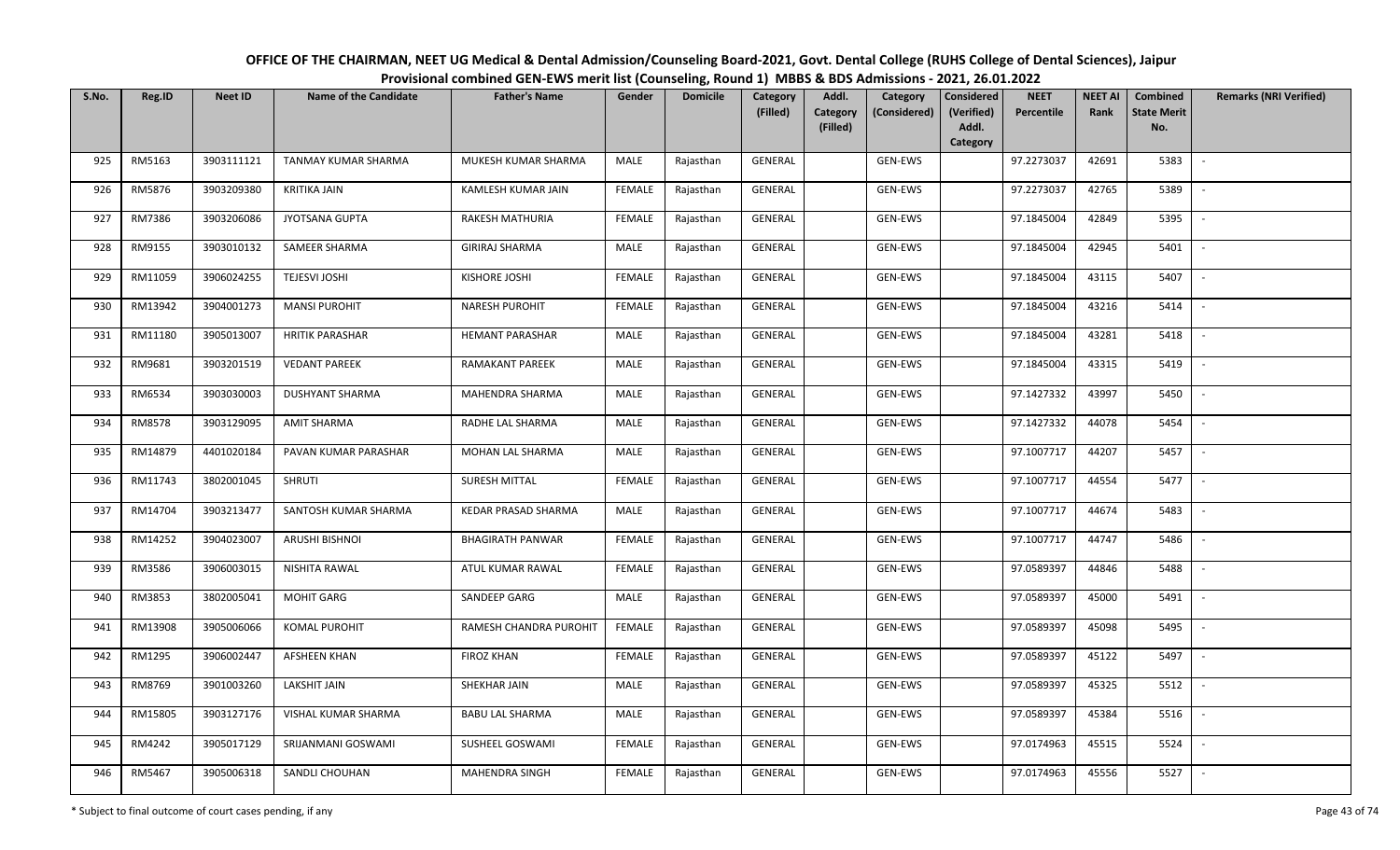| S.No. | Reg.ID  | <b>Neet ID</b> | Name of the Candidate        | <b>Father's Name</b>        | Gender        | <b>Domicile</b>      | Category<br>(Filled) | Addl.<br>Category | Category<br>(Considered) | Considered<br>(Verified) | <b>NEET</b><br>Percentile | <b>NEET AI</b><br>Rank | Combined<br><b>State Merit</b> | <b>Remarks (NRI Verified)</b> |
|-------|---------|----------------|------------------------------|-----------------------------|---------------|----------------------|----------------------|-------------------|--------------------------|--------------------------|---------------------------|------------------------|--------------------------------|-------------------------------|
|       |         |                |                              |                             |               |                      |                      | (Filled)          |                          | Addl.<br>Category        |                           |                        | No.                            |                               |
| 947   | RM6963  | 3903101898     | <b>DIVY SHARMA</b>           | PRADEEP SHARMA              | MALE          | Rajasthan            | <b>GENERAL</b>       |                   | GEN-EWS                  |                          | 97.0174963                | 45869                  | 5538                           | $\sim$                        |
| 948   | RM11970 | 3903203627     | DEEYA GARG                   | <b>VIKRAM GARG</b>          | <b>FEMALE</b> | Rajasthan            | GENERAL              |                   | GEN-EWS                  |                          | 97.0174963                | 45969                  | 5544                           | $\overline{\phantom{a}}$      |
| 949   | RM1319  | 3903101855     | <b>NAMAN JINDAL</b>          | KULDEEP JINDAL              | MALE          | Rajasthan            | GENERAL              |                   | GEN-EWS                  |                          | 97.0174963                | 45999                  | 5546                           | $\sim$                        |
| 950   | RM11550 | 3903203028     | KUNIKA AGARWAL               | SANJEEV AGARWAL             | <b>FEMALE</b> | Rajasthan            | GENERAL              |                   | GEN-EWS                  |                          | 97.0174963                | 46001                  | 5547                           | $\sim$                        |
| 951   | RM11876 | 3005011057     | <b>AKSHAY SHARMA</b>         | SIDDHARTH SHARMA            | MALE          | Rajasthan            | GENERAL              |                   | GEN-EWS                  |                          | 96.9724913                | 46138                  | 5552                           | $\sim$                        |
| 952   | RM13620 | 3903217331     | KRISHNA KUMARI SHARMA        | SURENDRA SHARMA             | <b>FEMALE</b> | Rajasthan            | GENERAL              |                   | GEN-EWS                  |                          | 96.9724913                | 46715                  | 5581                           |                               |
| 953   | RM13274 | 2302007455     | TANISHA AGARWAL              | <b>VINEET AGARWAL</b>       | <b>FEMALE</b> | <b>Uttar Pradesh</b> | GENERAL              |                   | GEN-EWS                  |                          | 96.9316306                | 46807                  | 5586                           |                               |
| 954   | RM1813  | 4413001887     | <b>GARIMA SINGHAL</b>        | KRISHNA KANT SINGHAL        | <b>FEMALE</b> | Rajasthan            | GENERAL              |                   | GEN-EWS                  |                          | 96.9316306                | 47012                  | 5595                           |                               |
| 955   | RM7421  | 3901007327     | AYUSHI DADHICH               | MANOJ DADHICH               | <b>FEMALE</b> | Rajasthan            | GENERAL              |                   | GEN-EWS                  |                          | 96.9316306                | 47125                  | 5602                           |                               |
| 956   | RM13358 | 3903038074     | <b>GURVISH KUMAR AGRAWAL</b> | NAND KISHOR AGRAWAL         | MALE          | Rajasthan            | GENERAL              |                   | GEN-EWS                  |                          | 96.9316306                | 47252                  | 5607                           |                               |
| 957   | RM12340 | 3901001311     | RAHUL BIJLANI                | SHYAM KUMAR BIJLANI         | MALE          | Rajasthan            | GENERAL              |                   | GEN-EWS                  |                          | 96.9316306                | 47286                  | 5612                           |                               |
| 958   | RM1376  | 3901007306     | <b>GARVIT MATHUR</b>         | <b>SURYA PRAKASH MATHUR</b> | MALE          | Rajasthan            | GENERAL              |                   | GEN-EWS                  |                          | 96.9316306                | 47306                  | 5614                           | $\overline{\phantom{a}}$      |
| 959   | RM1161  | 3906002542     | JAYA DADHICH                 | LOKESH BHATT                | <b>FEMALE</b> | Rajasthan            | GENERAL              |                   | GEN-EWS                  |                          | 96.9316306                | 47321                  | 5615                           |                               |
| 960   | RM10754 | 3906011267     | <b>BHANU PRATAP DEORA</b>    | HIMMAT SINGH DEORA          | MALE          | Rajasthan            | GENERAL              |                   | GEN-EWS                  |                          | 96.9316306                | 47378                  | 5618                           | $\sim$                        |
| 961   | RM13932 | 3903013238     | YAGYA KHANDAL                | KAILASH CHAND SHARMA        | <b>FEMALE</b> | Rajasthan            | GENERAL              |                   | GEN-EWS                  |                          | 96.8897339                | 47621                  | 5624                           | $\overline{\phantom{a}}$      |
| 962   | RM10601 | 2001116157     | SHAILANDER SINGH SHEKHAWAT   | RAJENDER SINGH<br>SHEKHAWAT | MALE          | Rajasthan            | GENERAL              |                   | GEN-EWS                  |                          | 96.8897339                | 47790                  | 5632                           | $\overline{a}$                |
| 963   | RM4652  | 3901017412     | <b>ABHISHEK SHARMA</b>       | RAMSWAROOP SHARMA           | MALE          | Rajasthan            | GENERAL              |                   | GEN-EWS                  |                          | 96.8466715                | 48374                  | 5658                           | $\overline{\phantom{a}}$      |
| 964   | RM3383  | 3902015184     | NIKITA BUCCHA                | JETHMAL BUCCHA              | <b>FEMALE</b> | Rajasthan            | GENERAL              |                   | GEN-EWS                  |                          | 96.8466715                | 48380                  | 5659                           |                               |
| 965   | RM10923 | 3903108199     | KHUSHBU SHARMA               | SURESH KUMAR SHARMA         | <b>FEMALE</b> | Rajasthan            | GENERAL              |                   | GEN-EWS                  |                          | 96.8466715                | 48388                  | 5662                           |                               |
| 966   | RM9903  | 3905010067     | NIKITA AGRAWAL               | <b>ASHOK KUMAR</b>          | <b>FEMALE</b> | Rajasthan            | GENERAL              |                   | GEN-EWS                  |                          | 96.8466715                | 48587                  | 5669                           |                               |
| 967   | RM10363 | 3901002318     | SAGAR SADHWANI               | RAJESH SADHWANI             | MALE          | Rajasthan            | GENERAL              |                   | GEN-EWS                  |                          | 96.8466715                | 48650                  | 5674                           | $\sim$                        |
| 968   | RM10193 | 3903122255     | KRISHAN KANT TIWARI          | ASHOK KUMAR TIWARI          | MALE          | Rajasthan            | GENERAL              |                   | GEN-EWS                  |                          | 96.8466715                | 48686                  | 5679                           |                               |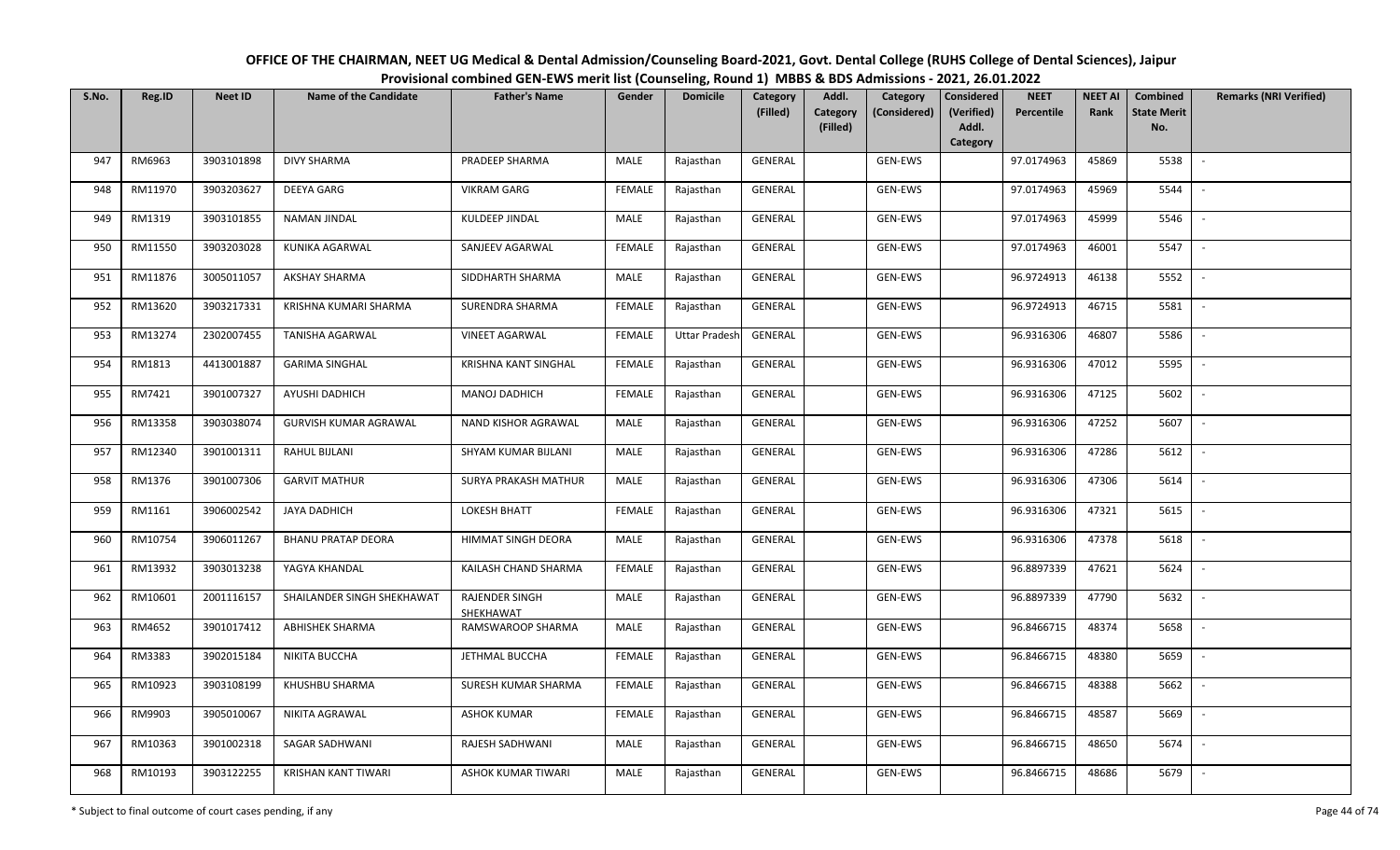| OFFICE OF THE CHAIRMAN, NEET UG Medical & Dental Admission/Counseling Board-2021, Govt. Dental College (RUHS College of Dental Sciences), Jaipur |
|--------------------------------------------------------------------------------------------------------------------------------------------------|
| Provisional combined GEN-EWS merit list (Counseling, Round 1) MBBS & BDS Admissions - 2021, 26.01.2022                                           |

| S.No. | Reg.ID  | <b>Neet ID</b> | <b>Name of the Candidate</b> | <b>Father's Name</b>    | Gender        | <b>Domicile</b> | Category<br>(Filled) | Addl.<br>Category | Category<br>(Considered) | <b>Considered</b><br>(Verified) | <b>NEET</b><br>Percentile | <b>NEET AI</b><br>Rank | Combined<br><b>State Merit</b> | <b>Remarks (NRI Verified)</b> |
|-------|---------|----------------|------------------------------|-------------------------|---------------|-----------------|----------------------|-------------------|--------------------------|---------------------------------|---------------------------|------------------------|--------------------------------|-------------------------------|
|       |         |                |                              |                         |               |                 |                      | (Filled)          |                          | Addl.<br>Category               |                           |                        | No.                            |                               |
| 969   | RM8844  | 3901003006     | <b>RAJVEER SINGH RATHORE</b> | SHIVRAJ SINGH RATHORE   | MALE          | Rajasthan       | GENERAL              |                   | GEN-EWS                  |                                 | 96.8038682                | 48836                  | 5687                           | $\sim$                        |
| 970   | RM14147 | 3903003603     | ANUSHREE MISHRA              | RAVINDRA KUMAR MISHRA   | <b>FEMALE</b> | Rajasthan       | GENERAL              |                   | GEN-EWS                  |                                 | 96.8038682                | 49032                  | 5698                           |                               |
| 971   | RM11187 | 3905101306     | YAMINI SINGHAL               | SHIV KUMAR SINGHAL      | <b>FEMALE</b> | Rajasthan       | GENERAL              |                   | GEN-EWS                  |                                 | 96.8038682                | 49273                  | 5710                           | $\sim$                        |
| 972   | RM1144  | 3905010065     | ARCHIT BHARDWAJ              | OM PRAKASH BHARDWAJ     | <b>MALE</b>   | Rajasthan       | GENERAL              |                   | GEN-EWS                  |                                 | 96.7543951                | 49401                  | 5717                           | $\overline{\phantom{a}}$      |
| 973   | RM2840  | 3903203699     | <b>ADITI MEHTA</b>           | MANISH KUMAR MEHTA      | <b>FEMALE</b> | Rajasthan       | GENERAL              |                   | GEN-EWS                  |                                 | 96.7543951                | 49549                  | 5727                           | $\sim$                        |
| 974   | RM15523 | 2301002156     | YASH TANWAR                  | JAIBIR SINGH TANWAR     | MALE          | Haryana         | GENERAL              |                   | GEN-EWS                  |                                 | 96.7543951                | 49718                  | 5729                           | $\overline{\phantom{a}}$      |
| 975   | RM13295 | 3903003653     | ARYAN BANSAL                 | AJAY BANSAL             | <b>MALE</b>   | Rajasthan       | GENERAL              |                   | GEN-EWS                  |                                 | 96.7543951                | 49808                  | 5735                           |                               |
| 976   | RM7937  | 3903005004     | <b>DISHA SETH</b>            | <b>JITENDRA SETH</b>    | <b>FEMALE</b> | Rajasthan       | <b>GENERAL</b>       |                   | GEN-EWS                  |                                 | 96.7543951                | 49833                  | 5736                           |                               |
| 977   | RM11026 | 3901001064     | <b>AYAN KHAN</b>             | MOHD IRFAN KHAN         | MALE          | Rajasthan       | <b>GENERAL</b>       |                   | GEN-EWS                  |                                 | 96.7103614                | 50158                  | 5748                           |                               |
| 978   | RM3256  | 3903113317     | ADITYA KUMAR MODI            | RAKESH KUMAR MODI       | <b>MALE</b>   | Rajasthan       | GENERAL              |                   | GEN-EWS                  |                                 | 96.7103614                | 50363                  | 5754                           |                               |
| 979   | RM6498  | 3903005268     | <b>DIVYANK VYAS</b>          | BANWARI LAL SHARMA      | MALE          | Rajasthan       | GENERAL              |                   | GEN-EWS                  |                                 | 96.7103614                | 50424                  | 5758                           |                               |
| 980   | RM8920  | 3903017236     | VAISHALI SHARMA              | MUKESH SHARMA           | <b>FEMALE</b> | Rajasthan       | GENERAL              |                   | GEN-EWS                  |                                 | 96.7103614                | 50494                  | 5764                           | $\overline{\phantom{a}}$      |
| 981   | RM14575 | 3903019085     | <b>AVINA JAIN</b>            | PADAM CHAND JAIN        | <b>FEMALE</b> | Rajasthan       | GENERAL              |                   | GEN-EWS                  |                                 | 96.7103614                | 50560                  | 5768                           |                               |
| 982   | RM14495 | 3906002680     | <b>MANAN JAIN</b>            | <b>VIMAL JAIN</b>       | MALE          | Rajasthan       | GENERAL              |                   | GEN-EWS                  |                                 | 96.7103614                | 50696                  | 5776                           | $\sim$                        |
| 983   | RM5065  | 3903203414     | PRATIK SHARMA                | <b>KAMAL KUMAR</b>      | <b>MALE</b>   | Rajasthan       | GENERAL              | WDP,<br>EXS6      | GEN-EWS                  |                                 | 96.7103614                | 50766                  | 5781                           | $\sim$                        |
| 984   | RM8462  | 3902004247     | RITIKA PAREEK                | RAMESH PAREEK           | <b>FEMALE</b> | Rajasthan       | <b>GENERAL</b>       |                   | GEN-EWS                  |                                 | 96.6689828                | 50893                  | 5785                           | $\overline{\phantom{a}}$      |
| 985   | RM11432 | 3903207487     | PRERNA SHARMA                | RAJENDRA SHARMA         | <b>FEMALE</b> | Rajasthan       | GENERAL              |                   | GEN-EWS                  |                                 | 96.6689828                | 50937                  | 5789                           | $\overline{\phantom{a}}$      |
| 986   | RM12746 | 3903220355     | <b>SHAGUN GUPTA</b>          | PREM BIHARI GUPTA       | <b>FEMALE</b> | Rajasthan       | GENERAL              |                   | GEN-EWS                  |                                 | 96.6689828                | 51398                  | 5806                           | $\overline{\phantom{a}}$      |
| 987   | RM11080 | 3903205232     | <b>KARAN AGARWAL</b>         | VINOD KUMAR AGARWAL     | MALE          | Rajasthan       | GENERAL              |                   | GEN-EWS                  |                                 | 96.6689828                | 51403                  | 5807                           |                               |
| 988   | RM6393  | 3903107241     | SADBHAWANA                   | <b>OMPAL SINGH</b>      | <b>FEMALE</b> | Rajasthan       | GENERAL              | WDP,<br>EXS2      | GEN-EWS                  | EXS6                            | 96.6245606                | 51630                  | 5814                           |                               |
| 989   | RM10266 | 3905007171     | MOHAMMAD ADNAN               | MOHAMMAD GAYASUDDIN     | <b>MALE</b>   | Rajasthan       | <b>GENERAL</b>       |                   | GEN-EWS                  |                                 | 96.6245606                | 51959                  | 5830                           | $\sim$                        |
| 990   | RM7982  | 3906004310     | NIHARIKA SISODIA             | INDRAJEET SINGH SISODIA | FEMALE        | Rajasthan       | GENERAL              |                   | GEN-EWS                  |                                 | 96.6245606                | 51963                  | 5831                           |                               |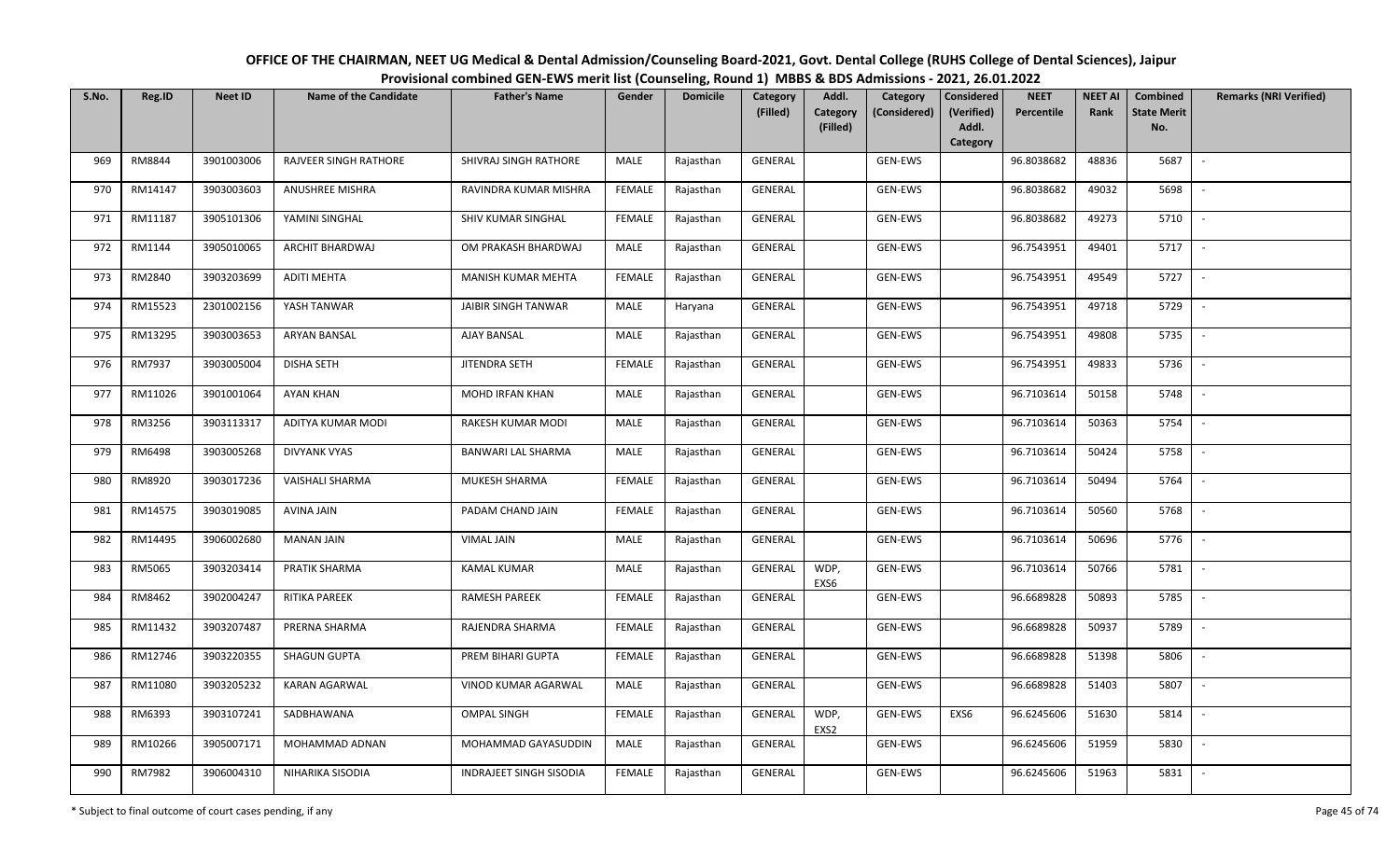| OFFICE OF THE CHAIRMAN, NEET UG Medical & Dental Admission/Counseling Board-2021, Govt. Dental College (RUHS College of Dental Sciences), Jaipur |
|--------------------------------------------------------------------------------------------------------------------------------------------------|
| Provisional combined GEN-EWS merit list (Counseling, Round 1) MBBS & BDS Admissions - 2021, 26.01.2022                                           |

| S.No. | Reg.ID  | <b>Neet ID</b> | <b>Name of the Candidate</b> | <b>Father's Name</b>       | Gender        | <b>Domicile</b> | Category<br>(Filled) | Addl.<br>Category<br>Category<br>(Considered) | <b>Considered</b><br>(Verified) | <b>NEET</b><br>Percentile | <b>NEET AI</b><br>Rank | <b>Combined</b><br><b>State Merit</b> | <b>Remarks (NRI Verified)</b> |
|-------|---------|----------------|------------------------------|----------------------------|---------------|-----------------|----------------------|-----------------------------------------------|---------------------------------|---------------------------|------------------------|---------------------------------------|-------------------------------|
|       |         |                |                              |                            |               |                 |                      | (Filled)                                      | Addl.<br>Category               |                           |                        | No.                                   |                               |
| 991   | RM8624  | 3904001502     | <b>ABHISHEK BOHRA</b>        | <b>RAMDEV BOHRA</b>        | MALE          | Rajasthan       | <b>GENERAL</b>       | GEN-EWS                                       |                                 | 96.6245606                | 52011                  | 5836                                  | $\sim$                        |
| 992   | RM7077  | 3903113271     | PRIYANKA GARG                | <b>MANOJ GARG</b>          | <b>FEMALE</b> | Rajasthan       | GENERAL              | GEN-EWS                                       |                                 | 96.6245606                | 52032                  | 5837                                  |                               |
| 993   | RM1838  | 3903219017     | MANISHANKAR GAUTAM           | VINOD KUMAR GAUTAM         | <b>MALE</b>   | Rajasthan       | GENERAL              | GEN-EWS                                       |                                 | 96.5798793                | 52305                  | 5851                                  | $\sim$                        |
| 994   | RM3048  | 3906002006     | DIPANSHU AGARWAL             | PAVAN KUMAR AGARWAL        | <b>MALE</b>   | Rajasthan       | GENERAL              | GEN-EWS                                       |                                 | 96.5798793                | 52736                  | 5878                                  | $\overline{\phantom{a}}$      |
| 995   | RM5306  | 3903219016     | <b>AMAN SHARMA</b>           | SHANKAR LAL SHARMA         | MALE          | Rajasthan       | GENERAL              | GEN-EWS                                       |                                 | 96.5326727                | 53113                  | 5894                                  | $\overline{\phantom{a}}$      |
| 996   | RM14551 | 3901006113     | NEETIKA AGARWAL              | <b>ANIL BANSAL</b>         | <b>FEMALE</b> | Rajasthan       | GENERAL              | GEN-EWS                                       |                                 | 96.5326727                | 53260                  | 5902                                  | $\overline{\phantom{a}}$      |
| 997   | RM13046 | 3904013171     | SURUCHI ASOPA                | RAJENDRA ASOPA             | <b>FEMALE</b> | Rajasthan       | GENERAL              | GEN-EWS                                       |                                 | 96.5326727                | 53525                  | 5916                                  |                               |
| 998   | RM1445  | 3903102222     | AKSHITA VYAS                 | OM PRAKASH VYAS            | <b>FEMALE</b> | Rajasthan       | <b>GENERAL</b>       | GEN-EWS                                       |                                 | 96.486243                 | 53627                  | 5922                                  |                               |
| 999   | RM2460  | 3903210086     | AMISHA SHARMA                | <b>HARISH KUMAR</b>        | <b>FEMALE</b> | Rajasthan       | <b>GENERAL</b>       | GEN-EWS                                       |                                 | 96.486243                 | 53673                  | 5923                                  | $\overline{\phantom{a}}$      |
| 1000  | RM7344  | 3903219052     | <b>NIKITA</b>                | <b>VIJAY PAL SINGH</b>     | <b>FEMALE</b> | Rajasthan       | GENERAL              | GEN-EWS                                       |                                 | 96.486243                 | 53960                  | 5934                                  | $\overline{\phantom{a}}$      |
| 1001  | RM11054 | 3903220339     | <b>SWETA SHARMA</b>          | KAMLESH KUMAR SHARMA       | <b>FEMALE</b> | Rajasthan       | GENERAL              | GEN-EWS                                       |                                 | 96.486243                 | 53978                  | 5935                                  |                               |
| 1002  | RM15273 | 3906001037     | <b>SALONI RATHI</b>          | <b>GOPAL KRISHNA RATHI</b> | <b>FEMALE</b> | Rajasthan       | GENERAL              | GEN-EWS                                       |                                 | 96.486243                 | 54156                  | 5945                                  | $\mathbb{L}$                  |
| 1003  | RM8696  | 3802001230     | <b>KRATIKA SHARMA</b>        | <b>AMIT SHARMA</b>         | FEMALE        | Rajasthan       | GENERAL              | GEN-EWS                                       |                                 | 96.486243                 | 54224                  | 5949                                  |                               |
| 1004  | RM8837  | 3903041074     | <b>ADITI SHARMA</b>          | HEMENDRA KUMAR SHARMA      | <b>FEMALE</b> | Rajasthan       | GENERAL              | GEN-EWS                                       |                                 | 96.437547                 | 54843                  | 5971                                  | $\sim$                        |
| 1005  | RM1351  | 3903015452     | <b>DIYA BAGRA</b>            | SAMPAT BAGRA               | <b>FEMALE</b> | Rajasthan       | GENERAL              | GEN-EWS                                       |                                 | 96.3931248                | 55295                  | 5989                                  | $\sim$                        |
| 1006  | RM14255 | 3904106020     | <b>MAHIPAL RAJPUT</b>        | SHER SINGH                 | MALE          | Rajasthan       | GENERAL              | GEN-EWS                                       |                                 | 96.3931248                | 55525                  | 5997                                  | $\sim$                        |
| 1007  | RM13928 | 4401011365     | AMAN GOYAL                   | ANIL KUMAR GOYAL           | MALE          | Rajasthan       | GENERAL              | GEN-EWS                                       |                                 | 96.3931248                | 55549                  | 5998                                  | $\sim$                        |
| 1008  | RM12741 | 3901014628     | SHIVANI BANSAL               | NIRANJAN BANSAL            | <b>FEMALE</b> | Rajasthan       | GENERAL              | GEN-EWS                                       |                                 | 96.3931248                | 55662                  | 6007                                  |                               |
| 1009  | RM6807  | 3903009646     | MUSKAN AGRAWAL               | MANOJ KUMAR AGRAWAL        | <b>FEMALE</b> | Rajasthan       | <b>GENERAL</b>       | GEN-EWS                                       |                                 | 96.3458534                | 56401                  | 6037                                  |                               |
| 1010  | RM5950  | 3903203384     | PUSHPENDRA SINGH             | SHAILENDRA SINGH RAJPUT    | MALE          | Rajasthan       | <b>GENERAL</b>       | GEN-EWS                                       |                                 | 96.2500801                | 57236                  | 6064                                  |                               |
| 1011  | RM7655  | 3903102685     | AYUSH GOYAL                  | MOHAN LAL GOYAL            | <b>MALE</b>   | Rajasthan       | GENERAL              | GEN-EWS                                       |                                 | 96.2500801                | 57350                  | 6070                                  |                               |
| 1012  | RM7701  | 3903205567     | ANUSHKA AGARWAL              | <b>ASHOK AGARWAL</b>       | FEMALE        | Rajasthan       | <b>GENERAL</b>       | GEN-EWS                                       |                                 | 96.2500801                | 57421                  | 6073                                  |                               |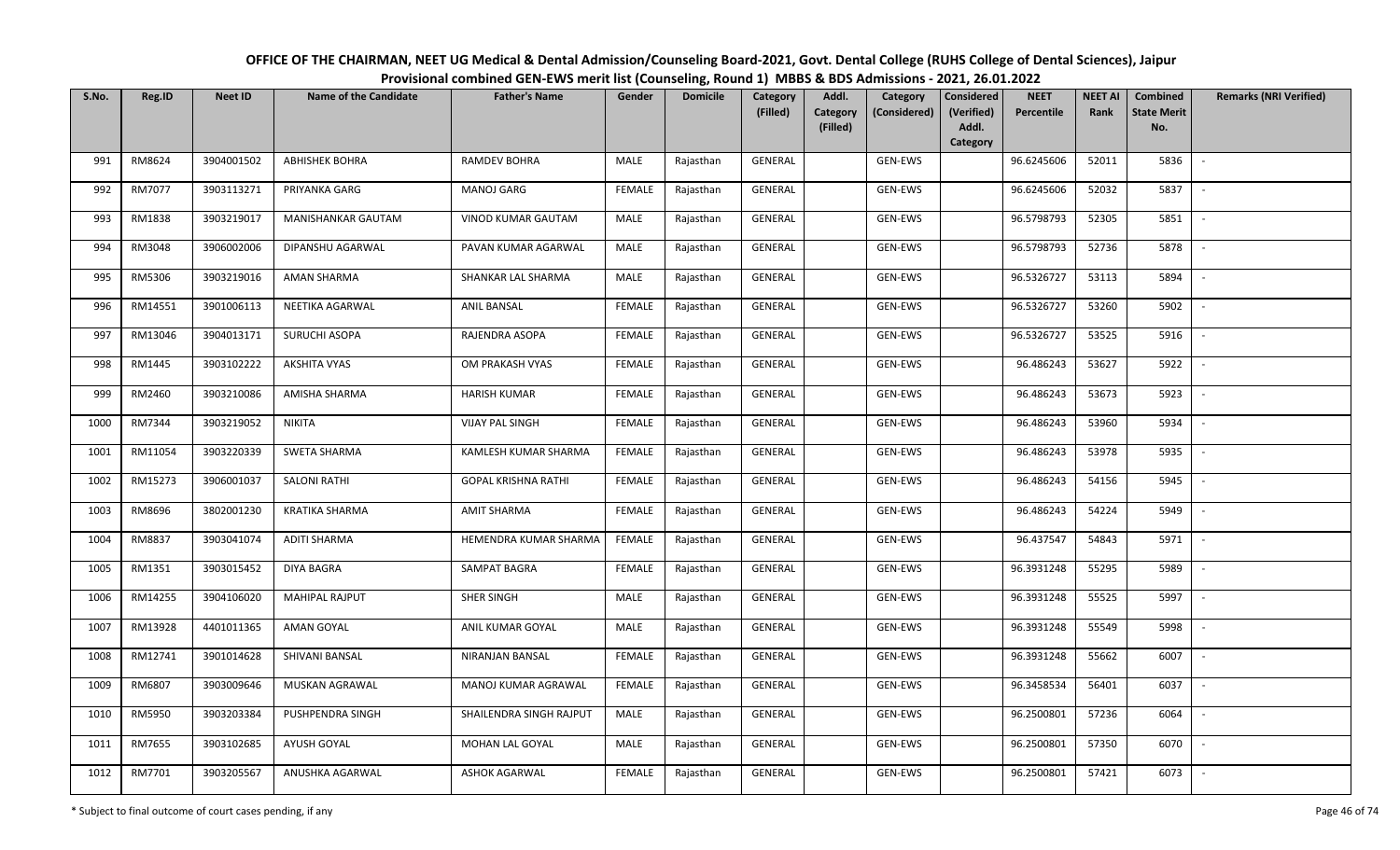| OFFICE OF THE CHAIRMAN, NEET UG Medical & Dental Admission/Counseling Board-2021, Govt. Dental College (RUHS College of Dental Sciences), Jaipur |
|--------------------------------------------------------------------------------------------------------------------------------------------------|
| Provisional combined GEN-EWS merit list (Counseling, Round 1) MBBS & BDS Admissions - 2021, 26.01.2022                                           |

| S.No. | Reg.ID  | <b>Neet ID</b> | <b>Name of the Candidate</b> | <b>Father's Name</b>     | Gender        | <b>Domicile</b>      | Category<br>(Filled) | Addl.<br><b>Category</b> | Category<br>(Considered) | <b>Considered</b><br>(Verified) | <b>NEET</b><br>Percentile | <b>NEET AI</b><br>Rank | Combined<br><b>State Merit</b> | <b>Remarks (NRI Verified)</b> |
|-------|---------|----------------|------------------------------|--------------------------|---------------|----------------------|----------------------|--------------------------|--------------------------|---------------------------------|---------------------------|------------------------|--------------------------------|-------------------------------|
|       |         |                |                              |                          |               |                      |                      | (Filled)                 |                          | Addl.<br>Category               |                           |                        | No.                            |                               |
| 1013  | RM6249  | 4413001303     | <b>ARTI KAUSHIK</b>          | NARENDRA KAUSHIK         | <b>FEMALE</b> | <b>Uttar Pradesh</b> | <b>GENERAL</b>       |                          | <b>GEN-EWS</b>           |                                 | 96.2500801                | 57636                  | 6082                           | $\overline{\phantom{a}}$      |
| 1014  | RM3957  | 3906003302     | <b>JIGYASA SINGHVI</b>       | <b>DEEPAK SINGHVI</b>    | <b>FEMALE</b> | Rajasthan            | GENERAL              |                          | GEN-EWS                  |                                 | 96.2500801                | 57669                  | 6084                           |                               |
| 1015  | RM7483  | 3903006049     | <b>DEVIKA GUPTA</b>          | <b>ABHAY GUPTA</b>       | <b>FEMALE</b> | Rajasthan            | GENERAL              |                          | GEN-EWS                  |                                 | 96.2500801                | 57736                  | 6086                           | $\overline{\phantom{a}}$      |
| 1016  | RM12257 | 3903217396     | PRIYANKA BINDAL              | PAWAN BINDAL             | <b>FEMALE</b> | Rajasthan            | GENERAL              |                          | GEN-EWS                  |                                 | 96.2500801                | 57832                  | 6092                           | $\sim$                        |
| 1017  | RM7598  | 3903228140     | AKSHANSH AGRAWAL             | <b>LAXMI CHAND GUPTA</b> | MALE          | Rajasthan            | GENERAL              |                          | GEN-EWS                  |                                 | 96.2500801                | 57833                  | 6093                           | $\sim$                        |
| 1018  | RM8082  | 3905028146     | <b>AKSHIT JAIN</b>           | DHARMENDRA JAIN          | <b>MALE</b>   | Rajasthan            | GENERAL              |                          | GEN-EWS                  |                                 | 96.2046219                | 57952                  | 6100                           | $\overline{\phantom{a}}$      |
| 1019  | RM12543 | 3902004132     | SHREYA CHHABRA               | RAJENDER CHHABRA         | <b>FEMALE</b> | Rajasthan            | GENERAL              |                          | GEN-EWS                  |                                 | 96.2046219                | 57999                  | 6103                           |                               |
| 1020  | RM15362 | 3903135131     | ANJU SHARMA                  | KAILASH CHAND SHARMA     | <b>FEMALE</b> | Rajasthan            | GENERAL              |                          | GEN-EWS                  |                                 | 96.2046219                | 58321                  | 6116                           | $\overline{\phantom{a}}$      |
| 1021  | RM13874 | 3903223063     | ANURADHA SHARMA              | RAMAVTAR SHARMA          | <b>FEMALE</b> | Rajasthan            | <b>GENERAL</b>       |                          | <b>GEN-EWS</b>           |                                 | 96.2046219                | 58493                  | 6124                           |                               |
| 1022  | RM1728  | 4401009464     | DAKSHITA AGRAWAL             | RAKESH AGRAWAL           | <b>FEMALE</b> | Rajasthan            | GENERAL              |                          | GEN-EWS                  |                                 | 96.1567029                | 58890                  | 6136                           |                               |
| 1023  | RM10999 | 3904002017     | PUNITA HINGYA                | LAXMINARAYAN             | <b>FEMALE</b> | Rajasthan            | GENERAL              |                          | GEN-EWS                  |                                 | 96.1567029                | 59024                  | 6140                           |                               |
| 1024  | RM13993 | 3901004255     | <b>ANNIE JAIN</b>            | <b>VIMAL JAIN</b>        | <b>FEMALE</b> | Rajasthan            | GENERAL              |                          | GEN-EWS                  |                                 | 96.1567029                | 59237                  | 6149                           | $\overline{\phantom{a}}$      |
| 1025  | RM14293 | 3904102245     | YASH GAUR                    | NAVNEET GAUR             | MALE          | Rajasthan            | GENERAL              |                          | GEN-EWS                  |                                 | 96.1567029                | 59277                  | 6154                           |                               |
| 1026  | RM9425  | 3903237282     | <b>KAMNA RANI</b>            | <b>VINOD KUMAR</b>       | <b>FEMALE</b> | Rajasthan            | GENERAL              |                          | GEN-EWS                  |                                 | 96.1567029                | 59330                  | 6156                           | $\sim$                        |
| 1027  | RM1980  | 3903204186     | PRIYANK MITTAL               | AJAY MITTAL              | MALE          | Rajasthan            | GENERAL              |                          | GEN-EWS                  |                                 | 96.1105323                | 59671                  | 6173                           | $\sim$                        |
| 1028  | RM5692  | 3905019161     | ANKUSH KUMAR GUPTA           | <b>MAHESH GUPTA</b>      | MALE          | Rajasthan            | GENERAL              |                          | GEN-EWS                  |                                 | 96.1105323                | 59679                  | 6175                           | $\sim$                        |
| 1029  | RM11378 | 3903203275     | RAVI KUMAR SHARMA            | SITARAM SHARMA           | MALE          | Rajasthan            | GENERAL              |                          | GEN-EWS                  |                                 | 96.1105323                | 59876                  | 6183                           | $\overline{\phantom{a}}$      |
| 1030  | RM11235 | 2001317117     | <b>SUMIT THAKUR</b>          | KRISHNA CHANDRA THAKUR   | MALE          | Bihar                | GENERAL              |                          | GEN-EWS                  |                                 | 96.0593755                | 60104                  | 6194                           |                               |
| 1031  | RM14278 | 3903229289     | AKHIL PARASHAR               | JAGMOHAN PARASHAR        | MALE          | Rajasthan            | GENERAL              |                          | GEN-EWS                  |                                 | 96.0593755                | 60440                  | 6204                           |                               |
| 1032  | RM15186 | 3905104267     | SHALINI SOLANKI              | <b>DASHRATH SINGH</b>    | <b>FEMALE</b> | Rajasthan            | GENERAL              |                          | GEN-EWS                  |                                 | 96.0593755                | 60708                  | 6213                           |                               |
| 1033  | RM13834 | 3905004442     | <b>MAYANK SHARMA</b>         | DURGA PRASAD SHARMA      | MALE          | Rajasthan            | GENERAL              |                          | GEN-EWS                  |                                 | 96.0593755                | 60732                  | 6216                           |                               |
| 1034  | RM14107 | 3903204173     | MANASVI SHARMA               | <b>GOPAL LAL SHARMA</b>  | <b>FEMALE</b> | Rajasthan            | GENERAL              |                          | GEN-EWS                  |                                 | 96.0593755                | 60848                  | 6220                           |                               |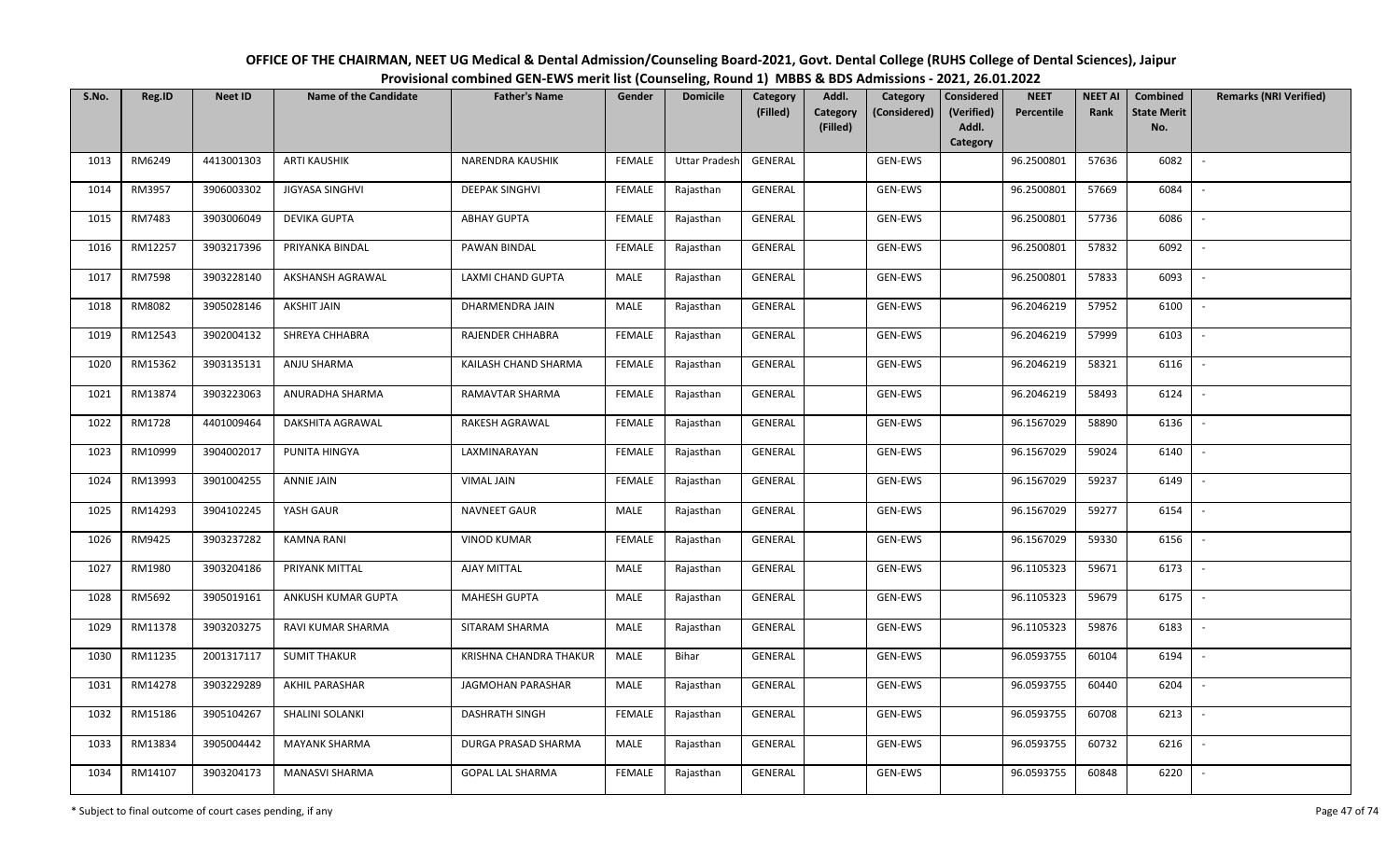| S.No. | Reg.ID  | <b>Neet ID</b> | Name of the Candidate   | <b>Father's Name</b>      | Gender        | <b>Domicile</b> | Category<br>(Filled) | Addl.<br>Category<br>(Filled) | Category<br>(Considered) | Considered<br>(Verified)<br>Addl. | <b>NEET</b><br>Percentile | <b>NEET AI</b><br>Rank | Combined<br><b>State Merit</b><br>No. | <b>Remarks (NRI Verified)</b> |
|-------|---------|----------------|-------------------------|---------------------------|---------------|-----------------|----------------------|-------------------------------|--------------------------|-----------------------------------|---------------------------|------------------------|---------------------------------------|-------------------------------|
|       |         |                |                         |                           |               |                 |                      |                               |                          | Category                          |                           |                        |                                       |                               |
| 1035  | RM11060 | 4413003410     | GANGESH KUMAR SHARMA    | MAHENDRA KUMAR SHARMA     | MALE          | Rajasthan       | GENERAL              |                               | GEN-EWS                  |                                   | 96.0122336                | 61330                  | 6239                                  | $\overline{\phantom{a}}$      |
| 1036  | RM9926  | 3903104489     | MAYANK MAHESHWARI       | PURUSHOTTAM<br>MAHESHWARI | MALE          | Rajasthan       | GENERAL              |                               | GEN-EWS                  |                                   | 96.0122336                | 61419                  | 6243                                  | $\overline{\phantom{a}}$      |
| 1037  | RM10479 | 3905121194     | NIMISH SHARMA           | RAGHU NANDAN SHARMA       | <b>MALE</b>   | Rajasthan       | GENERAL              |                               | GEN-EWS                  |                                   | 96.0122336                | 61511                  | 6245                                  | $\sim$                        |
| 1038  | RM12466 | 3906010102     | PRASHANSHA NANDWANA     | PREM PRAKASH NANDWANA     | <b>FEMALE</b> | Rajasthan       | GENERAL              |                               | GEN-EWS                  |                                   | 95.96289                  | 62001                  | 6267                                  | $\overline{\phantom{a}}$      |
| 1039  | RM1262  | 3906008136     | KHUSHI JAIN             | <b>VIMAL JAIN</b>         | <b>FEMALE</b> | Rajasthan       | GENERAL              |                               | GEN-EWS                  |                                   | 95.9148415                | 62403                  | 6289                                  | $\sim$                        |
| 1040  | RM8694  | 3903105361     | ANISHA RATHORE          | KISHORE SINGH RATHORE     | <b>FEMALE</b> | Rajasthan       | GENERAL              |                               | GEN-EWS                  |                                   | 95.9148415                | 62432                  | 6290                                  | $\overline{\phantom{a}}$      |
| 1041  | RM9473  | 3903201242     | PRANAV VASHISTHA        | YUGAL KISHORE VASHISTHA   | MALE          | Rajasthan       | GENERAL              |                               | GEN-EWS                  |                                   | 95.9148415                | 62993                  | 6309                                  |                               |
| 1042  | RM15444 | 3906003242     | ALEFIYA BARUDWALA       | SHABBIR BARUDWALA         | <b>FEMALE</b> | Rajasthan       | GENERAL              |                               | GEN-EWS                  |                                   | 95.8686709                | 63267                  | 6318                                  |                               |
| 1043  | RM7406  | 3903041301     | ASHIKA SHARMA           | SUSHIL KUMAR SHARMA       | <b>FEMALE</b> | Rajasthan       | GENERAL              |                               | GEN-EWS                  |                                   | 95.8686709                | 63779                  | 6334                                  |                               |
| 1044  | RM15294 | 3902002025     | DHUN BHARDWAJ           | <b>ASHOK SHARMA</b>       | <b>FEMALE</b> | Rajasthan       | GENERAL              |                               | GEN-EWS                  |                                   | 95.8169313                | 63805                  | 6336                                  |                               |
| 1045  | RM2547  | 3903214235     | VANDANA SHARMA          | MOOL CHAND SHARMA         | <b>FEMALE</b> | Rajasthan       | GENERAL              |                               | GEN-EWS                  |                                   | 95.8169313                | 63871                  | 6338                                  |                               |
| 1046  | RM15312 | 3904104317     | <b>MANSI RATHI</b>      | <b>ASHOK RATHI</b>        | <b>FEMALE</b> | Rajasthan       | GENERAL              |                               | GEN-EWS                  |                                   | 95.8169313                | 64442                  | 6358                                  | $\overline{\phantom{a}}$      |
| 1047  | RM10767 | 3904001062     | KARAMVEER SINGH         | <b>BHEEM SINGH</b>        | MALE          | Rajasthan       | GENERAL              | WPP,<br>WPP4                  | GEN-EWS                  | WPP4                              | 95.8169313                | 64531                  | 6361                                  |                               |
| 1048  | RM13044 | 3903007249     | YOGITA DADHICH          | <b>BHAWANI SHANKER</b>    | <b>FEMALE</b> | Rajasthan       | GENERAL              |                               | GEN-EWS                  |                                   | 95.7675877                | 65163                  | 6381                                  | $\sim$                        |
| 1049  | RM4608  | 3903018439     | MANISHA SHARMA          | <b>ASHOK SHARMA</b>       | <b>FEMALE</b> | Rajasthan       | GENERAL              |                               | GEN-EWS                  |                                   | 95.7675877                | 65327                  | 6389                                  | $\sim$                        |
| 1050  | RM8396  | 3905010286     | <b>BHUMIKA CHHABRA</b>  | <b>HEMANT CHHABRA</b>     | <b>FEMALE</b> | Rajasthan       | GENERAL              |                               | GEN-EWS                  |                                   | 95.7177908                | 65444                  | 6395                                  | $\sim$                        |
| 1051  | RM1697  | 3903205579     | <b>DISHA KANWAR</b>     | <b>HEM SINGH</b>          | <b>FEMALE</b> | Rajasthan       | GENERAL              |                               | GEN-EWS                  |                                   | 95.7177908                | 65713                  | 6401                                  | $\overline{\phantom{a}}$      |
| 1052  | RM7879  | 3802001453     | <b>HANSIKA</b>          | <b>DEVENDER KUMAR</b>     | <b>FEMALE</b> | Rajasthan       | GENERAL              |                               | GEN-EWS                  |                                   | 95.7177908                | 65965                  | 6413                                  | $\overline{\phantom{a}}$      |
| 1053  | RM8474  | 3905101237     | <b>BINDIYA GUPTA</b>    | KRISHAN GOPAL GUPTA       | <b>FEMALE</b> | Rajasthan       | GENERAL              |                               | GEN-EWS                  |                                   | 95.7177908                | 65971                  | 6414                                  |                               |
| 1054  | RM10111 | 3903204374     | SONIYA AGRAWAL          | SANDEEP AGRAWAL           | <b>FEMALE</b> | Rajasthan       | GENERAL              |                               | GEN-EWS                  |                                   | 95.7177908                | 66051                  | 6420                                  |                               |
| 1055  | RM12212 | 3903205522     | <b>BHANU VASHISHTHA</b> | <b>SUNIL DUTT SHARMA</b>  | MALE          | Rajasthan       | GENERAL              |                               | GEN-EWS                  |                                   | 95.7177908                | 66121                  | 6425                                  | $\sim$                        |
| 1056  | RM13720 | 3904101479     | DEEPSHIKHA JAIN         | MAHENDRA JAIN             | <b>FEMALE</b> | Rajasthan       | GENERAL              |                               | GEN-EWS                  |                                   | 95.6700661                | 66194                  | 6427                                  |                               |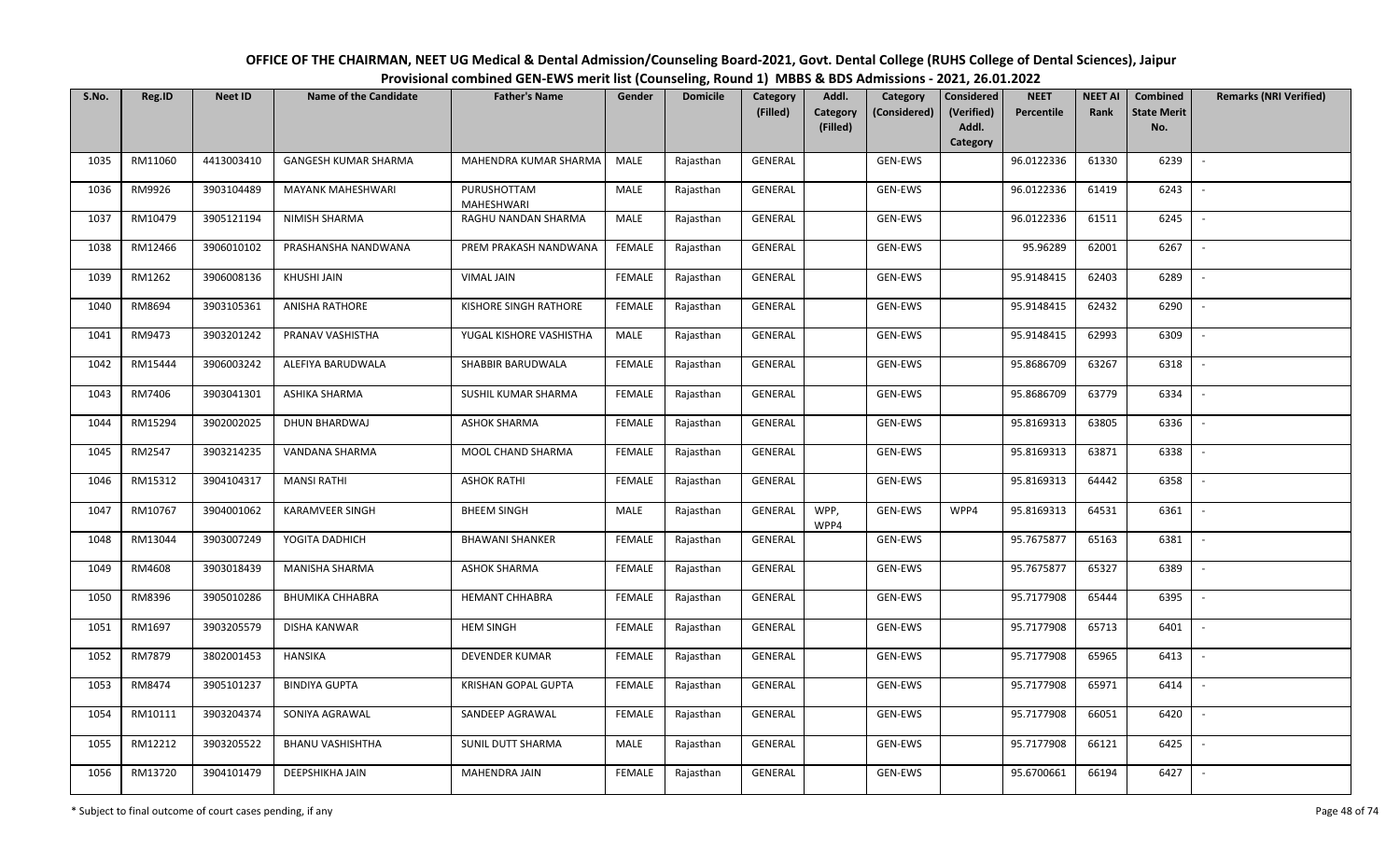| OFFICE OF THE CHAIRMAN, NEET UG Medical & Dental Admission/Counseling Board-2021, Govt. Dental College (RUHS College of Dental Sciences), Jaipur |  |  |  |  |  |  |  |  |  |  |  |  |  |
|--------------------------------------------------------------------------------------------------------------------------------------------------|--|--|--|--|--|--|--|--|--|--|--|--|--|
| Provisional combined GEN-EWS merit list (Counseling, Round 1) MBBS & BDS Admissions - 2021, 26.01.2022                                           |  |  |  |  |  |  |  |  |  |  |  |  |  |
|                                                                                                                                                  |  |  |  |  |  |  |  |  |  |  |  |  |  |

| S.No. | Reg.ID  | <b>Neet ID</b> | <b>Name of the Candidate</b> | <b>Father's Name</b>              | Gender        | <b>Domicile</b> | Category<br>(Filled) | Addl.<br>Category<br>(Considered)<br>Category | <b>Considered</b><br>(Verified) | <b>NEET</b><br>Percentile | <b>NEET AI</b><br>Rank | <b>Combined</b><br><b>State Merit</b> | <b>Remarks (NRI Verified)</b> |
|-------|---------|----------------|------------------------------|-----------------------------------|---------------|-----------------|----------------------|-----------------------------------------------|---------------------------------|---------------------------|------------------------|---------------------------------------|-------------------------------|
|       |         |                |                              |                                   |               |                 |                      | (Filled)                                      | Addl.<br>Category               |                           |                        | No.                                   |                               |
| 1057  | RM10278 | 3903102328     | DIVISHA SHEKHAWAT            | <b>TEJPAL SINGH</b>               | FEMALE        | Rajasthan       | <b>GENERAL</b>       | WDP,<br>GEN-EWS<br>EXS6                       |                                 | 95.6700661                | 66428                  | 6436                                  | $\overline{\phantom{a}}$      |
| 1058  | RM2329  | 3903005165     | <b>CHANCHAL JADON</b>        | <b>SAWAI SINGH</b>                | <b>FEMALE</b> | Rajasthan       | GENERAL              | GEN-EWS                                       |                                 | 95.6700661                | 66503                  | 6438                                  |                               |
| 1059  | RM8775  | 3905003545     | PRIYANSHI GOLECHA            | ROHIT GOLECHA                     | <b>FEMALE</b> | Rajasthan       | GENERAL              | GEN-EWS                                       |                                 | 95.6700661                | 66647                  | 6445                                  | $\overline{\phantom{a}}$      |
| 1060  | RM12788 | 3905004379     | <b>RENCY TAKKAR</b>          | <b>MAHESH TAKKAR</b>              | <b>FEMALE</b> | Rajasthan       | GENERAL              | GEN-EWS                                       |                                 | 95.6197512                | 66905                  | 6457                                  | $\sim$                        |
| 1061  | RM4810  | 3905001376     | <b>LAKSHYA SHRINGI</b>       | VISHNU PRAKASH SHRINGI            | MALE          | Rajasthan       | GENERAL              | GEN-EWS                                       |                                 | 95.6197512                | 67110                  | 6464                                  | $\sim$                        |
| 1062  | RM12988 | 3903005700     | <b>GARGI AGRAWAL</b>         | MANOJ KUMAR GOYAL                 | <b>FEMALE</b> | Rajasthan       | GENERAL              | GEN-EWS                                       |                                 | 95.6197512                | 67195                  | 6466                                  | $\overline{\phantom{a}}$      |
| 1063  | RM15410 | 3901007193     | <b>ANSHUL TRIVEDI</b>        | DINESH CHANDRA TRIVEDI            | MALE          | Rajasthan       | GENERAL              | GEN-EWS                                       |                                 | 95.6197512                | 67404                  | 6476                                  |                               |
| 1064  | RM11586 | 3901001151     | <b>ISHIKA JAIN</b>           | KAUSHAL KISHOR JAIN               | <b>FEMALE</b> | Rajasthan       | <b>GENERAL</b>       | GEN-EWS                                       |                                 | 95.6197512                | 67474                  | 6477                                  |                               |
| 1065  | RM5502  | 3906003281     | MOULY AGARWAL                | MUKESH AGARWAL                    | <b>FEMALE</b> | Rajasthan       | <b>GENERAL</b>       | GEN-EWS                                       |                                 | 95.6197512                | 67602                  | 6480                                  |                               |
| 1066  | RM2361  | 3906018142     | PRINCE DAVE                  | JAYANTI LAL DAVE                  | MALE          | Rajasthan       | GENERAL              | GEN-EWS                                       |                                 | 95.5676878                | 67881                  | 6491                                  |                               |
| 1067  | RM14651 | 3905103170     | AGRAJ SHARMA                 | MANISH PRAKASH SHARMA             | MALE          | Rajasthan       | GENERAL              | GEN-EWS                                       |                                 | 95.5676878                | 68014                  | 6495                                  |                               |
| 1068  | RM14535 | 3902013257     | PRIYA VYAS                   | PUKHRAJ VYAS                      | <b>FEMALE</b> | Rajasthan       | GENERAL              | GEN-EWS                                       |                                 | 95.5676878                | 68101                  | 6498                                  | $\sim$                        |
| 1069  | RM3998  | 3903104500     | ANUSHKA SHARMA               | MANOJ KUMAR SHARMA                | FEMALE        | Rajasthan       | GENERAL              | GEN-EWS                                       |                                 | 95.5676878                | 68147                  | 6500                                  |                               |
| 1070  | RM9640  | 3902005224     | RUCHIKA JOSHI                | SANJAY JOSHI                      | <b>FEMALE</b> | Rajasthan       | GENERAL              | GEN-EWS                                       |                                 | 95.5676878                | 68400                  | 6512                                  | $\sim$                        |
| 1071  | RM12658 | 3905005356     | <b>MEENAL ROHIRA</b>         | MUKESH KUMAR ROHIRA               | <b>FEMALE</b> | Rajasthan       | GENERAL              | GEN-EWS                                       |                                 | 95.4679645                | 69312                  | 6544                                  | $\overline{\phantom{a}}$      |
| 1072  | RM15178 | 3906001259     | PALLAVI PARAG                | <b>GOVIND PARAG</b>               | <b>FEMALE</b> | Rajasthan       | GENERAL              | GEN-EWS                                       |                                 | 95.4679645                | 69467                  | 6547                                  | $\sim$                        |
| 1073  | RM7624  | 3901012104     | <b>MANISHA RAJPUT</b>        | <b>MAHAVEER SINGH</b>             | <b>FEMALE</b> | Rajasthan       | GENERAL              | GEN-EWS                                       |                                 | 95.4679645                | 69817                  | 6558                                  | $\overline{\phantom{a}}$      |
| 1074  | RM14918 | 3903031031     | <b>MAHIR ALI</b>             | ZAFAR ALI                         | MALE          | Rajasthan       | GENERAL              | GEN-EWS                                       |                                 | 95.4182324                | 70007                  | 6569                                  | $\overline{\phantom{a}}$      |
| 1075  | RM6980  | 3906010297     | KARINA KURSIJA               | NAVEEN KURSIJA                    | <b>FEMALE</b> | Rajasthan       | GENERAL              | GEN-EWS                                       |                                 | 95.4182324                | 70342                  | 6574                                  |                               |
| 1076  | RM14469 | 3903034138     | SHIVANI KHANDELWAL           | <b>VISHNU KUMAR</b><br>KHANDELWAL | <b>FEMALE</b> | Rajasthan       | GENERAL              | GEN-EWS                                       |                                 | 95.4182324                | 70688                  | 6593                                  |                               |
| 1077  | RM9781  | 3903205798     | <b>JOSHITA JAIN</b>          | ASHOK KUMAR JAIN                  | <b>FEMALE</b> | Rajasthan       | <b>GENERAL</b>       | GEN-EWS                                       |                                 | 95.3622837                | 70866                  | 6598                                  | $\overline{\phantom{a}}$      |
| 1078  | RM2170  | 3903101654     | TANISHA JAIN                 | DINESH KUMAR JAIN                 | FEMALE        | Rajasthan       | GENERAL              | GEN-EWS                                       |                                 | 95.3051047                | 71804                  | 6633                                  |                               |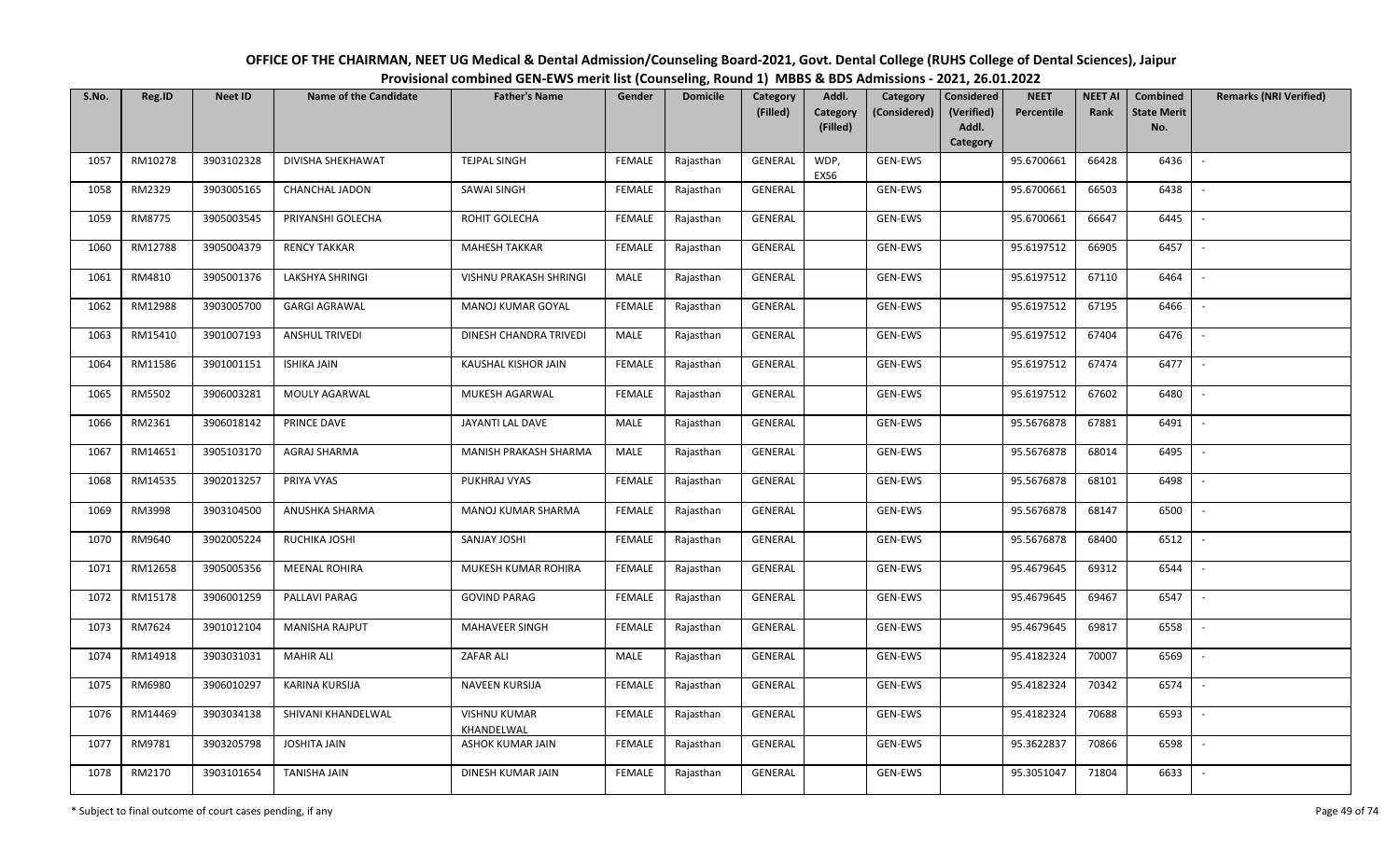| OFFICE OF THE CHAIRMAN, NEET UG Medical & Dental Admission/Counseling Board-2021, Govt. Dental College (RUHS College of Dental Sciences), Jaipur |
|--------------------------------------------------------------------------------------------------------------------------------------------------|
| Provisional combined GEN-EWS merit list (Counseling, Round 1) MBBS & BDS Admissions - 2021, 26.01.2022                                           |

| S.No. | Reg.ID  | <b>Neet ID</b> | <b>Name of the Candidate</b> | <b>Father's Name</b>          | Gender        | <b>Domicile</b> | Category<br>(Filled) | Addl.<br>Category<br>Category<br>(Considered) | <b>Considered</b><br>(Verified) | <b>NEET</b><br>Percentile | <b>NEET AI</b><br>Rank | <b>Combined</b><br><b>State Merit</b> | <b>Remarks (NRI Verified)</b> |
|-------|---------|----------------|------------------------------|-------------------------------|---------------|-----------------|----------------------|-----------------------------------------------|---------------------------------|---------------------------|------------------------|---------------------------------------|-------------------------------|
|       |         |                |                              |                               |               |                 |                      | (Filled)                                      | Addl.<br>Category               |                           |                        | No.                                   |                               |
| 1079  | RM9693  | 3903206071     | PARIKSHIT PAREEK             | PADAM PAREEK                  | MALE          | Rajasthan       | GENERAL              | GEN-EWS                                       |                                 | 95.3051047                | 71821                  | 6634                                  | $\sim$                        |
| 1080  | RM15482 | 3903002321     | <b>DIWAKAR KHANDAL</b>       | <b>KULDEEP KHANDAL</b>        | MALE          | Rajasthan       | GENERAL              | GEN-EWS                                       |                                 | 95.3051047                | 72064                  | 6642                                  |                               |
| 1081  | RM9593  | 3904101522     | ANISHQUE RAJPUROHIT          | <b>GOPAL SINGH RAJPUROHIT</b> | MALE          | Rajasthan       | GENERAL              | GEN-EWS                                       |                                 | 95.3051047                | 72084                  | 6643                                  | $\overline{\phantom{a}}$      |
| 1082  | RM12668 | 3905114101     | POOJA SHARMA                 | SHIV PRASAD SHARMA            | <b>FEMALE</b> | Rajasthan       | GENERAL              | GEN-EWS                                       |                                 | 95.3051047                | 72322                  | 6653                                  | $\overline{\phantom{a}}$      |
| 1083  | RM4656  | 3904005292     | HANUMAN BISHNOI              | SONARAM BISHNOI               | MALE          | Rajasthan       | GENERAL              | GEN-EWS                                       |                                 | 95.2551783                | 72766                  | 6671                                  | $\sim$                        |
| 1084  | RM6629  | 3903223354     | RAHUL SHARMA                 | RAJESH SHARMA                 | <b>MALE</b>   | Rajasthan       | GENERAL              | GEN-EWS                                       |                                 | 95.2551783                | 72903                  | 6674                                  | $\overline{\phantom{a}}$      |
| 1085  | RM6462  | 3901004170     | HARSH SHARMA                 | MANOJ KUMAR SHARMA            | MALE          | Rajasthan       | GENERAL              | GEN-EWS                                       |                                 | 95.2029207                | 73468                  | 6690                                  |                               |
| 1086  | RM14931 | 3903118462     | NAMRA SULTANA                | ZAFAR ALI                     | <b>FEMALE</b> | Rajasthan       | <b>GENERAL</b>       | GEN-EWS                                       |                                 | 95.2029207                | 73482                  | 6691                                  |                               |
| 1087  | RM2085  | 2201008324     | <b>CHIRAG RAJPUROHIT</b>     | HARISH KUMAR RAJPUROHIT       | <b>MALE</b>   | Rajasthan       | <b>GENERAL</b>       | GEN-EWS                                       |                                 | 95.2029207                | 73769                  | 6706                                  | $\overline{\phantom{a}}$      |
| 1088  | RM9637  | 3903210296     | GARIMA                       | <b>SUNIL KUMAR</b>            | <b>FEMALE</b> | Haryana         | GENERAL              | GEN-EWS                                       |                                 | 95.0993769                | 75008                  | 6755                                  | $\sim$                        |
| 1089  | RM4278  | 3903101489     | SONAL SHARMA                 | SANJAY KUMAR SHARMA           | <b>FEMALE</b> | Rajasthan       | GENERAL              | GEN-EWS                                       |                                 | 95.0993769                | 75478                  | 6768                                  |                               |
| 1090  | RM13786 | 3903101460     | AJAY SHARMA                  | MAHESH KUMAR SHARMA           | MALE          | Rajasthan       | GENERAL              | GEN-EWS                                       |                                 | 95.0993769                | 75522                  | 6772                                  | $\sim$                        |
| 1091  | RM8300  | 3903232208     | <b>GOVIND SHARMA</b>         | MAHESH KUMAR SHARMA           | MALE          | Rajasthan       | GENERAL              | GEN-EWS                                       |                                 | 95.0463422                | 76246                  | 6797                                  |                               |
| 1092  | RM11855 | 3903124293     | NARAYAN PANCHARIYA           | MOHAN LAL PANCHARIYA          | MALE          | Rajasthan       | GENERAL              | GEN-EWS                                       |                                 | 95.0463422                | 76255                  | 6798                                  | $\sim$                        |
| 1093  | RM8592  | 3903210591     | <b>KUNAL VYAS</b>            | UMESH CHAND VYAS              | MALE          | Rajasthan       | GENERAL              | GEN-EWS                                       |                                 | 95.0463422                | 76340                  | 6799                                  | $\sim$                        |
| 1094  | RM8432  | 3905121107     | MS. ANMOL JAIN               | PARAS KUMAR JAIN              | <b>FEMALE</b> | Rajasthan       | GENERAL              | GEN-EWS                                       |                                 | 94.9954445                | 76764                  | 6807                                  | $\sim$                        |
| 1095  | RM10912 | 3906004129     | <b>LOKENDRA RATHORE</b>      | <b>GAJENDRA SINGH RATHORE</b> | MALE          | Rajasthan       | GENERAL              | GEN-EWS                                       |                                 | 94.9954445                | 76798                  | 6810                                  | $\sim$                        |
| 1096  | RM15639 | 3903020329     | ROHIT SHARMA                 | SURESH SHARMA                 | MALE          | Rajasthan       | GENERAL              | GEN-EWS                                       |                                 | 94.9454533                | 77685                  | 6838                                  |                               |
| 1097  | RM10380 | 3903009028     | <b>KRATIKA SHARMA</b>        | <b>BANNA RAM SHARMA</b>       | <b>FEMALE</b> | Rajasthan       | GENERAL              | GEN-EWS                                       |                                 | 94.9454533                | 77781                  | 6842                                  |                               |
| 1098  | RM13946 | 3905103363     | <b>SHASHANK GARG</b>         | RAHUL AGRAWAL                 | MALE          | Rajasthan       | <b>GENERAL</b>       | GEN-EWS                                       |                                 | 94.9454533                | 77906                  | 6847                                  |                               |
| 1099  | RM3812  | 3904002062     | SHAILESH KUMAR               | <b>MAHESH KUMAR</b>           | MALE          | Rajasthan       | GENERAL              | GEN-EWS                                       |                                 | 94.8888571                | 78316                  | 6851                                  |                               |
| 1100  | RM11680 | 3905110220     | SAKSHI GOYAL                 | MAHESH GOYAL                  | <b>FEMALE</b> | Rajasthan       | <b>GENERAL</b>       | GEN-EWS                                       |                                 | 94.8360167                | 79706                  | 6895                                  |                               |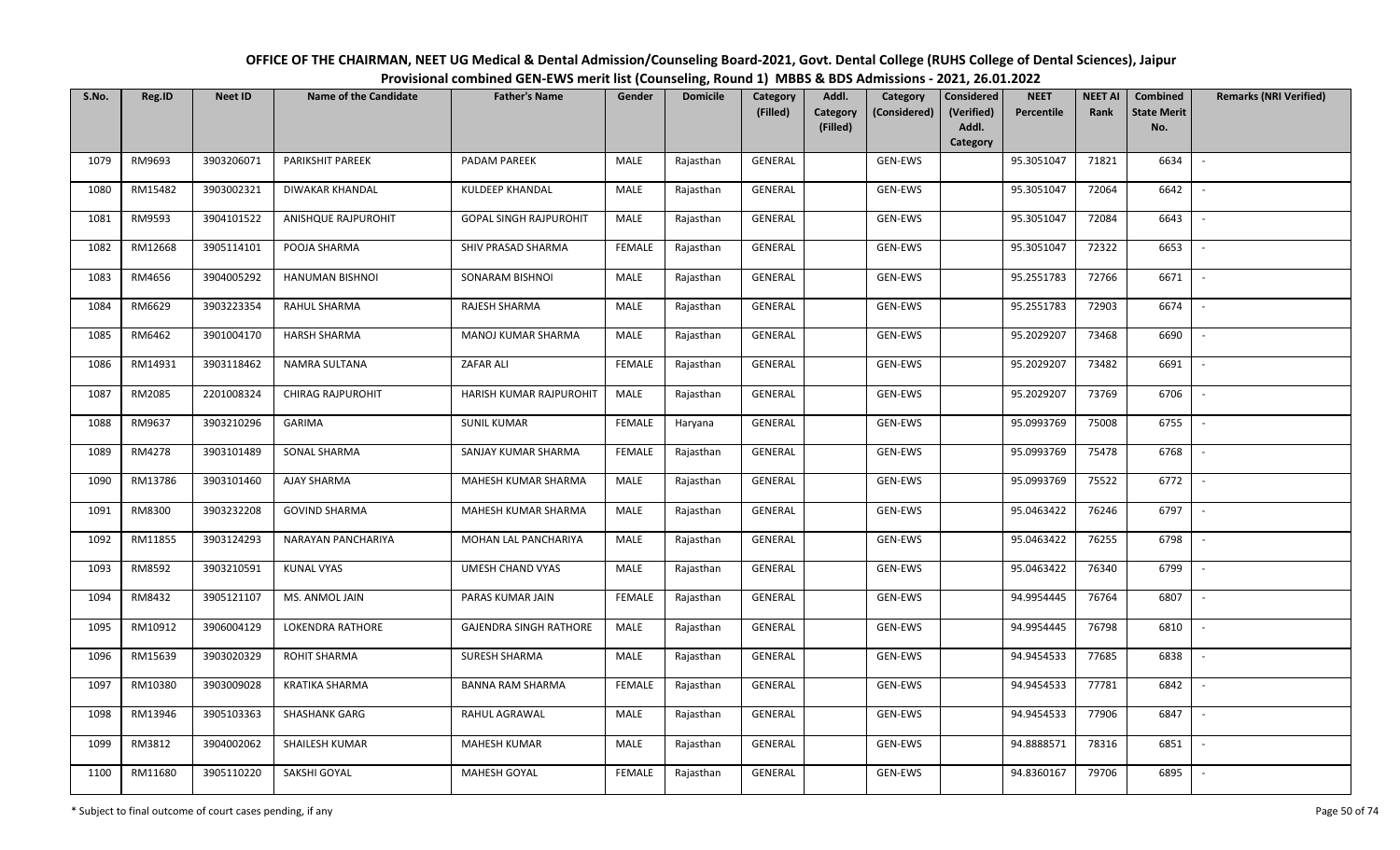| S.No. | Reg.ID  | <b>Neet ID</b> | Name of the Candidate     | <b>Father's Name</b>      | Gender        | <b>Domicile</b> | Category<br>(Filled) | Addl.<br>Category | Category<br>(Considered) | Considered<br>(Verified) | <b>NEET</b><br>Percentile | <b>NEET AI</b><br>Rank | Combined<br><b>State Merit</b> | <b>Remarks (NRI Verified)</b> |
|-------|---------|----------------|---------------------------|---------------------------|---------------|-----------------|----------------------|-------------------|--------------------------|--------------------------|---------------------------|------------------------|--------------------------------|-------------------------------|
|       |         |                |                           |                           |               |                 |                      | (Filled)          |                          | Addl.<br><b>Category</b> |                           |                        | No.                            |                               |
| 1101  | RM3544  | 3905025067     | ADITYA KUMAR GUPTA        | AWDHESH KUMAR GUPTA       | MALE          | Rajasthan       | <b>GENERAL</b>       |                   | GEN-EWS                  |                          | 94.7759884                | 79767                  | 6897                           | Rajasthan                     |
| 1102  | RM4553  | 3905109029     | <b>RASHI GAUTAM</b>       | JITENDRA GAUTAM           | <b>FEMALE</b> | Rajasthan       | GENERAL              |                   | GEN-EWS                  |                          | 94.7759884                | 80398                  | 6916                           |                               |
| 1103  | RM12366 | 3905105390     | <b>GARVITA MAHESHWARI</b> | BRIJESH KUMAR DARGARH     | <b>FEMALE</b> | Rajasthan       | GENERAL              |                   | GEN-EWS                  |                          | 94.7759884                | 80486                  | 6921                           | $\sim$                        |
| 1104  | RM11216 | 3902020018     | DIVYA MANGALHARA          | MANOJ KUMAR<br>MANGALHARA | <b>FEMALE</b> | Rajasthan       | GENERAL              |                   | GEN-EWS                  |                          | 94.7217882                | 81037                  | 6933                           | $\overline{\phantom{a}}$      |
| 1105  | RM9314  | 3906001191     | <b>NEZY JAIN</b>          | NEELAM KUMAR JAIN         | <b>FEMALE</b> | Rajasthan       | GENERAL              |                   | GEN-EWS                  |                          | 94.7217882                | 81126                  | 6937                           | $\sim$                        |
| 1106  | RM8599  | 2302019074     | RADHIKA SHARMA            | <b>MANOJ SHARMA</b>       | <b>FEMALE</b> | Rajasthan       | GENERAL              |                   | GEN-EWS                  |                          | 94.7217882                | 81338                  | 6946                           |                               |
| 1107  | RM14317 | 3902004373     | MAHIMA PANWAR             | BHUPENDRA SINGH PANWAR    | <b>FEMALE</b> | Rajasthan       | GENERAL              |                   | GEN-EWS                  |                          | 94.6672641                | 82122                  | 6971                           |                               |
| 1108  | RM9459  | 4413003208     | SHUBHAM KHANDELWAL        | <b>ASHOK KHANDELWAL</b>   | MALE          | Rajasthan       | GENERAL              |                   | GEN-EWS                  |                          | 94.6672641                | 82204                  | 6976                           |                               |
| 1109  | RM10917 | 3903107169     | SANYA SHARMA              | SUNIL KUMAR SHARMA        | <b>FEMALE</b> | Rajasthan       | GENERAL              |                   | GEN-EWS                  |                          | 94.6672641                | 82282                  | 6979                           | $\overline{\phantom{a}}$      |
| 1110  | RM6944  | 3903208414     | MANVENDRA SINGH KHANGAROT | DINESH SINGH KHANGAROT    | MALE          | Rajasthan       | GENERAL              |                   | GEN-EWS                  |                          | 94.6101499                | 82543                  | 6991                           | $\sim$                        |
| 1111  | RM5961  | 3902006047     | <b>JAYA ACHARYA</b>       | UPENDRA ACHARYA           | <b>FEMALE</b> | Rajasthan       | GENERAL              |                   | GEN-EWS                  |                          | 94.6101499                | 82660                  | 6994                           |                               |
| 1112  | RM1649  | 3002016275     | ANANYA JINDAL             | MAHESH JINDAL             | <b>FEMALE</b> | Rajasthan       | GENERAL              |                   | GEN-EWS                  |                          | 94.6101499                | 82879                  | 7001                           | $\sim$                        |
| 1113  | RM4203  | 3903108070     | PRIYANK GOYAL             | <b>GOVIND GOYAL</b>       | MALE          | Rajasthan       | GENERAL              |                   | GEN-EWS                  |                          | 94.6101499                | 83019                  | 7008                           |                               |
| 1114  | RM10053 | 2302029304     | VEDANJALI SHARMA          | KEDAR PRASAD KAMAL        | <b>FEMALE</b> | Rajasthan       | GENERAL              |                   | GEN-EWS                  |                          | 94.5525823                | 83410                  | 7022                           | $\sim$                        |
| 1115  | RM8754  | 3903206688     | PRINCY GARG               | <b>BRIJESH GARG</b>       | <b>FEMALE</b> | Rajasthan       | GENERAL              |                   | GEN-EWS                  |                          | 94.5525823                | 83784                  | 7031                           | $\sim$                        |
| 1116  | RM8073  | 3903008063     | <b>MANSI SHARMA</b>       | OM PRAKASH SHARMA         | <b>FEMALE</b> | Rajasthan       | GENERAL              |                   | GEN-EWS                  |                          | 94.5525823                | 83959                  | 7040                           | $\sim$                        |
| 1117  | RM11770 | 3903209461     | POONAM GOYAL              | SURENDRA KUMAR GOYAL      | <b>FEMALE</b> | Rajasthan       | GENERAL              |                   | GEN-EWS                  |                          | 94.4937845                | 84366                  | 7052                           | $\overline{\phantom{a}}$      |
| 1118  | RM6654  | 3903206157     | <b>BHUMIKA MODI</b>       | PRAKASH MODI              | <b>FEMALE</b> | Rajasthan       | GENERAL              |                   | GEN-EWS                  |                          | 94.4937845                | 84701                  | 7061                           | $\overline{\phantom{a}}$      |
| 1119  | RM15753 | 3903016453     | SOHAN SHARMA              | RAMESH SHARMA             | <b>MALE</b>   | Rajasthan       | GENERAL              |                   | GEN-EWS                  |                          | 94.4937845                | 84866                  | 7066                           |                               |
| 1120  | RM12175 | 3903020088     | BHARTI JOSHI              | ASHOK KUMAR JOSHI         | <b>FEMALE</b> | Rajasthan       | GENERAL              |                   | GEN-EWS                  |                          | 94.4401022                | 85344                  | 7083                           |                               |
| 1121  | RM5858  | 3903021200     | NEHA SHARMA               | <b>GHANSHYAM SHARMA</b>   | <b>FEMALE</b> | Rajasthan       | GENERAL              |                   | GEN-EWS                  |                          | 94.4401022                | 85781                  | 7096                           |                               |
| 1122  | RM7623  | 3903010577     | <b>RITTIK GUPTA</b>       | <b>NAVAL GUPTA</b>        | MALE          | Rajasthan       | GENERAL              |                   | GEN-EWS                  |                          | 94.386161                 | 86334                  | 7113                           | $\overline{\phantom{a}}$      |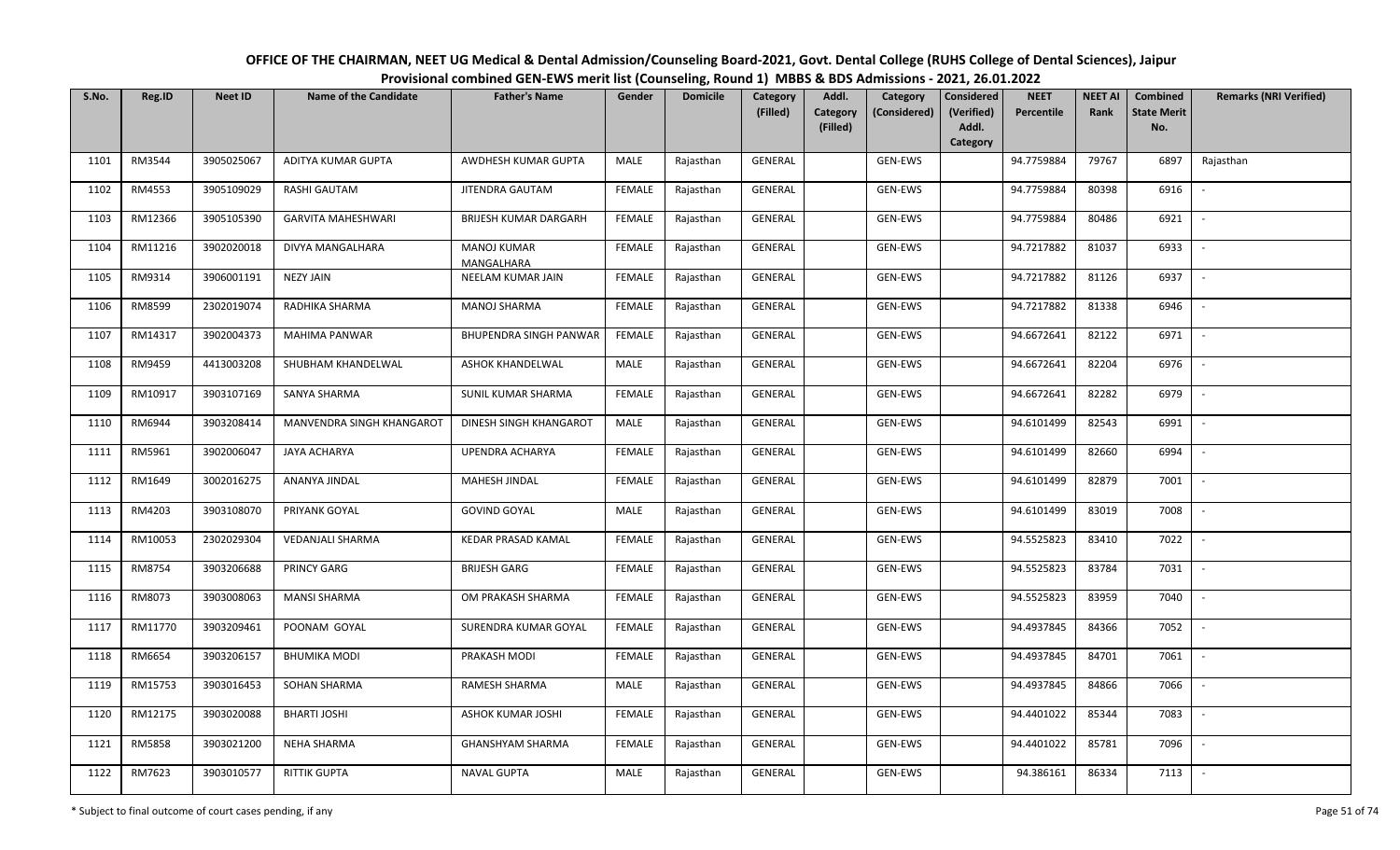| OFFICE OF THE CHAIRMAN, NEET UG Medical & Dental Admission/Counseling Board-2021, Govt. Dental College (RUHS College of Dental Sciences), Jaipur |
|--------------------------------------------------------------------------------------------------------------------------------------------------|
| Provisional combined GEN-EWS merit list (Counseling, Round 1) MBBS & BDS Admissions - 2021, 26.01.2022                                           |

| S.No. | Reg.ID  | <b>Neet ID</b> | <b>Name of the Candidate</b> | <b>Father's Name</b>          | Gender        | <b>Domicile</b>      | Category<br>(Filled) | Addl.<br><b>Category</b> | Category<br>(Considered) | <b>Considered</b><br>(Verified) | <b>NEET</b><br>Percentile | <b>NEET AI</b><br>Rank | Combined<br><b>State Merit</b> | <b>Remarks (NRI Verified)</b> |
|-------|---------|----------------|------------------------------|-------------------------------|---------------|----------------------|----------------------|--------------------------|--------------------------|---------------------------------|---------------------------|------------------------|--------------------------------|-------------------------------|
|       |         |                |                              |                               |               |                      |                      | (Filled)                 |                          | Addl.<br>Category               |                           |                        | No.                            |                               |
| 1123  | RM8223  | 3903207216     | <b>GUNJAN JAIMAN</b>         | AKHILESH JAIMAN               | <b>FEMALE</b> | Rajasthan            | <b>GENERAL</b>       |                          | <b>GEN-EWS</b>           |                                 | 94.386161                 | 86540                  | 7120                           | $\overline{\phantom{a}}$      |
| 1124  | RM11117 | 3802011117     | VANSHIKA NAGPAL              | <b>TEK CHAND NAGPAL</b>       | <b>FEMALE</b> | Rajasthan            | GENERAL              |                          | GEN-EWS                  |                                 | 94.386161                 | 86679                  | 7125                           |                               |
| 1125  | RM1078  | 3904006274     | ARVIND SINGH                 | BHERU SINGH MANDLAWAT         | MALE          | Rajasthan            | GENERAL              |                          | GEN-EWS                  |                                 | 94.3252262                | 87507                  | 7151                           | $\sim$                        |
| 1126  | RM2845  | 3901003325     | <b>GARGI GAUTAM</b>          | KAILASH CHAND SHARMA          | <b>FEMALE</b> | Rajasthan            | GENERAL              |                          | GEN-EWS                  |                                 | 94.2674644                | 87889                  | 7164                           | $\sim$                        |
| 1127  | RM10839 | 3902005275     | <b>MEENAL CHHANGANI</b>      | SHIV KUMAR CHHANGANI          | <b>FEMALE</b> | Rajasthan            | GENERAL              |                          | GEN-EWS                  |                                 | 94.2674644                | 87984                  | 7166                           | $\sim$                        |
| 1128  | RM11920 | 3903101208     | TANYA JAIN                   | SANJAY JAIN                   | <b>FEMALE</b> | Rajasthan            | GENERAL              |                          | GEN-EWS                  |                                 | 94.2674644                | 88293                  | 7178                           | $\overline{\phantom{a}}$      |
| 1129  | RM13526 | 3903112459     | ANURAG AGARWAL               | MAHESH AGARWAL                | MALE          | Rajasthan            | GENERAL              |                          | GEN-EWS                  |                                 | 94.2674644                | 88413                  | 7185                           |                               |
| 1130  | RM1356  | 3901013220     | <b>ANANT JAIN</b>            | MANOJ JAIN                    | MALE          | Rajasthan            | GENERAL              |                          | GEN-EWS                  |                                 | 94.2674644                | 88484                  | 7188                           |                               |
| 1131  | RM15227 | 3905016257     | KHUSHI GUPTA                 | NARESH KUMAR GUPTA            | <b>FEMALE</b> | Rajasthan            | <b>GENERAL</b>       |                          | GEN-EWS                  |                                 | 94.2083427                | 89293                  | 7219                           |                               |
| 1132  | RM4803  | 3802004378     | ARMAN CHUGH                  | <b>SANJAY CHUGH</b>           | MALE          | Rajasthan            | GENERAL              |                          | GEN-EWS                  |                                 | 94.2083427                | 89353                  | 7222                           |                               |
| 1133  | RM15518 | 3904003410     | <b>GUNJAN RATHI</b>          | <b>KAMLESH RATHI</b>          | <b>FEMALE</b> | Rajasthan            | GENERAL              |                          | GEN-EWS                  |                                 | 94.2083427                | 89363                  | 7224                           |                               |
| 1134  | RM13930 | 3901002284     | <b>SMRITI SHARMA</b>         | <b>CHANDRA PRAKASH SHARMA</b> | <b>FEMALE</b> | Rajasthan            | GENERAL              |                          | GEN-EWS                  |                                 | 94.1548547                | 89549                  | 7230                           | $\sim$                        |
| 1135  | RM14160 | 3903201114     | PALLAVI SHARMA               | <b>ASHOK SHARMA</b>           | <b>FEMALE</b> | Rajasthan            | GENERAL              |                          | GEN-EWS                  |                                 | 94.1548547                | 89712                  | 7233                           |                               |
| 1136  | RM14067 | 3903221219     | DIVYANSHU SHARMA             | MUKESH KUMAR SHARMA           | MALE          | Rajasthan            | GENERAL              |                          | GEN-EWS                  |                                 | 94.1548547                | 90227                  | 7246                           | $\overline{\phantom{a}}$      |
| 1137  | RM1187  | 3002015170     | <b>JATIN BANSAL</b>          | PAVAN KUMAR BANSAL            | MALE          | Rajasthan            | GENERAL              |                          | GEN-EWS                  |                                 | 94.1548547                | 90252                  | 7247                           | $\sim$                        |
| 1138  | RM12947 | 3903202032     | <b>LAKSHIT GUPTA</b>         | PRAVEEN GUPTA                 | MALE          | Rajasthan            | GENERAL              |                          | GEN-EWS                  |                                 | 94.0972224                | 91016                  | 7262                           | $\sim$                        |
| 1139  | RM12512 | 3903104260     | <b>ASMA NAQVI</b>            | ANWAR AHMED NAQVI             | <b>FEMALE</b> | Rajasthan            | GENERAL              |                          | GEN-EWS                  |                                 | 94.0369999                | 91248                  | 7265                           | $\overline{\phantom{a}}$      |
| 1140  | RM9975  | 3905008353     | RITIKA JAIN                  | KAMLESH KUMAR                 | <b>FEMALE</b> | Rajasthan            | GENERAL              |                          | GEN-EWS                  |                                 | 94.0369999                | 91267                  | 7266                           |                               |
| 1141  | RM12326 | 3903227278     | AKSHYA KUMAR NARUKA          | <b>SUMER SINGH NARUKA</b>     | MALE          | Rajasthan            | GENERAL              |                          | GEN-EWS                  |                                 | 94.0369999                | 91370                  | 7270                           |                               |
| 1142  | RM13054 | 4405105511     | SAMEER KUMAR GUPTA           | VINDHYACHAL                   | MALE          | <b>Uttar Pradesh</b> | GENERAL              |                          | GEN-EWS                  |                                 | 94.0369999                | 91526                  | 7273                           |                               |
| 1143  | RM9512  | 3903215450     | RAHUL GOYAL                  | <b>MUKESH</b>                 | <b>MALE</b>   | Rajasthan            | GENERAL              |                          | GEN-EWS                  |                                 | 94.0369999                | 91788                  | 7286                           |                               |
| 1144  | RM1562  | 3903001342     | <b>VIPIN AGARWAL</b>         | GIRRAJ PRASAD AGARWAL         | MALE          | Rajasthan            | GENERAL              |                          | GEN-EWS                  |                                 | 94.0369999                | 91820                  | 7287                           |                               |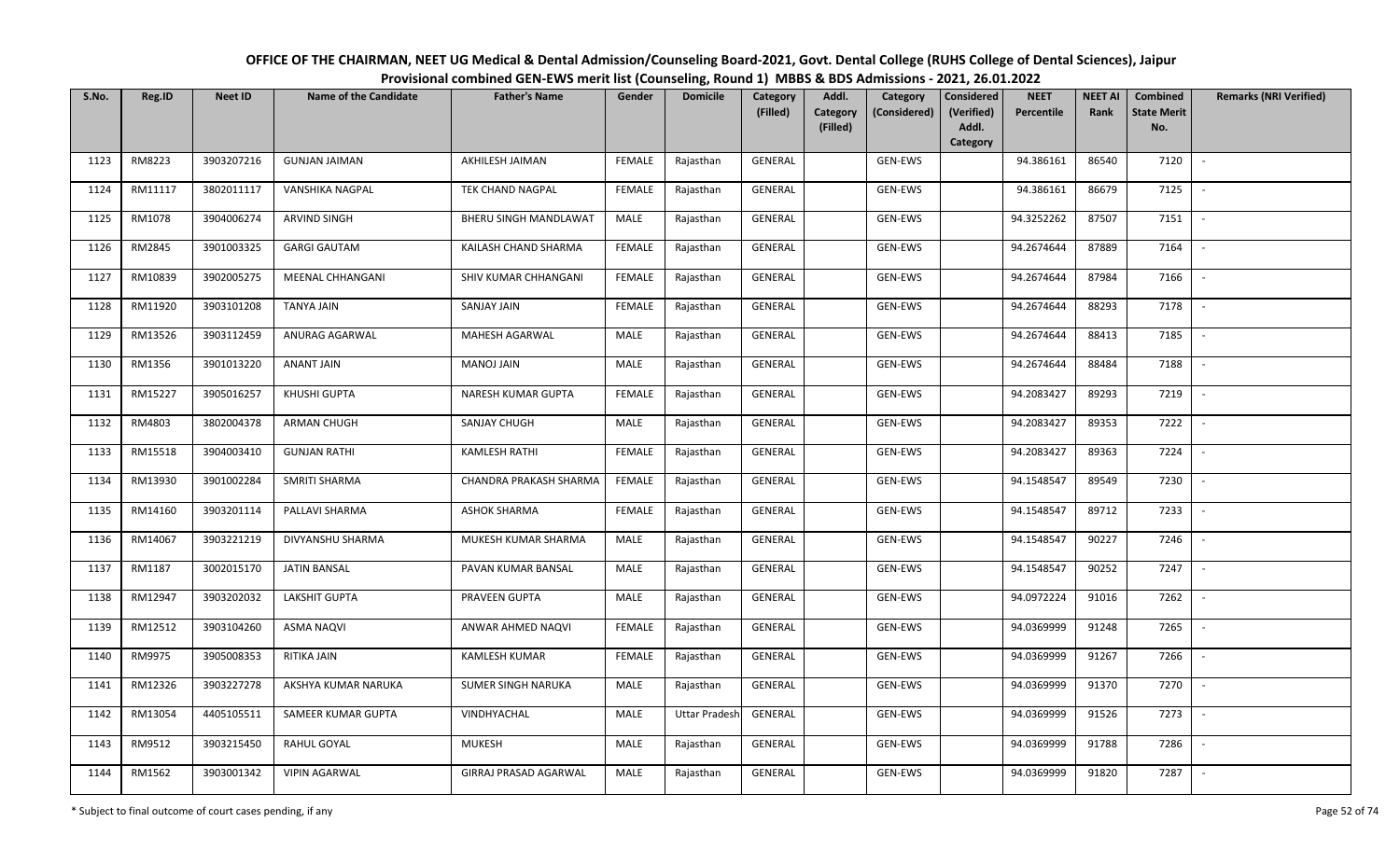| OFFICE OF THE CHAIRMAN, NEET UG Medical & Dental Admission/Counseling Board-2021, Govt. Dental College (RUHS College of Dental Sciences), Jaipur |  |
|--------------------------------------------------------------------------------------------------------------------------------------------------|--|
| Provisional combined GEN-EWS merit list (Counseling, Round 1) MBBS & BDS Admissions - 2021, 26.01.2022                                           |  |

| S.No. | Reg.ID  | <b>Neet ID</b> | <b>Name of the Candidate</b> | <b>Father's Name</b>        | Gender        | <b>Domicile</b> | Category<br>(Filled) | Addl.<br><b>Category</b> | Category<br>(Considered) | <b>Considered</b><br>(Verified) | <b>NEET</b><br>Percentile | <b>NEET AI</b><br>Rank | Combined<br><b>State Merit</b> | <b>Remarks (NRI Verified)</b> |
|-------|---------|----------------|------------------------------|-----------------------------|---------------|-----------------|----------------------|--------------------------|--------------------------|---------------------------------|---------------------------|------------------------|--------------------------------|-------------------------------|
|       |         |                |                              |                             |               |                 |                      | (Filled)                 |                          | Addl.<br>Category               |                           |                        | No.                            |                               |
| 1145  | RM12482 | 3903117294     | LATIKA GOENKA                | ARUN KUMAR GOENKA           | <b>FEMALE</b> | Rajasthan       | <b>GENERAL</b>       |                          | GEN-EWS                  |                                 | 93.9777488                | 92809                  | 7327                           | $\overline{\phantom{a}}$      |
| 1146  | RM14646 | 3903116154     | PRACHI SHARMA                | DINESH KUMAR SHARMA         | <b>FEMALE</b> | Rajasthan       | GENERAL              |                          | GEN-EWS                  |                                 | 93.9777488                | 92940                  | 7329                           |                               |
| 1147  | RM5064  | 3903021149     | <b>AKASH SHARMA</b>          | SATYANARAYAN SHARMA         | MALE          | Rajasthan       | GENERAL              |                          | GEN-EWS                  |                                 | 93.9777488                | 93000                  | 7331                           | $\sim$                        |
| 1148  | RM13599 | 3904024449     | <b>ISHA GAUR</b>             | PURUSHOTTAM                 | <b>FEMALE</b> | Rajasthan       | GENERAL              |                          | GEN-EWS                  |                                 | 93.9136409                | 93315                  | 7335                           | $\sim$                        |
| 1149  | RM14593 | 3903207639     | AAYUSHI SARASWAT             | MAHESH KUMAR SARASWAT       | <b>FEMALE</b> | Rajasthan       | GENERAL              |                          | GEN-EWS                  |                                 | 93.9136409                | 93420                  | 7338                           | $\overline{\phantom{a}}$      |
| 1150  | RM4921  | 3906001218     | RAKSHITA JAISANI             | MUKESH JAISANI              | <b>FEMALE</b> | Rajasthan       | GENERAL              |                          | GEN-EWS                  |                                 | 93.9136409                | 93721                  | 7355                           | $\overline{\phantom{a}}$      |
| 1151  | RM14538 | 4413001063     | PALAK GUPTA                  | CHETAN ANAND GUPTA          | <b>FEMALE</b> | Rajasthan       | GENERAL              |                          | GEN-EWS                  |                                 | 93.8561381                | 94255                  | 7374                           |                               |
| 1152  | RM12597 | 3903001121     | ANAMIKA MUDGAL               | RAJESH MUDGAL               | <b>FEMALE</b> | Rajasthan       | GENERAL              |                          | GEN-EWS                  |                                 | 93.8561381                | 94534                  | 7382                           | $\overline{\phantom{a}}$      |
| 1153  | RM6415  | 3902023214     | <b>RAHUL RAJPUROHIT</b>      | <b>JAGDISH RAJPUROHIT</b>   | MALE          | Rajasthan       | GENERAL              |                          | <b>GEN-EWS</b>           |                                 | 93.7977935                | 95256                  | 7404                           |                               |
| 1154  | RM2701  | 3904021219     | MEENA SARSVAT                | RAJENDRA KUMAR              | <b>FEMALE</b> | Rajasthan       | GENERAL              |                          | GEN-EWS                  |                                 | 93.7977935                | 95420                  | 7409                           |                               |
| 1155  | RM11833 | 3903203816     | PAYAL GUPTA                  | RAJESH KUMAR GUPTA          | <b>FEMALE</b> | Rajasthan       | GENERAL              |                          | GEN-EWS                  |                                 | 93.7977935                | 95691                  | 7415                           |                               |
| 1156  | RM8789  | 3903002467     | <b>MANSI GAUTAM</b>          | TRIVEDI GAUTAM              | <b>FEMALE</b> | Rajasthan       | GENERAL              |                          | GEN-EWS                  |                                 | 93.7382833                | 96011                  | 7422                           | $\overline{\phantom{a}}$      |
| 1157  | RM4811  | 3903009036     | ANUJ SHARMA                  | GIRRAJ PRASAD SHARMA        | MALE          | Rajasthan       | GENERAL              |                          | GEN-EWS                  |                                 | 93.7382833                | 96485                  | 7440                           |                               |
| 1158  | RM7449  | 3903008513     | <b>RAHUL GARG</b>            | RAJENDRA PRASAD GARG        | MALE          | Rajasthan       | GENERAL              |                          | GEN-EWS                  |                                 | 93.7382833                | 96513                  | 7441                           | $\overline{\phantom{a}}$      |
| 1159  | RM11731 | 3906010070     | PRERNA JAIN                  | <b>BHANVAR LAL JAIN</b>     | <b>FEMALE</b> | Rajasthan       | GENERAL              |                          | GEN-EWS                  |                                 | 93.7382833                | 96629                  | 7446                           | $\overline{\phantom{a}}$      |
| 1160  | RM8466  | 3903103049     | SHEETAL KANWAR               | MOHABBAT SINGH<br>SHEKHAWAT | <b>FEMALE</b> | Rajasthan       | GENERAL              |                          | <b>GEN-EWS</b>           |                                 | 93.677737                 | 96843                  | 7450                           | $\sim$                        |
| 1161  | RM14148 | 3904005073     | <b>REENI CHOPRA</b>          | SATISH CHOPRA               | <b>FEMALE</b> | Rajasthan       | GENERAL              |                          | GEN-EWS                  |                                 | 93.6116865                | 97720                  | 7480                           | $\overline{\phantom{a}}$      |
| 1162  | RM14070 | 3906001152     | <b>HEENA JHALA</b>           | NARAYAN SINGH JHALA         | <b>FEMALE</b> | Rajasthan       | GENERAL              |                          | GEN-EWS                  |                                 | 93.6116865                | 98286                  | 7498                           |                               |
| 1163  | RM11693 | 3903216374     | CHARU GOYAL                  | MAHAVEER GOYAL              | <b>FEMALE</b> | Rajasthan       | GENERAL              |                          | GEN-EWS                  |                                 | 93.6116865                | 98344                  | 7500                           |                               |
| 1164  | RM14204 | 4413001157     | <b>VIVEK PAL SINGH</b>       | SURENDRA PAL SINGH          | MALE          | Rajasthan       | GENERAL              |                          | GEN-EWS                  |                                 | 93.6116865                | 98404                  | 7502                           |                               |
| 1165  | RM8697  | 3903002646     | <b>VIKESH BHATRA</b>         | MUKESH KUMAR SHARMA         | MALE          | Rajasthan       | GENERAL              |                          | GEN-EWS                  |                                 | 93.5493271                | 98908                  | 7521                           |                               |
| 1166  | RM14069 | 3904103129     | SAMARJEET SINGH SHEKHAWAT    | AJEET SINGH SHEKHAWAT       | MALE          | Rajasthan       | GENERAL              |                          | GEN-EWS                  |                                 | 93.4897521                | 99844                  | 7550                           |                               |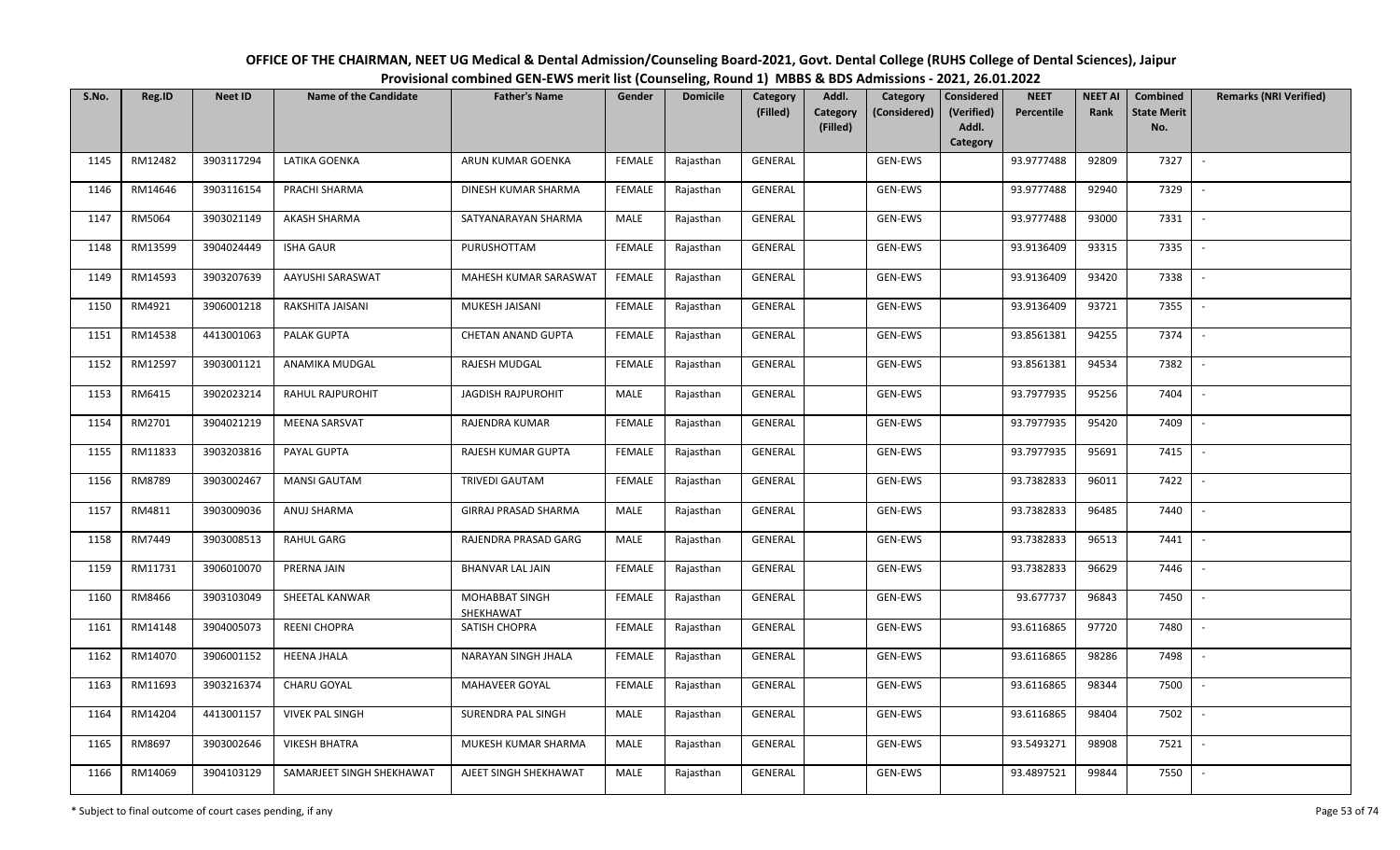| OFFICE OF THE CHAIRMAN, NEET UG Medical & Dental Admission/Counseling Board-2021, Govt. Dental College (RUHS College of Dental Sciences), Jaipur |
|--------------------------------------------------------------------------------------------------------------------------------------------------|
| Provisional combined GEN-EWS merit list (Counseling, Round 1) MBBS & BDS Admissions - 2021, 26.01.2022                                           |

| S.No. | Reg.ID  | <b>Neet ID</b> | <b>Name of the Candidate</b> | <b>Father's Name</b>                | Gender        | <b>Domicile</b> | Category<br>(Filled) | Addl.<br>Category | Category<br>(Considered) | <b>Considered</b><br>(Verified) | <b>NEET</b><br>Percentile | <b>NEET AI</b><br>Rank | Combined<br><b>State Merit</b> | <b>Remarks (NRI Verified)</b> |
|-------|---------|----------------|------------------------------|-------------------------------------|---------------|-----------------|----------------------|-------------------|--------------------------|---------------------------------|---------------------------|------------------------|--------------------------------|-------------------------------|
|       |         |                |                              |                                     |               |                 |                      | (Filled)          |                          | Addl.<br>Category               |                           |                        | No.                            |                               |
| 1167  | RM15797 | 3903206771     | PREETI AGRAWAL               | YOGESH AGRAWAL                      | FEMALE        | Rajasthan       | <b>GENERAL</b>       |                   | GEN-EWS                  |                                 | 93.4897521                | 99948                  | 7553                           | $\overline{\phantom{a}}$      |
| 1168  | RM14816 | 3802003411     | <b>JAI CHAWLA</b>            | <b>MAHESH KUMAR</b>                 | MALE          | Rajasthan       | GENERAL              |                   | GEN-EWS                  |                                 | 93.4897521                | 100412                 | 7568                           |                               |
| 1169  | RM3141  | 3905105023     | SHARMA AYUSHI LOKESH         | LOKESH SHARMA                       | <b>FEMALE</b> | Rajasthan       | GENERAL              |                   | GEN-EWS                  |                                 | 93.4897521                | 100486                 | 7573                           | $\sim$                        |
| 1170  | RM12121 | 3905122134     | MONA KANWAR RAJAWAT          | TEJ SINGH RAJAWAT                   | <b>FEMALE</b> | Rajasthan       | GENERAL              |                   | GEN-EWS                  |                                 | 93.4302419                | 100682                 | 7576                           | $\overline{\phantom{a}}$      |
| 1171  | RM6906  | 3904101345     | KHUSHWANT SINGH RATHORE      | <b>GAJENDRA SINGH RATHORE</b>       | MALE          | Rajasthan       | GENERAL              |                   | GEN-EWS                  |                                 | 93.4302419                | 101071                 | 7584                           | $\sim$                        |
| 1172  | RM15174 | 3903221361     | AKASH KUMAR SINGHAL          | PANKAJ KUMAR                        | <b>MALE</b>   | Rajasthan       | GENERAL              |                   | GEN-EWS                  |                                 | 93.4302419                | 101367                 | 7593                           | $\overline{\phantom{a}}$      |
| 1173  | RM2634  | 3903105073     | ASOMYA JAIN                  | <b>ASHOK JAIN</b>                   | <b>FEMALE</b> | Rajasthan       | GENERAL              |                   | GEN-EWS                  |                                 | 93.3708612                | 101662                 | 7601                           |                               |
| 1174  | RM7866  | 3903106583     | SHIVANGI SHARMA              | RAM SWAROOP SHARMA                  | <b>FEMALE</b> | Rajasthan       | GENERAL              |                   | GEN-EWS                  |                                 | 93.3708612                | 102095                 | 7612                           |                               |
| 1175  | RM15513 | 3903222365     | HIMANSHU AIRAN               | PRADEEP KUMAR AIRAN                 | MALE          | Rajasthan       | <b>GENERAL</b>       |                   | GEN-EWS                  |                                 | 93.3708612                | 102119                 | 7615                           |                               |
| 1176  | RM6910  | 3903222342     | PIYUSH BHARDWAJ              | TEJ PRAKASH BHARDWAJ                | MALE          | Rajasthan       | GENERAL              |                   | GEN-EWS                  |                                 | 93.3708612                | 102180                 | 7622                           |                               |
| 1177  | RM15372 | 3904105262     | SRISHTI RAJPUROHIT           | LAXMAN SINGH RAJPUROHIT             | <b>FEMALE</b> | Rajasthan       | GENERAL              |                   | GEN-EWS                  |                                 | 93.3064296                | 102575                 | 7635                           |                               |
| 1178  | RM12870 | 3903102596     | <b>KOMAL GUPTA</b>           | <b>SURENDER KUMAR GARG</b>          | <b>FEMALE</b> | Rajasthan       | GENERAL              |                   | GEN-EWS                  |                                 | 93.3064296                | 103182                 | 7657                           | $\overline{\phantom{a}}$      |
| 1179  | RM13604 | 3904101620     | <b>GOKUL VYAS</b>            | <b>AVINASH VYAS</b>                 | MALE          | Rajasthan       | GENERAL              |                   | GEN-EWS                  |                                 | 93.3064296                | 103258                 | 7659                           |                               |
| 1180  | RM5878  | 3005001176     | RAKSHITA JAIN                | <b>LALIT JAIN</b>                   | <b>FEMALE</b> | Rajasthan       | GENERAL              |                   | GEN-EWS                  |                                 | 93.2464661                | 103973                 | 7681                           | $\overline{\phantom{a}}$      |
| 1181  | RM3676  | 3903107132     | <b>ADITYA BANSAL</b>         | CHANDRA BIHARI BANSAL               | MALE          | Rajasthan       | GENERAL              |                   | GEN-EWS                  |                                 | 93.2464661                | 103994                 | 7682                           | $\sim$                        |
| 1182  | RM2776  | 3906003402     | SANVI BALDWA                 | SANDEEP GUPTA                       | <b>FEMALE</b> | Rajasthan       | GENERAL              |                   | GEN-EWS                  |                                 | 93.1866322                | 105140                 | 7718                           | $\sim$                        |
| 1183  | RM15387 | 3903206826     | LOKENDRA SINGH RAJAWAT       | RAJENDRA SINGH RAJAWAT              | MALE          | Rajasthan       | GENERAL              |                   | GEN-EWS                  |                                 | 93.1268629                | 105920                 | 7733                           | $\overline{\phantom{a}}$      |
| 1184  | RM13128 | 3903040340     | KRISHANKANT MAHESHWARI       | SHRI NARAYAN LAL<br>MAHESHWARI      | MALE          | Rajasthan       | GENERAL              |                   | GEN-EWS                  |                                 | 93.0608772                | 106685                 | 7756                           |                               |
| 1185  | RM1276  | 3903008124     | <b>JHANVI SHEKHAWAT</b>      | <b>BHAGIRATH SINGH</b><br>SHEKHAWAT | <b>FEMALE</b> | Rajasthan       | GENERAL              |                   | GEN-EWS                  |                                 | 93.0608772                | 106729                 | 7758                           |                               |
| 1186  | RM14691 | 3903207665     | SHRESTHA GARG                | <b>MUKESH GARG</b>                  | MALE          | Rajasthan       | GENERAL              |                   | GEN-EWS                  |                                 | 92.9288409                | 108283                 | 7802                           |                               |
| 1187  | RM13502 | 3903120074     | <b>BHAWNA LALWANI</b>        | <b>JAGDISH LALWANI</b>              | <b>FEMALE</b> | Rajasthan       | <b>GENERAL</b>       |                   | GEN-EWS                  |                                 | 92.9288409                | 108514                 | 7807                           |                               |
| 1188  | RM3610  | 2001314300     | KHUSHI AGGARWAL              | SUDESH AGGARWAL                     | FEMALE        | NCT of Delhi    | GENERAL              |                   | GEN-EWS                  |                                 | 92.9288409                | 108698                 | 7813                           |                               |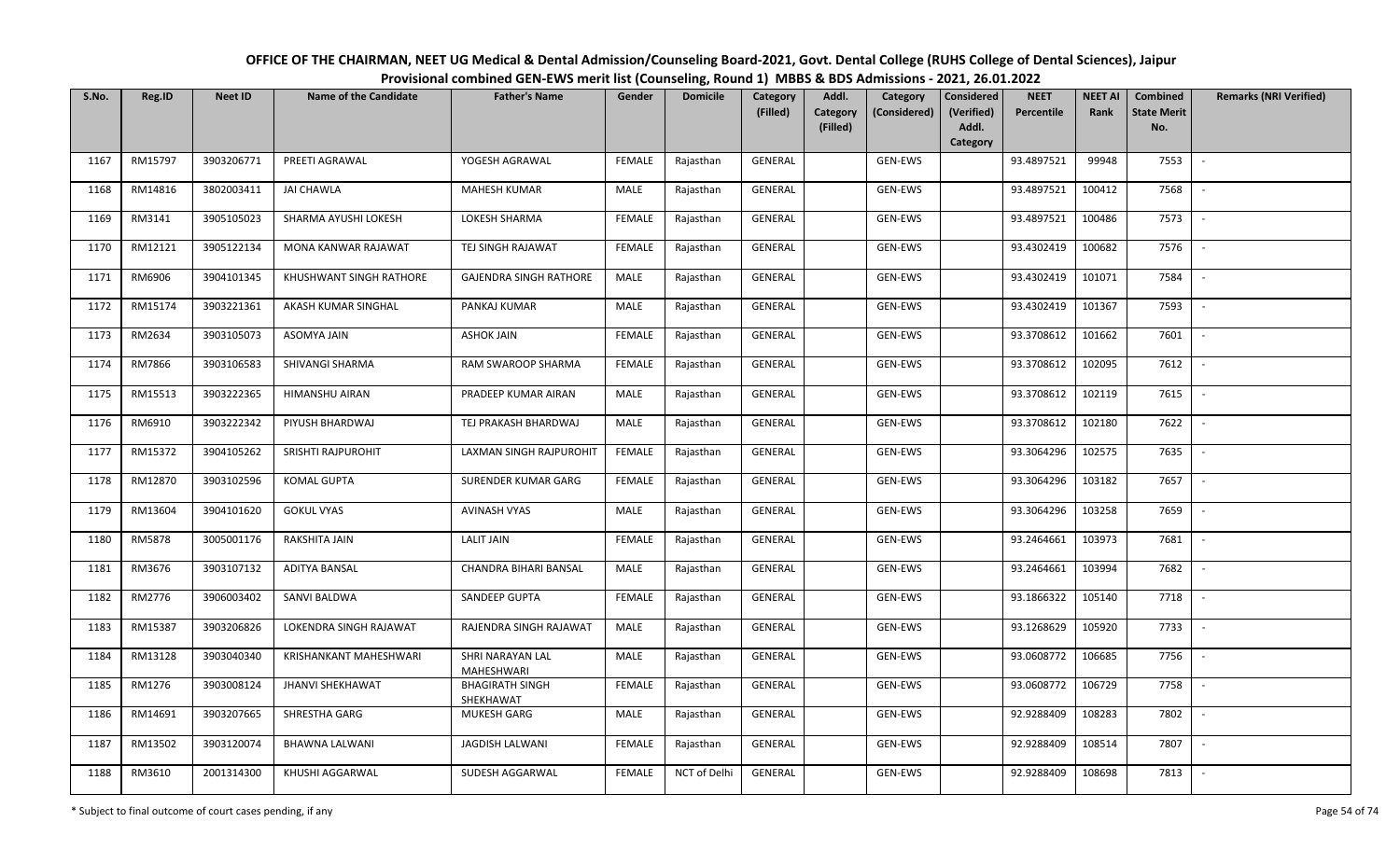| OFFICE OF THE CHAIRMAN, NEET UG Medical & Dental Admission/Counseling Board-2021, Govt. Dental College (RUHS College of Dental Sciences), Jaipur |
|--------------------------------------------------------------------------------------------------------------------------------------------------|
| Provisional combined GEN-EWS merit list (Counseling, Round 1) MBBS & BDS Admissions - 2021, 26.01.2022                                           |

| S.No. | Reg.ID  | <b>Neet ID</b> | <b>Name of the Candidate</b> | <b>Father's Name</b>                    | Gender        | <b>Domicile</b> | Category<br>(Filled) | Addl.<br>Category<br>Category<br>(Considered) | <b>Considered</b><br>(Verified) | <b>NEET</b><br>Percentile | <b>NEET AI</b><br>Rank | Combined<br><b>State Merit</b> | <b>Remarks (NRI Verified)</b> |
|-------|---------|----------------|------------------------------|-----------------------------------------|---------------|-----------------|----------------------|-----------------------------------------------|---------------------------------|---------------------------|------------------------|--------------------------------|-------------------------------|
|       |         |                |                              |                                         |               |                 |                      | (Filled)                                      | Addl.<br>Category               |                           |                        | No.                            |                               |
| 1189  | RM5037  | 3905104147     | <b>VIPUL AGARWAL</b>         | MUKESH AGARWAL                          | MALE          | Rajasthan       | <b>GENERAL</b>       | GEN-EWS                                       |                                 | 92.9288409                | 109014                 | 7822                           | $\overline{\phantom{a}}$      |
| 1190  | RM11139 | 4203001542     | ELURI BHARGAVI               | ELURI KRISHNA RAO                       | <b>FEMALE</b> | Telangana       | GENERAL              | GEN-EWS                                       |                                 | 92.8661577                | 109623                 | 7839                           |                               |
| 1191  | RM1372  | 3903205208     | <b>VIKAS GUPTA</b>           | <b>VISHNU GUPTA</b>                     | MALE          | Rajasthan       | GENERAL              | GEN-EWS                                       |                                 | 92.8661577                | 109923                 | 7854                           | $\sim$                        |
| 1192  | RM1572  | 3903006705     | <b>GOURAV AGARWAL</b>        | MADHU SUDAN AGARWAL                     | MALE          | Rajasthan       | GENERAL              | GEN-EWS                                       |                                 | 92.8661577                | 109992                 | 7857                           | $\overline{\phantom{a}}$      |
| 1193  | RM9514  | 3906009053     | <b>HEMANT BHARDWAJ</b>       | SUNIL KUMAR SHARMA                      | MALE          | Rajasthan       | GENERAL              | GEN-EWS                                       |                                 | 92.8661577                | 110141                 | 7863                           | $\overline{a}$                |
| 1194  | RM15299 | 3903215267     | HARSHIT KUMAR GOYAL          | VINOD KUMAR GOYAL                       | <b>MALE</b>   | Rajasthan       | GENERAL              | GEN-EWS                                       |                                 | 92.8043811                | 111107                 | 7890                           | $\overline{\phantom{a}}$      |
| 1195  | RM15483 | 3902002147     | LAVANAYA GARG                | <b>JUGAL KISHORE GARG</b>               | <b>FEMALE</b> | Rajasthan       | GENERAL              | GEN-EWS                                       |                                 | 92.7404675                | 111952                 | 7912                           |                               |
| 1196  | RM4183  | 3903208680     | KHUSHI CHAUHAN               | ASHOK SINGH CHAUHAN                     | <b>FEMALE</b> | Rajasthan       | <b>GENERAL</b>       | GEN-EWS                                       |                                 | 92.6677472                | 112493                 | 7921                           |                               |
| 1197  | RM2224  | 3904005097     | ABHIJEET SINGH RAJPUROHIT    | <b>JABBAR SINGH RAJPUROHIT</b>          | <b>MALE</b>   | Rajasthan       | <b>GENERAL</b>       | GEN-EWS                                       |                                 | 92.6677472                | 112754                 | 7934                           | $\overline{\phantom{a}}$      |
| 1198  | RM2468  | 3903105018     | SAHBAN ADEEB KHAN            | <b>SARDAR KHAN</b>                      | MALE          | Rajasthan       | GENERAL              | GEN-EWS                                       |                                 | 92.6677472                | 112808                 | 7937                           | $\overline{\phantom{a}}$      |
| 1199  | RM15606 | 3901006169     | PRAKSHI SOMANI               | CHANDRA SHEKHAR SOMANI                  | <b>FEMALE</b> | Rajasthan       | GENERAL              | GEN-EWS                                       |                                 | 92.541798                 | 114557                 | 7983                           |                               |
| 1200  | RM15819 | 3802006309     | SAKSHI SHARMA                | <b>GANGA RAM SHARMA</b>                 | FEMALE        | Rajasthan       | GENERAL              | GEN-EWS                                       |                                 | 92.541798                 | 114915                 | 7994                           | $\sim$                        |
| 1201  | RM12822 | 3901001232     | VARSHA KANWAR                | SHARVAN SINGH                           | <b>FEMALE</b> | Rajasthan       | GENERAL              | GEN-EWS                                       |                                 | 92.4788557                | 115448                 | 8006                           |                               |
| 1202  | RM3247  | 3903204721     | <b>HRIDAYA PAREEK</b>        | <b>ASHOK PAREEK</b>                     | MALE          | Rajasthan       | GENERAL              | GEN-EWS                                       |                                 | 92.4788557                | 116137                 | 8026                           | $\overline{\phantom{a}}$      |
| 1203  | RM1450  | 3903021125     | NIDHIKA AGARWAL              | SUSHIL AGARWAL                          | <b>FEMALE</b> | Rajasthan       | GENERAL              | GEN-EWS                                       |                                 | 92.4146832                | 116571                 | 8028                           | $\sim$                        |
| 1204  | RM2314  | 3906009018     | AKSHITA SHARMA               | RAJESH SHARMA                           | <b>FEMALE</b> | Rajasthan       | GENERAL              | GEN-EWS                                       |                                 | 92.4146832                | 116574                 | 8029                           | $\overline{\phantom{a}}$      |
| 1205  | RM6447  | 3903211305     | PRIYANSHU PARASHAR           | PRADEEP KUMAR PARASHAR                  | MALE          | Rajasthan       | GENERAL              | GEN-EWS                                       |                                 | 92.4146832                | 116770                 | 8033                           | $\overline{\phantom{a}}$      |
| 1206  | RM12276 | 3903107235     | <b>AKSH SINGHAL</b>          | <b>VINOD SINGHAL</b>                    | MALE          | Rajasthan       | GENERAL              | GEN-EWS                                       |                                 | 92.4146832                | 117083                 | 8041                           |                               |
| 1207  | RM12768 | 3903008330     | <b>AKSHITA RAGHAV</b>        | K K SINGH RAGHUWANSHI                   | <b>FEMALE</b> | Rajasthan       | <b>GENERAL</b>       | GEN-EWS                                       |                                 | 92.34669                  | 117207                 | 8046                           |                               |
| 1208  | RM12469 | 2302003186     | YASHITA                      | <b>PUNEET KUMAR</b><br><b>MANCHANDA</b> | <b>FEMALE</b> | Haryana         | <b>GENERAL</b>       | GEN-EWS                                       |                                 | 92.34669                  | 117262                 | 8048                           |                               |
| 1209  | RM12338 | 3906006111     | MEGHA JOSHI                  | SATYA NARAYAN JOSHI                     | <b>FEMALE</b> | Rajasthan       | GENERAL              | GEN-EWS                                       |                                 | 92.34669                  | 117695                 | 8061                           |                               |
| 1210  | RM14590 | 3905114229     | KHUSHI AGARWAL               | ANIL AGARWAL                            | FEMALE        | Rajasthan       | <b>GENERAL</b>       | GEN-EWS                                       |                                 | 92.34669                  | 117746                 | 8063                           |                               |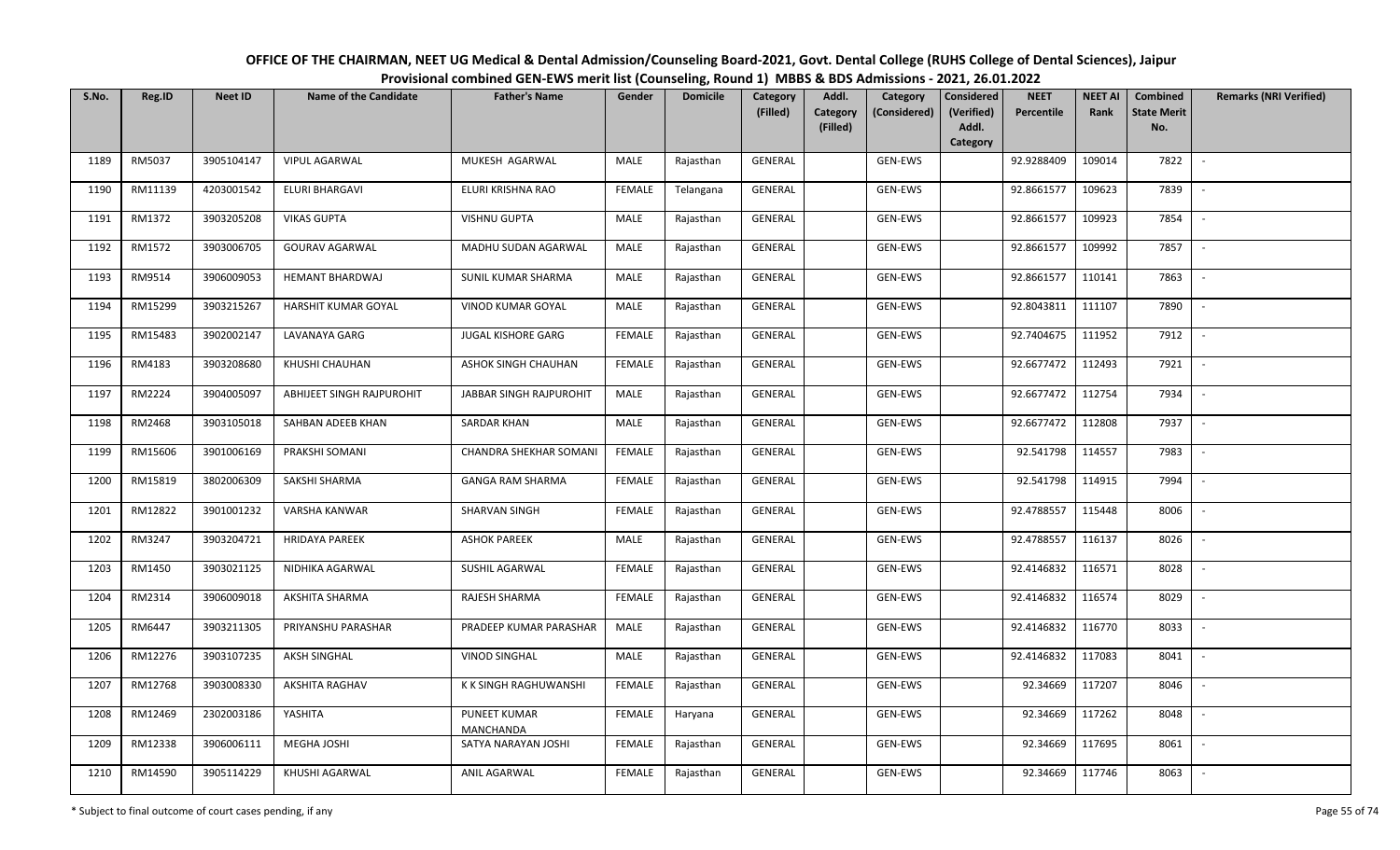| OFFICE OF THE CHAIRMAN, NEET UG Medical & Dental Admission/Counseling Board-2021, Govt. Dental College (RUHS College of Dental Sciences), Jaipur |
|--------------------------------------------------------------------------------------------------------------------------------------------------|
| Provisional combined GEN-EWS merit list (Counseling, Round 1) MBBS & BDS Admissions - 2021, 26.01.2022                                           |

| S.No. | Reg.ID  | <b>Neet ID</b> | <b>Name of the Candidate</b> | <b>Father's Name</b>       | Gender        | <b>Domicile</b> | <b>Category</b> | Addl.                | Category       | <b>Considered</b>   | <b>NEET</b> | <b>NEET AI</b> | Combined                  | <b>Remarks (NRI Verified)</b> |
|-------|---------|----------------|------------------------------|----------------------------|---------------|-----------------|-----------------|----------------------|----------------|---------------------|-------------|----------------|---------------------------|-------------------------------|
|       |         |                |                              |                            |               |                 | (Filled)        | Category<br>(Filled) | (Considered)   | (Verified)<br>Addl. | Percentile  | Rank           | <b>State Merit</b><br>No. |                               |
|       |         |                |                              |                            |               |                 |                 |                      |                | Category            |             |                |                           |                               |
| 1211  | RM1897  | 3903201417     | LAKSHAY MANGLUNIA            | ASHWANI MANGLUNIA          | MALE          | Rajasthan       | <b>GENERAL</b>  |                      | <b>GEN-EWS</b> |                     | 92.2817403  | 118738         | 8086                      | $\sim$                        |
| 1212  | RM2209  | 3002009009     | ANUSHKA GARG                 | <b>RAKESH GARG</b>         | <b>FEMALE</b> | Rajasthan       | GENERAL         |                      | GEN-EWS        |                     | 92.0852725  | 121502         | 8148                      |                               |
| 1213  | RM13697 | 3905004372     | HIMANSHU GOYAL               | PAWAN KUMAR GOYAL          | MALE          | Rajasthan       | GENERAL         |                      | GEN-EWS        |                     | 92.0127465  | 122897         | 8177                      | $\sim$                        |
| 1214  | RM1055  | 3903004060     | YUVRAJ SINGH RATHORE         | SURENDRA SINGH RATHORE     | MALE          | Rajasthan       | GENERAL         |                      | GEN-EWS        |                     | 91.9458541  | 123760         | 8198                      | $\overline{\phantom{a}}$      |
| 1215  | RM6724  | 3901012143     | DEEPANSHU SHARMA             | SANJAY KUMAR SHARMA        | MALE          | Rajasthan       | GENERAL         |                      | GEN-EWS        |                     | 91.9458541  | 124187         | 8207                      | $\sim$                        |
| 1216  | RM13929 | 3903215442     | <b>BALWANT SHARMA</b>        | SIYARAM SHARMA             | <b>MALE</b>   | Rajasthan       | GENERAL         |                      | GEN-EWS        |                     | 91.9458541  | 124330         | 8210                      | $\overline{\phantom{a}}$      |
| 1217  | RM10045 | 3903209104     | TANISHA AGARWAL              | RAMBABU AGARWAL            | <b>FEMALE</b> | Rajasthan       | GENERAL         |                      | GEN-EWS        |                     | 91.8782495  | 124935         | 8223                      |                               |
| 1218  | RM15498 | 3903209144     | AMAN SHARMA                  | MAHESH CHAND SHARMA        | MALE          | Rajasthan       | GENERAL         |                      | GEN-EWS        |                     | 91.8782495  | 125047         | 8226                      |                               |
| 1219  | RM13589 | 3903203634     | <b>ABHILEKH VIJAY</b>        | <b>BRIJESH KUMAR VIJAY</b> | MALE          | Rajasthan       | GENERAL         |                      | GEN-EWS        |                     | 91.8782495  | 125123         | 8229                      |                               |
| 1220  | RM2459  | 2302032050     | <b>HARSHIL PAREEK</b>        | OM PRAKASH PAREEK          | <b>FEMALE</b> | Rajasthan       | GENERAL         |                      | GEN-EWS        |                     | 91.8782495  | 125358         | 8236                      |                               |
| 1221  | RM15286 | 2001017173     | DIVYA SHARMA                 | YOGESH SHARMA              | <b>FEMALE</b> | Rajasthan       | <b>GENERAL</b>  | WDP,<br>EXS6         | GEN-EWS        |                     | 91.8125228  | 125620         | 8246                      |                               |
| 1222  | RM6625  | 3905107204     | PRAKTI SHARMA                | <b>LALIT SHARMA</b>        | <b>FEMALE</b> | Rajasthan       | GENERAL         |                      | GEN-EWS        |                     | 91.8125228  | 125766         | 8249                      | $\sim$                        |
| 1223  | RM15135 | 3905119017     | <b>MEGHA BHATI</b>           | LAKSHMAN SINGH BHATI       | <b>FEMALE</b> | Rajasthan       | GENERAL         |                      | GEN-EWS        |                     | 91.742587   | 126660         | 8273                      |                               |
| 1224  | RM12716 | 3903213005     | TILAK RAJ SHARMA             | SURESH KUMAR SHARMA        | MALE          | Rajasthan       | GENERAL         |                      | GEN-EWS        |                     | 91.6015497  | 128914         | 8320                      | $\overline{\phantom{a}}$      |
| 1225  | RM12693 | 4401015297     | <b>VINAYAK SHARMA</b>        | PANKAJ SHARMA              | MALE          | Rajasthan       | GENERAL         |                      | GEN-EWS        |                     | 91.5335566  | 129911         | 8344                      | $\overline{\phantom{a}}$      |
| 1226  | RM4211  | 3903019044     | DIVANSHU JAIMAN              | GIRIJASHANKAR JAIMAN       | MALE          | Rajasthan       | GENERAL         |                      | GEN-EWS        |                     | 91.464074   | 131251         | 8370                      | $\sim$                        |
| 1227  | RM13457 | 3802010176     | VANSHITA                     | <b>MANOJ KUMAR</b>         | <b>FEMALE</b> | Rajasthan       | GENERAL         |                      | GEN-EWS        |                     | 91.464074   | 131343         | 8371                      | $\sim$                        |
| 1228  | RM5706  | 3906001520     | PRIYANSHI JAIN               | <b>SANJAY JAIN</b>         | <b>FEMALE</b> | Rajasthan       | GENERAL         |                      | GEN-EWS        |                     | 91.464074   | 131419         | 8374                      |                               |
| 1229  | RM13690 | 3903231050     | <b>ANKIT SHARMA</b>          | RAM GOPAL SHARMA           | MALE          | Rajasthan       | <b>GENERAL</b>  |                      | GEN-EWS        |                     | 91.3280877  | 133599         | 8418                      |                               |
| 1230  | RM4100  | 3906006119     | NIVITA JAIN                  | ASHOK KUMAR JAIN           | <b>FEMALE</b> | Rajasthan       | GENERAL         |                      | GEN-EWS        |                     | 91.1255329  | 136763         | 8476                      |                               |
| 1231  | RM9929  | 3901008130     | RAJNEESH JOSHI               | RAJESH JOSHI               | <b>MALE</b>   | Rajasthan       | GENERAL         |                      | GEN-EWS        |                     | 91.0529421  | 137049         | 8480                      |                               |
| 1232  | RM2325  | 3905024212     | <b>AMIT JAIN</b>             | RAKESH KUMAR JAIN          | MALE          | Rajasthan       | GENERAL         |                      | GEN-EWS        |                     | 91.0529421  | 137358         | 8483                      |                               |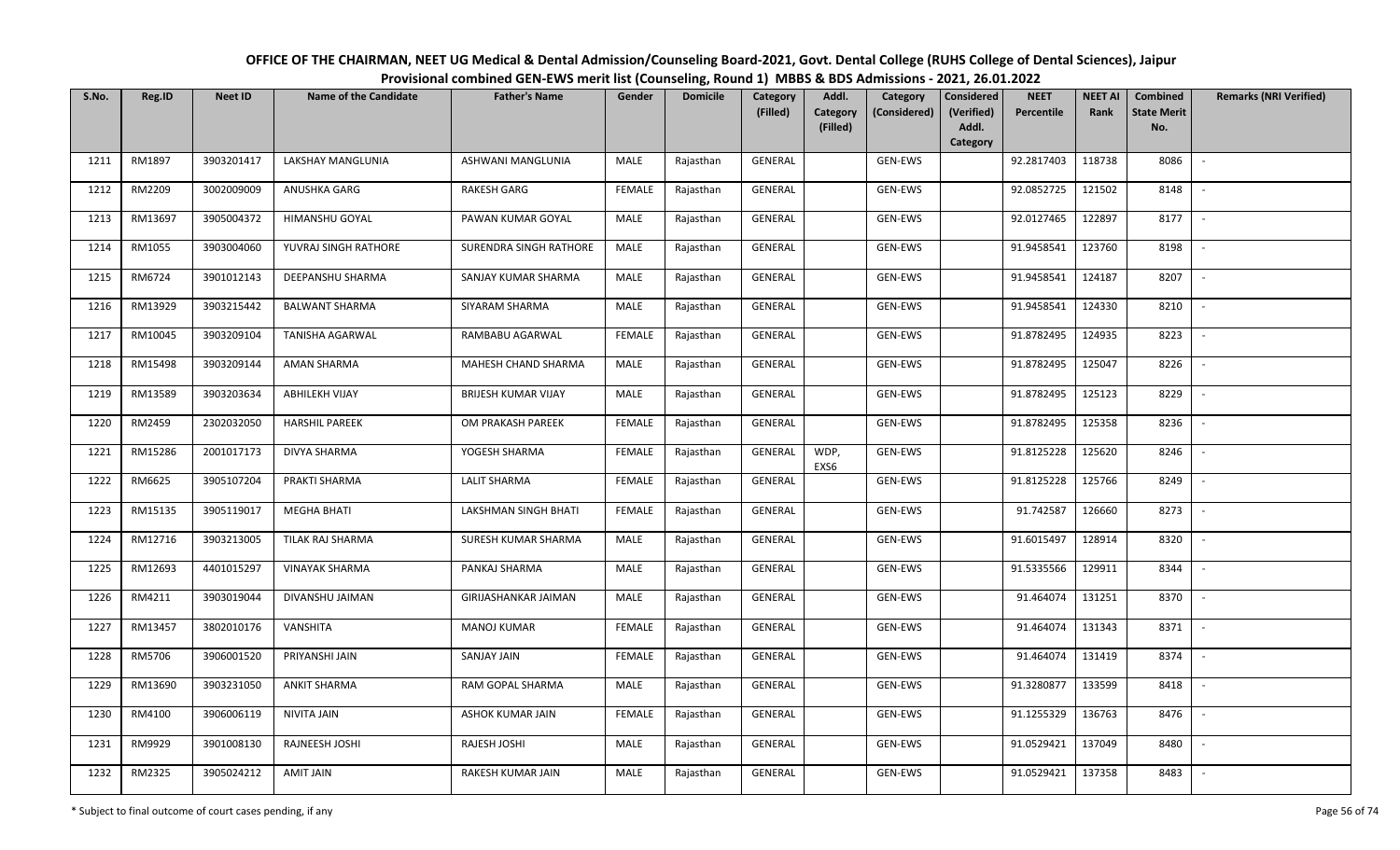| S.No. | Reg.ID  | <b>Neet ID</b> | <b>Name of the Candidate</b> | <b>Father's Name</b>     | Gender        | ້<br><b>Domicile</b> | Category<br>(Filled) | Addl.<br>Category | Category<br>(Considered) | Considered<br>(Verified) | <b>NEET</b><br>Percentile | <b>NEET AI</b><br>Rank | Combined<br><b>State Merit</b> | <b>Remarks (NRI Verified)</b> |
|-------|---------|----------------|------------------------------|--------------------------|---------------|----------------------|----------------------|-------------------|--------------------------|--------------------------|---------------------------|------------------------|--------------------------------|-------------------------------|
|       |         |                |                              |                          |               |                      |                      | (Filled)          |                          | Addl.<br>Category        |                           |                        | No.                            |                               |
| 1233  | RM11834 | 3903209234     | ANANYA SHARMA                | OM PRAKASH SHARMA        | <b>FEMALE</b> | Rajasthan            | GENERAL              |                   | GEN-EWS                  |                          | 91.0529421                | 137609                 | 8489                           | $\overline{\phantom{0}}$      |
| 1234  | RM12620 | 3110105307     | NAHATA VIDITH VINOD          | VINOD                    | MALE          | Maharashtra          | GENERAL              |                   | GEN-EWS                  |                          | 91.0529421                | 137977                 | 8491                           | $\sim$                        |
| 1235  | RM5611  | 3906008270     | <b>ISHANI SHARMA</b>         | VISHNU SHARMA            | <b>FEMALE</b> | Rajasthan            | GENERAL              |                   | GEN-EWS                  |                          | 90.8369828                | 140554                 | 8551                           | $\sim$                        |
| 1236  | RM13541 | 3902016016     | SAYJAL DEEDWANIYA            | MAHENDRA KUMAR SHARMA    | FEMALE        | Rajasthan            | GENERAL              |                   | GEN-EWS                  |                          | 90.8369828                | 141112                 | 8569                           | $\overline{\phantom{a}}$      |
| 1237  | RM3482  | 3906002349     | ADITYA JHA                   | <b>BIJAY MOHAN JHA</b>   | MALE          | Rajasthan            | GENERAL              |                   | GEN-EWS                  |                          | 90.8369828                | 141429                 | 8576                           | $\overline{\phantom{a}}$      |
| 1238  | RM11831 | 3003005375     | NIKITA BHATI                 | KRISHAN KANT SINGH BHATI | <b>FEMALE</b> | Madhya<br>Pradesh    | GENERAL              |                   | GEN-EWS                  |                          | 90.7658814                | 142085                 | 8594                           | $\blacksquare$                |
| 1239  | RM8239  | 3903005400     | PARUL SHARMA                 | <b>MOHAN SHARMA</b>      | FEMALE        | Rajasthan            | GENERAL              |                   | GEN-EWS                  |                          | 90.7658814                | 142138                 | 8596                           |                               |
| 1240  | RM13367 | 3802001191     | ANCHAL CHUGH                 | <b>BHARAT CHUGH</b>      | <b>FEMALE</b> | Rajasthan            | GENERAL              |                   | GEN-EWS                  |                          | 90.7658814                | 142167                 | 8599                           | $\overline{\phantom{a}}$      |
| 1241  | RM10704 | 3906012154     | MAMTA MENARIYA               | RADHESHYAM               | <b>FEMALE</b> | Rajasthan            | GENERAL              |                   | GEN-EWS                  |                          | 90.7658814                | 142490                 | 8607                           |                               |
| 1242  | RM5590  | 3903101278     | <b>MANVI SHARMA</b>          | SHAILESH SHARMA          | <b>FEMALE</b> | Rajasthan            | GENERAL              |                   | GEN-EWS                  |                          | 90.6905061                | 143292                 | 8626                           |                               |
| 1243  | RM7396  | 3906026155     | SUDHANSHU PUNJOT             | <b>KAMLESH PUNJOT</b>    | MALE          | Rajasthan            | GENERAL              |                   | GEN-EWS                  |                          | 90.6905061                | 143630                 | 8636                           |                               |
| 1244  | RM14824 | 3903203821     | VARSHA SHARMA                | KAMLESH KUMAR SHARMA     | <b>FEMALE</b> | Rajasthan            | GENERAL              |                   | GEN-EWS                  |                          | 90.6161022                | 143940                 | 8640                           | $\sim$                        |
| 1245  | RM14901 | 3903232135     | DEEPAK SHARMA                | MOOLCHAND SHARMA         | MALE          | Rajasthan            | GENERAL              |                   | GEN-EWS                  |                          | 90.6161022                | 143977                 | 8643                           |                               |
| 1246  | RM7195  | 3902001297     | NUPUR AUDICHYA               | KRISHAN KUMAR AUDICHYA   | <b>FEMALE</b> | Rajasthan            | GENERAL              | WDP,<br>EXS6      | GEN-EWS                  |                          | 90.6161022                | 144021                 | 8645                           | $\sim$                        |
| 1247  | RM13370 | 3905016281     | SNEHA GUPTA                  | <b>VIRENDRA GUPTA</b>    | <b>FEMALE</b> | Rajasthan            | GENERAL              |                   | GEN-EWS                  |                          | 90.5432524                | 144918                 | 8660                           | $\overline{\phantom{a}}$      |
| 1248  | RM1668  | 1202022010     | O GOPI SHARNYA               | OLETI SUDARSANA RAO      | <b>FEMALE</b> | Andhra<br>Pradesh    | GENERAL              |                   | GEN-EWS                  |                          | 90.5432524                | 145173                 | 8664                           | $\sim$                        |
| 1249  | RM7068  | 3905012056     | KUMUD JESWANI                | NIRMAL KUMAR JESWANI     | <b>FEMALE</b> | Rajasthan            | GENERAL              |                   | GEN-EWS                  |                          | 90.5432524                | 145406                 | 8668                           | $\sim$                        |
| 1250  | RM12627 | 3901015018     | AYUSH KUMAR PATHAK           | SUSHIL KUMAR PATHAK      | MALE          | Rajasthan            | GENERAL              |                   | GEN-EWS                  |                          | 90.5432524                | 146017                 | 8680                           | $\sim$                        |
| 1251  | RM13967 | 3903006249     | <b>GARIMA DEVNANI</b>        | JAIPRAKASH DEVNANI       | <b>FEMALE</b> | Rajasthan            | GENERAL              |                   | GEN-EWS                  |                          | 90.4742879                | 146289                 | 8685                           | $\sim$                        |
| 1252  | RM11906 | 3802010202     | <b>ISHITA</b>                | MAHESH CHAWLA            | <b>FEMALE</b> | Rajasthan            | GENERAL              |                   | GEN-EWS                  |                          | 90.2544434                | 150111                 | 8752                           |                               |
| 1253  | RM13387 | 3903103414     | PAYAL JAIN                   | <b>GOVERDHAN JAIN</b>    | <b>FEMALE</b> | Rajasthan            | GENERAL              |                   | GEN-EWS                  |                          | 90.1100388                | 152015                 | 8786                           | $\overline{\phantom{a}}$      |
| 1254  | RM12310 | 2302002018     | CHARU KARWA                  | SUSHIL KARWA             | <b>FEMALE</b> | Rajasthan            | GENERAL              |                   | GEN-EWS                  |                          | 90.0382899                | 153541                 | 8817                           | $\overline{\phantom{a}}$      |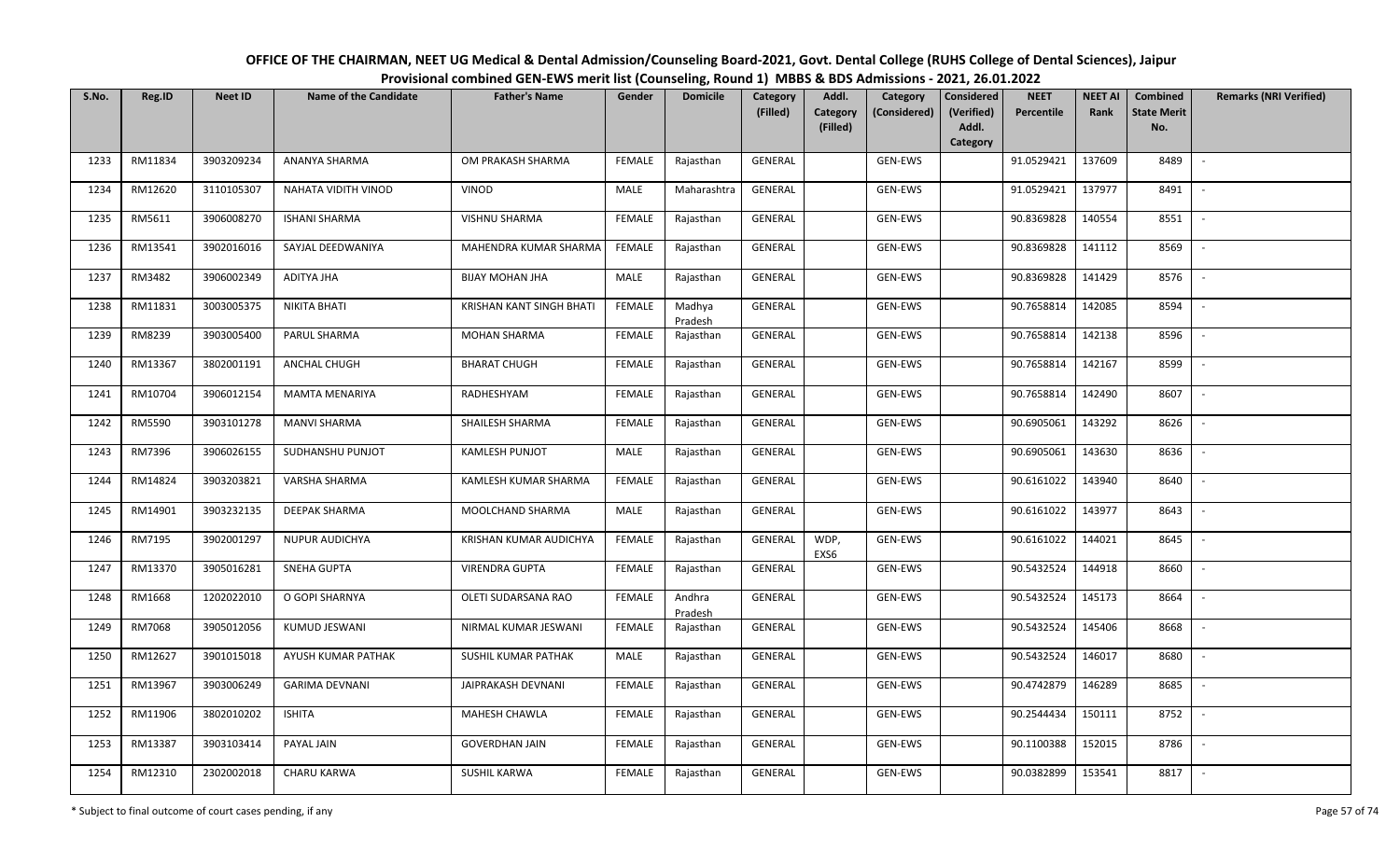| S.No. | Reg.ID  | <b>Neet ID</b> | Name of the Candidate     | <b>Father's Name</b>               | Gender        | <b>Domicile</b> | Category<br>(Filled) | Addl.<br>Category | Category<br>(Considered) | Considered<br>(Verified) | <b>NEET</b><br>Percentile | <b>NEET AI</b><br>Rank | Combined<br><b>State Merit</b> | <b>Remarks (NRI Verified)</b> |
|-------|---------|----------------|---------------------------|------------------------------------|---------------|-----------------|----------------------|-------------------|--------------------------|--------------------------|---------------------------|------------------------|--------------------------------|-------------------------------|
|       |         |                |                           |                                    |               |                 |                      | (Filled)          |                          | Addl.<br>Category        |                           |                        | No.                            |                               |
| 1255  | RM6962  | 3903008409     | SHRADDHA JHA              | NAGENDRA KUMAR JHA                 | <b>FEMALE</b> | Bihar           | <b>GENERAL</b>       |                   | <b>GEN-EWS</b>           |                          | 90.0382899                | 153701                 | 8824                           | $\sim$                        |
| 1256  | RM3429  | 3901001501     | HANSIKA BHAMBHANEY        | DEVANAND BHAMBHANEY                | <b>FEMALE</b> | Rajasthan       | <b>GENERAL</b>       |                   | GEN-EWS                  |                          | 89.9623318                | 154387                 | 8836                           | $\overline{\phantom{a}}$      |
| 1257  | RM5951  | 3002013017     | <b>SHOAIB KHAN</b>        | <b>VIKAR AHMED</b>                 | MALE          | Rajasthan       | GENERAL              |                   | GEN-EWS                  |                          | 89.9623318                | 154610                 | 8840                           | $\sim$                        |
| 1258  | RM1033  | 2302021028     | ISHIKA                    | KULDEEP SINGH                      | <b>FEMALE</b> | Haryana         | GENERAL              |                   | GEN-EWS                  |                          | 89.9623318                | 154762                 | 8843                           | $\overline{\phantom{a}}$      |
| 1259  | RM6265  | 3905006053     | <b>FALAK NAAZ</b>         | MOHAMMAD UMAR FAROOQ               | FEMALE        | Rajasthan       | GENERAL              |                   | GEN-EWS                  |                          | 89.9623318                | 154995                 | 8848                           | $\overline{\phantom{a}}$      |
| 1260  | RM5245  | 3905004373     | ANSHIKA JAIN              | <b>VIKAS</b>                       | <b>FEMALE</b> | Rajasthan       | GENERAL              |                   | GEN-EWS                  |                          | 89.8110632                | 156513                 | 8876                           | $\sim$                        |
| 1261  | RM14836 | 3903114319     | RUPESH SHARMA             | SOHAN LAL SHARMA                   | MALE          | Rajasthan       | GENERAL              |                   | GEN-EWS                  |                          | 89.8110632                | 156827                 | 8882                           |                               |
| 1262  | RM12373 | 3905021145     | HIMANSHNU SHARMA          | DINESH KUMAR SHARMA                | MALE          | Rajasthan       | <b>GENERAL</b>       |                   | GEN-EWS                  |                          | 89.5944564                | 160663                 | 8956                           | $\sim$                        |
| 1263  | RM13448 | 3903001826     | ASHWANI CHAUHAN           | <b>BHOOPENDRA SINGH</b><br>CHAUHAN | <b>FEMALE</b> | Rajasthan       | <b>GENERAL</b>       | WDP,<br>EXS4      | GEN-EWS                  | EXS4                     | 89.4372951                | 162192                 | 8990                           | $\overline{\phantom{a}}$      |
| 1264  | RM14372 | 3903105409     | BABLI RAJAWAT             | SURENDRA SINGH RAJAWAT             | <b>FEMALE</b> | Rajasthan       | <b>GENERAL</b>       |                   | GEN-EWS                  |                          | 89.3596534                | 163789                 | 9022                           | $\sim$                        |
| 1265  | RM14430 | 3905006086     | VARTIKA VASHISTH          | RAVI SHARMA                        | <b>FEMALE</b> | Rajasthan       | GENERAL              |                   | GEN-EWS                  |                          | 89.2815584                | 164442                 | 9031                           |                               |
| 1266  | RM3726  | 3903104100     | YATENDRA SINGH SHEKHAWAT  | <b>NARENDRA SINGH</b>              | MALE          | Rajasthan       | <b>GENERAL</b>       |                   | GEN-EWS                  |                          | 89.1186338                | 167027                 | 9067                           | $\sim$                        |
| 1267  | RM7446  | 3903107592     | SURBHI AGRAWAL            | MAHESH CHAND                       | <b>FEMALE</b> | Rajasthan       | GENERAL              |                   | GEN-EWS                  |                          | 89.1186338                | 167816                 | 9081                           |                               |
| 1268  | RM15096 | 3901011057     | RAKSHITA PARASHAR         | <b>MANOJ PARASHAR</b>              | <b>FEMALE</b> | Rajasthan       | GENERAL              |                   | GEN-EWS                  |                          | 89.0404741                | 169110                 | 9112                           | $\overline{\phantom{a}}$      |
| 1269  | RM8264  | 3903201025     | NEHA JAIN                 | PAWAN KUMAR JAIN                   | <b>FEMALE</b> | Rajasthan       | GENERAL              |                   | GEN-EWS                  |                          | 89.0404741                | 169184                 | 9113                           | $\sim$                        |
| 1270  | RM10527 | 3904003184     | SANIYA                    | <b>HARUN ALI</b>                   | <b>FEMALE</b> | Rajasthan       | GENERAL              |                   | GEN-EWS                  |                          | 88.9647103                | 169365                 | 9120                           | $\sim$                        |
| 1271  | RM4214  | 3903004202     | <b>VARTIKA AGRAWAL</b>    | MADHU SUDAN GUPTA                  | <b>FEMALE</b> | Rajasthan       | GENERAL              |                   | GEN-EWS                  |                          | 88.886421                 | 170591                 | 9135                           | $\sim$                        |
| 1272  | RM5637  | 3903013326     | <b>VIJAY KUMAR SHARMA</b> | NARENDRA KUMAR SHARMA              | MALE          | Rajasthan       | GENERAL              |                   | GEN-EWS                  |                          | 88.886421                 | 170671                 | 9137                           | $\sim$                        |
| 1273  | RM13688 | 3902011271     | MEDHA MANI RANGA          | RAJ KUMAR RANGA                    | <b>FEMALE</b> | Rajasthan       | <b>GENERAL</b>       |                   | GEN-EWS                  |                          | 88.886421                 | 170845                 | 9139                           | $\sim$                        |
| 1274  | RM8666  | 3903007484     | SOHIT SHARMA              | LALARAM SHARMA                     | MALE          | Rajasthan       | GENERAL              |                   | GEN-EWS                  |                          | 88.6409333                | 174727                 | 9202                           |                               |
| 1275  | RM15574 | 3903005358     | <b>CHARUL PAREEK</b>      | DINESH PAREEK                      | <b>FEMALE</b> | Rajasthan       | GENERAL              |                   | GEN-EWS                  |                          | 88.6409333                | 175248                 | 9211                           |                               |
| 1276  | RM10012 | 1502309405     | ANOUSHKA SANKRITYA        | <b>MANOJ KUMAR SINGH</b>           | <b>FEMALE</b> | <b>Bihar</b>    | GENERAL              |                   | GEN-EWS                  |                          | 88.5634859                | 176285                 | 9220                           |                               |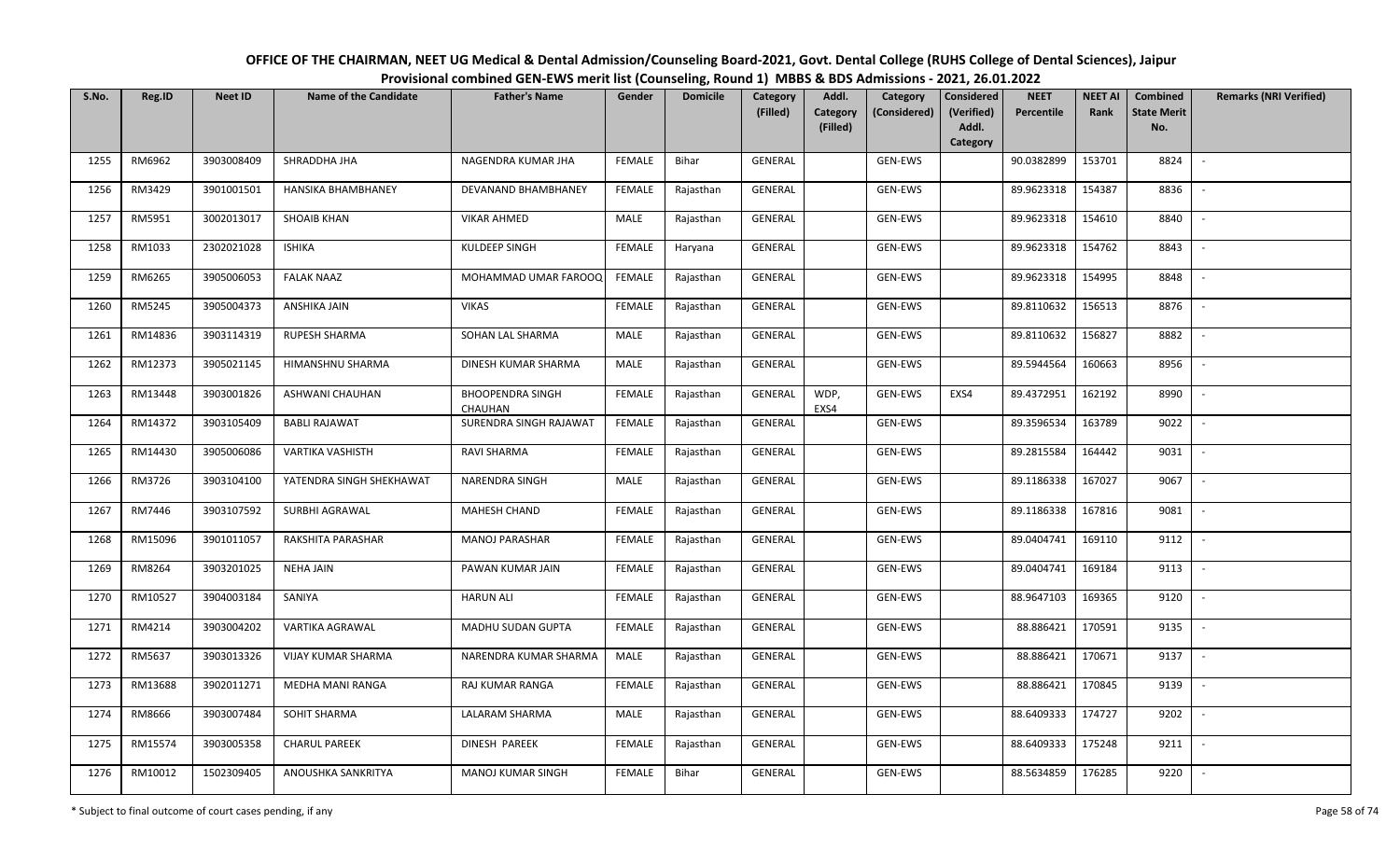| OFFICE OF THE CHAIRMAN, NEET UG Medical & Dental Admission/Counseling Board-2021, Govt. Dental College (RUHS College of Dental Sciences), Jaipur |  |
|--------------------------------------------------------------------------------------------------------------------------------------------------|--|
| Provisional combined GEN-EWS merit list (Counseling, Round 1) MBBS & BDS Admissions - 2021, 26.01.2022                                           |  |

| S.No. | Reg.ID  | <b>Neet ID</b> | <b>Name of the Candidate</b> | <b>Father's Name</b>     | Gender        | <b>Domicile</b> | Category<br>(Filled) | Addl.<br><b>Category</b> | Category<br>(Considered) | <b>Considered</b><br>(Verified) | <b>NEET</b><br>Percentile | <b>NEET AI</b><br>Rank | Combined<br><b>State Merit</b> | <b>Remarks (NRI Verified)</b> |
|-------|---------|----------------|------------------------------|--------------------------|---------------|-----------------|----------------------|--------------------------|--------------------------|---------------------------------|---------------------------|------------------------|--------------------------------|-------------------------------|
|       |         |                |                              |                          |               |                 |                      | (Filled)                 |                          | Addl.<br>Category               |                           |                        | No.                            |                               |
| 1277  | RM13338 | 3903005240     | <b>MUKTIKA JAIN</b>          | MUKESH KUMAR JAIN        | FEMALE        | Rajasthan       | <b>GENERAL</b>       |                          | <b>GEN-EWS</b>           |                                 | 88.4856499                | 177646                 | 9249                           | $\overline{\phantom{a}}$      |
| 1278  | RM4957  | 4401009587     | <b>CHHAVI SINGHAL</b>        | SANJEEV KUMAR AGARWAL    | FEMALE        | Rajasthan       | GENERAL              |                          | GEN-EWS                  |                                 | 88.4071663                | 178934                 | 9268                           |                               |
| 1279  | RM5735  | 3903001434     | PUSHPENDRA GOYAL             | HARI CHARAN GOYAL        | MALE          | Rajasthan       | GENERAL              |                          | GEN-EWS                  |                                 | 88.3241499                | 180132                 | 9285                           | $\sim$                        |
| 1280  | RM5641  | 3903007669     | <b>KRITI KHANDELWAL</b>      | SHIV KUMAR GUPTA         | <b>FEMALE</b> | Rajasthan       | GENERAL              |                          | GEN-EWS                  |                                 | 88.2430762                | 180834                 | 9297                           | $\sim$                        |
| 1281  | RM11017 | 3905120284     | NAINSI SHARMA                | <b>BHARAT LAL SHARMA</b> | <b>FEMALE</b> | Rajasthan       | GENERAL              |                          | GEN-EWS                  |                                 | 88.16265                  | 182439                 | 9325                           | $\overline{\phantom{a}}$      |
| 1282  | RM13624 | 3901004092     | SHRADDHA SHARMA              | LOKESH SHARMA            | <b>FEMALE</b> | Rajasthan       | GENERAL              |                          | GEN-EWS                  |                                 | 88.0836484                | 183101                 | 9338                           | $\overline{\phantom{a}}$      |
| 1283  | RM8714  | 3903207368     | <b>MANISH SHARMA</b>         | JAGDISH PRASAD SHARMA    | MALE          | Rajasthan       | GENERAL              |                          | GEN-EWS                  |                                 | 88.0836484                | 183247                 | 9340                           |                               |
| 1284  | RM15192 | 3903207590     | <b>KOMAL SHARMA</b>          | SANJAY KUMAR SHARMA      | <b>FEMALE</b> | Rajasthan       | GENERAL              |                          | GEN-EWS                  |                                 | 88.0010853                | 184206                 | 9351                           | $\overline{\phantom{a}}$      |
| 1285  | RM12055 | 3906007267     | <b>DHRUVI AMETA</b>          | RAKESH AMETA             | <b>FEMALE</b> | Rajasthan       | <b>GENERAL</b>       |                          | GEN-EWS                  |                                 | 87.8279941                | 187763                 | 9400                           |                               |
| 1286  | RM13234 | 3903035343     | MS.RADHIKA GARG              | <b>VIMAL GARG</b>        | <b>FEMALE</b> | Rajasthan       | GENERAL              |                          | GEN-EWS                  |                                 | 87.5863918                | 191428                 | 9454                           |                               |
| 1287  | RM15611 | 3903218257     | <b>KOMAL SHARMA</b>          | <b>ABHISHEK SHARMA</b>   | <b>FEMALE</b> | Rajasthan       | GENERAL              |                          | GEN-EWS                  |                                 | 87.5863918                | 191574                 | 9456                           |                               |
| 1288  | RM15035 | 3903130207     | DEEPIKA KANWAR               | <b>ARJUN SINGH</b>       | <b>FEMALE</b> | Rajasthan       | GENERAL              |                          | GEN-EWS                  |                                 | 87.5863918                | 191689                 | 9461                           | $\overline{\phantom{a}}$      |
| 1289  | RM9420  | 3903018257     | KHUSHI AGARWAL               | SHIMBHU DAYAL MITTAL     | <b>FEMALE</b> | Rajasthan       | GENERAL              |                          | GEN-EWS                  |                                 | 87.4992958                | 192583                 | 9475                           |                               |
| 1290  | RM14135 | 2803008144     | <b>DEEKSHITH MOHAN</b>       | <b>MOHAN KUMAR K R</b>   | MALE          | Kerala          | GENERAL              |                          | GEN-EWS                  |                                 | 87.4992958                | 192748                 | 9480                           | $\overline{\phantom{a}}$      |
| 1291  | RM10580 | 3904022014     | SAKSHI BANSAL                | SANJAY BANSAL            | <b>FEMALE</b> | Rajasthan       | GENERAL              |                          | GEN-EWS                  |                                 | 87.3330039                | 194506                 | 9511                           | $\sim$                        |
| 1292  | RM14321 | 3115012211     | <b>OZARKAR SUJAL VITTHAL</b> | VITTHAL                  | MALE          | Maharashtra     | GENERAL              |                          | GEN-EWS                  |                                 | 87.3330039                | 194734                 | 9514                           | $\sim$                        |
| 1293  | RM15807 | 3906002701     | VANSHIKA JOSHI               | SHASHI KUMAR JOSHI       | <b>FEMALE</b> | Rajasthan       | GENERAL              |                          | GEN-EWS                  |                                 | 87.3330039                | 195287                 | 9519                           | $\overline{\phantom{a}}$      |
| 1294  | RM3877  | 3905109182     | <b>GAURAV KANJOLIA</b>       | <b>VIPIN KANJOLIA</b>    | MALE          | Rajasthan       | GENERAL              |                          | GEN-EWS                  |                                 | 87.2504408                | 196125                 | 9535                           |                               |
| 1295  | RM13108 | 3904002281     | DIVA JOSHI                   | <b>HEMANT JOSHI</b>      | <b>FEMALE</b> | Rajasthan       | GENERAL              |                          | GEN-EWS                  |                                 | 87.2504408                | 196346                 | 9539                           |                               |
| 1296  | RM11239 | 3903205659     | <b>TANU SHARMA</b>           | VISHNU KUMAR SHARMA      | <b>FEMALE</b> | Rajasthan       | GENERAL              |                          | GEN-EWS                  |                                 | 87.2504408                | 196368                 | 9540                           |                               |
| 1297  | RM15211 | 3903003741     | ABHAY SHARMA                 | LADURAM SHARMA           | <b>MALE</b>   | Rajasthan       | GENERAL              |                          | GEN-EWS                  |                                 | 87.2504408                | 196667                 | 9549                           |                               |
| 1298  | RM7713  | 3903102364     | <b>UDAY JAIN</b>             | NARESH KUMAR JAIN        | MALE          | Rajasthan       | GENERAL              |                          | GEN-EWS                  |                                 | 87.2504408                | 196740                 | 9550                           |                               |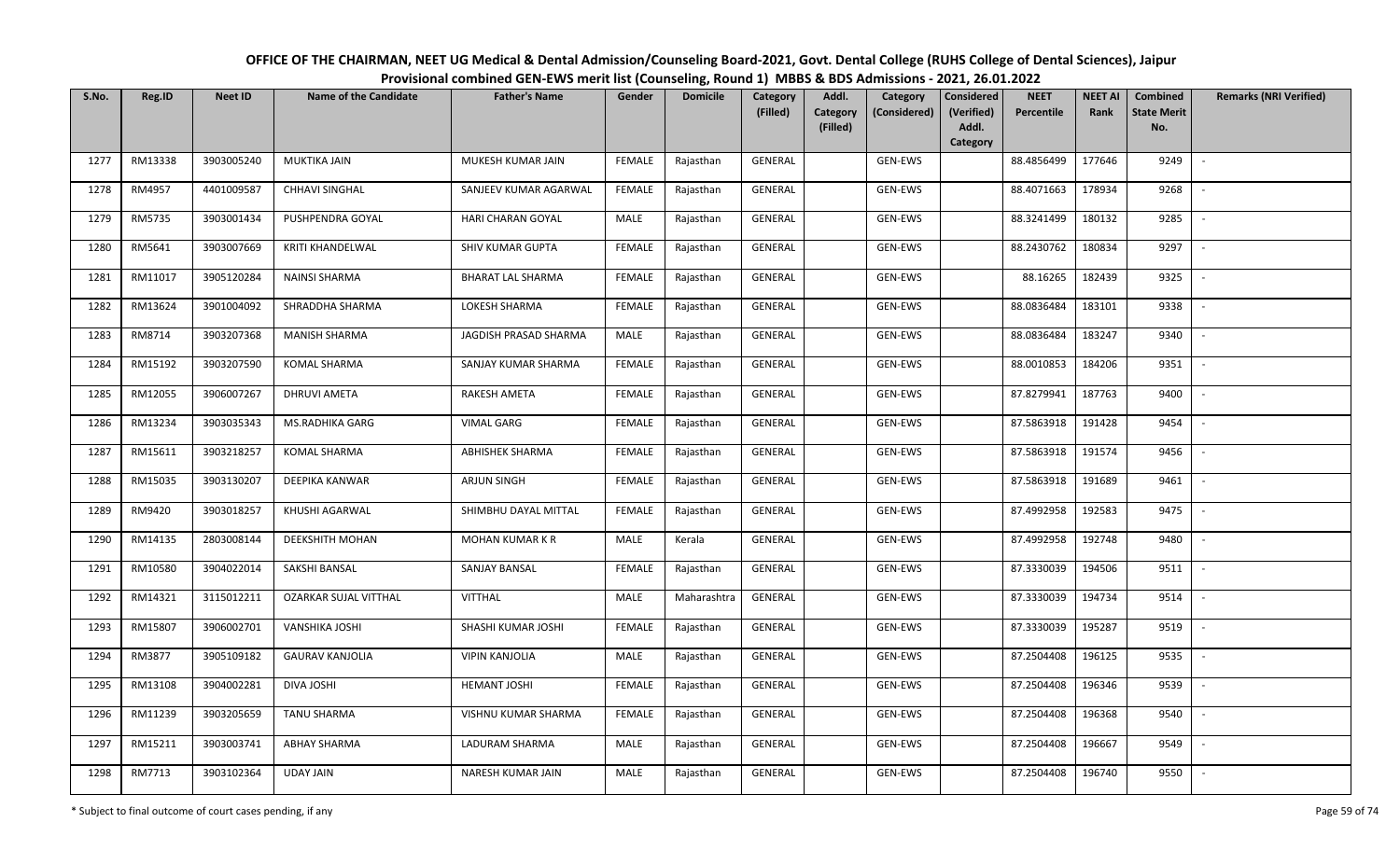| OFFICE OF THE CHAIRMAN, NEET UG Medical & Dental Admission/Counseling Board-2021, Govt. Dental College (RUHS College of Dental Sciences), Jaipur |
|--------------------------------------------------------------------------------------------------------------------------------------------------|
| Provisional combined GEN-EWS merit list (Counseling, Round 1) MBBS & BDS Admissions - 2021, 26.01.2022                                           |

| S.No. | Reg.ID  | <b>Neet ID</b> | <b>Name of the Candidate</b> | <b>Father's Name</b>  | Gender        | <b>Domicile</b>   | <b>Category</b><br>(Filled) | Addl.<br>Category | Category<br>(Considered) | <b>Considered</b><br>(Verified) | <b>NEET</b><br>Percentile | <b>NEET AI</b><br>Rank | <b>Combined</b><br><b>State Merit</b> | <b>Remarks (NRI Verified)</b> |
|-------|---------|----------------|------------------------------|-----------------------|---------------|-------------------|-----------------------------|-------------------|--------------------------|---------------------------------|---------------------------|------------------------|---------------------------------------|-------------------------------|
|       |         |                |                              |                       |               |                   |                             | (Filled)          |                          | Addl.<br>Category               |                           |                        | No.                                   |                               |
| 1299  | RM10888 | 3905106266     | <b>TISHA GOYAL</b>           | VINOD GOYAL           | <b>FEMALE</b> | Rajasthan         | GENERAL                     |                   | GEN-EWS                  |                                 | 87.2504408                | 196872                 | 9551                                  | $\sim$                        |
| 1300  | RM2418  | 3904104391     | SAYANTANA BANERJEE           | SUBHENDU BANERJEE     | <b>FEMALE</b> | Rajasthan         | GENERAL                     | WDP,<br>EXS6      | GEN-EWS                  |                                 | 87.1633448                | 197970                 | 9566                                  |                               |
| 1301  | RM1542  | 3903205332     | KANIKA GUPTA                 | ASHOK KUMAR GUPTA     | <b>FEMALE</b> | Rajasthan         | <b>GENERAL</b>              |                   | GEN-EWS                  |                                 | 87.0710036                | 198246                 | 9572                                  | $\overline{\phantom{a}}$      |
| 1302  | RM13212 | 3905005353     | <b>KRATIK CHATURVEDI</b>     | AJAY CHATURVEDI       | MALE          | Rajasthan         | GENERAL                     |                   | GEN-EWS                  |                                 | 86.987793                 | 200751                 | 9609                                  | $\overline{\phantom{a}}$      |
| 1303  | RM10745 | 3905112171     | <b>JAGMAL SINGH</b>          | PAHAD SINGH           | MALE          | Rajasthan         | GENERAL                     |                   | GEN-EWS                  |                                 | 86.9013445                | 201995                 | 9627                                  | $\overline{\phantom{a}}$      |
| 1304  | RM13630 | 3904016352     | <b>BALA KUMARI</b>           | KANARAM               | <b>FEMALE</b> | Rajasthan         | <b>GENERAL</b>              |                   | GEN-EWS                  |                                 | 86.816515                 | 202580                 | 9635                                  | $\overline{\phantom{a}}$      |
| 1305  | RM2080  | 3905124004     | MOHIT PARASHAR               | AVADHESH PARASHAR     | MALE          | Rajasthan         | GENERAL                     |                   | GEN-EWS                  |                                 | 86.816515                 | 202962                 | 9645                                  |                               |
| 1306  | RM15158 | 2302015099     | <b>BHARAT</b>                | <b>MUKESH KUMAR</b>   | MALE          | Haryana           | <b>GENERAL</b>              |                   | GEN-EWS                  |                                 | 86.816515                 | 203535                 | 9653                                  |                               |
| 1307  | RM1366  | 3903206038     | <b>ANKIT SHARMA</b>          | MAHESH CHANDRA SHARMA | <b>MALE</b>   | Rajasthan         | <b>GENERAL</b>              |                   | GEN-EWS                  |                                 | 86.7354412                | 204153                 | 9659                                  |                               |
| 1308  | RM14828 | 3903218377     | DEEPESH KANWAR               | PAPPU PAL SINGH       | <b>FEMALE</b> | Rajasthan         | GENERAL                     |                   | GEN-EWS                  |                                 | 86.7354412                | 204160                 | 9660                                  | $\overline{\phantom{a}}$      |
| 1309  | RM15400 | 3903226217     | SUDHANSHU RATHORE            | AMAR SINGH RATHORE    | MALE          | Rajasthan         | GENERAL                     |                   | GEN-EWS                  |                                 | 86.7354412                | 204347                 | 9662                                  |                               |
| 1310  | RM3608  | 3903204306     | AALIYA PARVEEN               | SYED ANSAR ALI        | <b>FEMALE</b> | Rajasthan         | GENERAL                     |                   | GEN-EWS                  |                                 | 86.7354412                | 204488                 | 9663                                  | $\sim$                        |
| 1311  | RM10762 | 3903137225     | PRADHUMAN KUMAR GOSWAMI      | VRINDAVAN GOSWAMI     | MALE          | Rajasthan         | GENERAL                     |                   | GEN-EWS                  |                                 | 86.7354412                | 204742                 | 9667                                  |                               |
| 1312  | RM5112  | 3903106400     | NIPUNAH SHARMA               | <b>VINOD SHARMA</b>   | MALE          | Rajasthan         | GENERAL                     |                   | GEN-EWS                  |                                 | 86.7354412                | 204812                 | 9669                                  | $\overline{\phantom{a}}$      |
| 1313  | RM14305 | 2201007504     | <b>JAIN VANDAN MAHAVIR</b>   | JAIN MAHAVIR BABULAL  | MALE          | Gujarat           | GENERAL                     |                   | GEN-EWS                  |                                 | 86.6440066                | 205803                 | 9685                                  | $\overline{\phantom{a}}$      |
| 1314  | RM13773 | 3002008181     | PRERNA KATHIL                | PAWAN KUMAR KATHIL    | <b>FEMALE</b> | Madhya<br>Pradesh | GENERAL                     |                   | GEN-EWS                  |                                 | 86.5607959                | 206441                 | 9699                                  | $\overline{\phantom{a}}$      |
| 1315  | RM9245  | 3905025028     | NISHANT GARG                 | ASHOK KUMAR GUPTA     | MALE          | Rajasthan         | GENERAL                     |                   | GEN-EWS                  |                                 | 86.5607959                | 207247                 | 9710                                  | $\sim$                        |
| 1316  | RM12836 | 3903107399     | <b>DEV GUPTA</b>             | SURENDER KUMAR GUPTA  | MALE          | Rajasthan         | GENERAL                     |                   | GEN-EWS                  |                                 | 86.4779738                | 208387                 | 9726                                  |                               |
| 1317  | RM12426 | 3110110188     | SHAH NAIYA ROHIT             | SHAH ROHIT AMRATLAL   | <b>FEMALE</b> | Maharashtra       | GENERAL                     |                   | GEN-EWS                  |                                 | 86.4779738                | 208578                 | 9729                                  |                               |
| 1318  | RM10351 | 3903110094     | SIMRAN SHARMA                | DINESH SHARMA         | <b>FEMALE</b> | Rajasthan         | <b>GENERAL</b>              |                   | GEN-EWS                  |                                 | 86.3915901                | 209123                 | 9734                                  |                               |
| 1319  | RM14900 | 3903112434     | <b>KUNAL SHARMA</b>          | RAJESH KUMAR          | <b>MALE</b>   | Rajasthan         | GENERAL                     |                   | GEN-EWS                  |                                 | 86.3915901                | 209993                 | 9745                                  |                               |
| 1320  | RM9963  | 3904103165     | RIYA BASU ROY                | ANIL KUMAR BASU ROY   | <b>FEMALE</b> | Rajasthan         | <b>GENERAL</b>              |                   | GEN-EWS                  |                                 | 86.2108578                | 212372                 | 9772                                  |                               |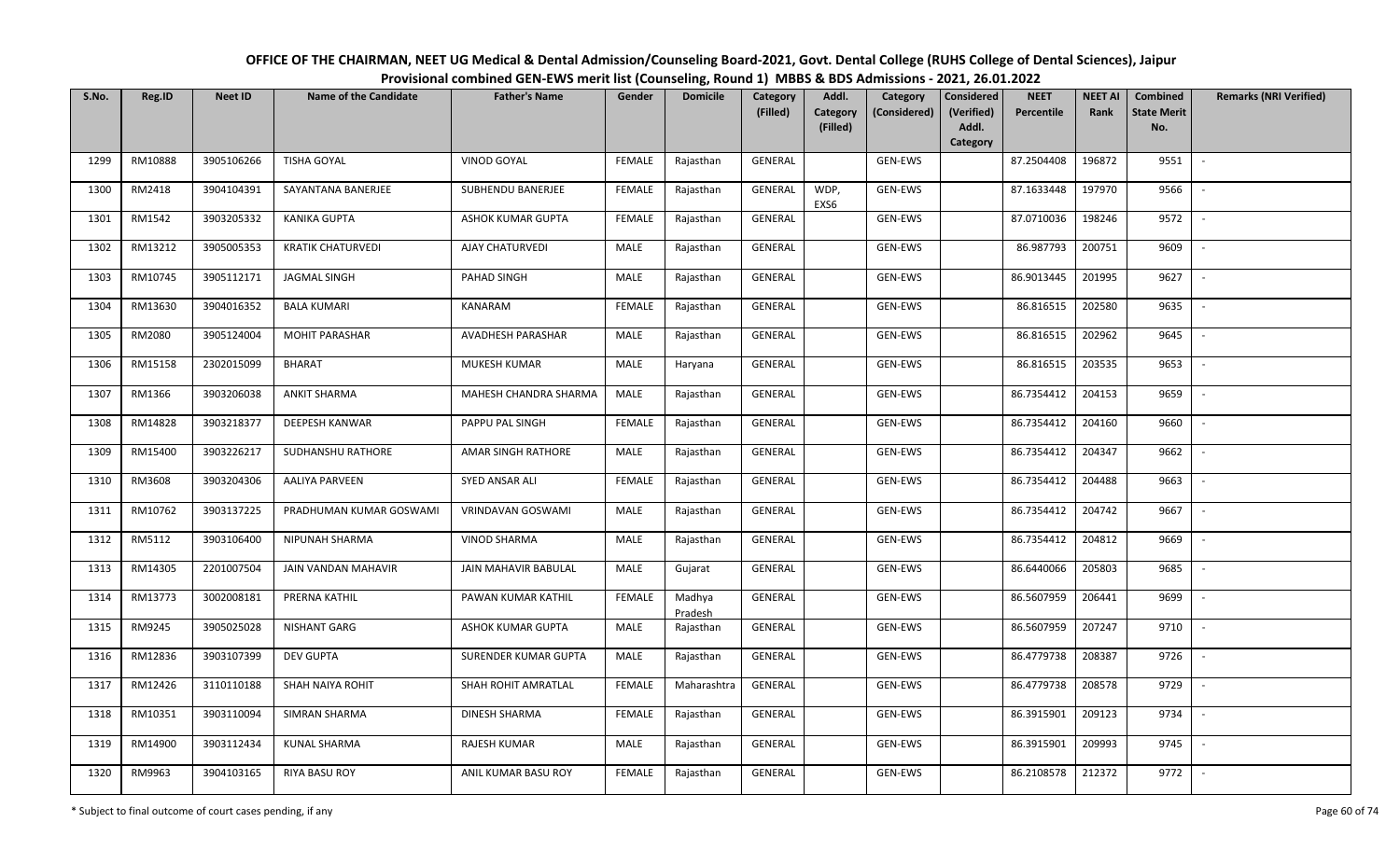| OFFICE OF THE CHAIRMAN, NEET UG Medical & Dental Admission/Counseling Board-2021, Govt. Dental College (RUHS College of Dental Sciences), Jaipur |
|--------------------------------------------------------------------------------------------------------------------------------------------------|
| Provisional combined GEN-EWS merit list (Counseling, Round 1) MBBS & BDS Admissions - 2021, 26.01.2022                                           |

| S.No. | Reg.ID  | <b>Neet ID</b> | <b>Name of the Candidate</b> | <b>Father's Name</b>       | Gender        | <b>Domicile</b>      | Category<br>(Filled) | Addl.                | Category<br>(Considered) | <b>Considered</b><br>(Verified) | <b>NEET</b><br>Percentile | <b>NEET AI</b><br>Rank | Combined<br><b>State Merit</b> | <b>Remarks (NRI Verified)</b> |
|-------|---------|----------------|------------------------------|----------------------------|---------------|----------------------|----------------------|----------------------|--------------------------|---------------------------------|---------------------------|------------------------|--------------------------------|-------------------------------|
|       |         |                |                              |                            |               |                      |                      | Category<br>(Filled) |                          | Addl.                           |                           |                        | No.                            |                               |
|       |         |                |                              |                            |               |                      |                      |                      |                          | Category                        |                           |                        |                                |                               |
| 1321  | RM14536 | 3002013056     | <b>SHASHANK BANSAL</b>       | TRILOK CHAND BANSAL        | MALE          | Rajasthan            | <b>GENERAL</b>       |                      | GEN-EWS                  |                                 | 86.2108578                | 212841                 | 9783                           | $\sim$                        |
| 1322  | RM10416 | 3903002028     | OM SHREE SHARMA              | MAHENDRA SHARMA            | <b>FEMALE</b> | Rajasthan            | GENERAL              |                      | GEN-EWS                  |                                 | 85.8651288                | 217428                 | 9847                           |                               |
| 1323  | RM6221  | 3903129187     | <b>RASHI GARG</b>            | DEVENDRA GARG              | <b>FEMALE</b> | Rajasthan            | GENERAL              |                      | GEN-EWS                  |                                 | 85.8651288                | 217496                 | 9849                           | $\sim$                        |
| 1324  | RM8606  | 3903237283     | SILVI GARG                   | MURARI LAL GUPTA           | <b>FEMALE</b> | Rajasthan            | GENERAL              |                      | GEN-EWS                  |                                 | 85.8651288                | 217742                 | 9853                           | $\overline{\phantom{a}}$      |
| 1325  | RM6170  | 3802002331     | JASHAN WADHWA                | VIJAY KUMAR WADHWA         | MALE          | Rajasthan            | GENERAL              |                      | GEN-EWS                  |                                 | 85.8651288                | 217789                 | 9855                           | $\sim$                        |
| 1326  | RM11444 | 1204007447     | <b>GUDURU JOSHITHA</b>       | <b>G HARI BABU REDDY</b>   | <b>FEMALE</b> | Andhra<br>Pradesh    | GENERAL              |                      | GEN-EWS                  |                                 | 85.7688375                | 218308                 | 9859                           | $\overline{\phantom{a}}$      |
| 1327  | RM4189  | 3903006164     | <b>GARVIT SHARMA</b>         | MAHESH KUMAR SHARMA        | MALE          | Rajasthan            | GENERAL              |                      | GEN-EWS                  |                                 | 85.7688375                | 219385                 | 9874                           |                               |
| 1328  | RM11642 | 3905102484     | APRAV JAIN                   | SURENDRA KUMAR JAIN        | MALE          | Rajasthan            | <b>GENERAL</b>       |                      | GEN-EWS                  |                                 | 85.7688375                | 219676                 | 9878                           |                               |
| 1329  | RM8835  | 3906001004     | ANURADHA SHARMA              | RAMAKANT SHARMA            | <b>FEMALE</b> | Rajasthan            | GENERAL              |                      | GEN-EWS                  |                                 | 85.6823243                | 219887                 | 9882                           | $\overline{\phantom{a}}$      |
| 1330  | RM9534  | 3902002375     | CHHAVI LUNAWAT               | <b>GAUTAM LUNAWAT</b>      | <b>FEMALE</b> | Rajasthan            | GENERAL              |                      | GEN-EWS                  |                                 | 85.6823243                | 219965                 | 9883                           | $\sim$                        |
| 1331  | RM7553  | 3903209352     | SUDEEP SINGHAL               | DEEN DAYAL GUPTA           | MALE          | Rajasthan            | GENERAL              |                      | GEN-EWS                  |                                 | 85.6823243                | 220192                 | 9887                           |                               |
| 1332  | RM15499 | 3905108020     | SHIVANSHU PANDEY             | DHIRENDRA KUMAR PANDEY     | MALE          | Rajasthan            | GENERAL              |                      | GEN-EWS                  |                                 | 85.5054126                | 222905                 | 9925                           | $\sim$                        |
| 1333  | RM14380 | 3903237101     | PRASHANT KUMAR SINGHAL       | <b>BHAGWAN LAL GUPTA</b>   | MALE          | Rajasthan            | GENERAL              |                      | GEN-EWS                  |                                 | 85.5054126                | 223828                 | 9936                           |                               |
| 1334  | RM1209  | 3906001211     | <b>KRITI JAIN</b>            | HITESH KUMAR JAIN          | <b>FEMALE</b> | Rajasthan            | GENERAL              |                      | GEN-EWS                  |                                 | 85.4172805                | 224393                 | 9946                           | $\sim$                        |
| 1335  | RM6860  | 3906004112     | <b>VINAYAK PANDYA</b>        | JAYPRAKASH PANDYA          | MALE          | Rajasthan            | GENERAL              |                      | GEN-EWS                  |                                 | 85.3198236                | 226559                 | 9969                           | $\overline{\phantom{a}}$      |
| 1336  | RM14089 | 4202002071     | MARAPALLY JOYJESSIKA         | MARAPALLY JOHNSON          | <b>FEMALE</b> | Telangana            | OBC CL               |                      | GEN-EWS                  |                                 | 85.2298136                | 226965                 | 9976                           | $\sim$                        |
| 1337  | RM15654 | 3904005133     | PAARTH BISSA                 | RAKESH BISSA               | MALE          | Rajasthan            | GENERAL              |                      | GEN-EWS                  |                                 | 85.1388971                | 228702                 | 9997                           | $\sim$                        |
| 1338  | RM1946  | 3905102452     | TISHA GAMBHIR                | <b>VIJAY KUMAR GAMBHIR</b> | <b>FEMALE</b> | Rajasthan            | GENERAL              |                      | GEN-EWS                  |                                 | 85.1388971                | 229097                 | 10003                          |                               |
| 1339  | RM14656 | 3903012505     | MANISHA SHARMA               | RAMKISHOR SHARMA           | <b>FEMALE</b> | Rajasthan            | <b>GENERAL</b>       |                      | GEN-EWS                  |                                 | 85.0475272                | 230357                 | 10020                          | $\overline{\phantom{a}}$      |
| 1340  | RM9308  | 4409011155     | <b>PORAS</b>                 | SANDEEP KUMAR              | MALE          | <b>Uttar Pradesh</b> | GENERAL              |                      | GEN-EWS                  |                                 | 85.0475272                | 230863                 | 10027                          | $\overline{\phantom{a}}$      |
| 1341  | RM15061 | 3906010172     | NANDINI MAHESHWARI           | SANJAY BHADADA             | <b>FEMALE</b> | Rajasthan            | GENERAL              |                      | GEN-EWS                  |                                 | 84.954668                 | 231960                 | 10038                          |                               |
| 1342  | RM14301 | 3903006026     | NAGENDER PRATAP SINGH        | HUKAM SINGH RATHORE        | MALE          | Rajasthan            | GENERAL              |                      | GEN-EWS                  |                                 | 84.954668                 | 232007                 | 10041                          |                               |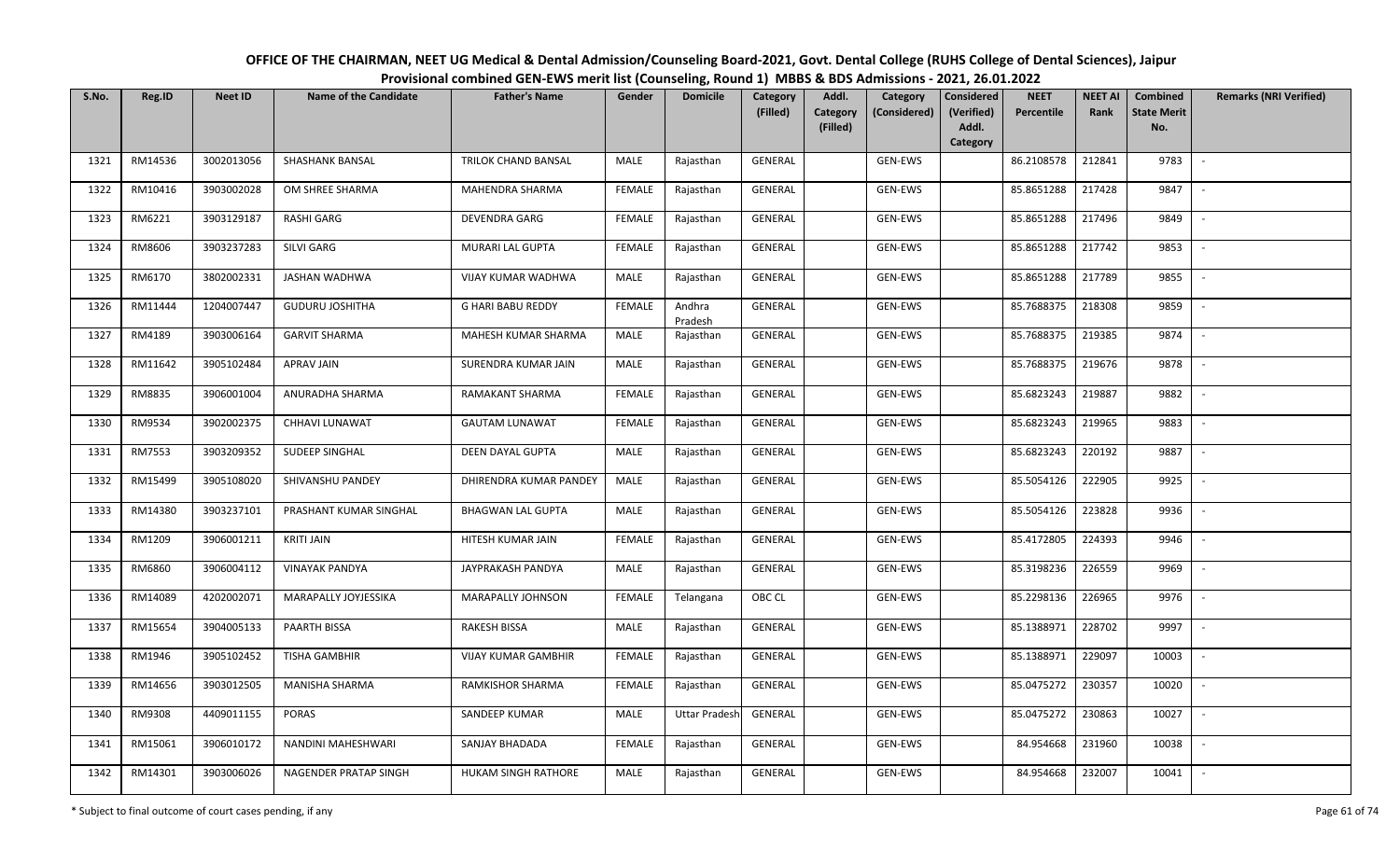| S.No. | Reg.ID  | <b>Neet ID</b> | Name of the Candidate    | <b>Father's Name</b>   | Gender        | <b>Domicile</b> | Category<br>(Filled) | Addl.<br><b>Category</b><br>(Filled) | Category<br>(Considered) | Considered<br>(Verified)<br>Addl. | <b>NEET</b><br>Percentile | <b>NEET AI</b><br>Rank | Combined<br><b>State Merit</b><br>No. | <b>Remarks (NRI Verified)</b> |
|-------|---------|----------------|--------------------------|------------------------|---------------|-----------------|----------------------|--------------------------------------|--------------------------|-----------------------------------|---------------------------|------------------------|---------------------------------------|-------------------------------|
|       |         |                |                          |                        |               |                 |                      |                                      |                          | Category                          |                           |                        |                                       |                               |
| 1343  | RM11142 | 3903210327     | ANUSHKA RATHORE          | DILEEP SINGH RATHORE   | <b>FEMALE</b> | Rajasthan       | GENERAL              |                                      | GEN-EWS                  |                                   | 84.7648052                | 234113                 | 10062                                 | $\overline{\phantom{a}}$      |
| 1344  | RM5369  | 3804001575     | RADHIKA KHOSLA           | RAJEEV KHOSLA          | <b>FEMALE</b> | Rajasthan       | GENERAL              |                                      | GEN-EWS                  |                                   | 84.7648052                | 235247                 | 10076                                 | $\sim$                        |
| 1345  | RM6441  | 3906003215     | AARYAN UKAWAT            | HANSMUKH UKAWAT        | MALE          | Rajasthan       | GENERAL              |                                      | GEN-EWS                  |                                   | 84.672464                 | 236392                 | 10093                                 | $\sim$                        |
| 1346  | RM4432  | 3905014084     | PARIDHI NYATI            | SHAILENDRA NYATI       | <b>FEMALE</b> | Rajasthan       | GENERAL              |                                      | GEN-EWS                  |                                   | 84.672464                 | 236624                 | 10097                                 | $\mathcal{L}_{\mathcal{A}}$   |
| 1347  | RM2093  | 3903210076     | URVASHI GARG             | HARIOM KUMAR GARG      | <b>FEMALE</b> | Rajasthan       | GENERAL              |                                      | GEN-EWS                  |                                   | 84.4882349                | 238358                 | 10122                                 | $\overline{\phantom{a}}$      |
| 1348  | RM9258  | 3903206622     | PAYAL NATANI             | MUKESH KUMAR NATANI    | <b>FEMALE</b> | Rajasthan       | GENERAL              |                                      | GEN-EWS                  |                                   | 84.4882349                | 238594                 | 10125                                 | $\overline{\phantom{a}}$      |
| 1349  | RM4223  | 3903104409     | KRITIKA AGARWAL          | RAJENDRA AGARWAL       | <b>FEMALE</b> | Rajasthan       | GENERAL              |                                      | GEN-EWS                  |                                   | 84.4882349                | 238973                 | 10133                                 |                               |
| 1350  | RM6899  | 3802011080     | <b>ASHISH GOYAL</b>      | PRADEEP KUMAR          | MALE          | Rajasthan       | GENERAL              |                                      | GEN-EWS                  |                                   | 84.4882349                | 239370                 | 10138                                 | $\overline{\phantom{a}}$      |
| 1351  | RM4972  | 3905011328     | SRISHTI SHARMA           | SUSHIL KUMAR SHARMA    | <b>FEMALE</b> | Rajasthan       | GENERAL              |                                      | GEN-EWS                  |                                   | 84.2921556                | 241516                 | 10160                                 |                               |
| 1352  | RM8678  | 3902002158     | PRAVEEN CHANDAK          | NAWAL KISHORE CHANDAK  | MALE          | Rajasthan       | GENERAL              |                                      | GEN-EWS                  |                                   | 84.1988431                | 243336                 | 10186                                 |                               |
| 1353  | RM1292  | 3906008048     | <b>DESHNA KOTHARI</b>    | <b>MANOJ KOTHARI</b>   | <b>FEMALE</b> | Rajasthan       | GENERAL              |                                      | GEN-EWS                  |                                   | 84.1026813                | 244560                 | 10199                                 |                               |
| 1354  | RM11175 | 2001011041     | PRAMOD KUMAR SHARMA      | GHANSHYAM DUTT SHARMA  | MALE          | Rajasthan       | GENERAL              |                                      | GEN-EWS                  |                                   | 84.1026813                | 245095                 | 10204                                 | $\sim$                        |
| 1355  | RM6578  | 3903102553     | HARSH BHARDWAJ           | NARENDRA SHARMA        | MALE          | Rajasthan       | GENERAL              |                                      | GEN-EWS                  |                                   | 84.1026813                | 245250                 | 10207                                 | $\blacksquare$                |
| 1356  | RM2199  | 2208004100     | RAJPUROHIT PANKAJ        | RAJPUROHIT SAWAI SINGH | MALE          | Rajasthan       | GENERAL              |                                      | GEN-EWS                  |                                   | 84.1026813                | 245292                 | 10208                                 | $\sim$                        |
| 1357  | RM13256 | 3905011327     | ASHU JAIN                | PANKAJ JAIN            | MALE          | Rajasthan       | GENERAL              |                                      | GEN-EWS                  |                                   | 84.1026813                | 245428                 | 10213                                 | $\sim$                        |
| 1358  | RM4491  | 3906008257     | <b>AYAN KHAN</b>         | <b>JALALUDDIN</b>      | MALE          | Rajasthan       | GENERAL              |                                      | GEN-EWS                  |                                   | 84.0080737                | 245539                 | 10215                                 | $\sim$                        |
| 1359  | RM5013  | 3903106132     | YASHVI KHANDELWAL        | PRAVEEN GUPTA          | <b>FEMALE</b> | Rajasthan       | GENERAL              |                                      | GEN-EWS                  |                                   | 83.9097103                | 248161                 | 10243                                 | $\overline{\phantom{a}}$      |
| 1360  | RM15494 | 3903209017     | CHAUDHARY RIYA OMPRAKASH | OMPRAKASH              | <b>FEMALE</b> | Gujarat         | GENERAL              |                                      | GEN-EWS                  |                                   | 83.8193765                | 248781                 | 10256                                 | $\overline{\phantom{a}}$      |
| 1361  | RM7525  | 2001123098     | AMIT AGGARWAL            | KAMLESH AGGARWAL       | MALE          | Rajasthan       | GENERAL              |                                      | GEN-EWS                  |                                   | 83.7234738                | 251252                 | 10288                                 |                               |
| 1362  | RM1296  | 3906003466     | KARINA UPADHYAY          | BHUPESH KUMAR UPADHYAY | FEMALE        | Rajasthan       | GENERAL              |                                      | GEN-EWS                  |                                   | 83.6302908                | 251550                 | 10295                                 |                               |
| 1363  | RM11663 | 4401007468     | PRATIBHA SHARMA          | KEDARNATH SHARMA       | <b>FEMALE</b> | Rajasthan       | GENERAL              |                                      | GEN-EWS                  |                                   | 83.431427                 | 254972                 | 10335                                 | $\sim$                        |
| 1364  | RM11631 | 3903213112     | DEEPENDRA PRATAP SINGH   | <b>DAL SINGH</b>       | MALE          | Rajasthan       | GENERAL              |                                      | GEN-EWS                  |                                   | 83.431427                 | 255680                 | 10343                                 |                               |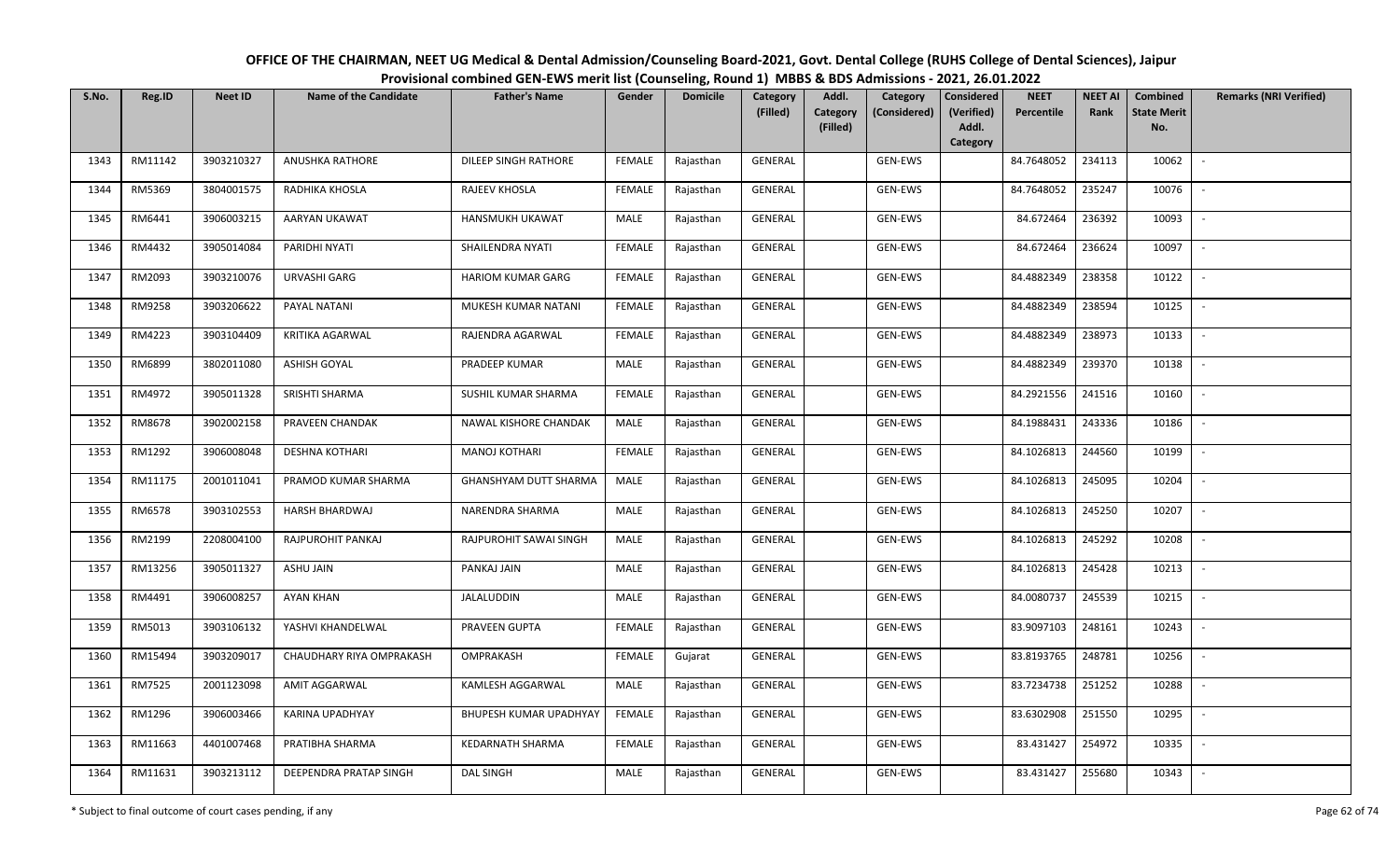| S.No. | Reg.ID  | <b>Neet ID</b> | Name of the Candidate      | <b>Father's Name</b>          | Gender        | <b>Domicile</b>   | Category<br>(Filled) | Addl.<br>Category | Category<br>(Considered) | Considered<br>(Verified) | <b>NEET</b><br>Percentile | <b>NEET AI</b><br>Rank | Combined<br><b>State Merit</b> | <b>Remarks (NRI Verified)</b> |
|-------|---------|----------------|----------------------------|-------------------------------|---------------|-------------------|----------------------|-------------------|--------------------------|--------------------------|---------------------------|------------------------|--------------------------------|-------------------------------|
|       |         |                |                            |                               |               |                   |                      | (Filled)          |                          | Addl.<br>Category        |                           |                        | No.                            |                               |
| 1365  | RM4118  | 3903010399     | <b>DEEPALI SHARMA</b>      | <b>GOPAL RAM SHARMA</b>       | <b>FEMALE</b> | Rajasthan         | <b>GENERAL</b>       |                   | GEN-EWS                  |                          | 83.3388267                | 255995                 | 10345                          | $\blacksquare$                |
| 1366  | RM13084 | 2204008049     | SONI KRISHNA ANILKUMAR     | SONI ANILKUMAR                | <b>FEMALE</b> | Gujarat           | GENERAL              |                   | GEN-EWS                  |                          | 83.3388267                | 256686                 | 10352                          | $\sim$                        |
| 1367  | RM5666  | 3901001017     | CHELNA JHAMAD              | GAUTAM RAJ JHAMAD             | <b>FEMALE</b> | Rajasthan         | GENERAL              |                   | GEN-EWS                  |                          | 83.2470036                | 257539                 | 10363                          | $\sim$                        |
| 1368  | RM8020  | 3903107431     | CHIRAG GARG                | SANDEEP GARG                  | MALE          | Rajasthan         | GENERAL              |                   | GEN-EWS                  |                          | 83.2470036                | 257918                 | 10369                          | $\sim$                        |
| 1369  | RM8408  | 3903006532     | EVA GANDHI                 | <b>VISHAL GANDHI</b>          | <b>FEMALE</b> | Madhya<br>Pradesh | GENERAL              |                   | GEN-EWS                  |                          | 83.2470036                | 258552                 | 10375                          | $\sim$                        |
| 1370  | RM1446  | 3903001220     | AMAN SHARMA                | SURESH KUMAR SHARMA           | MALE          | Rajasthan         | GENERAL              |                   | GEN-EWS                  |                          | 83.152914                 | 259622                 | 10386                          | $\overline{\phantom{a}}$      |
| 1371  | RM11095 | 3903206185     | AKSHITA MISHRA             | RAJESH MISHRA                 | <b>FEMALE</b> | Rajasthan         | GENERAL              |                   | GEN-EWS                  |                          | 83.152914                 | 259803                 | 10389                          |                               |
| 1372  | RM2650  | 3903206485     | NANDINI AGARWAL            | SURYA KANT GOYAL              | <b>FEMALE</b> | Rajasthan         | GENERAL              |                   | GEN-EWS                  |                          | 83.0541621                | 260728                 | 10400                          |                               |
| 1373  | RM12359 | 3903003711     | <b>NANCY MANGAL</b>        | MAHAVER MANGAL                | <b>FEMALE</b> | Rajasthan         | GENERAL              |                   | GEN-EWS                  |                          | 83.0541621                | 260996                 | 10402                          | $\overline{\phantom{a}}$      |
| 1374  | RM1558  | 2601001689     | NAINA SINGH                | PANKAJ KUMAR SINGH            | <b>FEMALE</b> | Jharkhand         | GENERAL              |                   | GEN-EWS                  |                          | 83.0541621                | 261436                 | 10405                          | $\sim$                        |
| 1375  | RM14446 | 3903010056     | <b>VINAYAK SHARMA</b>      | KRISHAN AVATAR SHARMA         | MALE          | Rajasthan         | GENERAL              |                   | GEN-EWS                  |                          | 83.0541621                | 261461                 | 10406                          |                               |
| 1376  | RM15806 | 3110004117     | TEESYA                     | ARVIND                        | <b>FEMALE</b> | Maharashtra       | GENERAL              |                   | GEN-EWS                  |                          | 82.7511068                | 265591                 | 10452                          | $\sim$                        |
| 1377  | RM11171 | 3903105358     | YOGESH PRADHAN             | RAVINDER PRADHAN              | MALE          | Rajasthan         | GENERAL              |                   | GEN-EWS                  |                          | 82.7511068                | 265892                 | 10456                          |                               |
| 1378  | RM4675  | 4608003079     | ADRIKA SAHA                | <b>BISWADIP SAHA</b>          | <b>FEMALE</b> | West Bengal       | GENERAL              |                   | GEN-EWS                  |                          | 82.6513188                | 267406                 | 10476                          | $\sim$                        |
| 1379  | RM13104 | 3903218001     | RITIK JHALANI              | MUKESH JHALANI                | MALE          | Rajasthan         | GENERAL              |                   | GEN-EWS                  |                          | 82.5499766                | 269211                 | 10498                          | $\sim$                        |
| 1380  | RM11750 | 3905104379     | JAYATI MAHESHWARI          | PANKAJ MAHESHWARI             | <b>FEMALE</b> | Rajasthan         | GENERAL              |                   | GEN-EWS                  |                          | 82.3465799                | 271787                 | 10522                          | $\sim$                        |
| 1381  | RM2992  | 3903126037     | <b>CHETAN SHARMA</b>       | RAJNEESH SHARMA               | MALE          | Rajasthan         | GENERAL              |                   | GEN-EWS                  |                          | 82.2471156                | 273448                 | 10537                          | $\overline{\phantom{a}}$      |
| 1382  | RM8767  | 2207013129     | SAVALIYA DHRUVI NAVNITBHAI | <b>NAVNITBHAI</b>             | <b>FEMALE</b> | Gujarat           | GENERAL              |                   | GEN-EWS                  |                          | 82.2471156                | 273897                 | 10540                          | $\overline{\phantom{a}}$      |
| 1383  | RM15441 | 4401014260     | AKASH SHARMA               | <b>GANGA PRASAD SHARMA</b>    | MALE          | Rajasthan         | GENERAL              |                   | GEN-EWS                  |                          | 82.2471156                | 274066                 | 10543                          |                               |
| 1384  | RM11052 | 3904002408     | SADHANA KHATRI             | <b>GAURAV KHATRI</b>          | <b>FEMALE</b> | Rajasthan         | GENERAL              |                   | GEN-EWS                  |                          | 82.2471156                | 274085                 | 10544                          |                               |
| 1385  | RM12871 | 3903202415     | DEEPENDER SINGH SHEKHAWAT  | <b>BALBIR SINGH SHEKHAWAT</b> | MALE          | Rajasthan         | GENERAL              |                   | GEN-EWS                  |                          | 82.050842                 | 276180                 | 10565                          |                               |
| 1386  | RM9470  | 3903204619     | ADITYA RAGHAV              | SHAKTI SINGH RAGHAV           | MALE          | Rajasthan         | GENERAL              |                   | GEN-EWS                  |                          | 81.9421825                | 277576                 | 10583                          |                               |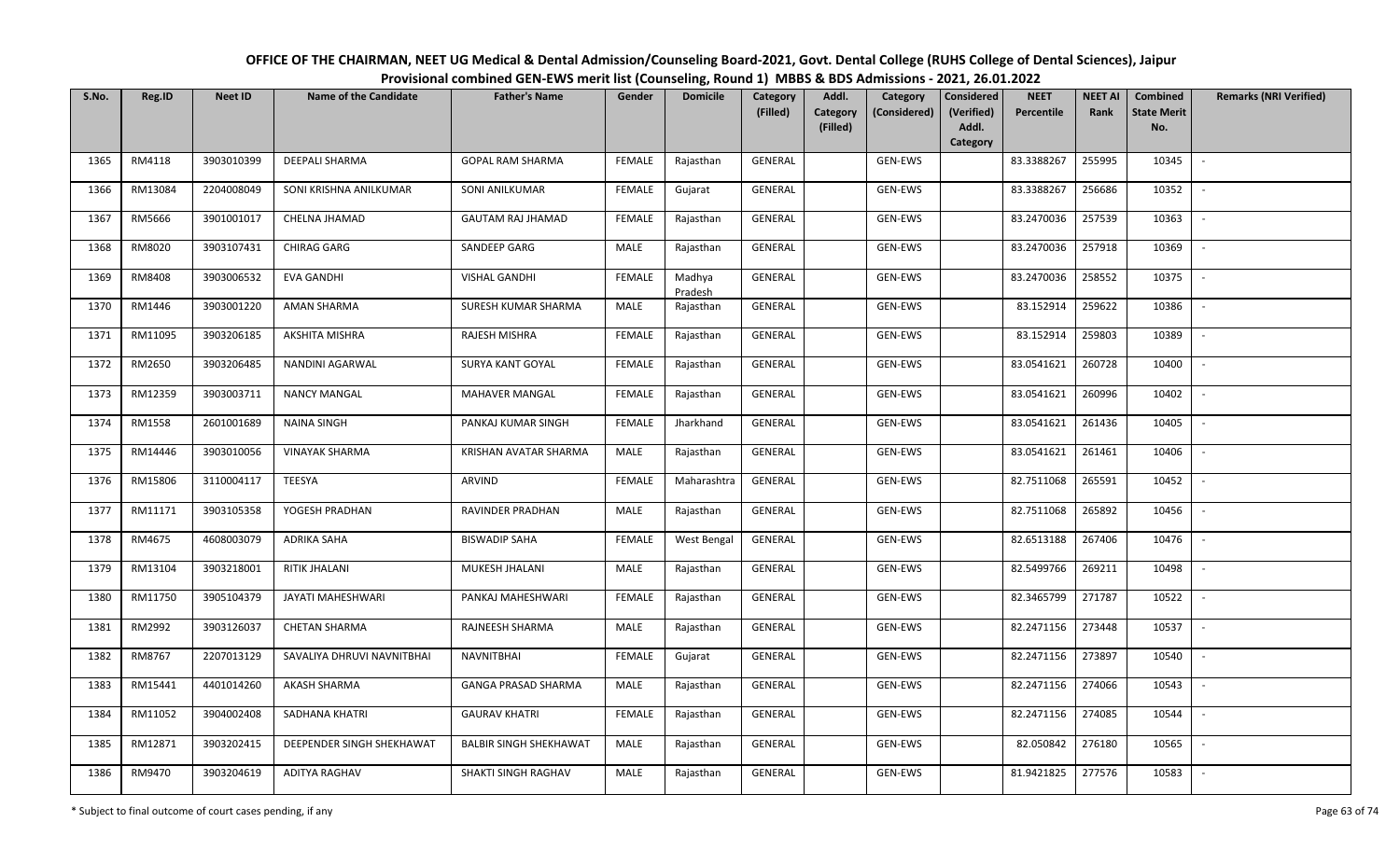| OFFICE OF THE CHAIRMAN, NEET UG Medical & Dental Admission/Counseling Board-2021, Govt. Dental College (RUHS College of Dental Sciences), Jaipur |
|--------------------------------------------------------------------------------------------------------------------------------------------------|
| Provisional combined GEN-EWS merit list (Counseling, Round 1) MBBS & BDS Admissions - 2021, 26.01.2022                                           |

| S.No. | Reg.ID  | <b>Neet ID</b> | <b>Name of the Candidate</b>      | <b>Father's Name</b>                      | Gender        | <b>Domicile</b>   | Category<br>(Filled) | Addl.<br>Category<br>Category<br>(Considered) | <b>Considered</b><br>(Verified) | <b>NEET</b><br>Percentile | <b>NEET AI</b><br>Rank | Combined<br><b>State Merit</b> | <b>Remarks (NRI Verified)</b> |
|-------|---------|----------------|-----------------------------------|-------------------------------------------|---------------|-------------------|----------------------|-----------------------------------------------|---------------------------------|---------------------------|------------------------|--------------------------------|-------------------------------|
|       |         |                |                                   |                                           |               |                   |                      | (Filled)                                      | Addl.<br>Category               |                           |                        | No.                            |                               |
| 1387  | RM14464 | 3905001715     | AKSHITA JAIN                      | MAHENDRA JAIN                             | FEMALE        | Rajasthan         | GENERAL              | GEN-EWS                                       |                                 | 81.9421825                | 277989                 | 10588                          |                               |
| 1388  | RM14814 | 3906005099     | MOIZ JAWADWALA                    | FAKHRUDDIN SHUJAUDDIN<br><b>JAWADWALA</b> | MALE          | Madhya<br>Pradesh | GENERAL              | GEN-EWS                                       |                                 | 81.8419412                | 279342                 | 10600                          |                               |
| 1389  | RM1122  | 3903010316     | <b>UDAY PRATAP SINGH NATHAWAT</b> | DILIP SINGH NATHAWAT                      | MALE          | Rajasthan         | GENERAL              | GEN-EWS                                       |                                 | 81.8419412                | 279772                 | 10603                          | $\sim$                        |
| 1390  | RM1061  | 1502315249     | AADYA                             | PANKAJ KUMAR                              | <b>FEMALE</b> | Bihar             | GENERAL              | GEN-EWS                                       |                                 | 81.7481106                | 280479                 | 10610                          | $\overline{\phantom{a}}$      |
| 1391  | RM2477  | 4204001330     | DEVINENI DIVYA SRI                | DEVINENI SRINIVASA RAO                    | <b>FEMALE</b> | Telangana         | GENERAL              | GEN-EWS                                       |                                 | 81.6498767                | 282349                 | 10625                          | $\sim$                        |
| 1392  | RM3030  | 3903208354     | MAMTA GOYAL                       | SHANKAR LAL GOYAL                         | <b>FEMALE</b> | Rajasthan         | GENERAL              | GEN-EWS                                       |                                 | 81.5506714                | 284253                 | 10646                          | $\sim$                        |
| 1393  | RM1403  | 3904101403     | PARTH SARTHI VYAS                 | ANAND VYAS                                | MALE          | Rajasthan         | GENERAL              | GEN-EWS                                       |                                 | 81.5506714                | 284780                 | 10660                          |                               |
| 1394  | RM15676 | 3903007343     | <b>HEMANG AGARWAL</b>             | SANJAY AGARWAL                            | MALE          | Rajasthan         | <b>GENERAL</b>       | GEN-EWS                                       |                                 | 81.4356011                | 286457                 | 10681                          | $\overline{\phantom{a}}$      |
| 1395  | RM14640 | 2302017323     | <b>PURVI BINDAL</b>               | <b>RAJEEV KUMAR</b>                       | <b>FEMALE</b> | Haryana           | GENERAL              | GEN-EWS                                       |                                 | 81.3361368                | 287588                 | 10694                          |                               |
| 1396  | RM10404 | 3904002379     | RAKSHITA SINGH RAJPUROHIT         | <b>NAIN SINGH RAJPUROHIT</b>              | <b>FEMALE</b> | Rajasthan         | GENERAL              | GEN-EWS                                       |                                 | 81.2308445                | 288441                 | 10703                          |                               |
| 1397  | RM4039  | 3903006646     | <b>AYUTI GHIYA</b>                | SANJAY KUMAR GHIYA                        | <b>FEMALE</b> | Rajasthan         | GENERAL              | GEN-EWS                                       |                                 | 81.2308445                | 289298                 | 10714                          |                               |
| 1398  | RM14195 | 3905109351     | SAKSHI LUDHANI                    | JAGDISH CHAND LUDHANI                     | <b>FEMALE</b> | Rajasthan         | GENERAL              | GEN-EWS                                       |                                 | 81.125099                 | 290232                 | 10727                          | $\sim$                        |
| 1399  | RM4318  | 3903209148     | <b>GAUTAM RAJ MEHTA</b>           | PUSHPENDRA MEHTA                          | MALE          | Rajasthan         | GENERAL              | GEN-EWS                                       |                                 | 81.125099                 | 290999                 | 10733                          |                               |
| 1400  | RM14397 | 1502308053     | AKANKSHA KUMARI                   | <b>RABIKANT SINGH</b>                     | <b>FEMALE</b> | Bihar             | GENERAL              | GEN-EWS                                       |                                 | 81.0217494                | 292883                 | 10756                          | $\sim$                        |
| 1401  | RM15794 | 2207009321     | KAKKAD MEET PIYUSH                | PIYUSH HARSHUKHLAL<br>KAKKAD              | <b>MALE</b>   | Gujarat           | GENERAL              | GEN-EWS                                       |                                 | 81.0217494                | 292911                 | 10757                          | $\overline{\phantom{a}}$      |
| 1402  | RM14789 | 3903040321     | YUKTA SHARMA                      | SANJAY SHARMA                             | <b>FEMALE</b> | Rajasthan         | GENERAL              | GEN-EWS                                       |                                 | 80.8120067                | 295464                 | 10786                          | $\overline{\phantom{a}}$      |
| 1403  | RM15313 | 3905002301     | <b>HARDIKA CHHABRA</b>            | <b>GOVIND CHHABRA</b>                     | <b>FEMALE</b> | Rajasthan         | GENERAL              | GEN-EWS                                       |                                 | 80.8120067                | 295814                 | 10789                          | $\overline{\phantom{a}}$      |
| 1404  | RM10025 | 3905104205     | <b>GUNJAN TIWARI</b>              | PREM CHAND TIWARI                         | <b>FEMALE</b> | Rajasthan         | GENERAL              | GEN-EWS                                       |                                 | 80.7086571                | 296725                 | 10805                          | $\overline{\phantom{a}}$      |
| 1405  | RM9023  | 3903004334     | KASHISH JAIN                      | RAKESH KUMAR JAIN                         | <b>FEMALE</b> | Rajasthan         | GENERAL              | GEN-EWS                                       |                                 | 80.7086571                | 297067                 | 10809                          |                               |
| 1406  | RM9485  | 2201008293     | MOHMED HASNAIN                    | <b>ZAKIR HUSEN</b>                        | <b>MALE</b>   | Gujarat           | GENERAL              | GEN-EWS                                       |                                 | 80.7086571                | 297225                 | 10813                          |                               |
| 1407  | RM1255  | 3903033249     | <b>MAYANK SHARMA</b>              | RAJENDRA PRASAD SHARMA                    | <b>MALE</b>   | Rajasthan         | <b>GENERAL</b>       | GEN-EWS                                       |                                 | 80.2803649                | 303255                 | 10871                          | $\sim$                        |
| 1408  | RM11255 | 3903102240     | VARTIKA SHARMA                    | MAHESH CHANDRA SHARMA                     | FEMALE        | Rajasthan         | GENERAL              | GEN-EWS                                       |                                 | 80.2803649                | 303695                 | 10878                          |                               |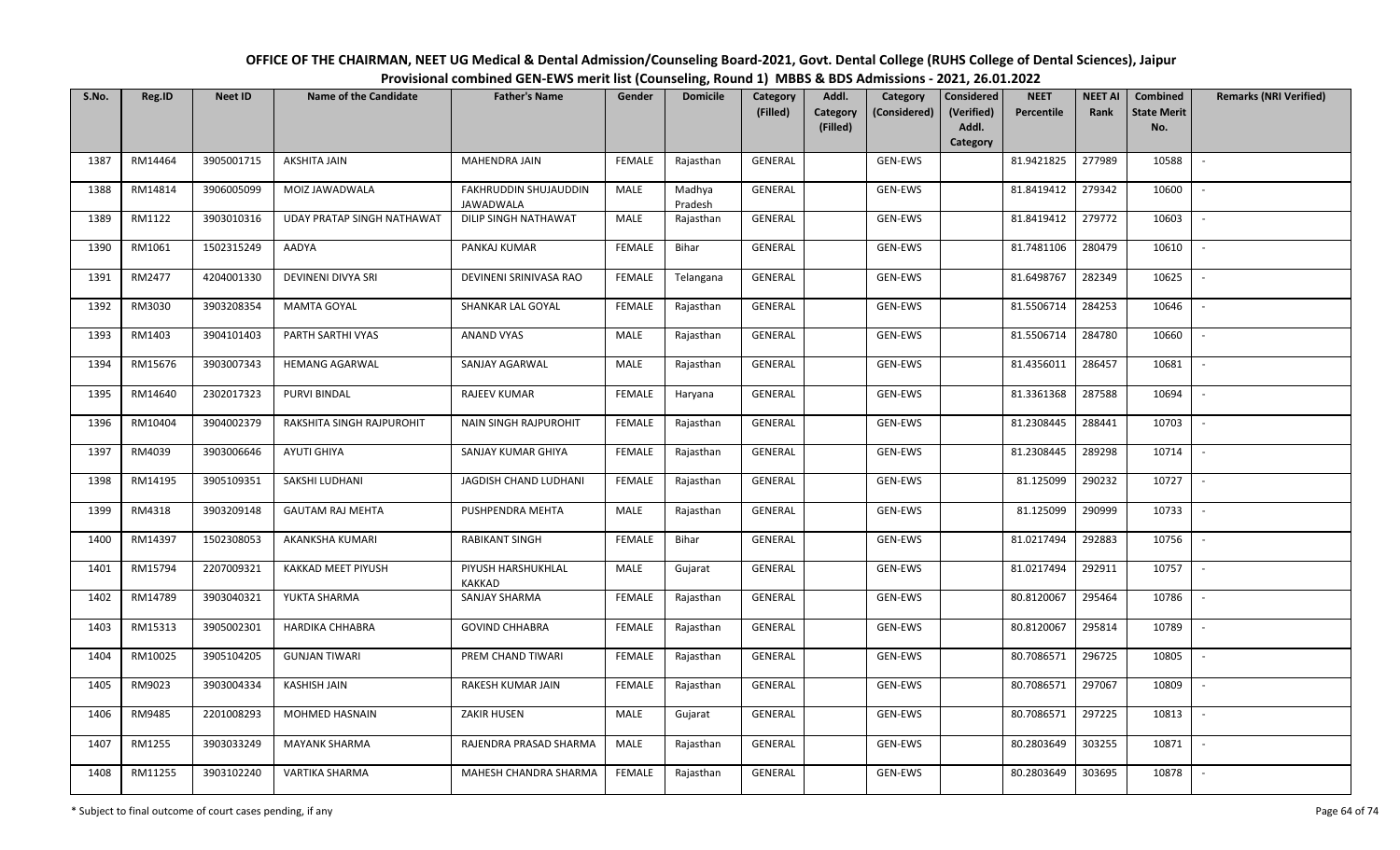| S.No. | Reg.ID  | <b>Neet ID</b> | Name of the Candidate      | <b>Father's Name</b>                   | Gender        | <b>Domicile</b> | Category<br>(Filled) | Addl.<br>Category | Category<br>(Considered) | Considered<br>(Verified) | <b>NEET</b><br>Percentile | <b>NEET AI</b><br>Rank | Combined<br><b>State Merit</b> | <b>Remarks (NRI Verified)</b> |
|-------|---------|----------------|----------------------------|----------------------------------------|---------------|-----------------|----------------------|-------------------|--------------------------|--------------------------|---------------------------|------------------------|--------------------------------|-------------------------------|
|       |         |                |                            |                                        |               |                 |                      | (Filled)          |                          | Addl.<br>Category        |                           |                        | No.                            |                               |
| 1409  | RM3327  | 3804003526     | MONIKA SHARMA              | <b>MANOJ SHARMA</b>                    | <b>FEMALE</b> | Rajasthan       | <b>GENERAL</b>       |                   | GEN-EWS                  |                          | 80.2803649                | 304420                 | 10889                          |                               |
| 1410  | RM13395 | 3903003117     | PINKY KANWAR               | BHAIRU SINGH SHEKHAWAT                 | <b>FEMALE</b> | Rajasthan       | GENERAL              |                   | GEN-EWS                  |                          | 80.175785                 | 304963                 | 10896                          | $\overline{\phantom{a}}$      |
| 1411  | RM1059  | 3906010227     | MEGHNA TALDAR              | JAIPAL TALDAR                          | <b>FEMALE</b> | Rajasthan       | GENERAL              |                   | GEN-EWS                  |                          | 80.175785                 | 305895                 | 10903                          | $\sim$                        |
| 1412  | RM13817 | 3903003621     | JAYA SHARMA                | MAHENDRA SHARMA                        | <b>FEMALE</b> | Rajasthan       | GENERAL              |                   | GEN-EWS                  |                          | 80.0697157                | 307721                 | 10920                          | $\sim$                        |
| 1413  | RM7146  | 3903225202     | RAMESHWAR LAL SHARMA       | LAXMAN SHARMA                          | MALE          | Rajasthan       | GENERAL              |                   | GEN-EWS                  |                          | 79.9635816                | 308635                 | 10934                          |                               |
| 1414  | RM4589  | 3905002041     | DIVYA KANWAR               | DEVENDER SINGH NIRBAN                  | <b>FEMALE</b> | Rajasthan       | GENERAL              |                   | GEN-EWS                  |                          | 79.9635816                | 308975                 | 10937                          | $\blacksquare$                |
| 1415  | RM4098  | 3905006451     | SNEHA JAIN                 | SANTOSH KUMAR JAIN                     | <b>FEMALE</b> | Rajasthan       | GENERAL              |                   | GEN-EWS                  |                          | 79.8421005                | 309819                 | 10942                          |                               |
| 1416  | RM10495 | 3902003468     | ANUBHA SHEKHAWAT           | NARESH SINGH SHEKHAWAT                 | <b>FEMALE</b> | Rajasthan       | <b>GENERAL</b>       |                   | GEN-EWS                  |                          | 79.8421005                | 310460                 | 10944                          |                               |
| 1417  | RM1882  | 3903122374     | AVINASH SHARMA             | MAHESH KUMAR                           | MALE          | Rajasthan       | GENERAL              |                   | GEN-EWS                  |                          | 79.6221264                | 313527                 | 10977                          |                               |
| 1418  | RM4002  | 3905011183     | AAFIYA ALI                 | SAJID ALI                              | <b>FEMALE</b> | Rajasthan       | GENERAL              |                   | GEN-EWS                  |                          | 79.6221264                | 314470                 | 10988                          |                               |
| 1419  | RM14455 | 3904101304     | RAAVI SARASWAT             | <b>GHANSHYAM SARASWAT</b>              | <b>FEMALE</b> | Rajasthan       | GENERAL              |                   | GEN-EWS                  |                          | 79.6221264                | 314612                 | 10990                          |                               |
| 1420  | RM9115  | 3903207618     | <b>LAXMI PANDEY</b>        | <b>SHANKAR PANDEY</b>                  | <b>FEMALE</b> | Rajasthan       | GENERAL              |                   | GEN-EWS                  |                          | 79.517676                 | 314974                 | 10993                          |                               |
| 1421  | RM14206 | 3904019063     | <b>DHRUV KALANI</b>        | YASHWANT KALANI                        | MALE          | Rajasthan       | GENERAL              |                   | GEN-EWS                  |                          | 79.4085631                | 317256                 | 11015                          |                               |
| 1422  | RM13169 | 2206003394     | PATEL BHOOMIBEN MAHESHBHAI | PATEL MAHESHBHAI                       | <b>FEMALE</b> | Gujarat         | GENERAL              |                   | GEN-EWS                  |                          | 79.2892837                | 318439                 | 11031                          | $\sim$                        |
| 1423  | RM14322 | 3903120475     | SHUBHAM BANSAL             | VINOD KUMAR BANSAL                     | MALE          | Rajasthan       | GENERAL              |                   | GEN-EWS                  |                          | 79.2892837                | 319825                 | 11044                          | $\overline{\phantom{a}}$      |
| 1424  | RM12828 | 3905102082     | <b>JYOTI</b>               | BALWAN                                 | <b>FEMALE</b> | Haryana         | GENERAL              | WDP,<br>EXS6      | GEN-EWS                  |                          | 78.8559406                | 325732                 | 11101                          | $\overline{a}$                |
| 1425  | RM6442  | 3903208041     | SHREYA SHARMA              | AJAY SHARMA                            | <b>FEMALE</b> | Rajasthan       | <b>GENERAL</b>       |                   | GEN-EWS                  |                          | 78.5144207                | 330175                 | 11150                          | $\overline{\phantom{a}}$      |
| 1426  | RM4973  | 3903208362     | PRIYADARSHINI MAHESHWARI   | MAHESH KUMAR<br>MAHESHWARI             | <b>FEMALE</b> | Rajasthan       | GENERAL              |                   | GEN-EWS                  |                          | 78.4029119                | 332839                 | 11176                          | $\overline{\phantom{a}}$      |
| 1427  | RM6593  | 3902014196     | <b>JAISHREE MODI</b>       | DHARMENDER KUMAR MODI                  | <b>FEMALE</b> | Rajasthan       | GENERAL              |                   | GEN-EWS                  |                          | 78.1654539                | 335756                 | 11207                          |                               |
| 1428  | RM13622 | 4201102148     | <b>GADILI SATVIK</b>       | <b>GADILI VENKATA</b><br>SURYANARAYANA | MALE          | Telangana       | GENERAL              |                   | GEN-EWS                  |                          | 78.1654539                | 336010                 | 11211                          |                               |
| 1429  | RM10289 | 3905008415     | PALAK JAIN                 | LALIT JAIN                             | <b>FEMALE</b> | Rajasthan       | GENERAL              |                   | GEN-EWS                  |                          | 78.1654539                | 336561                 | 11214                          | $\sim$                        |
| 1430  | RM8117  | 3903027289     | MANEESH KUMAR GAUTTAM      | HARISHANKAR GAUTTAM                    | MALE          | Rajasthan       | GENERAL              |                   | GEN-EWS                  |                          | 77.9490414                | 339814                 | 11243                          |                               |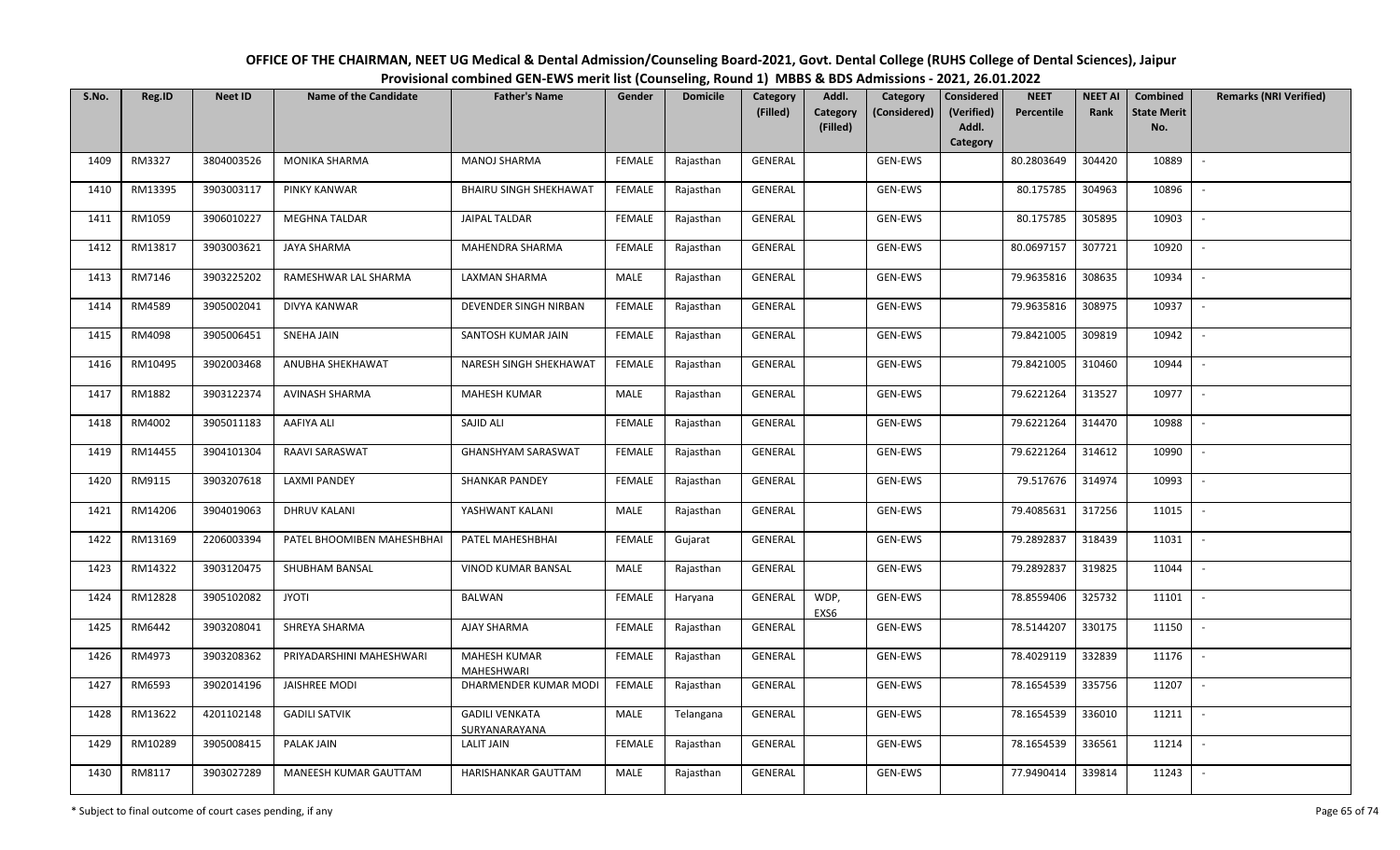| S.No. | Reg.ID        | <b>Neet ID</b> | <b>Name of the Candidate</b>          | <b>Father's Name</b>             | Gender        | <b>Domicile</b>   | Category<br>(Filled) | Addl.<br>Category | Category<br>(Considered) | Considered<br>(Verified) | <b>NEET</b><br>Percentile | <b>NEET AI</b><br>Rank | Combined<br><b>State Merit</b> | <b>Remarks (NRI Verified)</b> |
|-------|---------------|----------------|---------------------------------------|----------------------------------|---------------|-------------------|----------------------|-------------------|--------------------------|--------------------------|---------------------------|------------------------|--------------------------------|-------------------------------|
|       |               |                |                                       |                                  |               |                   |                      | (Filled)          |                          | Addl.<br>Category        |                           |                        | No.                            |                               |
| 1431  | RM2056        | 3903112054     | RISHI SHARMA                          | JAGDISH PRASAD SHARMA            | MALE          | Rajasthan         | <b>GENERAL</b>       |                   | GEN-EWS                  |                          | 77.9490414                | 340096                 | 11247                          | $\overline{\phantom{a}}$      |
|       |               |                |                                       |                                  |               |                   |                      |                   |                          |                          |                           |                        |                                |                               |
| 1432  | RM8784        | 1402018271     | SALIM MAHASSIN MALLIK                 | TAIZ UDDIN MALLIK                | MALE          | Assam             | GENERAL              |                   | GEN-EWS                  |                          | 77.8335178                | 341217                 | 11258                          | $\overline{\phantom{a}}$      |
| 1433  | RM15235       | 3111015044     | <b>CHANDE KUSH MANISH</b>             | MANISH                           | MALE          | Maharashtra       | GENERAL              |                   | GEN-EWS                  |                          | 77.8335178                | 342272                 | 11267                          | $\sim$                        |
| 1434  | <b>RM7508</b> | 4401006251     | SNEHA DIXIT                           | NEERAJ DIXIT                     | FEMALE        | Rajasthan         | GENERAL              |                   | GEN-EWS                  |                          | 77.7176056                | 342432                 | 11268                          | $\overline{\phantom{a}}$      |
| 1435  | RM8510        | 3906002347     | KHUSHI BHATNAGAR                      | <b>HEMANT BHATNAGAR</b>          | <b>FEMALE</b> | Rajasthan         | GENERAL              |                   | GEN-EWS                  |                          | 77.7176056                | 342828                 | 11276                          |                               |
| 1436  | RM14350       | 3004006347     | APOORVA TIWARI                        | SUBHASH CHANDRA TIWARI           | <b>FEMALE</b> | Madhya<br>Pradesh | GENERAL              |                   | GEN-EWS                  |                          | 77.7176056                | 343046                 | 11280                          | $\overline{\phantom{a}}$      |
| 1437  | RM15433       | 2201001219     | AESHA                                 | ANISHAHMED                       | <b>FEMALE</b> | Gujarat           | GENERAL              |                   | GEN-EWS                  |                          | 77.5971606                | 344553                 | 11293                          |                               |
| 1438  | RM5556        | 2201003025     | VAGHELA NIDHI                         | JAGDISHKUMAR                     | FEMALE        | Gujarat           | <b>GENERAL</b>       |                   | GEN-EWS                  |                          | 77.5971606                | 345515                 | 11301                          |                               |
| 1439  | RM8695        | 2001022181     | <b>CHAHAK VARSHNEY</b>                | <b>VISHAL VARSHNEY</b>           | <b>FEMALE</b> | NCT of Delhi      | GENERAL              |                   | GEN-EWS                  |                          | 77.4870764                | 346848                 | 11319                          |                               |
| 1440  | RM15640       | 3903206853     | SHREYA MANTRI                         | <b>VISHNU MANTRI</b>             | <b>FEMALE</b> | Rajasthan         | GENERAL              |                   | GEN-EWS                  |                          | 77.4870764                | 347104                 | 11321                          | $\sim$                        |
| 1441  | RM9546        | 3903118347     | TANU KHANDELWAL                       | <b>VIJAY KUMAR</b>               | <b>FEMALE</b> | Rajasthan         | GENERAL              |                   | GEN-EWS                  |                          | 77.3795177                | 348491                 | 11343                          |                               |
| 1442  | RM15293       | 3902003215     | RAUNAQ RATHORE                        | SURYAVEER SINGH RATHORE          | <b>FEMALE</b> | Rajasthan         | GENERAL              |                   | GEN-EWS                  |                          | 77.1519025                | 352124                 | 11377                          | $\sim$                        |
| 1443  | RM9090        | 2206001405     | MAHESHWARI VISHESHKUMAR<br>DINESHBHAI | <b>DINESHBHAI</b>                | MALE          | Gujarat           | GENERAL              |                   | GEN-EWS                  |                          | 77.0266656                | 354588                 | 11402                          |                               |
| 1444  | RM14030       | 3901001447     | RISHITA MAHESHWARI                    | RAJESH NUWAL                     | <b>FEMALE</b> | Rajasthan         | GENERAL              |                   | GEN-EWS                  |                          | 76.6769218                | 359281                 | 11434                          |                               |
| 1445  | RM13460       | 2208006064     | <b>HETVI</b>                          | VINAYKUMAR                       | <b>FEMALE</b> | Gujarat           | GENERAL              |                   | GEN-EWS                  |                          | 76.5614629                | 361236                 | 11445                          | $\overline{\phantom{a}}$      |
| 1446  | RM12298       | 3002008098     | <b>CHANU PARMAR</b>                   | RAMNARESH PARMAR                 | MALE          | Rajasthan         | GENERAL              |                   | GEN-EWS                  |                          | 76.4313693                | 362630                 | 11450                          | $\sim$                        |
| 1447  | RM14579       | 2201015047     | VANESA DHARMIBEN RAJESHBHAI           | VANESA RAJESHBHAI<br>AMBARAMBHAI | <b>FEMALE</b> | Gujarat           | GENERAL              |                   | GEN-EWS                  |                          | 76.4313693                | 362744                 | 11451                          | $\sim$                        |
| 1448  | RM13869       | 3903021190     | NISHA RUNTHLA                         | RAMKUMAR RUNTHLA                 | <b>FEMALE</b> | Rajasthan         | GENERAL              |                   | GEN-EWS                  |                          | 76.4313693                | 363712                 | 11466                          |                               |
| 1449  | RM14179       | 3904103312     | STELLA FERNANDES                      | PETER FERNANDES                  | <b>FEMALE</b> | Rajasthan         | GENERAL              |                   | GEN-EWS                  |                          | 76.3123489                | 364960                 | 11477                          | $\overline{\phantom{a}}$      |
| 1450  | RM9758        | 2208001405     | SHAH ANERI BHAVESHKUMAR               | SHAH BHAVESHKUMAR                | <b>FEMALE</b> | Gujarat           | GENERAL              |                   | GEN-EWS                  |                          | 76.3123489                | 365673                 | 11483                          |                               |
| 1451  | RM2108        | 3901003104     | SNEHA MOUR                            | <b>GAJANAND MOUR</b>             | <b>FEMALE</b> | Rajasthan         | GENERAL              |                   | GEN-EWS                  |                          | 75.7072746                | 373471                 | 11534                          |                               |
| 1452  | RM1348        | 3113003616     | SANTOSHI CHAUGULE                     | <b>VISHWAS CHAUGULE</b>          | <b>FEMALE</b> | Maharashtra       | GENERAL              | WDP,<br>EXS6      | GEN-EWS                  |                          | 75.5873476                | 375373                 | 11552                          |                               |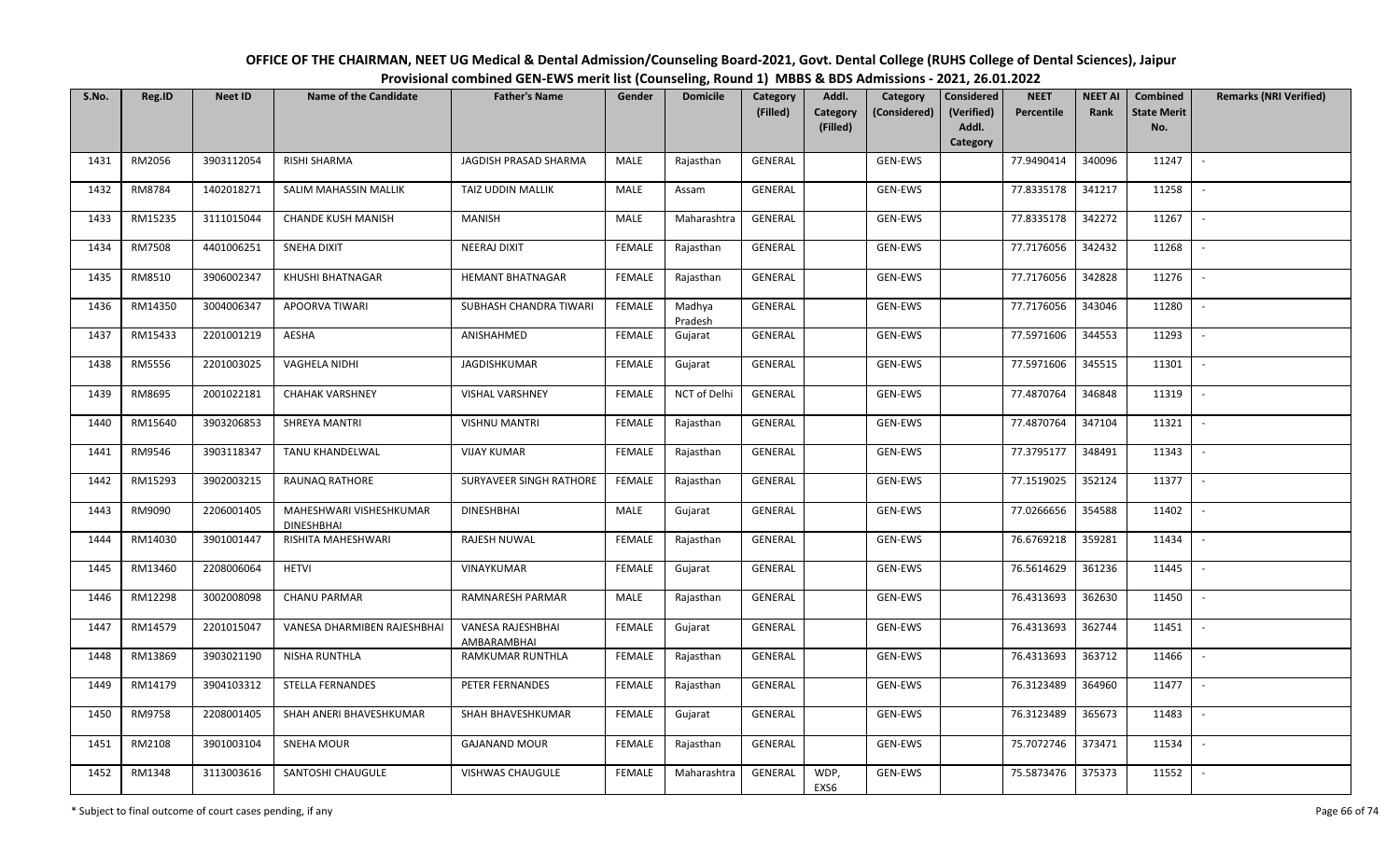| S.No. | Reg.ID  | <b>Neet ID</b> | <b>Name of the Candidate</b>          | <b>Father's Name</b>                    | Gender        | <b>Domicile</b> | Category<br>(Filled) | Addl.<br>Category<br>(Filled) | Category<br>(Considered) | Considered<br>(Verified)<br>Addl. | <b>NEET</b><br>Percentile | <b>NEET AI</b><br>Rank | Combined<br><b>State Merit</b><br>No. | <b>Remarks (NRI Verified)</b> |
|-------|---------|----------------|---------------------------------------|-----------------------------------------|---------------|-----------------|----------------------|-------------------------------|--------------------------|-----------------------------------|---------------------------|------------------------|---------------------------------------|-------------------------------|
|       |         |                |                                       |                                         |               |                 |                      |                               |                          | Category                          |                           |                        |                                       |                               |
| 1453  | RM14741 | 3902003025     | GAUTAM                                | UMRAV SINGH SHARMA                      | MALE          | Rajasthan       | GENERAL              |                               | GEN-EWS                  |                                   | 75.5873476                | 375918                 | 11558                                 |                               |
| 1454  | RM2340  | 3905002549     | KHUSHI VASHISHTH                      | ARUN KUMAR VASHISHTHA                   | <b>FEMALE</b> | Rajasthan       | GENERAL              |                               | GEN-EWS                  |                                   | 75.5873476                | 375984                 | 11559                                 |                               |
| 1455  | RM14567 | 3903005343     | TANU SHREE SANADHYA                   | RAMNARESH SANADHYA                      | <b>FEMALE</b> | Rajasthan       | GENERAL              |                               | GEN-EWS                  |                                   | 75.3522855                | 379898                 | 11595                                 | $\sim$                        |
| 1456  | RM13791 | 3906009195     | <b>MAYANK SHUKLA</b>                  | CHHAIL BIHARI SHARMA                    | MALE          | Rajasthan       | GENERAL              |                               | GEN-EWS                  |                                   | 74.9775461                | 385740                 | 11648                                 | $\overline{\phantom{a}}$      |
| 1457  | RM14679 | 3903118213     | KANIKA SHARMA                         | JAGATPAL SHARMA                         | <b>FEMALE</b> | Rajasthan       | GENERAL              |                               | GEN-EWS                  |                                   | 74.5840923                | 390880                 | 11680                                 | $\sim$                        |
| 1458  | RM14404 | 3903004497     | TANU RAJAWAT                          | SURENDRA SINGH RAJAWAT                  | <b>FEMALE</b> | Rajasthan       | GENERAL              |                               | GEN-EWS                  |                                   | 74.5840923                | 390991                 | 11681                                 | $\sim$                        |
| 1459  | RM13737 | 3903119210     | <b>ABHAY SHARMA</b>                   | LOKENDRA SHARMA                         | MALE          | Rajasthan       | GENERAL              |                               | GEN-EWS                  |                                   | 74.0930522                | 398469                 | 11740                                 |                               |
| 1460  | RM4892  | 3903008405     | SHIVAM SHARMA                         | KRISHNA BEHARI SHARMA                   | MALE          | Rajasthan       | <b>GENERAL</b>       |                               | GEN-EWS                  |                                   | 73.9565478                | 400155                 | 11759                                 |                               |
| 1461  | RM9901  | 2001223219     | <b>APOORVA</b>                        | RAVINDRA KUMAR                          | <b>FEMALE</b> | Rajasthan       | <b>GENERAL</b>       |                               | GEN-EWS                  |                                   | 73.9565478                | 401782                 | 11771                                 |                               |
| 1462  | RM11726 | 3903217431     | <b>GARVIT MISHRA</b>                  | PRAMOD KUMAR SHARMA                     | MALE          | Rajasthan       | GENERAL              |                               | GEN-EWS                  |                                   | 73.9565478                | 401910                 | 11773                                 | $\overline{\phantom{a}}$      |
| 1463  | RM10288 | 2207017331     | VATS MAHENDRAKUMAR<br><b>DUDHATRA</b> | MR. MAHENDRAKUMAR M.<br><b>DUDHATRA</b> | MALE          | Gujarat         | GENERAL              |                               | GEN-EWS                  |                                   | 73.9565478                | 401924                 | 11774                                 |                               |
| 1464  | RM15156 | 3903111232     | PALAK AGRAWAL                         | <b>LALIT MOHAN</b>                      | <b>FEMALE</b> | Rajasthan       | GENERAL              |                               | GEN-EWS                  |                                   | 73.8292387                | 403296                 | 11786                                 | $\overline{\phantom{a}}$      |
| 1465  | RM3391  | 3901006143     | <b>SAUMYA BHATT</b>                   | <b>MR PRADEEP BHATT</b>                 | <b>FEMALE</b> | Rajasthan       | GENERAL              |                               | GEN-EWS                  |                                   | 73.7082109                | 404424                 | 11796                                 |                               |
| 1466  | RM9771  | 2207001272     | <b>GOKANI DEEP</b>                    | MEHULKUMAR                              | MALE          | Gujarat         | GENERAL              |                               | GEN-EWS                  |                                   | 73.5843339                | 407188                 | 11817                                 |                               |
| 1467  | RM13136 | 3121005008     | RUMANE NOORJAHAN FARUK                | FARUK ALIMIYA RUMANE                    | <b>FEMALE</b> | Maharashtra     | GENERAL              |                               | GEN-EWS                  |                                   | 73.3175417                | 410313                 | 11850                                 |                               |
| 1468  | RM14794 | 3905105284     | <b>ANSHUL MITAL</b>                   | <b>MANMOHAN MITTAL</b>                  | MALE          | Rajasthan       | GENERAL              |                               | GEN-EWS                  |                                   | 73.3175417                | 410714                 | 11853                                 | $\sim$                        |
| 1469  | RM3420  | 3905003033     | PARVISH CHETTRI                       | <b>DIPOK CHETTRI</b>                    | MALE          | Rajasthan       | GENERAL              |                               | GEN-EWS                  |                                   | 72.9337365                | 416109                 | 11888                                 | $\overline{\phantom{a}}$      |
| 1470  | RM5983  | 3905012139     | <b>ISHIKA AGAL</b>                    | KRISHAN GOPAL AGAL                      | <b>FEMALE</b> | Rajasthan       | GENERAL              |                               | GEN-EWS                  |                                   | 72.8047437                | 418693                 | 11910                                 | $\sim$                        |
| 1471  | RM9949  | 1502006534     | <b>RIYA KUMARI</b>                    | <b>AJAY KUMAR</b>                       | <b>FEMALE</b> | Bihar           | GENERAL              |                               | GEN-EWS                  |                                   | 72.6625409                | 420223                 | 11919                                 | $\sim$                        |
| 1472  | RM9874  | 3905101580     | SOURABH AGARWAL                       | RAJKUMAR AGARWAL                        | MALE          | Rajasthan       | GENERAL              |                               | GEN-EWS                  |                                   | 72.6625409                | 420835                 | 11925                                 |                               |
| 1473  | RM15621 | 3902018084     | <b>ISHIKA GAUR</b>                    | <b>RAM VILASH GAUR</b>                  | <b>FEMALE</b> | Rajasthan       | <b>GENERAL</b>       |                               | GEN-EWS                  |                                   | 72.6625409                | 421158                 | 11927                                 |                               |
| 1474  | RM15339 | 3904026078     | KHUSHKARAN SINGH                      | SHER SINGH                              | <b>MALE</b>   | Rajasthan       | GENERAL              | PwD                           | GEN-EWS                  | PwD                               | 72.6625409                | 421951                 | 11932                                 | $\overline{\phantom{a}}$      |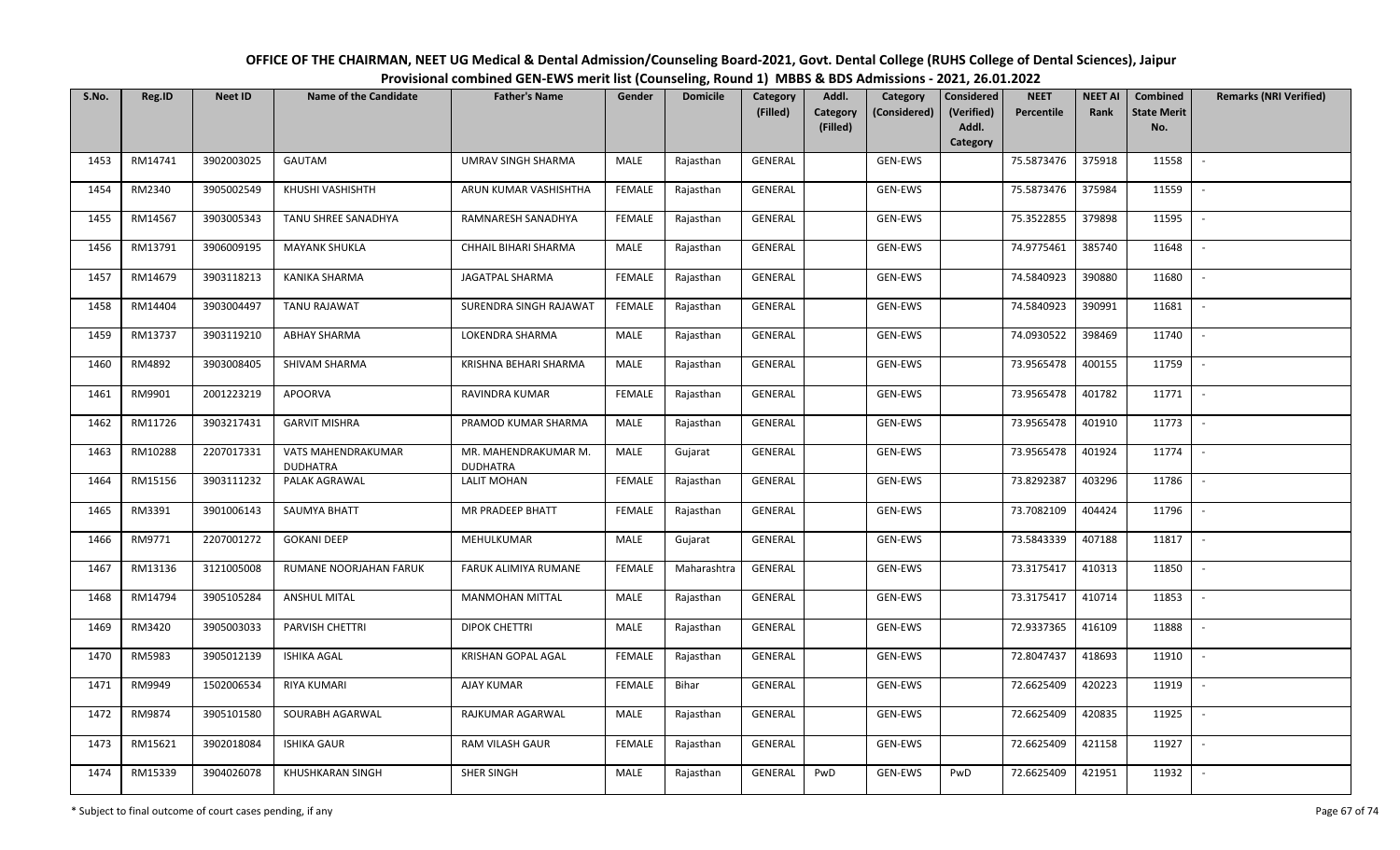| S.No. | Reg.ID  | <b>Neet ID</b> | <b>Name of the Candidate</b>        | <b>Father's Name</b>                 | Gender        | ້<br><b>Domicile</b> | Category<br>(Filled) | Addl.<br>Category | Category<br>(Considered) | Considered<br>(Verified) | <b>NEET</b><br>Percentile | <b>NEET AI</b><br>Rank | Combined<br><b>State Merit</b> | <b>Remarks (NRI Verified)</b> |
|-------|---------|----------------|-------------------------------------|--------------------------------------|---------------|----------------------|----------------------|-------------------|--------------------------|--------------------------|---------------------------|------------------------|--------------------------------|-------------------------------|
|       |         |                |                                     |                                      |               |                      |                      | (Filled)          |                          | Addl.<br>Category        |                           |                        | No.                            |                               |
| 1475  | RM6022  | 3903226205     | AYUSHI BHARDWAJ                     | GRIJESH KUMAR SHARMA                 | <b>FEMALE</b> | Rajasthan            | GENERAL              |                   | GEN-EWS                  |                          | 72.4046202                | 424418                 | 11954                          | $\overline{\phantom{a}}$      |
| 1476  | RM12054 | 3903111162     | ANMOL SINGHAL                       | MAHESH CHAND SINGHAL                 | MALE          | Rajasthan            | GENERAL              |                   | GEN-EWS                  |                          | 72.4046202                | 424788                 | 11956                          | $\overline{\phantom{a}}$      |
| 1477  | RM15653 | 3903104266     | SANSKRITI SHARMA                    | RAJENDRA KUMAR SHARMA                | <b>FEMALE</b> | Rajasthan            | GENERAL              |                   | GEN-EWS                  |                          | 72.2751741                | 426927                 | 11973                          | $\sim$                        |
| 1478  | RM3514  | 3903205063     | NIMISHA KHANDELWAL                  | DILIP KHANDELWAL                     | <b>FEMALE</b> | Rajasthan            | GENERAL              |                   | GEN-EWS                  |                          | 72.1454691                | 429181                 | 11987                          | $\overline{\phantom{a}}$      |
| 1479  | RM14071 | 2205004343     | UPADHYAY AKSHATAKUMARI<br>DEVENBHAI | UPADHYAY DEVENBHAI<br>PRIYAKANTBHAI  | <b>FEMALE</b> | Gujarat              | GENERAL              |                   | GEN-EWS                  |                          | 72.1454691                | 429372                 | 11990                          | $\overline{a}$                |
| 1480  | RM15623 | 3102025040     | ATHARV CHANDAK                      | <b>GIRISH CHANDAK</b>                | MALE          | Maharashtra          | GENERAL              |                   | GEN-EWS                  |                          | 72.1454691                | 430101                 | 11995                          |                               |
| 1481  | RM15442 | 2201001065     | YUKTA PATEL                         | KHUSHABU PATEL                       | <b>FEMALE</b> | Gujarat              | GENERAL              |                   | GEN-EWS                  |                          | 72.0026187                | 430965                 | 12002                          |                               |
| 1482  | RM15150 | 3905102428     | <b>MAHAK GOYAL</b>                  | AJAY GOYAL                           | <b>FEMALE</b> | Rajasthan            | <b>GENERAL</b>       |                   | GEN-EWS                  |                          | 72.0026187                | 431803                 | 12009                          | $\overline{\phantom{a}}$      |
| 1483  | RM3981  | 3904101195     | VISHWENDRA SINGH                    | PRITHVI SINGH                        | MALE          | Rajasthan            | GENERAL              |                   | GEN-EWS                  |                          | 71.8742735                | 433743                 | 12027                          |                               |
| 1484  | RM1158  | 1402112342     | <b>JUBLEE CHOUDHURY</b>             | <b>BHUPEN CHOUDHURY</b>              | <b>FEMALE</b> | Assam                | GENERAL              |                   | GEN-EWS                  |                          | 71.7464464                | 435770                 | 12040                          |                               |
| 1485  | RM8322  | 2201004159     | JOSHI MAHIL MAHESH                  | <b>JOSHI MAHESH</b>                  | MALE          | Gujarat              | GENERAL              |                   | GEN-EWS                  |                          | 71.6140216                | 436526                 | 12047                          |                               |
| 1486  | RM12546 | 3903010652     | NIRANJAN SINGH                      | <b>DEVENDRA SINGH</b>                | MALE          | Rajasthan            | GENERAL              |                   | GEN-EWS                  |                          | 71.6140216                | 437322                 | 12057                          | $\sim$                        |
| 1487  | RM15625 | 1203003186     | PASUPULETI LAHARI PRIYA             | PASUPULETI MADHUSUDANA<br><b>RAO</b> | <b>FEMALE</b> | Andhra<br>Pradesh    | GENERAL              |                   | GEN-EWS                  |                          | 71.4830215                | 438850                 | 12066                          |                               |
| 1488  | RM11126 | 3903110334     | SHRUTI SHARMA                       | RAJESH SHARMA                        | <b>FEMALE</b> | Rajasthan            | GENERAL              |                   | GEN-EWS                  |                          | 71.4830215                | 438963                 | 12067                          | $\sim$                        |
| 1489  | RM7444  | 2206002226     | PATEL BANSI PRAKASHKUMAR            | PATEL PRAKASHKUMAR<br>RATILAL        | <b>FEMALE</b> | Gujarat              | GENERAL              |                   | GEN-EWS                  |                          | 71.4830215                | 439001                 | 12068                          | $\overline{\phantom{a}}$      |
| 1490  | RM10933 | 3902002460     | <b>HARSHITA GARG</b>                | <b>DEEPAK GARG</b>                   | <b>FEMALE</b> | Rajasthan            | GENERAL              |                   | GEN-EWS                  |                          | 71.4830215                | 439265                 | 12069                          | $\sim$                        |
| 1491  | RM5094  | 3906002190     | SARASWATI SINGH                     | <b>VIJAY KUMAR SINGH</b>             | <b>FEMALE</b> | Rajasthan            | GENERAL              | WDP,<br>EXS6      | GEN-EWS                  |                          | 71.3369981                | 440735                 | 12084                          | $\sim$                        |
| 1492  | RM4796  | 3903202346     | RIYA GARG                           | <b>GORDHAN GARG</b>                  | <b>FEMALE</b> | Rajasthan            | GENERAL              |                   | GEN-EWS                  |                          | 71.3369981                | 441149                 | 12088                          | $\sim$                        |
| 1493  | RM3790  | 3903003331     | PARIKSHIT GOYAL                     | RAJU GOYAL                           | MALE          | Rajasthan            | GENERAL              |                   | GEN-EWS                  |                          | 71.3369981                | 441794                 | 12093                          | $\sim$                        |
| 1494  | RM9862  | 3904020008     | RAJNANDANI PUROHIT                  | SHRINATH PUROHIT                     | <b>FEMALE</b> | Rajasthan            | GENERAL              |                   | GEN-EWS                  |                          | 71.3369981                | 441820                 | 12096                          |                               |
| 1495  | RM8159  | 2001116277     | <b>MAYANK GOYAL</b>                 | <b>GIRIRAJ GOYAL</b>                 | MALE          | Haryana              | <b>GENERAL</b>       |                   | GEN-EWS                  |                          | 71.3369981                | 442483                 | 12104                          |                               |
| 1496  | RM5773  | 3903209592     | DAYANITA SHARMA                     | RAJ KUMAR SAHRMA                     | <b>FEMALE</b> | Rajasthan            | GENERAL              |                   | GEN-EWS                  |                          | 71.2066455                | 443664                 | 12111                          | $\overline{\phantom{a}}$      |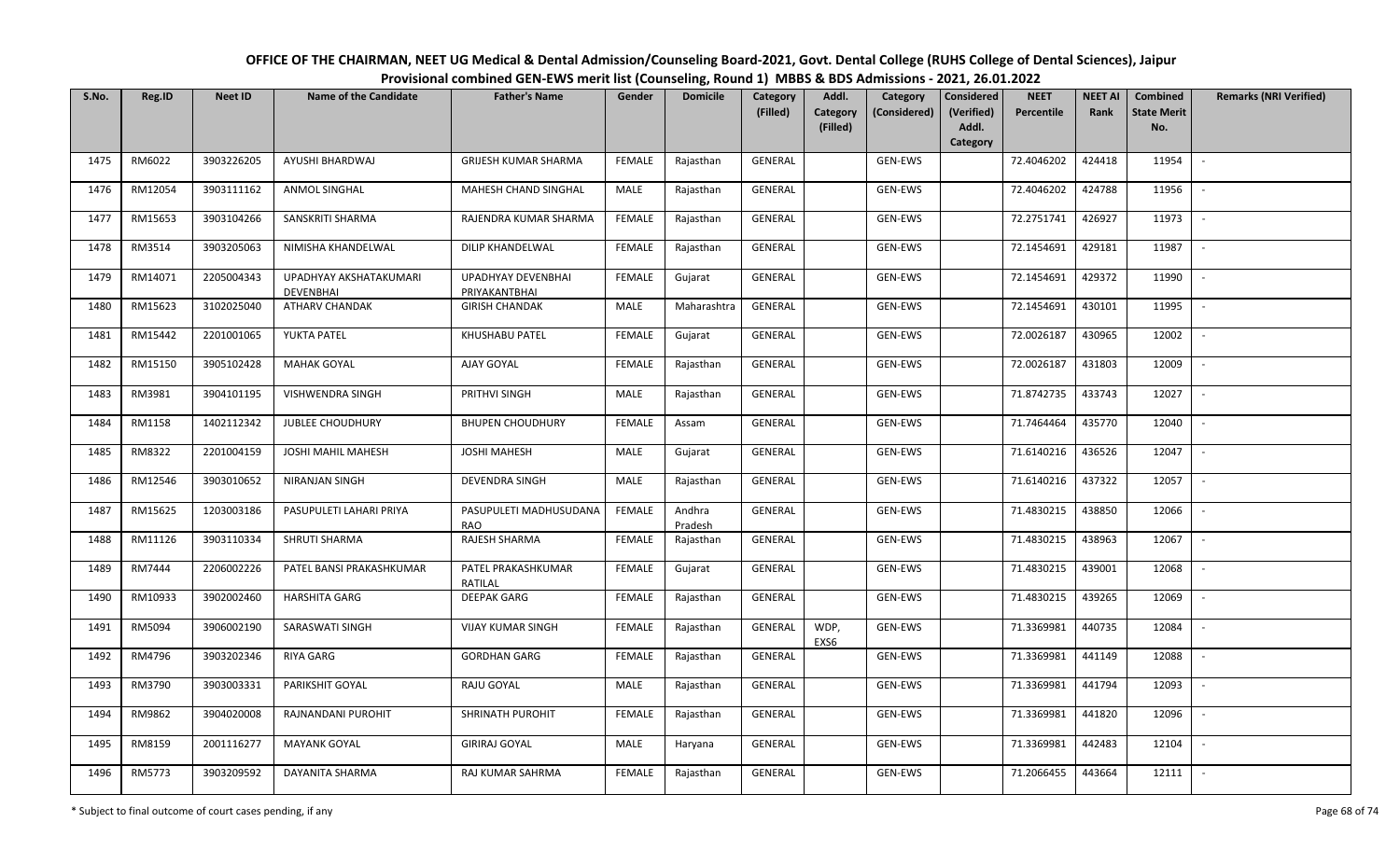| S.No. | Reg.ID  | <b>Neet ID</b> | Name of the Candidate                 | <b>Father's Name</b>     | Gender        | <b>Domicile</b>   | Category<br>(Filled) | Addl.<br>Category | Category<br>(Considered) | Considered<br>(Verified) | <b>NEET</b><br>Percentile | <b>NEET AI</b><br>Rank | Combined<br><b>State Merit</b> | <b>Remarks (NRI Verified)</b> |
|-------|---------|----------------|---------------------------------------|--------------------------|---------------|-------------------|----------------------|-------------------|--------------------------|--------------------------|---------------------------|------------------------|--------------------------------|-------------------------------|
|       |         |                |                                       |                          |               |                   |                      | (Filled)          |                          | Addl.<br>Category        |                           |                        | No.                            |                               |
| 1497  | RM5104  | 3903224329     | MOHAMMED ZAINUL ABEDEEN               | AIAZ AHMED               | MALE          | Rajasthan         | GENERAL              |                   | GEN-EWS                  |                          | 70.9384934                | 446808                 | 12130                          | $\sim$                        |
| 1498  | RM14808 | 3104101914     | PANDIT SURAJ GAJANAN                  | GAJANAN                  | MALE          | Maharashtra       | GENERAL              |                   | GEN-EWS                  |                          | 70.9384934                | 447808                 | 12139                          | $\sim$                        |
| 1499  | RM5798  | 3903203454     | <b>MANSI SHARMA</b>                   | PAWAN KUMAR SHARMA       | FEMALE        | Rajasthan         | GENERAL              |                   | GEN-EWS                  |                          | 70.5205621                | 454015                 | 12171                          | $\sim$                        |
| 1500  | RM13564 | 3901011205     | SONU GOUR                             | RADHESHYAM SHARMA        | <b>FEMALE</b> | Rajasthan         | GENERAL              |                   | GEN-EWS                  |                          | 70.2427615                | 458774                 | 12208                          | $\mathcal{L}_{\mathcal{A}}$   |
| 1501  | RM13260 | 3903203307     | SUBHOSMITA BURMAN                     | <b>SUBHAS BURMAN</b>     | <b>FEMALE</b> | Rajasthan         | GENERAL              |                   | GEN-EWS                  |                          | 70.0986807                | 460914                 | 12221                          |                               |
| 1502  | RM1913  | 3904014267     | NEETU SODHA                           | <b>DEVI SINGH SODHA</b>  | FEMALE        | Rajasthan         | GENERAL              |                   | GEN-EWS                  |                          | 70.0986807                | 460977                 | 12222                          | $\overline{\phantom{a}}$      |
| 1503  | RM14681 | 3906001663     | VIDHAN MUNGAD                         | UMESH MUNGAD             | MALE          | Madhya<br>Pradesh | GENERAL              |                   | GEN-EWS                  |                          | 69.9449514                | 462662                 | 12235                          |                               |
| 1504  | RM2836  | 1402008268     | AYUSH DEB                             | PRABIR KUMAR DEB         | MALE          | Rajasthan         | GENERAL              |                   | GEN-EWS                  |                          | 69.9449514                | 463135                 | 12238                          |                               |
| 1505  | RM7870  | 3903111425     | PANKAJ SHARMA                         | NANDKISHOR SHARMA        | MALE          | Rajasthan         | GENERAL              |                   | GEN-EWS                  |                          | 69.6742092                | 466349                 | 12254                          | $\sim$                        |
| 1506  | RM14450 | 2212001024     | <b>TISHA</b>                          | BHARAT                   | <b>FEMALE</b> | Gujarat           | GENERAL              |                   | GEN-EWS                  |                          | 69.3911634                | 471746                 | 12291                          | $\sim$                        |
| 1507  | RM11837 | 3802003218     | <b>KARAN MITTAL</b>                   | SURESH MITTAL            | MALE          | Rajasthan         | GENERAL              |                   | GEN-EWS                  |                          | 69.2235764                | 473252                 | 12308                          |                               |
| 1508  | RM8330  | 3903107416     | <b>NEHA KAUSHIK</b>                   | MAHENDRA KUMAR KAUSHIK   | <b>FEMALE</b> | Haryana           | GENERAL              | WDP,<br>EXS6      | GEN-EWS                  |                          | 69.2235764                | 475114                 | 12327                          | $\sim$                        |
| 1509  | RM15488 | 2201016163     | JIYANI BHUMISHA                       | BHARATBHAI               | <b>FEMALE</b> | Gujarat           | GENERAL              |                   | GEN-EWS                  |                          | 68.9361272                | 479507                 | 12355                          |                               |
| 1510  | RM6814  | 3110024197     | CHAVAN SHRAVANI AMAR                  | AMAR                     | <b>FEMALE</b> | Maharashtra       | GENERAL              |                   | GEN-EWS                  |                          | 68.791917                 | 481016                 | 12371                          | $\sim$                        |
| 1511  | RM5203  | 3903101043     | NIKESH GOYAL                          | ARUN GOYAL               | MALE          | Rajasthan         | GENERAL              |                   | GEN-EWS                  |                          | 68.791917                 | 481337                 | 12372                          | $\sim$                        |
| 1512  | RM13301 | 1501002204     | <b>TUSHAR KUMAR</b>                   | <b>KUMAR SAURAV</b>      | MALE          | Bihar             | GENERAL              |                   | GEN-EWS                  |                          | 68.645505                 | 483513                 | 12384                          | $\sim$                        |
| 1513  | RM3362  | 2206018402     | PATEL ARYANKUMAR<br><b>ROHITKUMAR</b> | ROHITKUMAR               | MALE          | Gujarat           | GENERAL              |                   | GEN-EWS                  |                          | 68.645505                 | 483903                 | 12387                          | $\overline{\phantom{a}}$      |
| 1514  | RM12142 | 3906008306     | KHUSHI KITAWAT                        | ONAD SINGH KITAWAT       | <b>FEMALE</b> | Rajasthan         | GENERAL              |                   | GEN-EWS                  |                          | 68.4817387                | 484822                 | 12392                          | $\overline{a}$                |
| 1515  | RM14542 | 4411106400     | SAYALEE                               | SATYENDRA NARAYAN TIWARI | <b>FEMALE</b> | <b>Bihar</b>      | GENERAL              |                   | GEN-EWS                  |                          | 68.4817387                | 485760                 | 12398                          |                               |
| 1516  | RM12043 | 3906016085     | TWINKLE KUNWAR SISODIYA               | <b>BHANWAR SINGH</b>     | <b>FEMALE</b> | Rajasthan         | GENERAL              |                   | GEN-EWS                  |                          | 68.3377227                | 488027                 | 12411                          |                               |
| 1517  | RM15484 | 3905126154     | SHIVANGI SINHA                        | <b>UDAY KUMAR SINHA</b>  | <b>FEMALE</b> | Bihar             | GENERAL              |                   | GEN-EWS                  |                          | 68.1955846                | 489099                 | 12420                          | $\overline{\phantom{a}}$      |
| 1518  | RM5994  | 3903007348     | DIVESH GOYAL                          | ARUN KUMAR GOYAL         | MALE          | Rajasthan         | GENERAL              |                   | GEN-EWS                  |                          | 68.1955846                | 490435                 | 12424                          | $\sim$                        |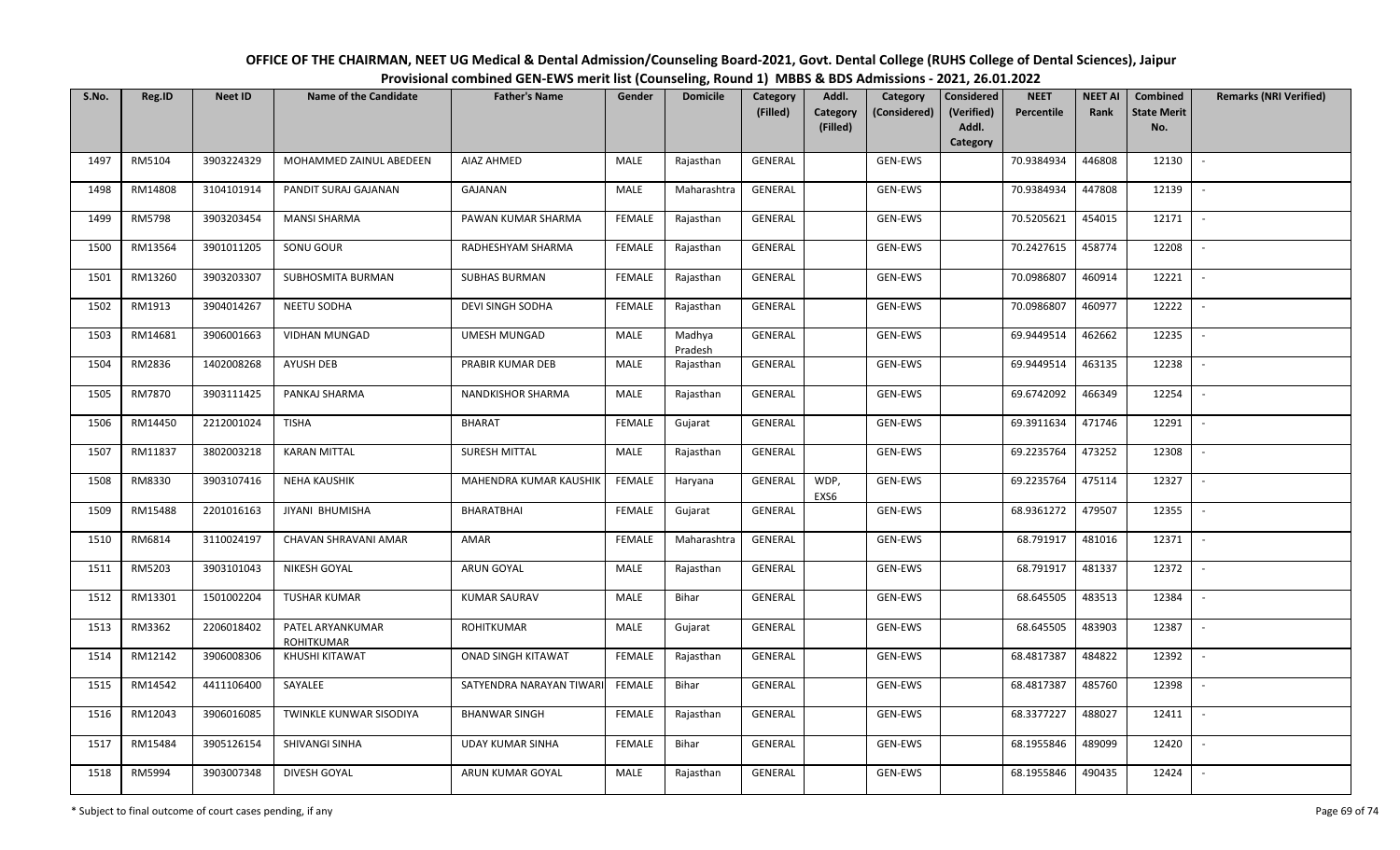| S.No. | Reg.ID  | <b>Neet ID</b> | Name of the Candidate            | <b>Father's Name</b>                 | Gender        | <b>Domicile</b>      | Category<br>(Filled) | Addl.<br>Category | Category<br>(Considered) | Considered<br>(Verified) | <b>NEET</b><br>Percentile | <b>NEET AI</b><br>Rank | Combined<br><b>State Merit</b> | <b>Remarks (NRI Verified)</b> |
|-------|---------|----------------|----------------------------------|--------------------------------------|---------------|----------------------|----------------------|-------------------|--------------------------|--------------------------|---------------------------|------------------------|--------------------------------|-------------------------------|
|       |         |                |                                  |                                      |               |                      |                      | (Filled)          |                          | Addl.<br>Category        |                           |                        | No.                            |                               |
| 1519  | RM3598  | 3903010050     | RAKSHITA DAVE                    | <b>MANISH DAVE</b>                   | <b>FEMALE</b> | Rajasthan            | <b>GENERAL</b>       |                   | GEN-EWS                  |                          | 68.1955846                | 490567                 | 12425                          | $\sim$                        |
| 1520  | RM15129 | 2208008081     | ABHISHEK GARG                    | SATISH CHAND GARG                    | MALE          | Rajasthan            | GENERAL              |                   | GEN-EWS                  |                          | 68.04723                  | 491835                 | 12434                          | $\overline{\phantom{a}}$      |
| 1521  | RM11569 | 3906004156     | <b>VIVEK THAKUR</b>              | PRAVEEN KUMAR THAKUR                 | MALE          | Rajasthan            | GENERAL              |                   | GEN-EWS                  |                          | 68.04723                  | 491926                 | 12437                          | $\sim$                        |
| 1522  | RM12419 | 2203002322     | LATHIYA DAKSHKUMAR<br>ASHWINBHAI | ASHWINBHAI                           | MALE          | Gujarat              | GENERAL              |                   | GEN-EWS                  |                          | 68.04723                  | 492234                 | 12442                          | $\overline{\phantom{a}}$      |
| 1523  | RM10393 | 3903207302     | ISHANT AGGARWAL                  | <b>GOVIND AGGARWAL</b>               | MALE          | Rajasthan            | GENERAL              |                   | GEN-EWS                  |                          | 67.8922056                | 495575                 | 12472                          | $\sim$                        |
| 1524  | RM2333  | 2206003376     | CHAUHAN INDRASINH MANJIBHAI      | MANJIBHAI                            | MALE          | Gujarat              | GENERAL              |                   | GEN-EWS                  |                          | 67.7241654                | 496274                 | 12479                          | $\overline{\phantom{a}}$      |
| 1525  | RM14333 | 3901005209     | ADITI JHANWAR                    | AMIT JHANWAR                         | <b>FEMALE</b> | Rajasthan            | GENERAL              |                   | GEN-EWS                  |                          | 67.7241654                | 496580                 | 12481                          |                               |
| 1526  | RM13606 | 3903108164     | <b>CHETAN PANDEY</b>             | KHEM CHAND PANDEY                    | MALE          | Rajasthan            | GENERAL              |                   | GEN-EWS                  |                          | 67.7241654                | 496595                 | 12482                          |                               |
| 1527  | RM14389 | 3906003411     | DIVYA RAJ SINGH CHOUHAN          | GAJENDRA SINGH CHOUHAN               | MALE          | Rajasthan            | GENERAL              |                   | GEN-EWS                  |                          | 67.7241654                | 497682                 | 12490                          | $\sim$                        |
| 1528  | RM11611 | 2201004226     | SHAH SHREYA HIMANSHU             | HIMANSHU SHAH                        | <b>FEMALE</b> | Gujarat              | GENERAL              |                   | GEN-EWS                  |                          | 67.5785305                | 499246                 | 12502                          | $\sim$                        |
| 1529  | RM6300  | 4401004159     | RISHU TOMAR                      | VIJAY PAL SINGH TOMAR                | <b>FEMALE</b> | <b>Uttar Pradesh</b> | GENERAL              |                   | GEN-EWS                  |                          | 67.4394359                | 501453                 | 12517                          |                               |
| 1530  | RM1764  | 3903010236     | <b>SUNIT SACHDEV</b>             | PUSHPENDER SACHDEV                   | MALE          | Rajasthan            | GENERAL              |                   | GEN-EWS                  |                          | 67.4394359                | 502269                 | 12526                          | $\sim$                        |
| 1531  | RM15809 | 3906001872     | HARSHIT JAIN                     | HEERA LAL JAIN                       | MALE          | Rajasthan            | GENERAL              |                   | GEN-EWS                  |                          | 67.2922469                | 504056                 | 12540                          |                               |
| 1532  | RM8129  | 3903203008     | AMAN GARG                        | BANVARI LAL                          | MALE          | Rajasthan            | GENERAL              |                   | GEN-EWS                  |                          | 67.2922469                | 504156                 | 12541                          | $\sim$                        |
| 1533  | RM12198 | 3903204098     | MILI GARG                        | <b>MANOJ KUMAR GUPTA</b>             | <b>FEMALE</b> | Rajasthan            | GENERAL              |                   | GEN-EWS                  |                          | 67.1407193                | 506149                 | 12556                          | $\sim$                        |
| 1534  | RM4021  | 3906010044     | SNIGDHA GUPTA                    | <b>ASHISH GUPTA</b>                  | <b>FEMALE</b> | Rajasthan            | GENERAL              |                   | GEN-EWS                  |                          | 67.1407193                | 506661                 | 12560                          | $\sim$                        |
| 1535  | RM2556  | 3113002087     | <b>BUDDHISAGAR GAURI PARAG</b>   | <b>BUDDHISAGAR PARAG</b><br>SHRIKANT | <b>FEMALE</b> | Maharashtra          | GENERAL              |                   | GEN-EWS                  |                          | 66.9644551                | 507494                 | 12569                          | $\overline{\phantom{a}}$      |
| 1536  | RM7340  | 4415003401     | <b>HARSHIT SINGH</b>             | <b>RAM REKHA SINGH</b>               | MALE          | <b>Uttar Pradesh</b> | GENERAL              |                   | GEN-EWS                  |                          | 66.9644551                | 508153                 | 12573                          | $\overline{\phantom{a}}$      |
| 1537  | RM8271  | 3903120023     | AJAY SHARMA                      | CHANDRA MOHAN SHARMA                 | MALE          | Rajasthan            | GENERAL              |                   | GEN-EWS                  |                          | 66.9644551                | 509224                 | 12578                          |                               |
| 1538  | RM13970 | 4401004366     | PRATEEK GARG                     | SHRINKHAL GARG                       | MALE          | Rajasthan            | GENERAL              |                   | GEN-EWS                  |                          | 66.9644551                | 510015                 | 12583                          |                               |
| 1539  | RM13645 | 3905006370     | <b>VIDHI MUDGAL</b>              | MANOJ SHARMA                         | <b>FEMALE</b> | Rajasthan            | GENERAL              |                   | GEN-EWS                  |                          | 66.5068935                | 515850                 | 12618                          |                               |
| 1540  | RM12532 | 2208001664     | JADVANI HELLY                    | JADVANI SHAILESH                     | <b>FEMALE</b> | Gujarat              | GENERAL              |                   | GEN-EWS                  |                          | 66.5068935                | 516117                 | 12620                          |                               |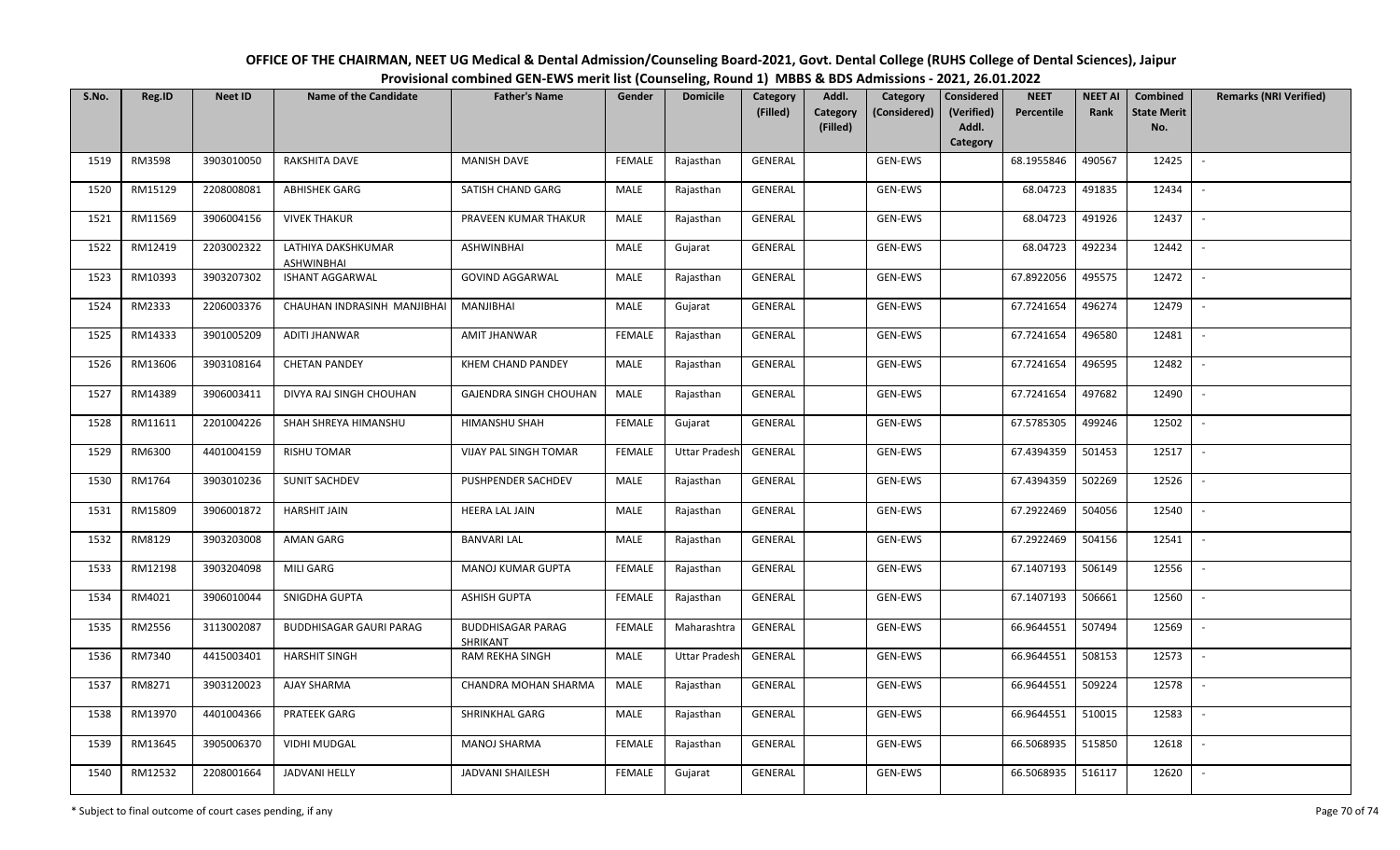| S.No. | Reg.ID  | <b>Neet ID</b> | Name of the Candidate     | <b>Father's Name</b>        | Gender        | <b>Domicile</b>      | Category<br>(Filled) | Addl.<br><b>Category</b><br>(Filled) | Category<br>(Considered) | Considered<br>(Verified)<br>Addl. | <b>NEET</b><br>Percentile | <b>NEET AI</b><br>Rank | Combined<br><b>State Merit</b><br>No. | <b>Remarks (NRI Verified)</b> |
|-------|---------|----------------|---------------------------|-----------------------------|---------------|----------------------|----------------------|--------------------------------------|--------------------------|-----------------------------------|---------------------------|------------------------|---------------------------------------|-------------------------------|
|       |         |                |                           |                             |               |                      |                      |                                      |                          | Category                          |                           |                        |                                       |                               |
| 1541  | RM15604 | 3905015038     | <b>ABHIGYAN PARASAR</b>   | <b>BRIJESH KUMAR SHARMA</b> | MALE          | Rajasthan            | GENERAL              |                                      | GEN-EWS                  |                                   | 66.5068935                | 516577                 | 12622                                 | $\sim$                        |
| 1542  | RM7416  | 3906004017     | <b>KRISH JAIN</b>         | <b>VIRENDRA JAIN</b>        | MALE          | Rajasthan            | GENERAL              |                                      | GEN-EWS                  |                                   | 66.3453936                | 517268                 | 12630                                 | $\overline{\phantom{a}}$      |
| 1543  | RM8612  | 3901002048     | PRIYANKA RATHORE          | <b>MAN SINGH RATHORE</b>    | <b>FEMALE</b> | Rajasthan            | GENERAL              |                                      | GEN-EWS                  |                                   | 66.3453936                | 517705                 | 12638                                 | $\sim$                        |
| 1544  | RM8083  | 3003014187     | YASH PANDIYA              | NITIN PANDIYA               | MALE          | Madhya<br>Pradesh    | GENERAL              |                                      | GEN-EWS                  |                                   | 66.0116443                | 524598                 | 12693                                 | $\mathcal{L}_{\mathcal{A}}$   |
| 1545  | RM11319 | 3905007359     | <b>ACHIEVE SHARMA</b>     | ANIL KUMAR SHARMA           | MALE          | Rajasthan            | GENERAL              |                                      | GEN-EWS                  |                                   | 65.6997824                | 527559                 | 12720                                 | $\sim$                        |
| 1546  | RM5723  | 3901018012     | <b>JALAJ VASHISTH</b>     | SIDDHARTH VASHISTH          | MALE          | Rajasthan            | GENERAL              |                                      | GEN-EWS                  |                                   | 65.6997824                | 528564                 | 12725                                 | $\overline{\phantom{a}}$      |
| 1547  | RM2162  | 3903022138     | NEERAJ                    | TEKRAM                      | MALE          | Haryana              | GENERAL              |                                      | GEN-EWS                  |                                   | 65.3437572                | 532451                 | 12753                                 |                               |
| 1548  | RM3893  | 3113002407     | SAKHALA SANSKAR SANTOSH   | SAKHALA SANTOSH KANTILAL    | MALE          | Maharashtra          | GENERAL              |                                      | GEN-EWS                  |                                   | 65.3437572                | 533102                 | 12761                                 | $\overline{\phantom{a}}$      |
| 1549  | RM15324 | 4410004073     | JATIN JINDAL              | LT. RAKESH GUPTA            | <b>MALE</b>   | <b>Uttar Pradesh</b> | GENERAL              |                                      | GEN-EWS                  |                                   | 65.3437572                | 534165                 | 12765                                 | $\sim$                        |
| 1550  | RM2911  | 2207001542     | ISHA DHARSANDIYA          | CHETANBHAI DHARSANDIYA      | <b>FEMALE</b> | Gujarat              | GENERAL              |                                      | GEN-EWS                  |                                   | 65.1847827                | 536062                 | 12776                                 | $\sim$                        |
| 1551  | RM9388  | 3903017452     | HIMANSHU DATTATREY        | MAHENDRA KUMAR SHARMA       | MALE          | Rajasthan            | GENERAL              |                                      | GEN-EWS                  |                                   | 65.1847827                | 537100                 | 12783                                 |                               |
| 1552  | RM13031 | 3906001274     | KHADIZA ZEHRA             | NAZIM HUSSAIN               | <b>FEMALE</b> | Rajasthan            | GENERAL              |                                      | GEN-EWS                  |                                   | 64.7079241                | 544815                 | 12839                                 | $\sim$                        |
| 1553  | RM3320  | 2207003419     | VAIDEHI VADI              | ANILBHAI                    | <b>FEMALE</b> | Gujarat              | GENERAL              |                                      | GEN-EWS                  |                                   | 64.358763                 | 549951                 | 12877                                 |                               |
| 1554  | RM4939  | 3903106221     | TANMAY RAJ MISHRA         | ANIL KUMAR SHARMA           | MALE          | Rajasthan            | GENERAL              |                                      | GEN-EWS                  |                                   | 64.358763                 | 550172                 | 12878                                 | $\sim$                        |
| 1555  | RM15152 | 3903202320     | PRINJEL BADAYA            | RAJENDRA GUPTA              | <b>FEMALE</b> | Rajasthan            | GENERAL              |                                      | GEN-EWS                  |                                   | 64.358763                 | 550222                 | 12879                                 | $\sim$                        |
| 1556  | RM10010 | 3904005264     | <b>VIJAY PAL SINGH</b>    | <b>ANOP SINGH</b>           | MALE          | Rajasthan            | GENERAL              |                                      | GEN-EWS                  |                                   | 64.1938958                | 552316                 | 12900                                 | $\sim$                        |
| 1557  | RM5039  | 4401005431     | <b>ABHAY PRATAP SINGH</b> | PRABENDRA SINGH             | MALE          | Rajasthan            | GENERAL              |                                      | GEN-EWS                  |                                   | 64.0309065                | 553453                 | 12908                                 | $\sim$                        |
| 1558  | RM15346 | 4414001388     | YASHI BAJPAI              | RAJESH KUMAR BAJPAI         | <b>FEMALE</b> | <b>Uttar Pradesh</b> | GENERAL              |                                      | GEN-EWS                  |                                   | 64.0309065                | 554987                 | 12922                                 | $\sim$                        |
| 1559  | RM6082  | 3905104321     | <b>VIDHAN GAUTAM</b>      | ANIL KUMAR SHARMA           | <b>MALE</b>   | Rajasthan            | GENERAL              |                                      | GEN-EWS                  |                                   | 63.8614416                | 556023                 | 12933                                 | $\overline{\phantom{a}}$      |
| 1560  | RM10046 | 3901017417     | ADARSH SHARMA             | SURAJ MAL SHARMA            | MALE          | Rajasthan            | GENERAL              |                                      | GEN-EWS                  |                                   | 63.8614416                | 558022                 | 12949                                 |                               |
| 1561  | RM13712 | 3906010109     | VISHNU SHARMA             | RAM CHANDRA SHARMA          | MALE          | Rajasthan            | <b>GENERAL</b>       |                                      | GEN-EWS                  |                                   | 63.5059993                | 561249                 | 12968                                 | $\overline{\phantom{a}}$      |
| 1562  | RM6183  | 3903207409     | YOSHITA SHARMA            | REVATI RAMAN SHARMA         | <b>FEMALE</b> | Rajasthan            | GENERAL              |                                      | GEN-EWS                  |                                   | 63.5059993                | 562121                 | 12973                                 | $\overline{\phantom{a}}$      |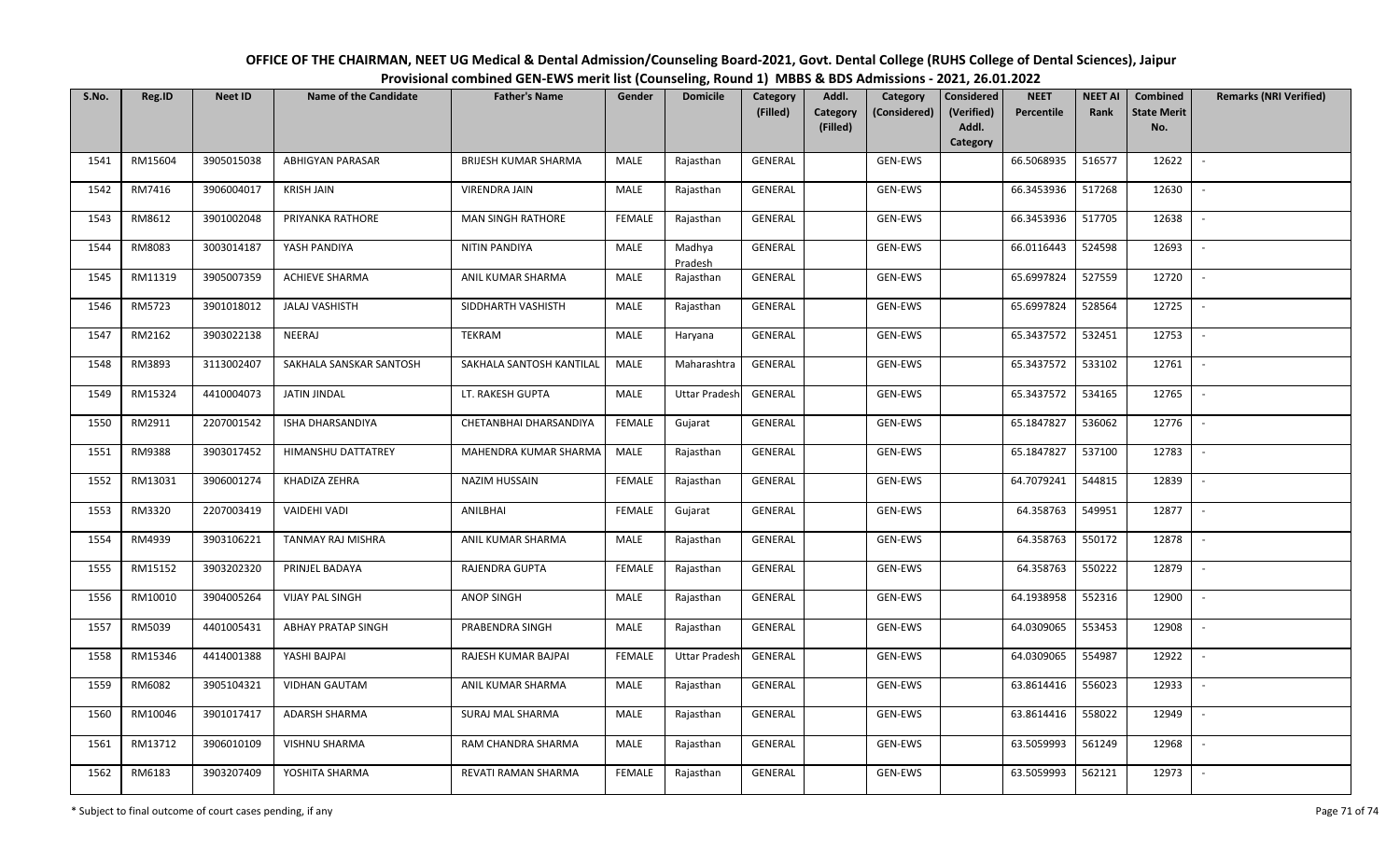| OFFICE OF THE CHAIRMAN, NEET UG Medical & Dental Admission/Counseling Board-2021, Govt. Dental College (RUHS College of Dental Sciences), Jaipur |
|--------------------------------------------------------------------------------------------------------------------------------------------------|
| Provisional combined GEN-EWS merit list (Counseling, Round 1) MBBS & BDS Admissions - 2021, 26.01.2022                                           |

| S.No. | Reg.ID  | <b>Neet ID</b> | <b>Name of the Candidate</b> | <b>Father's Name</b>   | Gender        | <b>Domicile</b>      | Category<br>(Filled) | Addl.<br><b>Category</b><br>(Filled) | Category<br>(Considered) | <b>Considered</b><br>(Verified)<br>Addl.<br>Category | <b>NEET</b><br>Percentile | <b>NEET AI</b><br>Rank | Combined<br><b>State Merit</b><br>No. | <b>Remarks (NRI Verified)</b> |
|-------|---------|----------------|------------------------------|------------------------|---------------|----------------------|----------------------|--------------------------------------|--------------------------|------------------------------------------------------|---------------------------|------------------------|---------------------------------------|-------------------------------|
| 1563  | RM1054  | 3905012262     | <b>JHILMIL TOMAR</b>         | PRATAP SINGH TOMAR     | <b>FEMALE</b> | Rajasthan            | GENERAL              |                                      | GEN-EWS                  |                                                      | 63.3397074                | 564684                 | 12991                                 | $\sim$                        |
| 1564  | RM14517 | 3904002344     | <b>HEMANT VYAS</b>           | RAVI PRAKASH VYAS      | MALE          | Rajasthan            | GENERAL              |                                      | GEN-EWS                  |                                                      | 63.3397074                | 565228                 | 12996                                 | $\overline{\phantom{a}}$      |
| 1565  | RM1392  | 3801001725     | UJWAL                        | RAJINDER KUMAR         | <b>FEMALE</b> | Punjab               | GENERAL              |                                      | <b>GEN-EWS</b>           |                                                      | 62.9904168                | 569933                 | 13019                                 | $\sim$                        |
| 1566  | RM13471 | 3903128067     | HARSHIT KUMAR GUPTA          | RAJESH KUMAR GUPTA     | MALE          | Rajasthan            | GENERAL              |                                      | GEN-EWS                  |                                                      | 62.6222825                | 576355                 | 13062                                 | $\sim$                        |
| 1567  | RM10262 | 3906018207     | <b>ABHISHEK GURJI</b>        | RAKESH GURJI           | MALE          | Rajasthan            | GENERAL              |                                      | GEN-EWS                  |                                                      | 62.6222825                | 576721                 | 13064                                 | $\overline{\phantom{a}}$      |
| 1568  | RM11100 | 4410002122     | NAFISHA ALI KHAN             | <b>RUSTAM KHAN</b>     | <b>FEMALE</b> | Bihar                | GENERAL              |                                      | GEN-EWS                  |                                                      | 62.4458888                | 577237                 | 13069                                 | $\overline{\phantom{a}}$      |
| 1569  | RM1357  | 2301002458     | SWETA KUMARI                 | VIMAL CHOUDHARY        | <b>FEMALE</b> | Bihar                | GENERAL              |                                      | GEN-EWS                  |                                                      | 62.4458888                | 578925                 | 13079                                 |                               |
| 1570  | RM2744  | 1503001060     | DIVYAM BHARDWAJ              | <b>VIKASH BHARDWAJ</b> | MALE          | Bihar                | GENERAL              |                                      | GEN-EWS                  |                                                      | 62.2784961                | 581864                 | 13101                                 | $\overline{\phantom{a}}$      |
| 1571  | RM1620  | 3906004328     | ARJUN SHARMA                 | MURLI DHAR SHARMA      | MALE          | Rajasthan            | GENERAL              |                                      | GEN-EWS                  |                                                      | 62.2784961                | 581946                 | 13102                                 | $\overline{\phantom{a}}$      |
| 1572  | RM3386  | 2204001056     | AJAYKUMAR ISRANI             | HARESHKUMAR            | MALE          | Gujarat              | GENERAL              |                                      | GEN-EWS                  |                                                      | 62.1023614                | 584874                 | 13126                                 | $\overline{\phantom{a}}$      |
| 1573  | RM14751 | 4502002226     | <b>SUBHAN KHAN</b>           | <b>NASIR HUSSAIN</b>   | MALE          | Uttarakhand          | GENERAL              |                                      | GEN-EWS                  |                                                      | 61.8878916                | 587660                 | 13141                                 | $\overline{\phantom{a}}$      |
| 1574  | RM2965  | 3903137210     | MANISHA SEWANI               | VASU DEV SEWANI        | <b>FEMALE</b> | Rajasthan            | GENERAL              |                                      | GEN-EWS                  |                                                      | 61.7127283                | 588592                 | 13150                                 | $\overline{\phantom{a}}$      |
| 1575  | RM2444  | 3903103315     | SHEFALI GUPTA                | SHIVRATAN GUPTA        | <b>FEMALE</b> | Rajasthan            | GENERAL              |                                      | GEN-EWS                  |                                                      | 61.5360756                | 591458                 | 13166                                 | $\overline{\phantom{a}}$      |
| 1576  | RM14478 | 3904104042     | <b>BHARTI VYAS</b>           | RAJENDRA VYAS          | <b>FEMALE</b> | Rajasthan            | GENERAL              |                                      | GEN-EWS                  |                                                      | 61.5360756                | 592827                 | 13177                                 | $\sim$                        |
| 1577  | RM1118  | 3906003260     | PARIDHI JAIN                 | MANOJ KUMAR JAIN       | <b>FEMALE</b> | Rajasthan            | GENERAL              |                                      | GEN-EWS                  |                                                      | 61.5360756                | 593223                 | 13182                                 | $\sim$                        |
| 1578  | RM11226 | 3906004029     | HARSH VARDHAN SHARMA         | MOHAN LAL SHARMA       | MALE          | Rajasthan            | GENERAL              |                                      | GEN-EWS                  |                                                      | 61.3555375                | 594017                 | 13185                                 | $\mathcal{L}_{\mathcal{A}}$   |
| 1579  | RM14162 | 3905012317     | <b>MANAS JAIN</b>            | SHAILENDRA JAIN        | MALE          | Rajasthan            | GENERAL              |                                      | GEN-EWS                  |                                                      | 61.3555375                | 594034                 | 13186                                 | $\sim$                        |
| 1580  | RM5343  | 3905014094     | ZAHABIA                      | <b>TAHER</b>           | <b>FEMALE</b> | Rajasthan            | GENERAL              |                                      | GEN-EWS                  |                                                      | 61.3555375                | 594721                 | 13193                                 |                               |
| 1581  | RM9427  | 3903106160     | NEETU SHARMA                 | MUKESH KUMAR SHARMA    | <b>FEMALE</b> | Rajasthan            | GENERAL              |                                      | GEN-EWS                  |                                                      | 61.3555375                | 595005                 | 13196                                 |                               |
| 1582  | RM9518  | 3905104407     | HARSHIT CHAUHAN              | <b>UMMED SINGH</b>     | MALE          | Rajasthan            | GENERAL              |                                      | GEN-EWS                  |                                                      | 61.1718912                | 598779                 | 13218                                 |                               |
| 1583  | RM1087  | 4501007380     | AYONIJ SHUKLA                | AJIT KUMAR SHUKLA      | MALE          | <b>Uttar Pradesh</b> | GENERAL              |                                      | GEN-EWS                  |                                                      | 60.582941                 | 608591                 | 13286                                 |                               |
| 1584  | RM1210  | 3904001025     | AAYUSHI ASOPA                | <b>GOPAL ASOPA</b>     | <b>FEMALE</b> | Rajasthan            | GENERAL              |                                      | GEN-EWS                  |                                                      | 60.3987766                | 608713                 | 13289                                 |                               |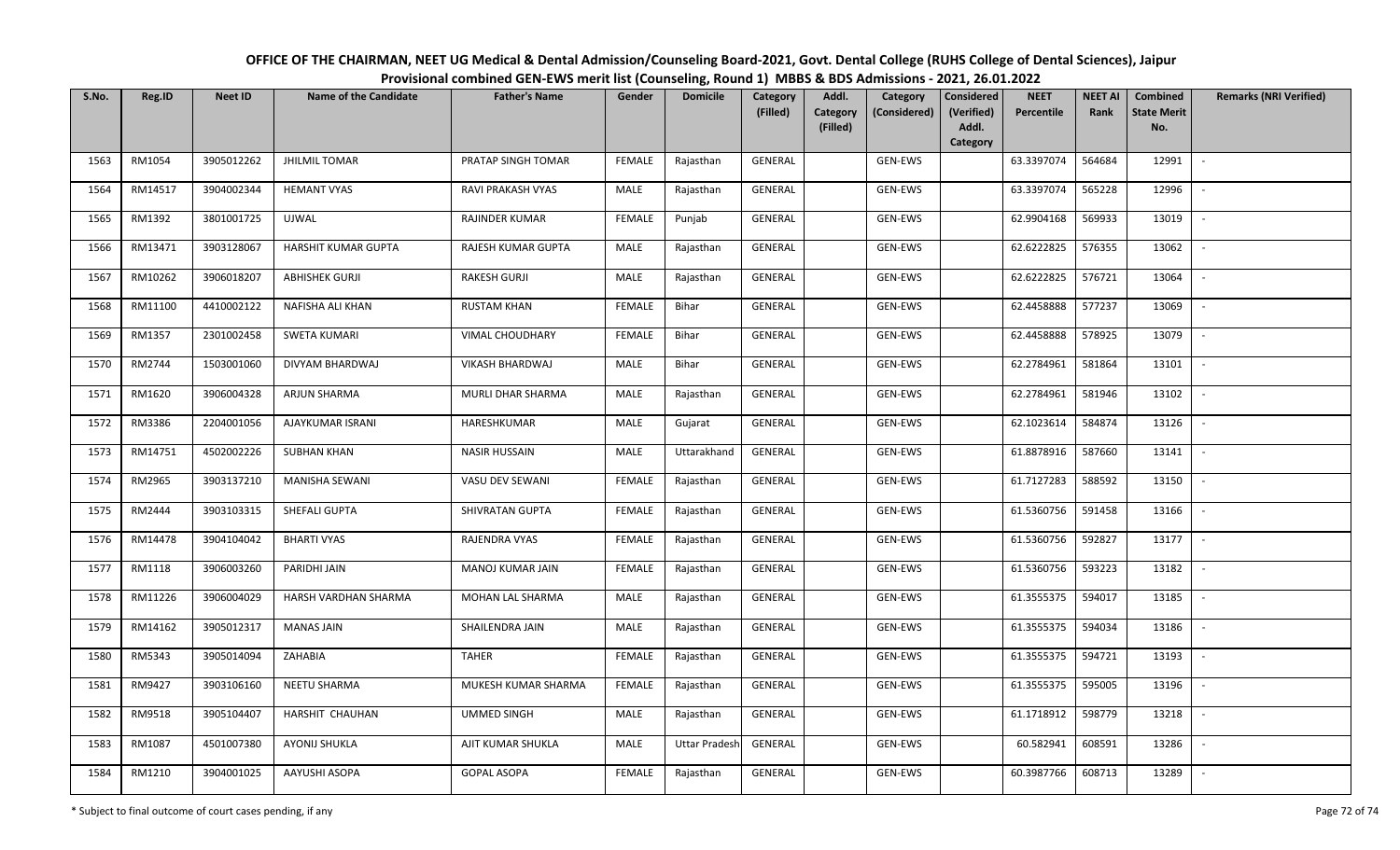| OFFICE OF THE CHAIRMAN, NEET UG Medical & Dental Admission/Counseling Board-2021, Govt. Dental College (RUHS College of Dental Sciences), Jaipur |
|--------------------------------------------------------------------------------------------------------------------------------------------------|
| Provisional combined GEN-EWS merit list (Counseling, Round 1) MBBS & BDS Admissions - 2021, 26.01.2022                                           |

| S.No. | Reg.ID  | <b>Neet ID</b> | <b>Name of the Candidate</b> | <b>Father's Name</b>         | Gender        | <b>Domicile</b>      | Category<br>(Filled) | Addl.<br>Category       | Category<br>(Considered) | <b>Considered</b><br>(Verified) | <b>NEET</b><br>Percentile | <b>NEET AI</b><br>Rank | Combined<br><b>State Merit</b> | <b>Remarks (NRI Verified)</b> |
|-------|---------|----------------|------------------------------|------------------------------|---------------|----------------------|----------------------|-------------------------|--------------------------|---------------------------------|---------------------------|------------------------|--------------------------------|-------------------------------|
|       |         |                |                              |                              |               |                      |                      | (Filled)                |                          | Addl.<br>Category               |                           |                        | No.                            |                               |
| 1585  | RM7370  | 3906001473     | ANUJ JAIN                    | <b>HEMANT JAIN</b>           | MALE          | Madhya<br>Pradesh    | GENERAL              | GEN-EWS                 |                          |                                 | 60.3987766                | 609887                 | 13299                          |                               |
| 1586  | RM12948 | 3802011277     | <b>KANISHAK GUPTA</b>        | <b>SHIV KUMAR</b>            | MALE          | Rajasthan            | GENERAL              | GEN-EWS                 |                          |                                 | 59.9726862                | 615800                 | 13335                          | $\overline{\phantom{a}}$      |
| 1587  | RM13671 | 3905102443     | PRATIK PRASAR                | <b>BINOD KUMAR PANDEY</b>    | <b>MALE</b>   | Bihar                | GENERAL              | GEN-EWS                 |                          |                                 | 59.9726862                | 616080                 | 13336                          | $\sim$                        |
| 1588  | RM14452 | 3905102213     | PUSHPENDRA SINGH RATHORE     | VIRENDRA SINGH RATHORE       | MALE          | Rajasthan            | GENERAL              | GEN-EWS                 |                          |                                 | 59.9726862                | 617177                 | 13345                          | $\overline{\phantom{a}}$      |
| 1589  | RM10487 | 3903039066     | VISHAL KUMAR SHARMA          | PEETAM KUMAR SHARMA          | MALE          | Rajasthan            | GENERAL              | GEN-EWS                 |                          |                                 | 59.7817873                | 618194                 | 13351                          | $\overline{\phantom{a}}$      |
| 1590  | RM3187  | 3903010487     | NITIN SHROTRIYA              | SIYARAM SHARMA               | <b>MALE</b>   | Rajasthan            | GENERAL              | GEN-EWS                 |                          |                                 | 59.7817873                | 619053                 | 13364                          | $\overline{\phantom{a}}$      |
| 1591  | RM7585  | 4405001391     | <b>SOUMYA DUBEY</b>          | RAVI PRAKASH DUBEY           | <b>FEMALE</b> | <b>Uttar Pradesh</b> | GENERAL              | GEN-EWS                 |                          |                                 | 59.7817873                | 619150                 | 13366                          |                               |
| 1592  | RM14960 | 3906009096     | ARJUNA NAGORI                | <b>DILIP NAGORI</b>          | <b>FEMALE</b> | Madhya<br>Pradesh    | GENERAL              | GEN-EWS                 |                          |                                 | 59.7817873                | 620728                 | 13372                          | $\overline{\phantom{a}}$      |
| 1593  | RM13613 | 4411106028     | SAURABH PATHAK               | <b>DINESH PATHAK</b>         | <b>MALE</b>   | <b>Uttar Pradesh</b> | <b>GENERAL</b>       | GEN-EWS                 |                          |                                 | 58.7528889                | 633931                 | 13458                          |                               |
| 1594  | RM10777 | 3903127185     | VISHAL KUMAR SHARMA          | VISHAMBAR SHARMA             | <b>MALE</b>   | Rajasthan            | GENERAL              | GEN-EWS                 |                          |                                 | 58.7528889                | 636933                 | 13475                          | $\sim$                        |
| 1595  | RM3065  | 2207006536     | FALDU TISHA VIPULKUMAR       | VIPULKUMAR                   | <b>FEMALE</b> | Gujarat              | GENERAL              | GEN-EWS                 |                          |                                 | 58.3588524                | 640126                 | 13492                          |                               |
| 1596  | RM13995 | 2201006185     | VIJAY KUMAR AGARWAL          | PRAVEEN KUMAR AGARWAL        | MALE          | Gujarat              | GENERAL              | GEN-EWS                 |                          |                                 | 58.3588524                | 641192                 | 13501                          | $\overline{\phantom{a}}$      |
| 1597  | RM5543  | 3903039211     | <b>DEEPAK SHARMA</b>         | <b>BHORI LAL SHARMA</b>      | MALE          | Rajasthan            | GENERAL              | GEN-EWS                 |                          |                                 | 57.9061474                | 646802                 | 13527                          |                               |
| 1598  | RM12135 | 3904020013     | MINALI SINGH BHATI           | <b>BHUPENDRA SINGH</b>       | <b>FEMALE</b> | Rajasthan            | GENERAL              | GEN-EWS                 |                          |                                 | 57.9061474                | 647050                 | 13530                          | $\blacksquare$                |
| 1599  | RM10460 | 3904001472     | <b>AMIT RAJPUROHIT</b>       | <b>NAIN SINGH RAJPUROHIT</b> | MALE          | Rajasthan            | GENERAL              | GEN-EWS                 |                          |                                 | 57.0779907                | 659903                 | 13605                          | $\overline{\phantom{a}}$      |
| 1600  | RM12922 | 2201008297     | <b>SONAR RUCHI</b>           | PRAMOD SONAR                 | <b>FEMALE</b> | Gujarat              | GENERAL              | GEN-EWS                 |                          |                                 | 57.0779907                | 660396                 | 13607                          | $\sim$                        |
| 1601  | RM1345  | 3906002543     | <b>DHWANI GOUR</b>           | HITESH GOUR                  | <b>FEMALE</b> | Rajasthan            | GENERAL              | GEN-EWS                 |                          |                                 | 57.0779907                | 661522                 | 13612                          | $\overline{\phantom{a}}$      |
| 1602  | RM13505 | 3903101531     | <b>HUDA NAAZ</b>             | <b>TARIQ AHMED</b>           | <b>FEMALE</b> | Rajasthan            | GENERAL              | GEN-EWS                 |                          |                                 | 57.0779907                | 661651                 | 13614                          | $\overline{\phantom{a}}$      |
| 1603  | RM12233 | 3903204580     | KHUSHI SHARMA                | KULDEEP SHARMA               | <b>FEMALE</b> | Rajasthan            | GENERAL              | GEN-EWS                 |                          |                                 | 57.0779907                | 661837                 | 13617                          | $\blacksquare$                |
| 1604  | RM2600  | 1601005288     | LAKSHAY                      | <b>DINESH KUMAR</b>          | MALE          | Haryana              | GENERAL              | GEN-EWS                 |                          |                                 | 56.5957574                | 669696                 | 13665                          |                               |
| 1605  | RM10872 | 3903031078     | AJAY SHARMA                  | JAGDISH PRASAD SHARMA        | MALE          | Rajasthan            | <b>GENERAL</b>       | GEN-EWS                 |                          |                                 | 56.1681128                | 674838                 | 13696                          | $\overline{\phantom{a}}$      |
| 1606  | RM5989  | 3904101329     | MANMOHAN SINGH RATHORE       | <b>BAJRANG SINGH RATHORE</b> | <b>MALE</b>   | Rajasthan            | <b>GENERAL</b>       | WPP,<br>GEN-EWS<br>WPP6 |                          | WPP6                            | 55.6617256                | 680405                 | 13732                          |                               |